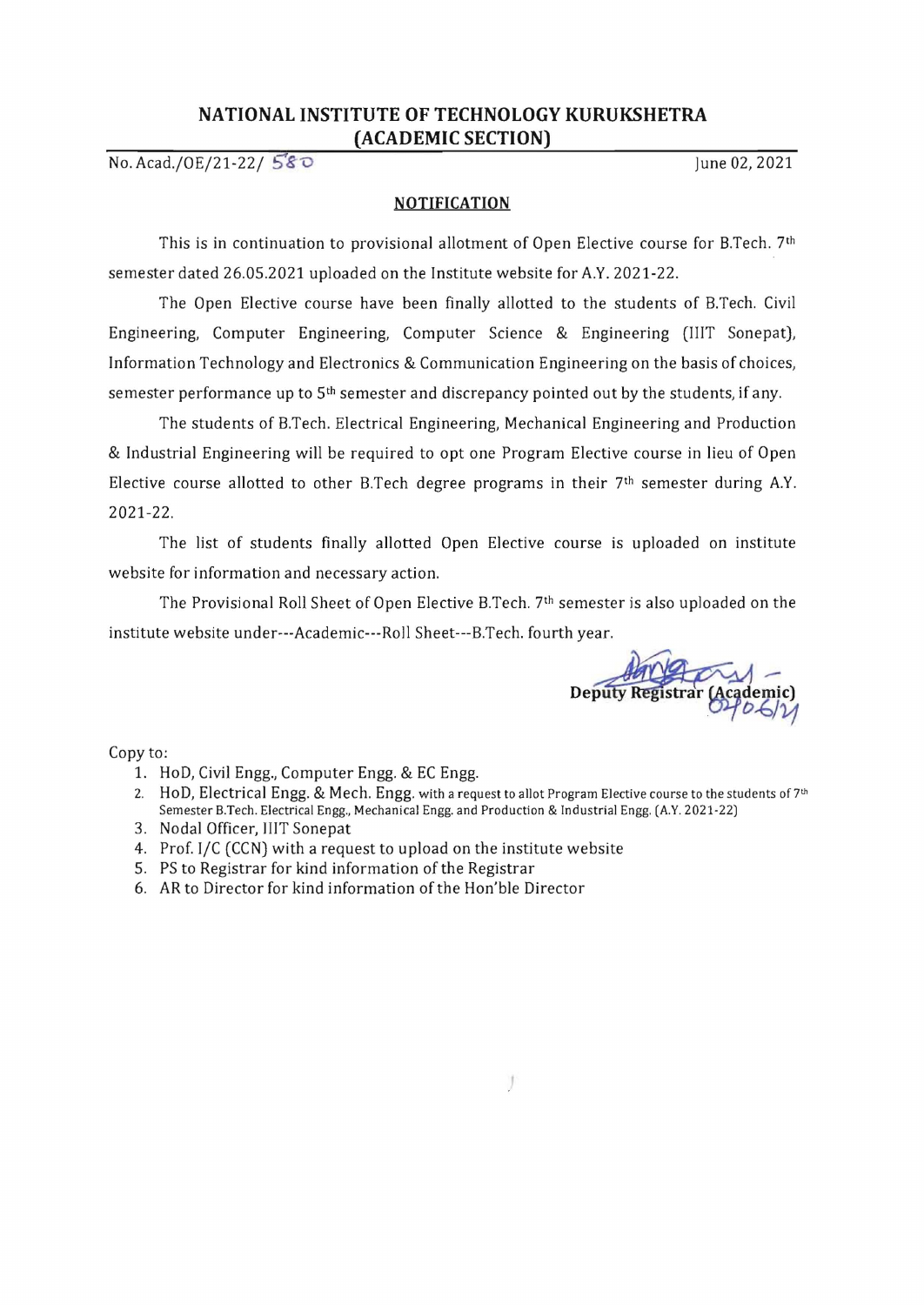## **NATIONAL INSTITUTE OF TECHNOLOGY KURUKSHETRA**

## **FINAL ALLOTMENT OF OPEN ELECTIVE(OE) COURSE IN 7TH SEMESTER OF B.TECH PROGRAMMES IN ACADEMIC YEAR 2021-22**

**[ APPLICABLE FOR B.TECH IN CIVIL ENGG (CE), COMPUTER ENGG (COE), COMPUTER SCIENCE & ENGG(CSE) [ IIIT SONEPAT] AND EC ENGG (ECE) PROGRAMMES]**

|                |                 |                                   |                           |              |                    |                    |                                                                  |                                                                  |                                                                  |                                                                  |                                                                  |                                                   |                                            | DATE: - 02.06.2021                                               |
|----------------|-----------------|-----------------------------------|---------------------------|--------------|--------------------|--------------------|------------------------------------------------------------------|------------------------------------------------------------------|------------------------------------------------------------------|------------------------------------------------------------------|------------------------------------------------------------------|---------------------------------------------------|--------------------------------------------|------------------------------------------------------------------|
| Sr.<br>No.     | Roll No.        | <b>Name of Student</b>            | <b>Institute Name</b>     | <b>BR</b>    | CGPA of<br>5th Sem | SGPA of<br>5th Sem | Choice I                                                         | <b>Choice II</b>                                                 | <b>Choice III</b>                                                | <b>Choice IV</b>                                                 | <b>Choice V</b>                                                  | <b>Choice VI</b>                                  | <b>Choice VII</b>                          | <b>OE Allotment</b>                                              |
| $\overline{1}$ | 21813004        | <b>RAKSHAK</b><br><b>AGGARWAL</b> | <b>IIIT Sonepat</b>       | IT           | 9.7540             | 9.8400             | CHOE-12 (Metal &<br>(lloys                                       | CEOE-17 (Draught &<br>Flood)                                     | PHOE-13 (Physics of<br><b>Energy Harvesting</b><br>Technologies) | PHOE-15 (Nanoscience<br>& Technology)                            | ECOE-71 (Introduction<br>Communication Engg.)                    | ECOE-70 (Cellular<br><b>Mobile Communication)</b> | ECOE-72 (VHDL)                             | CHOE-12 (Metal & Alloys)                                         |
| $\overline{2}$ |                 | 11813021 PRAGUN SAINI             | <b>NIT</b><br>Kurukshetra | $\mathsf{I}$ | 9.7381             | 9.4400             | CEOE-17 (Draught &<br>Flood)                                     | CHOE-12 (Metal &<br>Alloys)                                      | PHOE-13 (Physics of<br><b>Energy Harvesting</b><br>Technologies) | PHOE-15 (Nanoscience<br>& Technology)                            | ECOE-71 (Introduction t<br>Communication Engg.)                  | ECOE-72 (VHDL)                                    | ECOE-70 (Cellular<br>Mobile Communication) | CEOE-17 (Draught &<br>Flood)                                     |
| 3              | 11811026 PREETI |                                   | <b>NIT</b><br>Kurukshetra | CE           | 9.7097             | 9.4615             | CEOE-17 (Draught &<br>Flood)                                     | PHOE-13 (Physics of<br><b>Energy Harvesting</b><br>Technologies) | CHOE-12 (Metal &<br>Alloys)                                      | PHOE-15 (Nanoscience<br>& Technology)                            | CSOE-41 (Operating<br>System)                                    | ITOE-41 (Operating<br>System)                     |                                            | CEOE-17 (Draught &<br>Flood)                                     |
| 4              |                 | 11811046 YASH KAPOOR              | <b>NIT</b><br>Kurukshetra | <b>CE</b>    | 9.6935             | 9.3846             | CHOE-12 (Metal &<br>(lloys                                       | PHOE-15 (Nanoscience<br>& Technology)                            | PHOE-13 (Physics of<br><b>Energy Harvesting</b><br>Technologies) | CEOE-17 (Draught &<br>Flood)                                     | SOE-41 (Operating<br>System)                                     | ITOE-41 (Operating<br>System)                     |                                            | CHOE-12 (Metal & Alloys)                                         |
| 5              |                 | 11813020 PRIYANSHU                | <b>NIT</b><br>Kurukshetra | IT           | 9.6825             | 9.2800             | CHOE-12 (Metal &<br>Alloys)                                      | CEOE-17 (Draught &<br>Flood)                                     | PHOE-13 (Physics of<br><b>Energy Harvesting</b><br>Fechnologies) | PHOE-15 (Nanoscience<br>& Technology)                            | ECOE-71 (Introduction to<br>Communication Engg.)                 | ECOE-72 (VHDL)                                    | ECOE-70 (Cellular<br>Mobile Communication) | CHOE-12 (Metal & Alloys)                                         |
| 6              | 1181100         | <b>HARSHIT</b><br><b>CHAUHAN</b>  | <b>NIT</b><br>Kurukshetra | CE           | 9.6290             | 9.6538             | CEOE-17 (Draught &<br>Flood)                                     | PHOE-13 (Physics of<br>Energy Harvesting<br>Technologies)        | CHOE-12 (Metal &<br>Alloys)                                      | ITOE-41 (Operating<br>System)                                    | PHOE-15 (Nanoscience<br>& Technology)                            | CSOE-41 (Operating<br>System)                     |                                            | CEOE-17 (Draught &<br>(Flood                                     |
| 7              |                 | 11812038 ANKITA SIHAG             | <b>NIT</b><br>Kurukshetra | <b>COE</b>   | 9.6270             | 9.6800             | ECOE-70 (Cellular<br><b>Mobile Communication)</b>                | CHOE-12 (Metal &<br>Alloys)                                      | ECOE-71 (Introduction t<br>Communication Enga.)                  | PHOE-13 (Physics of<br><b>Energy Harvesting</b><br>Technologies) | <b>PHOE-15 (Nanoscience</b><br>& Technology)                     | CEOE-17 (Draught &<br>Flood)                      | ECOE-72 (VHDL)                             | <b>ECOE-70 (Cellular Mobile</b><br>Communication)                |
| 8              |                 | 11813054 KOMAL SHARMA             | <b>NIT</b><br>Kurukshetra | IT.          | 9.6032             | 9.4800             | CHOE-12 (Metal &<br>Alloys)                                      | PHOE-13 (Physics of<br><b>Energy Harvesting</b><br>Technologies) | PHOE-15 (Nanoscience<br>& Technology)                            | ECOE-70 (Cellular<br>Mobile Communication)                       | ECOE-71 (Introduction t<br>Communication Engg.)                  | ECOE-72 (VHDL)                                    | CEOE-17 (Draught &<br>Flood)               | <b>CHOE-12 (Metal &amp; Alloys)</b>                              |
| 9              |                 | 1815095 NARENDER                  | <b>NIT</b><br>Kurukshetra | <b>ECE</b>   | 9.5827             | 9.0000             | CSOE-41 (Operating<br>System)                                    | TOE-41 (Operating<br>System)                                     | PHOE-15 (Nanoscience<br>& Technology)                            | CEOE-17 (Draught &<br>Flood)                                     | PHOE-13 (Physics of<br><b>Energy Harvesting</b><br>Fechnologies) | CSOE-41 (Operating<br>System)                     |                                            | <b>CSOE-41 (Operating</b><br>System)                             |
| 10             | 11815030        | SPARSH<br><b>SHARMA</b>           | <b>NIT</b><br>Kurukshetra | <b>ECE</b>   | 9.5433             | 9.3600             | SOE-41 (Operating<br>System)                                     | TOE-41 (Operating<br>System)                                     | PHOE-15 (Nanoscience<br>& Technology)                            | CHOE-12 (Metal &<br>Alloys)                                      | PHOE-13 (Physics of<br><b>Energy Harvesting</b><br>Technologies) | CSOE-41 (Operating<br>System)                     |                                            | CSOE-41 (Operating<br>System)                                    |
| -11            | 11812056 BHARTI |                                   | <b>NIT</b><br>Kurukshetra | <b>COE</b>   | 9.5238             | 8.7200             | PHOE-13 (Physics of<br><b>Energy Harvesting</b><br>Fechnologies) | CHOE-12 (Metal &<br>Alloys)                                      | ECOE-70 (Cellular<br>Mobile Communication)                       | CEOE-17 (Draught &<br>Flood)                                     | PHOE-15 (Nanoscience<br>& Technology)                            | ECOE-71 (Introduction to<br>Communication Engg.)  | ECOE-72 (VHDL)                             | PHOE-13 (Physics of<br><b>Energy Harvesting</b><br>Technologies) |
| 12             |                 | 11815145 CHARU GOYAL              | <b>NIT</b><br>Kurukshetra | <b>ECE</b>   | 9.5118             | 9.4000             | CSOE-41 (Operating<br>System)                                    | PHOE-15 (Nanoscience<br>& Technology)                            | TOE-41 (Operating<br>System)                                     | CEOE-17 (Draught &<br>Flood)                                     | PHOE-13 (Physics of<br><b>Inergy Harvesting</b><br>Fechnologies) | CHOE-12 (Metal &<br>Alloys)                       |                                            | <b>CSOE-41 (Operating</b><br>System)                             |
| 13             | 1181207         | <b>JAYESH</b><br><b>BHOJWANI</b>  | <b>NIT</b><br>Kurukshetra | <b>COE</b>   | 9.5079             | 9.3600             | CHOE-12 (Metal &<br>Alloys)                                      | PHOE-13 (Physics of<br><b>Energy Harvesting</b><br>Technologies) | PHOE-15 (Nanoscience<br>& Technology)                            | CEOE-17 (Draught &<br>Flood)                                     | ECOE-70 (Cellular<br>Mobile Communication)                       | ECOE-71 (Introduction to<br>Communication Engg.)  | ECOE-72 (VHDL)                             | <b>CHOE-12 (Metal &amp; Alloys)</b>                              |
| 14             |                 | 11813094 SHATAKSHI                | <b>NIT</b><br>Kurukshetra | IT           | 9.5079             | 9.2400             | CHOE-12 (Metal &<br>Alloys)                                      | CEOE-17 (Draught &<br>Flood)                                     | PHOE-13 (Physics of<br><b>Energy Harvesting</b><br>Technologies) | PHOE-15 (Nanoscience<br>& Technology)                            | ECOE-71 (Introduction<br>Communication Engg.)                    | ECOE-70 (Cellular<br>Mobile Communication)        | ECOE-72 (VHDL)                             | CHOE-12 (Metal & Alloys)                                         |
| 15             | 1181201         | PARTHA<br><b>SARATHI PAUL</b>     | <b>NIT</b><br>Kurukshetra | <b>COE</b>   | 9.4921             | 9.4800             | CHOE-12 (Metal &<br>Alloys)                                      | CEOE-17 (Draught &<br>Flood)                                     | PHOE-15 (Nanoscience<br>& Technology)                            | PHOE-13 (Physics of<br>Energy Harvesting<br>Technologies)        | ECOE-72 (VHDL)                                                   | ECOE-71 (Introduction<br>Communication Engg.)     | ECOE-70 (Cellular<br>Mobile Communication) | CHOE-12 (Metal & Alloys)                                         |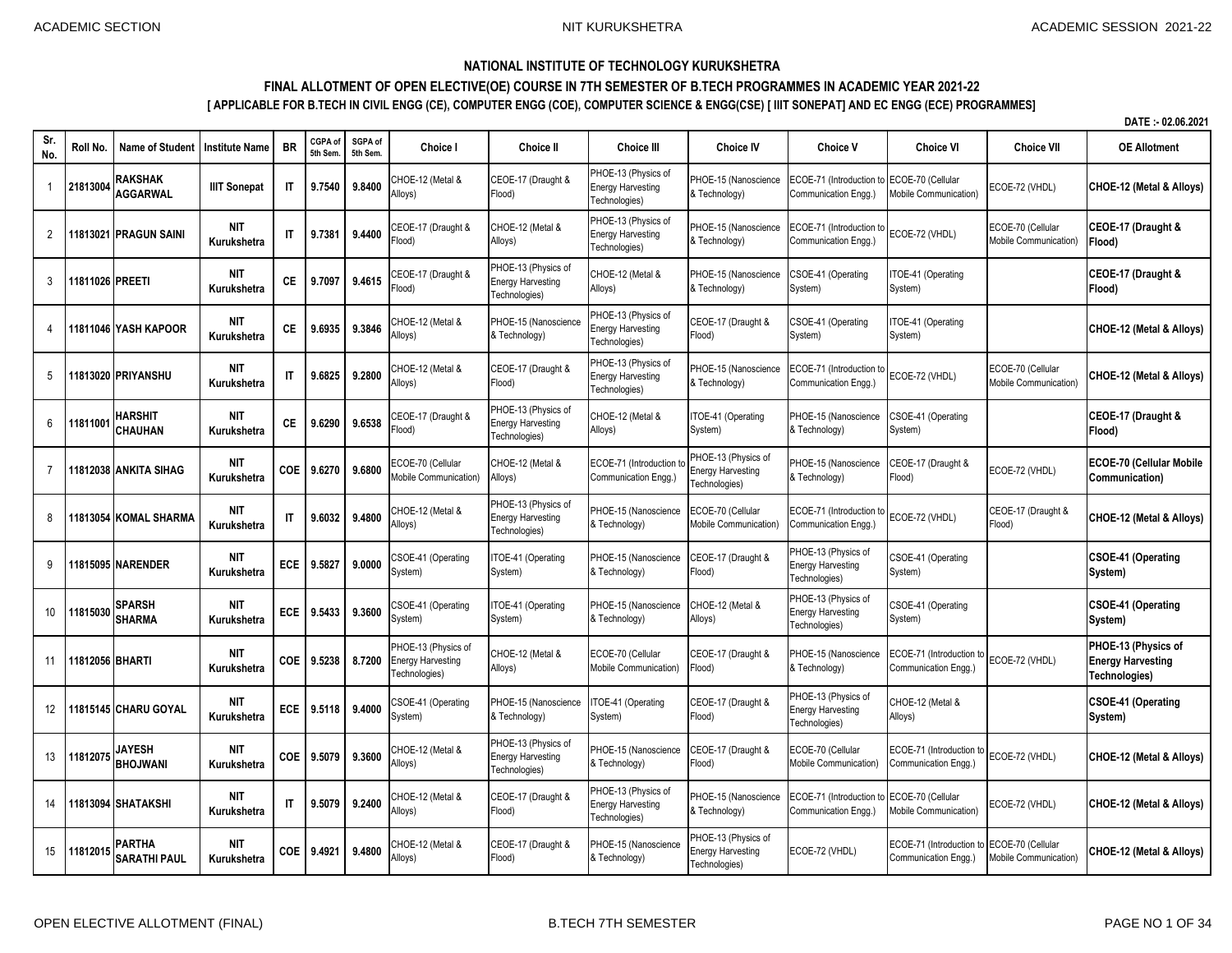| Sr.<br>No. | Roll No.       | Name of Student                 | <b>Institute Name</b>     | <b>BR</b>              | CGPA of<br>5th Sem | SGPA of<br>5th Sem. | <b>Choice I</b>                                                   | <b>Choice II</b>                                                 | <b>Choice III</b>                                                | <b>Choice IV</b>                                                    | <b>Choice V</b>                                  | <b>Choice VI</b>                                                 | <b>Choice VII</b>            | <b>OE Allotment</b>                                     |
|------------|----------------|---------------------------------|---------------------------|------------------------|--------------------|---------------------|-------------------------------------------------------------------|------------------------------------------------------------------|------------------------------------------------------------------|---------------------------------------------------------------------|--------------------------------------------------|------------------------------------------------------------------|------------------------------|---------------------------------------------------------|
| 16         |                | 11813010 YASH PAL               | <b>NIT</b><br>Kurukshetra | $\mathsf{I}$           | 9.4921             | 9.2800              | CHOE-12 (Metal &<br>Alloys)                                       | PHOE-13 (Physics of<br><b>Energy Harvesting</b><br>Technologies) | PHOE-15 (Nanoscience<br>& Technology)                            | ECOE-71 (Introduction to CEOE-17 (Draught &<br>Communication Engg.) | Flood)                                           | ECOE-70 (Cellular<br><b>Mobile Communication)</b>                | ECOE-72 (VHDL)               | CHOE-12 (Metal & Alloys)                                |
| 17         |                | 11812044 SHIVAM SINGH           | <b>NIT</b><br>Kurukshetra | <b>COE</b>             | 9.4841             | 9.1200              | ECOE-70 (Cellular<br>Mobile Communication)                        | ECOE-71 (Introduction to<br>Communication Engg.)                 | PHOE-15 (Nanoscience<br>& Technology)                            | CHOE-12 (Metal &<br>Alloys)                                         | ECOE-72 (VHDL)                                   | PHOE-13 (Physics of<br><b>Energy Harvesting</b><br>Technologies) | CEOE-17 (Draught &<br>Flood) | <b>ECOE-70 (Cellular Mobile</b><br>Communication)       |
| 18         | 11811162 KAMAL |                                 | <b>NIT</b><br>Kurukshetra | СE                     | 9.4758             | 9.0385              | CEOE-17 (Draught &<br>Flood)                                      | PHOE-15 (Nanoscience<br>& Technology)                            | PHOE-13 (Physics of<br><b>Energy Harvesting</b><br>Technologies) | CHOE-12 (Metal &<br>Alloys)                                         | CSOE-41 (Operating<br>System)                    | TOE-41 (Operating<br>System)                                     |                              | CEOE-17 (Draught &<br>Flood)                            |
| 19         |                | 11815001 NAYAN ARORA            | NIT<br>Kurukshetra        | ECE                    | 9.4724             | 8.8800              | CSOE-41 (Operating<br>System)                                     | ITOE-41 (Operating<br>System)                                    | PHOE-15 (Nanoscience<br>& Technology)                            | CEOE-17 (Draught &<br>Flood)                                        | CHOE-12 (Metal &<br>Alloys)                      | PHOE-13 (Physics of<br><b>Energy Harvesting</b><br>Technologies) |                              | CSOE-41 (Operating<br>System)                           |
| 20         |                | 11812081 IANKIT KUMAR           | <b>NIT</b><br>Kurukshetra | <b>COE</b>             | 9.4683             | 9.0400              | CHOE-12 (Metal &<br>Alloys)                                       | PHOE-13 (Physics of<br><b>Energy Harvesting</b><br>Technologies) | CEOE-17 (Draught &<br>[lood]                                     | PHOE-15 (Nanoscience<br>& Technology)                               | ECOE-71 (Introduction f<br>Communication Engg.)  | ECOE-70 (Cellular<br><b>Mobile Communication)</b>                | ECOE-72 (VHDL)               | CHOE-12 (Metal & Alloys)                                |
| 21         |                | 11811032 IADARSH SINGH          | <b>NIT</b><br>Kurukshetra | СE                     | 9.4677             | 8.8462              | CEOE-17 (Draught &<br>Flood)                                      | CHOE-12 (Metal &<br>Alloys)                                      | PHOE-13 (Physics of<br><b>Energy Harvesting</b><br>Technologies) | PHOE-15 (Nanoscience<br>& Technology)                               | CSOE-41 (Operating<br>System)                    | TOE-41 (Operating<br>System)                                     |                              | CEOE-17 (Draught &<br>Flood)                            |
| 22         | 11813035       | <b>SARTHAK</b><br><b>MITTAL</b> | <b>NIT</b><br>Kurukshetra | $\mathsf{I}\mathsf{T}$ | 9.4603             | 9.4000              | CHOE-12 (Metal &<br>Alloys)                                       | PHOE-13 (Physics of<br><b>Energy Harvesting</b><br>Technologies) | PHOE-15 (Nanoscience<br>& Technology)                            | ECOE-72 (VHDL)                                                      | ECOE-70 (Cellular<br>Mobile Communication)       | ECOE-71 (Introduction<br>Communication Engg.)                    | CEOE-17 (Draught &<br>Flood) | CHOE-12 (Metal & Alloys)                                |
| 23         | 11812040       | YASH<br><b>KHANDELWAL</b>       | <b>NIT</b><br>Kurukshetra | COE                    | 9.4603             | 9.2000              | CHOE-12 (Metal &<br>Alloys)                                       | CEOE-17 (Draught &<br>Flood)                                     | PHOE-13 (Physics of<br><b>Energy Harvesting</b><br>Technologies) | PHOE-15 (Nanoscience<br>& Technology)                               | ECOE-70 (Cellular<br>Mobile Communication)       | ECOE-71 (Introduction to<br>Communication Engg.)                 | ECOE-72 (VHDL)               | CHOE-12 (Metal & Alloys)                                |
| 24         |                | 11812068 SHAGUN                 | <b>NIT</b><br>Kurukshetra | COE                    | 9.4444             | 9.2000              | CHOE-12 (Metal &<br>Alloys)                                       | PHOE-13 (Physics of<br><b>Energy Harvesting</b><br>Technologies) | PHOE-15 (Nanoscience<br>& Technology)                            | ECOE-70 (Cellular<br>Mobile Communication)                          | ECOE-71 (Introduction to<br>Communication Engg.) | ECOE-72 (VHDL)                                                   | CEOE-17 (Draught &<br>Flood) | CHOE-12 (Metal & Alloys)                                |
| 25         |                | 1811028 RAJSHREE                | <b>NIT</b><br>Kurukshetra | СE                     | 9.4435             | 9.5385              | CEOE-17 (Draught &<br>Flood)                                      | CHOE-12 (Metal &<br>Alloys)                                      | PHOE-15 (Nanoscience<br>& Technology)                            | CSOE-41 (Operating<br>System)                                       | TOE-41 (Operating<br>System)                     | PHOE-13 (Physics of<br><b>Energy Harvesting</b><br>Technologies) |                              | CEOE-17 (Draught &<br>Flood)                            |
| 26         | 1815042        | NARESH<br><b>AGARWAL</b>        | <b>NIT</b><br>Kurukshetra | ECE                    | 9.4409             | 9.1200              | CSOE-41 (Operating<br>System)                                     | ITOE-41 (Operating<br>System)                                    | PHOE-13 (Physics of<br><b>Energy Harvesting</b><br>Technologies) | PHOE-15 (Nanoscience<br>& Technology)                               | CHOE-12 (Metal &<br>Alloys)                      | CEOE-17 (Draught &<br>Flood)                                     |                              | <b>CSOE-41 (Operating</b><br>System)                    |
| 27         |                | 11815073 SAUMYA MITTAL          | <b>NIT</b><br>Kurukshetra | ECE                    | 9.4252             | 9.2400              | CSOE-41 (Operating<br>System)                                     | ITOE-41 (Operating<br>System)                                    | PHOE-15 (Nanoscience<br>& Technology)                            | PHOE-13 (Physics of<br><b>Energy Harvesting</b><br>Technologies)    | CHOE-12 (Metal &<br>Alloys)                      | CEOE-17 (Draught &<br>Flood)                                     |                              | <b>CSOE-41 (Operating</b><br>System)                    |
| 28         |                | 11815031 RITIK SETHI            | <b>NIT</b><br>Kurukshetra | ECE                    | 9.4094             | 9.3600              | CSOE-41 (Operating<br>System)                                     | PHOE-15 (Nanoscience<br>& Technology)                            | TOE-41 (Operating<br>System)                                     | CEOE-17 (Draught &<br>Flood)                                        | CHOE-12 (Metal &<br>Alloys)                      | PHOE-13 (Physics of<br><b>Energy Harvesting</b><br>Technologies) |                              | <b>CSOE-41 (Operating</b><br>System)                    |
| 29         |                | 11812016 KARTIK GUPTA           | <b>NIT</b><br>Kurukshetra | COE                    | 9.3968             | 9.0000              | CHOE-12 (Metal &<br>Alloys)                                       | PHOE-13 (Physics of<br><b>Energy Harvesting</b><br>Technologies) | PHOE-15 (Nanoscience<br>& Technology)                            | ECOE-71 (Introduction to CEOE-17 (Draught &<br>Communication Engg.) | Flood)                                           | ECOE-70 (Cellular<br>Mobile Communication)                       | ECOE-72 (VHDL)               | CHOE-12 (Metal & Alloys)                                |
| 30         |                | 11811146 MOHIT KUMAR            | <b>NIT</b><br>Kurukshetra | <b>CE</b>              | 9.3952             | 9.2692              | CEOE-17 (Draught &<br>Flood)                                      | CSOE-41 (Operating<br>System)                                    | CHOE-12 (Metal &<br>Alloys)                                      | ITOE-41 (Operating<br>System)                                       | PHOE-15 (Nanoscience<br>& Technology)            | PHOE-13 (Physics of<br><b>Energy Harvesting</b><br>Technologies) |                              | CEOE-17 (Draught &<br>Flood)                            |
| 31         |                | 11812055 ARCHIT GOYAL           | <b>NIT</b><br>Kurukshetra | COE                    | 9.3889             | 9.0400              | ECOE-71 (Introduction to CHOE-12 (Metal &<br>Communication Engg.) | Alloys)                                                          | PHOE-13 (Physics of<br><b>Energy Harvesting</b><br>Technologies) | ECOE-70 (Cellular<br>Mobile Communication)                          | CEOE-17 (Draught &<br>Flood)                     | PHOE-15 (Nanoscience<br>& Technology)                            | ECOE-72 (VHDL)               | ECOE-71 (Introduction to<br><b>Communication Engg.)</b> |
| 32         | 11815028       | VARCHASV<br><b>THAKKAR</b>      | NIT<br>Kurukshetra        |                        | ECE 9.3858         | 9.4000              | CSOE-41 (Operating<br>System)                                     | CHOE-12 (Metal &<br>Alloys)                                      | TOE-41 (Operating<br>System)                                     | PHOE-13 (Physics of<br><b>Energy Harvesting</b><br>Technologies)    | PHOE-15 (Nanoscience<br>& Technology)            | CEOE-17 (Draught &<br>Flood)                                     |                              | <b>CSOE-41 (Operating</b><br>System)                    |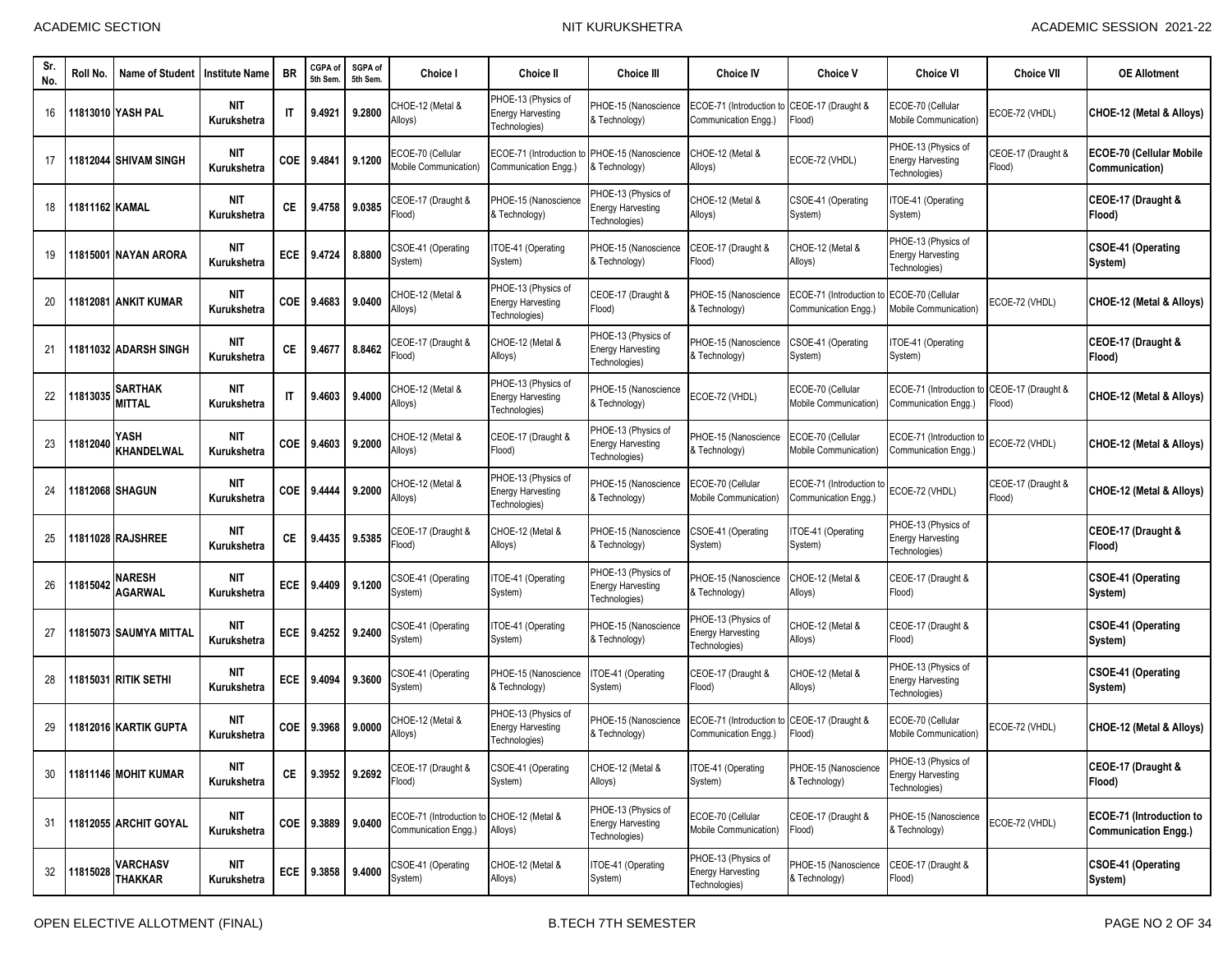| Sr.<br>No. | Roll No.        | <b>Name of Student</b>              | <b>Institute Name</b>     | <b>BR</b>    | CGPA of<br>5th Sem. | SGPA of<br>5th Sem. | Choice I                              | <b>Choice II</b>                                                 | <b>Choice III</b>                                                | <b>Choice IV</b>                                                 | <b>Choice V</b>                                  | <b>Choice VI</b>                                                    | <b>Choice VII</b>                     | <b>OE Allotment</b>                   |
|------------|-----------------|-------------------------------------|---------------------------|--------------|---------------------|---------------------|---------------------------------------|------------------------------------------------------------------|------------------------------------------------------------------|------------------------------------------------------------------|--------------------------------------------------|---------------------------------------------------------------------|---------------------------------------|---------------------------------------|
| 33         |                 | 21813003 BHAGESWAR                  | <b>IIIT Sonepat</b>       | IT           | 9.3571              | 9.3600              | CHOE-12 (Metal &<br>Alloys)           | CEOE-17 (Draught &<br>Flood)                                     | PHOE-13 (Physics of<br><b>Energy Harvesting</b><br>Fechnologies) | PHOE-15 (Nanoscience<br>& Technology)                            | ECOE-71 (Introduction to<br>Communication Engg.  | ECOE-70 (Cellular<br>Mobile Communication)                          | ECOE-72 (VHDL)                        | CHOE-12 (Metal & Alloys)              |
| 34         | 11815153        | <b>SHUBHANSHU</b><br><b>GAIROLA</b> | <b>NIT</b><br>Kurukshetra | ECE          | 9.3543              | 8.8800              | CSOE-41 (Operating<br>System)         | CHOE-12 (Metal &<br>Alloys)                                      | ITOE-41 (Operating<br>System)                                    | CEOE-17 (Draught &<br>Flood)                                     | PHOE-15 (Nanoscience<br>& Technology)            | PHOE-13 (Physics of<br><b>Energy Harvesting</b><br>Technologies)    |                                       | <b>CSOE-41 (Operating</b><br>System)  |
| 35         |                 | 1813018 ANUBHAV SINGH               | <b>NIT</b><br>Kurukshetra | $\mathsf{I}$ | 9.3492              | 8.6800              | CEOE-17 (Draught &<br>Flood)          | CHOE-12 (Metal &<br>Alloys)                                      | PHOE-13 (Physics of<br><b>Energy Harvesting</b><br>Technologies) | ECOE-70 (Cellular<br><b>Mobile Communication)</b>                | ECOE-71 (Introduction to<br>Communication Engg.) | ECOE-72 (VHDL)                                                      | PHOE-15 (Nanoscience<br>& Technology) | CEOE-17 (Draught &<br>Flood)          |
| 36         |                 | 1812046 KESHAV BHALLA               | <b>NIT</b><br>Kurukshetra | <b>COE</b>   | 9.3413              | 8.7200              | CHOE-12 (Metal &<br>Alloys)           | PHOE-13 (Physics of<br><b>Energy Harvesting</b><br>Technologies) | PHOE-15 (Nanoscience<br>& Technology)                            | ECOE-70 (Cellular<br>Mobile Communication)                       | ECOE-71 (Introduction t<br>Communication Engg.)  | CEOE-17 (Draught &<br>(bool <sup>=</sup>                            | ECOE-72 (VHDL)                        | CHOE-12 (Metal & Alloys)              |
| 37         |                 | 11811025 VIBHU PANWAR               | <b>NIT</b><br>Kurukshetra | CE           | 9.3387              | 9.3846              | CEOE-17 (Draught &<br>Flood)          | CHOE-12 (Metal &<br>Alloys)                                      | PHOE-13 (Physics of<br><b>Energy Harvesting</b><br>Technologies) | PHOE-15 (Nanoscience<br>& Technology)                            | CSOE-41 (Operating<br>System)                    | TOE-41 (Operating<br>System)                                        |                                       | CEOE-17 (Draught &<br>Flood)          |
| 38         | 21815029 VIBHOR |                                     | <b>IIIT Sonepat</b>       | ECE          | 9.3386              | 9.0800              | CSOE-41 (Operating<br>System)         | ITOE-41 (Operating<br>System)                                    | PHOE-15 (Nanoscience<br>& Technology)                            | CHOE-12 (Metal &<br>Alloys)                                      | CEOE-17 (Draught &<br>Flood)                     | PHOE-13 (Physics of<br><b>Energy Harvesting</b><br>Technologies)    |                                       | <b>CSOE-41 (Operating</b><br>System)  |
| 39         | 21813007        | DIKSHANT<br><b>JAGOTA</b>           | <b>IIIT Sonepat</b>       | $\mathsf{I}$ | 9.3333              | 9.6000              | CHOE-12 (Metal &<br>Alloys)           | CEOE-17 (Draught &<br>Flood)                                     | PHOE-13 (Physics of<br><b>Energy Harvesting</b><br>Technologies) | PHOE-15 (Nanoscience<br>& Technology)                            | ECOE-71 (Introduction t<br>Communication Engg.)  | ECOE-70 (Cellular<br><b>Mobile Communication)</b>                   | ECOE-72 (VHDL)                        | CHOE-12 (Metal & Alloys)              |
| 40         |                 | 11812014 ANUJ MEHTA                 | <b>NIT</b><br>Kurukshetra | COE          | 9.3333              | 9.1600              | CHOE-12 (Metal &<br>Alloys)           | PHOE-13 (Physics of<br><b>Energy Harvesting</b><br>Technologies) | PHOE-15 (Nanoscience<br>& Technology)                            | ECOE-71 (Introduction<br>Communication Engg.)                    | CEOE-17 (Draught &<br>[lood]                     | ECOE-70 (Cellular<br>Mobile Communication)                          | ECOE-72 (VHDL)                        | CHOE-12 (Metal & Alloys)              |
| 41         | 11811104 SANJAY |                                     | <b>NIT</b><br>Kurukshetra | СE           | 9.3306              | 9.4615              | CEOE-17 (Draught &<br>Flood)          | CHOE-12 (Metal &<br>Alloys)                                      | PHOE-15 (Nanoscience<br>& Technology)                            | PHOE-13 (Physics of<br><b>Energy Harvesting</b><br>Technologies) | TOE-41 (Operating<br>System)                     | CSOE-41 (Operating<br>System)                                       |                                       | CEOE-17 (Draught &<br>Flood)          |
| 42         | 1812090 PIYUSH  |                                     | <b>NIT</b><br>Kurukshetra | <b>COE</b>   | 9.3254              | 9.0000              | CHOE-12 (Metal &<br>Alloys)           | PHOE-13 (Physics of<br><b>Energy Harvesting</b><br>Technologies) | PHOE-15 (Nanoscience<br>& Technology)                            | CEOE-17 (Draught &<br>Flood)                                     | ECOE-70 (Cellular<br>Mobile Communication)       | ECOE-71 (Introduction to<br>Communication Engg.)                    | ECOE-72 (VHDL)                        | CHOE-12 (Metal & Alloys)              |
| 43         | 21815008        | <b>APOORV</b><br><b>RASTOGI</b>     | <b>IIIT Sonepat</b>       | <b>ECE</b>   | 9.3228              | 9.3600              | PHOE-15 (Nanoscience<br>& Technology) | PHOE-13 (Physics of<br><b>Energy Harvesting</b><br>Technologies) | CSOE-41 (Operating<br>System)                                    | TOE-41 (Operating<br>System)                                     | CEOE-17 (Draught &<br>Flood)                     | CHOE-12 (Metal &<br>Alloys)                                         |                                       | PHOE-15 (Nanoscience &<br>Technology) |
| 44         |                 | 1815018 JATIN BUDAKOT               | <b>NIT</b><br>Kurukshetra | <b>ECE</b>   | 9.3228              | 8.8400              | TOE-41 (Operating<br>System)          | CSOE-41 (Operating<br>System)                                    | CEOE-17 (Draught &<br>Flood)                                     | CHOE-12 (Metal &<br>Alloys)                                      | PHOE-15 (Nanoscience<br>& Technology)            | PHOE-13 (Physics of<br><b>Energy Harvesting</b><br>Technologies)    |                                       | ITOE-41 (Operating<br>System)         |
| 45         | 1812049         | <b>PULKIT</b><br><b>AGGARWAL</b>    | <b>NIT</b><br>Kurukshetra | COE          | 9.3095              | 8.8400              | CHOE-12 (Metal &<br>Alloys)           | CEOE-17 (Draught &<br>Flood)                                     | PHOE-13 (Physics of<br><b>Energy Harvesting</b><br>Technologies) | ECOE-70 (Cellular<br>Mobile Communication)                       | PHOE-15 (Nanoscience<br>& Technology)            | ECOE-71 (Introduction to<br>Communication Engg.)                    | ECOE-72 (VHDL)                        | CHOE-12 (Metal & Alloys)              |
| 46         |                 | 11812026 SHAGUN JINDAL              | <b>NIT</b><br>Kurukshetra | COE          | 9.3095              | 8.8000              | CHOE-12 (Metal &<br>Alloys)           | PHOE-13 (Physics of<br><b>Energy Harvesting</b><br>Technologies) | PHOE-15 (Nanoscience<br>& Technology)                            | CEOE-17 (Draught &<br>Flood)                                     | ECOE-70 (Cellular<br>Mobile Communication)       | ECOE-71 (Introduction to<br>Communication Engg.)                    | ECOE-72 (VHDL)                        | CHOE-12 (Metal & Alloys)              |
| 47         |                 | 11813038 SPARSH GARG                | NIT<br>Kurukshetra        | IT           |                     | 9.3016 9.4800       | CHOE-12 (Metal &<br>Alloys)           | PHOE-13 (Physics of<br><b>Energy Harvesting</b><br>Technologies) | PHOE-15 (Nanoscience<br>& Technology)                            | ECOE-72 (VHDL)                                                   | ECOE-70 (Cellular<br>Mobile Communication)       | ECOE-71 (Introduction to CEOE-17 (Draught &<br>Communication Engg.) | Flood)                                | CHOE-12 (Metal & Allovs)              |
| 48         |                 | 11815143 SHUBHAM                    | <b>NIT</b><br>Kurukshetra | ECE          | 9.3000              | 9.2900              | CEOE-17 (Draught &<br>Flood)          | CHOE-12 (Metal &<br>Alloys)                                      | PHOE-13 (Physics of<br><b>Energy Harvesting</b><br>Technologies) | TOE-41 (Operating<br>System)                                     | CSOE-41 (Operating<br>System)                    | PHOE-15 (Nanoscience<br>& Technology)                               |                                       | CEOE-17 (Draught &<br>Flood)          |
| 49         | 11813017 ANJALI |                                     | <b>NIT</b><br>Kurukshetra | IT           | 9.2857              | 9.0000              | CHOE-12 (Metal &<br>Alloys)           | PHOE-13 (Physics of<br><b>Energy Harvesting</b><br>Technologies) | PHOE-15 (Nanoscience<br>& Technology)                            | ECOE-70 (Cellular<br>Mobile Communication)                       | ECOE-71 (Introduction to<br>Communication Engg.) | ECOE-72 (VHDL)                                                      | CEOE-17 (Draught &<br>Flood)          | CHOE-12 (Metal & Alloys)              |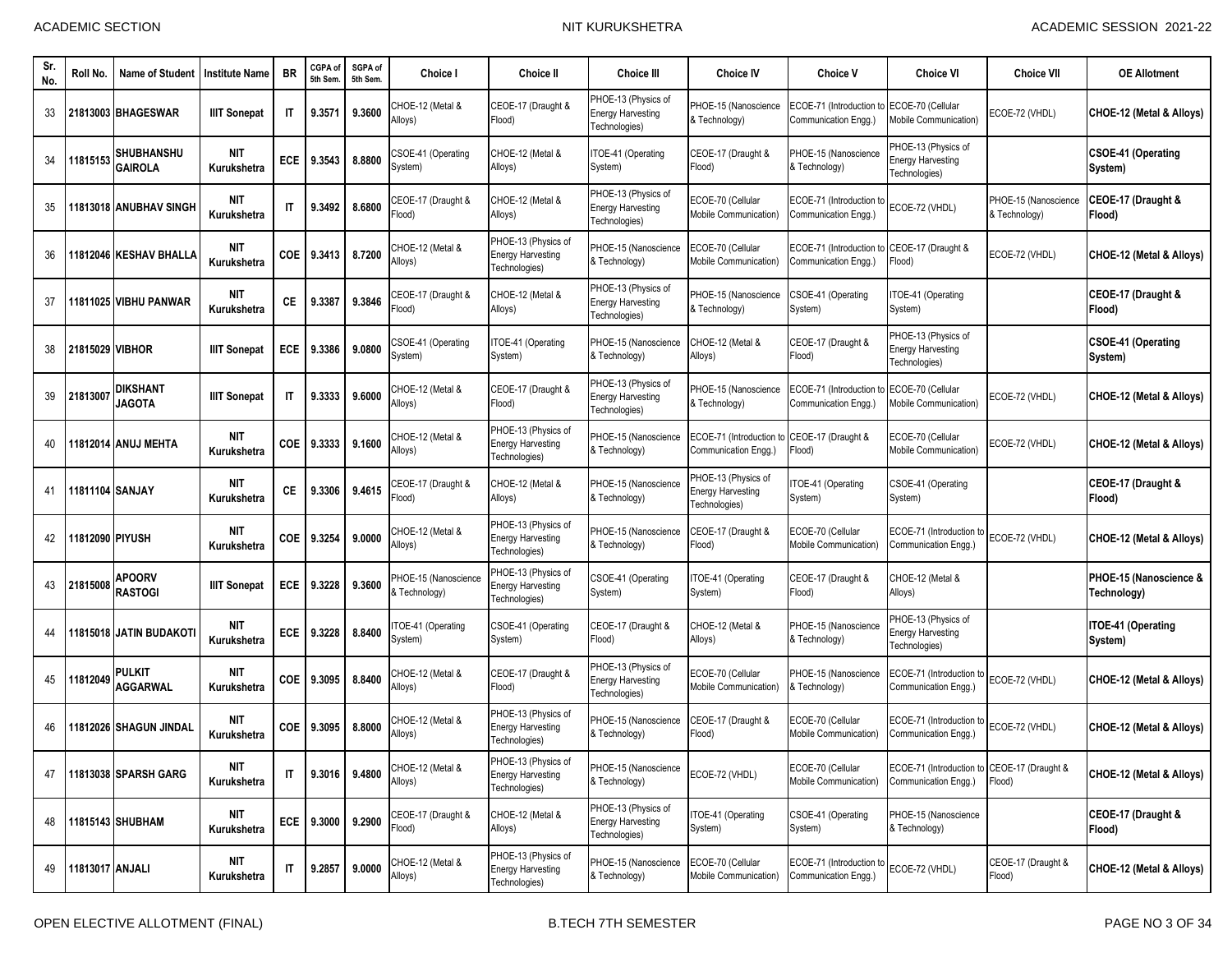| Sr.<br>No. | Roll No.       | <b>Name of Student</b>           | <b>Institute Name</b>     | <b>BR</b>    | CGPA of<br>5th Sem. | SGPA of<br>5th Sem. | Choice I                                                         | <b>Choice II</b>                                                 | <b>Choice III</b>                                                | <b>Choice IV</b>                                                 | <b>Choice V</b>                                                  | <b>Choice VI</b>                                                 | <b>Choice VII</b>            | <b>OE Allotment</b>                                              |
|------------|----------------|----------------------------------|---------------------------|--------------|---------------------|---------------------|------------------------------------------------------------------|------------------------------------------------------------------|------------------------------------------------------------------|------------------------------------------------------------------|------------------------------------------------------------------|------------------------------------------------------------------|------------------------------|------------------------------------------------------------------|
| 50         |                | 11815144 IJAI SINGLA             | <b>NIT</b><br>Kurukshetra | ECE          | 9.2835              | 8.9200              | CSOE-41 (Operating<br>System)                                    | PHOE-15 (Nanoscience<br>& Technology)                            | ITOE-41 (Operating<br>System)                                    | PHOE-13 (Physics of<br><b>Energy Harvesting</b><br>Technologies) | CHOE-12 (Metal &<br>Alloys)                                      | CEOE-17 (Draught &<br>Flood)                                     |                              | <b>CSOE-41 (Operating</b><br>System)                             |
| 51         | 11811149 KOMAL |                                  | <b>NIT</b><br>Kurukshetra | CЕ           | 9.2823              | 9.4615              | PHOE-15 (Nanoscience<br>& Technology)                            | CHOE-12 (Metal &<br>Alloys)                                      | CEOE-17 (Draught &<br>Flood)                                     | PHOE-13 (Physics of<br><b>Energy Harvesting</b><br>Technologies) | TOE-41 (Operating<br>System)                                     | CSOE-41 (Operating<br>System)                                    |                              | PHOE-15 (Nanoscience &<br>Technology)                            |
| 52         |                | 1812024 MANAV DHAWAN             | <b>NIT</b><br>Kurukshetra | COE          | 9.2778              | 8.8400              | CHOE-12 (Metal &<br>Alloys)                                      | CEOE-17 (Draught &<br>Flood)                                     | PHOE-15 (Nanoscience<br>& Technology)                            | ECOE-71 (Introduction<br>Communication Engg.)                    | ECOE-70 (Cellular<br>Mobile Communication)                       | PHOE-13 (Physics of<br><b>Energy Harvesting</b><br>Technologies) | ECOE-72 (VHDL)               | CHOE-12 (Metal & Alloys)                                         |
| 53         |                | 1812020 HARDIK CHAWLA            | <b>NIT</b><br>Kurukshetra | <b>COE</b>   | 9.2778              | 8.5600              | CHOE-12 (Metal &<br>Alloys)                                      | PHOE-13 (Physics of<br><b>Energy Harvesting</b><br>Technologies) | PHOE-15 (Nanoscience<br>& Technology)                            | ECOE-70 (Cellular<br>Mobile Communication)                       | ECOE-71 (Introduction to<br>Communication Engg.)                 | CEOE-17 (Draught &<br>(bool <sup>=</sup>                         | ECOE-72 (VHDL)               | CHOE-12 (Metal & Alloys)                                         |
| 54         |                | 1815014 ANKIT YADAV              | <b>NIT</b><br>Kurukshetra | <b>ECE</b>   | 9.2598              | 8.6000              | CSOE-41 (Operating<br>System)                                    | PHOE-15 (Nanoscience<br>& Technology)                            | ITOE-41 (Operating<br>System)                                    | CHOE-12 (Metal &<br>Alloys)                                      | CEOE-17 (Draught &<br>Flood)                                     | PHOE-13 (Physics of<br><b>Energy Harvesting</b><br>Technologies) |                              | <b>CSOE-41 (Operating</b><br>System)                             |
| 55         | 11811068       | <b>SAURABH</b><br><b>MANGAL</b>  | <b>NIT</b><br>Kurukshetra | СE           | 9.2581              | 9.1538              | CEOE-17 (Draught &<br>Flood)                                     | CHOE-12 (Metal &<br>Alloys)                                      | PHOE-13 (Physics of<br><b>Energy Harvesting</b><br>Fechnologies) | PHOE-15 (Nanoscience<br>& Technology)                            | CSOE-41 (Operating<br>System)                                    | TOE-41 (Operating<br>System)                                     |                              | CEOE-17 (Draught &<br>Flood)                                     |
| 56         |                | 21812010 DHRUV BAJAJ             | <b>IIIT Sonepat</b>       | <b>CSE</b>   | 9.2540              | 8.5600              | CHOE-12 (Metal &<br>Alloys)                                      | CEOE-17 (Draught &<br>Flood)                                     | PHOE-13 (Physics of<br><b>Energy Harvesting</b><br>Technologies) | PHOE-15 (Nanoscience<br>& Technology)                            | ECOE-71 (Introduction t<br>Communication Engg.)                  | ECOE-70 (Cellular<br><b>Mobile Communication)</b>                | ECOE-72 (VHDL)               | CHOE-12 (Metal & Alloys)                                         |
| 57         |                | 1815067 SUNIDHI SINHA            | <b>NIT</b><br>Kurukshetra | ECE          | 9.2520              | 9.0800              | CSOE-41 (Operating<br>System)                                    | ITOE-41 (Operating<br>System)                                    | PHOE-15 (Nanoscience<br>& Technology)                            | CEOE-17 (Draught &<br>Flood)                                     | CHOE-12 (Metal &<br>Alloys)                                      | PHOE-13 (Physics of<br><b>Energy Harvesting</b><br>Technologies) |                              | <b>CSOE-41 (Operating</b><br>System)                             |
| 58         |                | 1815065 BHAWYA LOHIA             | <b>NIT</b><br>Kurukshetra | <b>ECE</b>   | 9.2520              | 8.0400              | CHOE-12 (Metal &<br>Alloys)                                      | ITOE-41 (Operating<br>System)                                    | CSOE-41 (Operating<br>System)                                    | CEOE-17 (Draught &<br>Flood)                                     | PHOE-13 (Physics of<br><b>Energy Harvesting</b><br>Technologies) | PHOE-15 (Nanoscience<br>& Technology)                            |                              | CHOE-12 (Metal & Alloys)                                         |
| 59         |                | 1813031 AAYUSH GUPTA             | <b>NIT</b><br>Kurukshetra | $\mathsf{I}$ | 9.2460              | 8.8400              | CHOE-12 (Metal &<br>Alloys)                                      | CEOE-17 (Draught &<br>Flood)                                     | PHOE-13 (Physics of<br><b>Energy Harvesting</b><br>Fechnologies) | ECOE-71 (Introduction<br>Communication Engg.)                    | ECOE-70 (Cellular<br>Mobile Communication)                       | <b>PHOE-15 (Nanoscience</b><br>& Technology)                     | ECOE-72 (VHDL)               | CHOE-12 (Metal & Alloys)                                         |
| 60         | 181503         | AYUSH<br><b>AGRAWAL</b>          | <b>NIT</b><br>Kurukshetra | ECE          | 9.2441              | 9.3200              | CSOE-41 (Operating<br>System)                                    | ITOE-41 (Operating<br>System)                                    | PHOE-13 (Physics of<br><b>Energy Harvesting</b><br>Technologies) | PHOE-15 (Nanoscience<br>& Technology)                            | CEOE-17 (Draught &<br>Flood)                                     | CHOE-12 (Metal &<br>Alloys)                                      |                              | <b>CSOE-41 (Operating</b><br>System)                             |
| 61         |                | 1811089 SHIV DAYAL               | <b>NIT</b><br>Kurukshetra | СE           | 9.2258              | 9.6154              | PHOE-15 (Nanoscience<br>& Technology)                            | PHOE-13 (Physics of<br><b>Energy Harvesting</b><br>Technologies) | CEOE-17 (Draught &<br>Flood)                                     | CHOE-12 (Metal &<br>Alloys)                                      | CSOE-41 (Operating<br>System)                                    | TOE-41 (Operating<br>System)                                     |                              | PHOE-15 (Nanoscience &<br>Technology)                            |
| 62         |                | 1812048 PUNIT JAIN               | <b>NIT</b><br>Kurukshetra | COE          | 9.2222              | 8.8800              | CHOE-12 (Metal &<br>Alloys)                                      | PHOE-13 (Physics of<br><b>Energy Harvesting</b><br>Technologies) | PHOE-15 (Nanoscience<br>& Technology)                            | ECOE-70 (Cellular<br>Mobile Communication)                       | ECOE-71 (Introduction to<br>Communication Engg.)                 | CEOE-17 (Draught &<br>Flood)                                     | ECOE-72 (VHDL)               | CHOE-12 (Metal & Alloys)                                         |
| 63         | 1813030        | <b>AVNEESH</b><br><b>NISCHAL</b> | <b>NIT</b><br>Kurukshetra | $\mathsf{I}$ | 9.2143              | 9.1200              | CEOE-17 (Draught &<br>Flood)                                     | CHOE-12 (Metal &<br>Alloys)                                      | PHOE-13 (Physics of<br><b>Energy Harvesting</b><br>Technologies) | PHOE-15 (Nanoscience<br>& Technology)                            | ECOE-70 (Cellular<br>Mobile Communication)                       | ECOE-71 (Introduction to<br>Communication Enga.)                 | ECOE-72 (VHDL)               | CEOE-17 (Draught &<br>Flood)                                     |
| 64         |                | <b>11730045 AMIT KUMAR</b>       | <b>NIT</b><br>Kurukshetra | IT           | 9.2143              | 9.0400              | PHOE-13 (Physics of<br><b>Energy Harvesting</b><br>Technologies) | ECOE-70 (Cellular<br>Mobile Communication)                       | CHOE-12 (Metal &<br>Alloys)                                      | CEOE-17 (Draught &<br>Flood)                                     | ECOE-71 (Introduction to<br>Communication Engg.)                 |                                                                  |                              | PHOE-13 (Physics of<br><b>Energy Harvesting</b><br>Technologies) |
| 65         | 11813045 NIPUN |                                  | NIT<br>Kurukshetra        | IT           | 9.2143              | 9.0400              | CHOE-12 (Metal &<br>Alloys)                                      | PHOE-13 (Physics of<br><b>Energy Harvesting</b><br>Technologies) | PHOE-15 (Nanoscience<br>& Technology)                            | ECOE-70 (Cellular<br>Mobile Communication)                       | ECOE-71 (Introduction to<br>Communication Engg.)                 | ECOE-72 (VHDL)                                                   | CEOE-17 (Draught &<br>Flood) | CHOE-12 (Metal & Alloys)                                         |
| 66         |                | 11815096 SANJEEV                 | nit<br>Kurukshetra        |              | ECE 9.2126 9.2000   |                     | CSOE-41 (Operating<br>System)                                    | ITOE-41 (Operating<br>System)                                    | PHOE-15 (Nanoscience<br>& Technology)                            | PHOE-13 (Physics of<br><b>Energy Harvesting</b><br>Technologies) | CHOE-12 (Metal &<br>Alloys)                                      | CEOE-17 (Draught &<br>Flood)                                     |                              | <b>CSOE-41 (Operating</b><br>System)                             |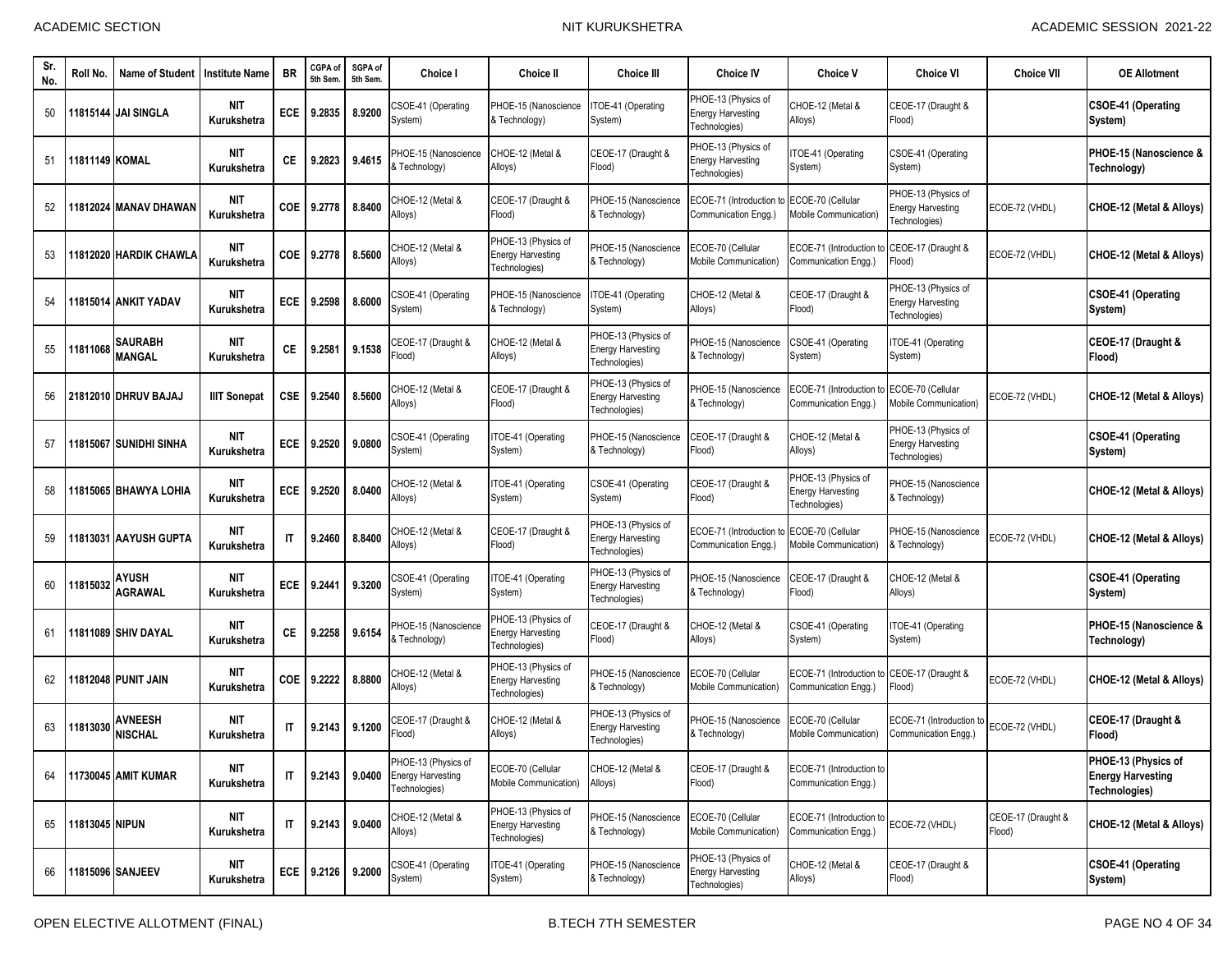| Sr.<br>No. | Roll No. | <b>Name of Student</b>           | <b>Institute Name</b>     | <b>BR</b>    | CGPA of<br>5th Sem. | SGPA of<br>5th Sem. | Choice I                                                         | <b>Choice II</b>                                                 | <b>Choice III</b>                                                | <b>Choice IV</b>                                                    | <b>Choice V</b>                                                  | <b>Choice VI</b>                                                 | <b>Choice VII</b> | <b>OE Allotment</b>                                              |
|------------|----------|----------------------------------|---------------------------|--------------|---------------------|---------------------|------------------------------------------------------------------|------------------------------------------------------------------|------------------------------------------------------------------|---------------------------------------------------------------------|------------------------------------------------------------------|------------------------------------------------------------------|-------------------|------------------------------------------------------------------|
| 67         |          | 11815130 KESHAV GARG             | <b>NIT</b><br>Kurukshetra | ECE          | 9.1969              | 9.2000              | CSOE-41 (Operating<br>System)                                    | PHOE-13 (Physics of<br><b>Energy Harvesting</b><br>Technologies) | ITOE-41 (Operating<br>System)                                    | PHOE-15 (Nanoscience<br>& Technology)                               | CEOE-17 (Draught &<br>Flood)                                     | CHOE-12 (Metal &<br>Alloys)                                      |                   | <b>CSOE-41 (Operating</b><br>System)                             |
| 68         |          | 11815034 AMAN GOEL               | <b>NIT</b><br>Kurukshetra | ECE          | 9.1811              | 9.2400              | CSOE-41 (Operating<br>System)                                    | PHOE-15 (Nanoscience<br>& Technology)                            | ITOE-41 (Operating<br>System)                                    | CEOE-17 (Draught &<br>Flood)                                        | CHOE-12 (Metal &<br>Alloys)                                      | PHOE-13 (Physics of<br><b>Energy Harvesting</b><br>Technologies) |                   | <b>CSOE-41 (Operating</b><br>System)                             |
| 69         |          | 1812013 PRAKHAR PATEI            | <b>NIT</b><br>Kurukshetra | COE          | 9.1667              | 8.8800              | CHOE-12 (Metal &<br>Alloys)                                      | PHOE-13 (Physics of<br><b>Energy Harvesting</b><br>Technologies) | PHOE-15 (Nanoscience<br>& Technology)                            | ECOE-71 (Introduction to CEOE-17 (Draught &<br>Communication Engg.) | Flood)                                                           | ECOE-70 (Cellular<br>Mobile Communication)                       | ECOE-72 (VHDL)    | CHOE-12 (Metal & Alloys)                                         |
| 70         |          | 1815080 SHUBH DHYANI             | <b>NIT</b><br>Kurukshetra | <b>ECE</b>   | 9.1654              | 8.9200              | CSOE-41 (Operating<br>System)                                    | CEOE-17 (Draught &<br>Flood)                                     | ITOE-41 (Operating<br>System)                                    | CHOE-12 (Metal &<br>Alloys)                                         | PHOE-15 (Nanoscience<br>& Technology)                            | PHOE-13 (Physics of<br><b>Energy Harvesting</b><br>Technologies) |                   | CSOE-41 (Operating<br>System)                                    |
| 71         |          | 21813033 DIVYA ANEJA             | <b>IIIT Sonepat</b>       | $\mathsf{I}$ | 9.1508              | 9.3200              | CHOE-12 (Metal &<br>Alloys)                                      | PHOE-13 (Physics of<br><b>Energy Harvesting</b><br>Technologies) | PHOE-15 (Nanoscience<br>& Technology)                            | ECOE-71 (Introduction to CEOE-17 (Draught &<br>Communication Engg.) | Flood)                                                           | ECOE-70 (Cellular<br>Mobile Communication)                       | ECOE-72 (VHDL)    | CHOE-12 (Metal & Alloys)                                         |
| 72         | 11812036 | KAPIL KUMAR<br><b>GUPTA</b>      | <b>NIT</b><br>Kurukshetra | COE          | 9.1508              | 9.0000              | CHOE-12 (Metal &<br>Alloys)                                      | PHOE-13 (Physics of<br><b>Energy Harvesting</b><br>Technologies) | PHOE-15 (Nanoscience<br>& Technology)                            | CEOE-17 (Draught &<br>Flood)                                        | ECOE-70 (Cellular<br>Mobile Communication)                       | ECOE-71 (Introduction to<br>Communication Engg.)                 | ECOE-72 (VHDL)    | CHOE-12 (Metal & Alloys)                                         |
| 73         |          | 1812053 TAMANNA                  | <b>NIT</b><br>Kurukshetra | COE          | 9.1508              | 8.8800              | PHOE-13 (Physics of<br><b>Energy Harvesting</b><br>Technologies) | CHOE-12 (Metal &<br>Alloys)                                      | PHOE-15 (Nanoscience<br>& Technology)                            | CEOE-17 (Draught &<br>Flood)                                        | ECOE-70 (Cellular<br>Mobile Communication)                       | ECOE-71 (Introduction to<br>Communication Engg.)                 | ECOE-72 (VHDL)    | PHOE-13 (Physics of<br><b>Energy Harvesting</b><br>Technologies) |
| 74         |          | 1815104 ASHU JOSHI               | <b>NIT</b><br>Kurukshetra | <b>ECE</b>   | 9.1496              | 8.9600              | CSOE-41 (Operating<br>System)                                    | ITOE-41 (Operating<br>System)                                    | CEOE-17 (Draught &<br>Flood)                                     | CHOE-12 (Metal &<br>Alloys)                                         | PHOE-13 (Physics of<br><b>Energy Harvesting</b><br>Technologies) | PHOE-15 (Nanoscience<br>& Technology)                            |                   | <b>CSOE-41 (Operating</b><br>System)                             |
| 75         | 11811003 | <b>HIMANSHU</b><br><b>GUPTA</b>  | <b>NIT</b><br>Kurukshetra | СE           | 9.1452              | 9.3077              | CHOE-12 (Metal &<br>Alloys)                                      | PHOE-13 (Physics of<br><b>Energy Harvesting</b><br>Technologies) | CEOE-17 (Draught &<br>Flood)                                     | PHOE-15 (Nanoscience<br>& Technology)                               | CSOE-41 (Operating<br>System)                                    | TOE-41 (Operating<br>System)                                     |                   | CHOE-12 (Metal & Alloys)                                         |
| 76         |          | 21813025 CHETNA JAIN             | <b>IIIT Sonepat</b>       | IT           | 9.1429              | 9.5200              | CHOE-12 (Metal &<br>Alloys)                                      | CEOE-17 (Draught &<br>Flood)                                     | PHOE-13 (Physics of<br><b>Energy Harvesting</b><br>Fechnologies) | PHOE-15 (Nanoscience<br>& Technology)                               | ECOE-71 (Introduction to<br>Communication Engg.)                 | ECOE-70 (Cellular<br>Mobile Communication)                       | ECOE-72 (VHDL)    | CHOE-12 (Metal & Alloys)                                         |
| 77         |          | 11811121 RAMAN JAIN              | <b>NIT</b><br>Kurukshetra | СE           | 9.1371              | 9.3846              | CEOE-17 (Draught &<br>Flood)                                     | CHOE-12 (Metal &<br>Alloys)                                      | PHOE-15 (Nanoscience<br>& Technology)                            | PHOE-13 (Physics of<br><b>Energy Harvesting</b><br>Technologies)    | TOE-41 (Operating<br>System)                                     | CSOE-41 (Operating<br>System)                                    |                   | CEOE-17 (Draught &<br>Flood)                                     |
| 78         | 1181103  | <b>SHUBHAM</b><br>MISHRA         | <b>NIT</b><br>Kurukshetra | СE           | 9.1371              | 9.0769              | CHOE-12 (Metal &<br>Alloys)                                      | PHOE-13 (Physics of<br><b>Energy Harvesting</b><br>Technologies) | PHOE-15 (Nanoscience<br>& Technology)                            | CEOE-17 (Draught &<br>Flood)                                        | TOE-41 (Operating<br>System)                                     | CSOE-41 (Operating<br>System)                                    |                   | CHOE-12 (Metal & Alloys)                                         |
| 79         | 11811004 | NRAPANJAY<br><b>GUPTA</b>        | <b>NIT</b><br>Kurukshetra | СE           | 9.1371              | 9.0000              | CEOE-17 (Draught &<br>Flood)                                     | CHOE-12 (Metal &<br>Alloys)                                      | PHOE-13 (Physics of<br><b>Energy Harvesting</b><br>Technologies) | TOE-41 (Operating<br>System)                                        | CSOE-41 (Operating<br>System)                                    | PHOE-15 (Nanoscience<br>& Technology)                            |                   | CEOE-17 (Draught &<br>Flood)                                     |
| 80         |          | 1812063 ARSH PENTAL              | <b>NIT</b><br>Kurukshetra | COE          | 9.1349              | 8.7200              | CHOE-12 (Metal &<br>Alloys)                                      | PHOE-13 (Physics of<br><b>Energy Harvesting</b><br>Technologies) | CEOE-17 (Draught &<br>Flood)                                     | PHOE-15 (Nanoscience<br>& Technology)                               | ECOE-71 (Introduction to<br>Communication Engg.)                 | ECOE-70 (Cellular<br>Mobile Communication)                       | ECOE-72 (VHDL)    | CHOE-12 (Metal & Allovs)                                         |
| 81         | 11815076 | <b>KHUSHBOO</b><br><b>KUMARI</b> | NIT<br>Kurukshetra        |              | ECE 9.1102 9.0000   |                     | CSOE-41 (Operating<br>System)                                    | ITOE-41 (Operating<br>System)                                    | CEOE-17 (Draught &<br>Flood)                                     | CHOE-12 (Metal &<br>Alloys)                                         |                                                                  |                                                                  |                   | <b>CSOE-41 (Operating</b><br>System)                             |
| 82         |          | 11815087 SIDDHANT JAIN           | NIT<br>Kurukshetra        |              | ECE 9.1102          | 8.5200              | CHOE-12 (Metal &<br>Alloys)                                      | ITOE-41 (Operating<br>System)                                    | CSOE-41 (Operating<br>System)                                    | CEOE-17 (Draught &<br>Flood)                                        | PHOE-13 (Physics of<br><b>Energy Harvesting</b><br>Technologies) | PHOE-15 (Nanoscience<br>& Technology)                            |                   | CHOE-12 (Metal & Alloys)                                         |
| 83         |          | <b>11812058 MAYANK JAIN</b>      | <b>NIT</b><br>Kurukshetra |              | COE 9.0952          | 8.8000              | PHOE-13 (Physics of<br><b>Energy Harvesting</b><br>Technologies) | CHOE-12 (Metal &<br>Alloys)                                      | PHOE-15 (Nanoscience<br>& Technology)                            | CEOE-17 (Draught &<br>Flood)                                        | ECOE-70 (Cellular<br>Mobile Communication)                       | ECOE-71 (Introduction to<br>Communication Engg.)                 | ECOE-72 (VHDL)    | PHOE-13 (Physics of<br><b>Energy Harvesting</b><br>Technologies) |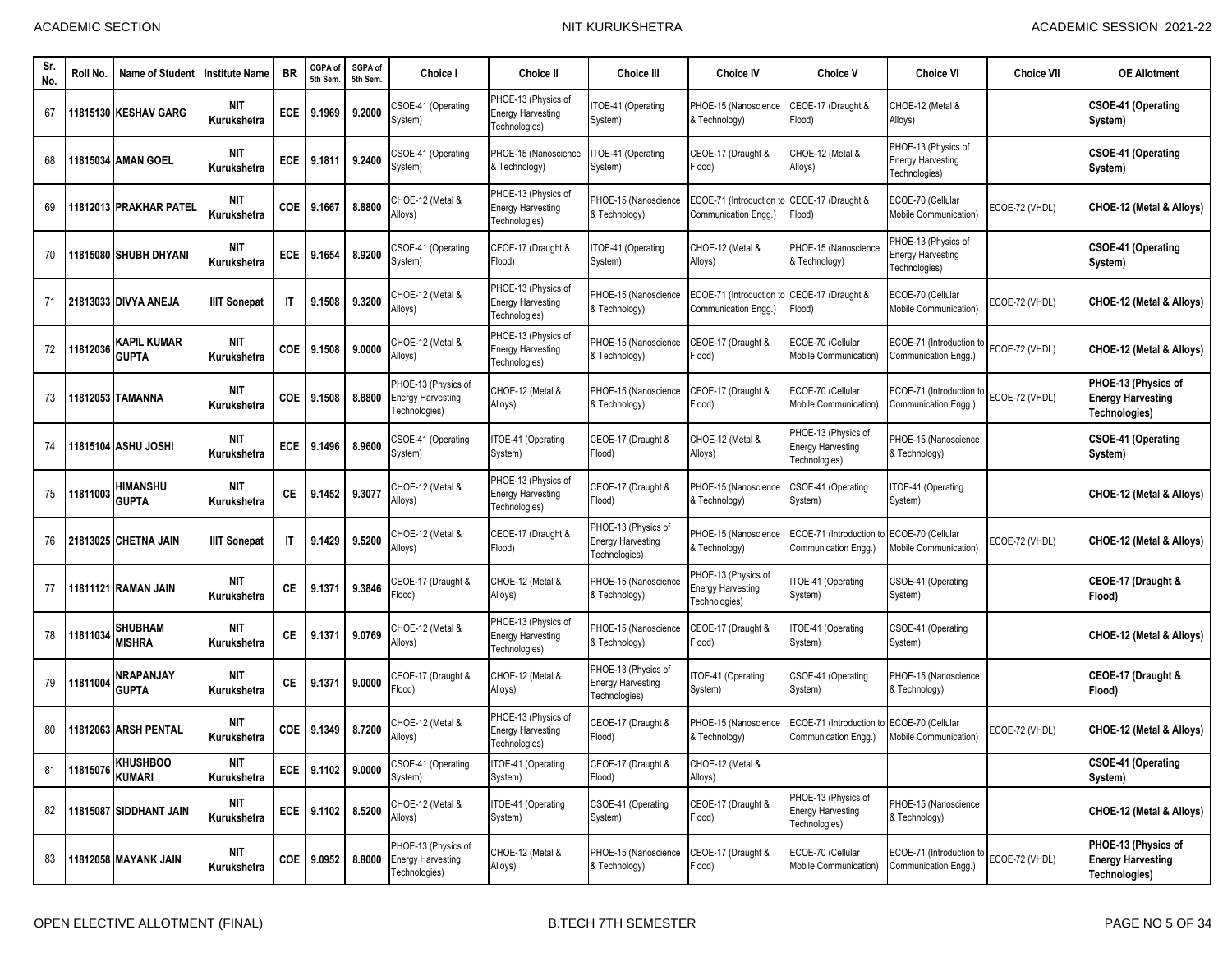| -Sr<br>No. | Roll No. | <b>Name of Student</b>         | Institute Name            | <b>BR</b>              | CGPA of<br>5th Sem. | SGPA of<br>5th Sem. | Choice I                      | <b>Choice II</b>                                                 | <b>Choice III</b>                                                | <b>Choice IV</b>                                                 | <b>Choice V</b>                                                  | <b>Choice VI</b>                                                 | <b>Choice VII</b>                                                | <b>OE Allotment</b>                  |
|------------|----------|--------------------------------|---------------------------|------------------------|---------------------|---------------------|-------------------------------|------------------------------------------------------------------|------------------------------------------------------------------|------------------------------------------------------------------|------------------------------------------------------------------|------------------------------------------------------------------|------------------------------------------------------------------|--------------------------------------|
| 84         |          | 1812010 LOKESH                 | <b>NIT</b><br>Kurukshetra | <b>COE</b>             | 9.0952              | 8.6800              | CHOE-12 (Metal &<br>Alloys)   | PHOE-13 (Physics of<br><b>Energy Harvesting</b><br>Technologies) | CEOE-17 (Draught &<br>Flood)                                     | ECOE-71 (Introduction<br>Communication Engg.)                    | ECOE-70 (Cellular<br>Mobile Communication)                       | PHOE-15 (Nanoscience<br>& Technology)                            | ECOE-72 (VHDL)                                                   | CHOE-12 (Metal & Alloys)             |
| 85         |          | 1813092 RASHI SHARMA           | <b>NIT</b><br>Kurukshetra | IT                     | 9.0794              | 9.5200              | CHOE-12 (Metal &<br>Alloys)   | CEOE-17 (Draught &<br>Flood)                                     | PHOE-13 (Physics of<br><b>Energy Harvesting</b><br>Technologies) | PHOE-15 (Nanoscience<br>& Technology)                            | ECOE-72 (VHDL)                                                   | ECOE-71 (Introduction t<br>Communication Engg.)                  | ECOE-70 (Cellular<br>Mobile Communication)                       | CHOE-12 (Metal & Alloys)             |
| 86         |          | 11811136 AMIT BARANWAI         | <b>NIT</b><br>Kurukshetra | СE                     | 9.0645              | 9.0769              | CHOE-12 (Metal &<br>Alloys)   | CEOE-17 (Draught &<br>Flood)                                     | TOE-41 (Operating<br>System)                                     | CSOE-41 (Operating<br>System)                                    | PHOE-15 (Nanoscience<br>& Technology)                            | PHOE-13 (Physics of<br><b>Energy Harvesting</b><br>Technologies) |                                                                  | CHOE-12 (Metal & Alloys)             |
| 87         | 11812033 | ANURAG<br><b>THAKUR</b>        | <b>NIT</b><br>Kurukshetra | COE                    | 9.0635              | 8.8000              | CHOE-12 (Metal &<br>Alloys)   | PHOE-13 (Physics of<br><b>Energy Harvesting</b><br>Technologies) | PHOE-15 (Nanoscience<br>& Technology)                            | ECOE-70 (Cellular<br>Mobile Communication)                       | ECOE-71 (Introduction t<br>Communication Engg.)                  | CEOE-17 (Draught &<br>Flood)                                     | ECOE-72 (VHDL)                                                   | CHOE-12 (Metal & Alloys)             |
| 88         |          | 1815057 SALONEE GUPTA          | <b>NIT</b><br>Kurukshetra | <b>ECE</b>             | 9.0630              | 9.4000              | CSOE-41 (Operating<br>System) | ITOE-41 (Operating<br>System)                                    | CHOE-12 (Metal &<br>Alloys)                                      | CEOE-17 (Draught &<br>Flood)                                     | PHOE-15 (Nanoscience<br>& Technology)                            | PHOE-13 (Physics of<br><b>Energy Harvesting</b><br>Technologies) |                                                                  | <b>CSOE-41 (Operating</b><br>System) |
| 89         | 11811155 | HARSH KUMAR<br><b>GUPTA</b>    | <b>NIT</b><br>Kurukshetra | СE                     | 9.0565              | 8.9615              | CHOE-12 (Metal &<br>Alloys)   | PHOE-15 (Nanoscience<br>& Technology)                            | EOE-17 (Draught &<br>Flood)                                      | PHOE-13 (Physics of<br><b>Energy Harvesting</b><br>Technologies) | CSOE-41 (Operating<br>System)                                    | TOE-41 (Operating<br>System)                                     |                                                                  | CHOE-12 (Metal & Alloys)             |
| 90         |          | 1813097 MAVNEET KAUR           | <b>NIT</b><br>Kurukshetra | $\mathsf{I}$           | 9.0556              | 9.3200              | CHOE-12 (Metal &<br>Alloys)   | CEOE-17 (Draught &<br>Flood)                                     | PHOE-13 (Physics of<br><b>Energy Harvesting</b><br>Technologies) | PHOE-15 (Nanoscience<br>& Technology)                            | ECOE-72 (VHDL)                                                   | ECOE-71 (Introduction<br>Communication Engg.)                    | ECOE-70 (Cellular<br>Mobile Communication)                       | CHOE-12 (Metal & Alloys)             |
| 91         |          | 11813034 VAIBHAV DUA           | <b>NIT</b><br>Kurukshetra | $\mathsf{I}\mathsf{T}$ | 9.0556              | 8.8400              | CHOE-12 (Metal &<br>Alloys)   | CEOE-17 (Draught &<br>Flood)                                     | PHOE-13 (Physics of<br><b>Energy Harvesting</b><br>Technologies) | PHOE-15 (Nanoscience<br>& Technology)                            | ECOE-71 (Introduction t<br>Communication Engg.)                  | <b>ECOE-70 (Cellular</b><br>Mobile Communication)                | ECOE-72 (VHDL)                                                   | CHOE-12 (Metal & Alloys)             |
| 92         |          | 1813032 VAIBHAV GARG           | <b>NIT</b><br>Kurukshetra | $\mathsf{I}$           | 9.0397              | 8.6400              | CHOE-12 (Metal &<br>Alloys)   | CEOE-17 (Draught &<br>Flood)                                     | ECOE-72 (VHDL)                                                   | ECOE-71 (Introduction<br>Communication Engg.)                    | PHOE-15 (Nanoscience<br>& Technology)                            | ECOE-70 (Cellular<br>Mobile Communication)                       | PHOE-13 (Physics of<br><b>Energy Harvesting</b><br>Technologies) | CHOE-12 (Metal & Alloys)             |
| 93         |          | 1813093 DHEERAJ GUPTA          | <b>NIT</b><br>Kurukshetra | $\mathsf{I}$           | 9.0397              | 8.3600              | CEOE-17 (Draught &<br>Flood)  | PHOE-13 (Physics of<br><b>Energy Harvesting</b><br>Technologies) | PHOE-15 (Nanoscience<br>& Technology)                            | ECOE-70 (Cellular<br>Mobile Communication)                       | CHOE-12 (Metal &<br>Alloys)                                      | ECOE-71 (Introduction to<br>Communication Engg.)                 | ECOE-72 (VHDL)                                                   | CEOE-17 (Draught &<br>(Flood         |
| 94         |          | 1811029 SATYAM KUMAR           | <b>NIT</b><br>Kurukshetra | СE                     | 9.0323              | 8.6923              | CEOE-17 (Draught &<br>Flood)  | PHOE-13 (Physics of<br><b>Energy Harvesting</b><br>Technologies) | CSOE-41 (Operating<br>System)                                    | CHOE-12 (Metal &<br>Alloys)                                      | PHOE-15 (Nanoscience<br>& Technology)                            | TOE-41 (Operating<br>System)                                     |                                                                  | CEOE-17 (Draught &<br>Flood)         |
| 95         | 181113   | <b>DAKSH</b><br><b>BHAYANA</b> | <b>NIT</b><br>Kurukshetra | СE                     | 9.0242              | 9.2692              | CHOE-12 (Metal &<br>Alloys)   | CEOE-17 (Draught &<br>Flood)                                     | CSOE-41 (Operating<br>System)                                    | TOE-41 (Operating<br>System)                                     | PHOE-13 (Physics of<br><b>Energy Harvesting</b><br>Technologies) | PHOE-15 (Nanoscience<br>& Technology)                            |                                                                  | CHOE-12 (Metal & Alloys)             |
| 96         | 1812087  | <b>AMIT MEHRA</b>              | <b>NIT</b><br>Kurukshetra | <b>COE</b>             | 9.0238              | 8.5200              | CEOE-17 (Draught &<br>Flood)  | PHOE-13 (Physics of<br><b>Energy Harvesting</b><br>Technologies) | PHOE-15 (Nanoscience<br>& Technology)                            | CHOE-12 (Metal &<br>Alloys)                                      | ECOE-70 (Cellular<br>Mobile Communication)                       | ECOE-71 (Introduction to<br>Communication Engg.)                 | ECOE-72 (VHDL)                                                   | CEOE-17 (Draught &<br>Flood)         |
| 97         |          | 11811051 SHIVAM GARG           | <b>NIT</b><br>Kurukshetra | СE                     | 9.0161              | 9.2308              | CHOE-12 (Metal &<br>Alloys)   | CEOE-17 (Draught &<br>Flood)                                     | PHOE-13 (Physics of<br><b>Energy Harvesting</b><br>Fechnologies) | PHOE-15 (Nanoscience<br>& Technology)                            | CSOE-41 (Operating<br>System)                                    | TOE-41 (Operating<br>System)                                     |                                                                  | CHOE-12 (Metal & Alloys)             |
| 98         | 11813067 | <b>VANSHIKA</b><br>YADAV       | <b>NIT</b><br>Kurukshetra | IT                     | 9.0159 8.7600       |                     | CEOE-17 (Draught &<br>Flood)  | CHOE-12 (Metal &<br>Alloys)                                      | PHOE-13 (Physics of<br><b>Energy Harvesting</b><br>Technologies) | PHOE-15 (Nanoscience<br>& Technology)                            | ECOE-70 (Cellular<br>Mobile Communication)                       | ECOE-71 (Introduction to ECOE-72 (VHDL)<br>Communication Enga.)  |                                                                  | CEOE-17 (Draught &<br>Flood)         |
| 99         |          | 11815072 RAHUL YADAV           | <b>NIT</b><br>Kurukshetra | ECE                    | 9.0157              | 8.9200              | TOE-41 (Operating<br>System)  | CSOE-41 (Operating<br>System)                                    | PHOE-13 (Physics of<br><b>Energy Harvesting</b><br>Technologies) | CEOE-17 (Draught &<br>Flood)                                     | CHOE-12 (Metal &<br>Alloys)                                      | PHOE-15 (Nanoscience<br>& Technology)                            |                                                                  | ITOE-41 (Operating<br>System)        |
|            |          | 100 11811018 HARSH KUMAR       | <b>NIT</b><br>Kurukshetra | <b>CE</b>              | 9.0081              | 8.5000              | CEOE-17 (Draught &<br>Flood)  | CSOE-41 (Operating<br>System)                                    | ITOE-41 (Operating<br>System)                                    | PHOE-13 (Physics of<br><b>Energy Harvesting</b><br>Technologies) | PHOE-15 (Nanoscience<br>& Technology)                            | CHOE-12 (Metal &<br>Alloys)                                      |                                                                  | CEOE-17 (Draught &<br>Flood)         |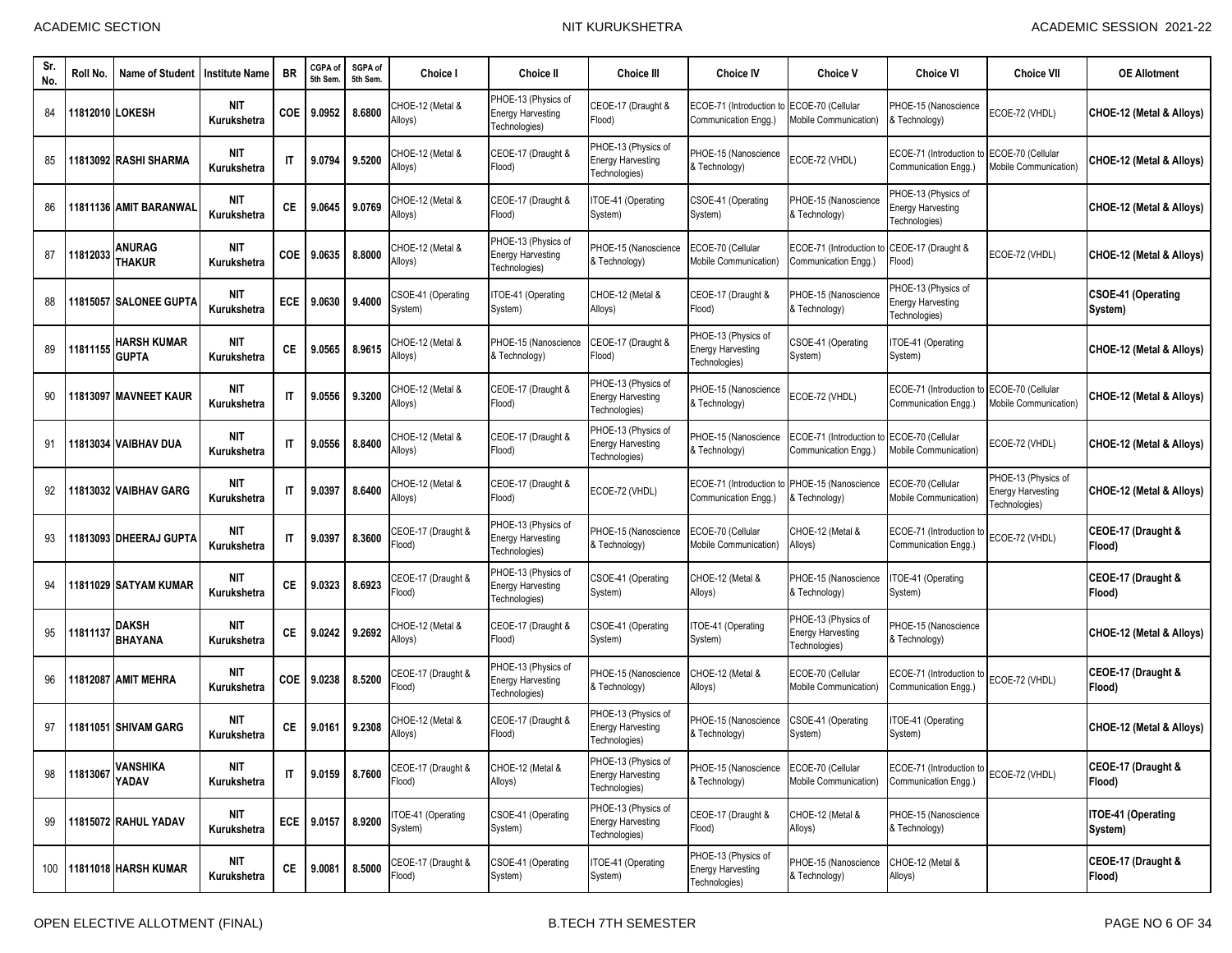| Sr.<br>No. | Roll No.            | <b>Name of Student</b>                          | <b>Institute Name</b>     | <b>BR</b>              | CGPA of<br>5th Sem | SGPA of<br>5th Sem. | <b>Choice I</b>                                                  | <b>Choice II</b>                                                 | <b>Choice III</b>                                                  | <b>Choice IV</b>                                                 | <b>Choice V</b>                                                  | <b>Choice VI</b>                                                    | <b>Choice VII</b>                               | <b>OE Allotment</b>                                              |
|------------|---------------------|-------------------------------------------------|---------------------------|------------------------|--------------------|---------------------|------------------------------------------------------------------|------------------------------------------------------------------|--------------------------------------------------------------------|------------------------------------------------------------------|------------------------------------------------------------------|---------------------------------------------------------------------|-------------------------------------------------|------------------------------------------------------------------|
| 101        |                     | 11815054 ISHITA KAMBOJ                          | <b>NIT</b><br>Kurukshetra | <b>ECE</b>             | 9.0079             | 9.4000              | CEOE-17 (Draught &<br>Flood)                                     | CSOE-41 (Operating<br>System)                                    | CHOE-12 (Metal &<br>Alloys)                                        | ITOE-41 (Operating<br>System)                                    | PHOE-13 (Physics of<br><b>Energy Harvesting</b><br>Fechnologies) | PHOE-15 (Nanoscience<br>& Technology)                               |                                                 | CEOE-17 (Draught &<br>Flood)                                     |
| 102        |                     | 11812042 ISHAAN GARG                            | <b>NIT</b><br>Kurukshetra | COE                    | 9.0079             | 9.0400              | CHOE-12 (Metal &<br>Alloys)                                      | PHOE-13 (Physics of<br><b>Energy Harvesting</b><br>Technologies) | PHOE-15 (Nanoscience<br>& Technology)                              | ECOE-70 (Cellular<br>Mobile Communication)                       | ECOE-71 (Introduction t<br>Communication Engg.)                  | CEOE-17 (Draught &<br>Flood)                                        | ECOE-72 (VHDL)                                  | CHOE-12 (Metal & Alloys)                                         |
| 103        | 11811015            | PANDILLA<br>VAMSHIKRISHNA                       | <b>NIT</b><br>Kurukshetra | СE                     | 9.0000             | 9.4615              | PHOE-15 (Nanoscience<br>& Technology)                            | CEOE-17 (Draught &<br>Flood)                                     | PHOE-13 (Physics of<br><b>Energy Harvesting</b><br>Technologies)   | CHOE-12 (Metal &<br>Alloys)                                      | CSOE-41 (Operating<br>System)                                    | TOE-41 (Operating<br>System)                                        |                                                 | PHOE-15 (Nanoscience &<br>Technology)                            |
| 104        | 11813039            | <b>MOHINESH</b><br><b>KUMAR SHARMA</b>          | <b>NIT</b><br>Kurukshetra | $\mathsf{I}$           | 9.0000             | 8.8000              | CHOE-12 (Metal &<br>Alloys)                                      | PHOE-13 (Physics of<br><b>Energy Harvesting</b><br>Fechnologies) | PHOE-15 (Nanoscience<br>& Technology)                              | ECOE-72 (VHDL)                                                   | ECOE-70 (Cellular<br><b>Mobile Communication)</b>                | ECOE-71 (Introduction to CEOE-17 (Draught &<br>Communication Engg.) | Flood)                                          | CHOE-12 (Metal & Alloys)                                         |
| 105        | 11812061            | <b>BOBBILI PAWAN</b><br>VEERA VENKATA<br>RAYUDU | <b>NIT</b><br>Kurukshetra | COE                    | 9.0000             | 8.5600              | ECOE-71 (Introduction to<br>Communication Engg.)                 | CHOE-12 (Metal &<br>Alloys)                                      | PHOE-13 (Physics of<br><b>Energy Harvesting</b><br>Technologies)   | ECOE-70 (Cellular<br><b>Mobile Communication)</b>                | CEOE-17 (Draught &<br>Flood)                                     | PHOE-15 (Nanoscience<br>& Technology)                               | ECOE-72 (VHDL)                                  | <b>ECOE-71 (Introduction to</b><br><b>Communication Engg.)</b>   |
| 106        |                     | 11812067 ANURADHA                               | <b>NIT</b><br>Kurukshetra | COE                    | 8.9921             | 8.7200              | CHOE-12 (Metal &<br>Alloys)                                      | PHOE-13 (Physics of<br><b>Energy Harvesting</b><br>Technologies) | PHOE-15 (Nanoscience<br>& Technology)                              | ECOE-70 (Cellular<br><b>Mobile Communication)</b>                | CEOE-17 (Draught &<br>Flood)                                     | ECOE-71 (Introduction to<br>Communication Engg.)                    | ECOE-72 (VHDL)                                  | CHOE-12 (Metal & Alloys)                                         |
| 107        |                     | 11813016 YASH GOENKA                            | <b>NIT</b><br>Kurukshetra | IT                     | 8.9841             | 8.7600              | CHOE-12 (Metal &<br>Alloys)                                      | PHOE-13 (Physics of<br><b>Energy Harvesting</b><br>Technologies) | <b>PHOE-15 (Nanoscience</b><br>& Technology)                       | CEOE-17 (Draught &<br>Flood)                                     | ECOE-72 (VHDL)                                                   | ECOE-70 (Cellular<br>Mobile Communication)                          | ECOE-71 (Introduction t<br>Communication Engg.) | CHOE-12 (Metal & Alloys)                                         |
| 108        | 21812015 EKTA       |                                                 | <b>IIIT Sonepat</b>       | CSE                    | 8.9841             | 8.6800              | PHOE-13 (Physics of<br><b>Energy Harvesting</b><br>Technologies) | CHOE-12 (Metal &<br>Alloys)                                      | PHOE-15 (Nanoscience<br>& Technology)                              | CEOE-17 (Draught &<br>Flood)                                     | ECOE-70 (Cellular<br><b>Mobile Communication)</b>                | ECOE-71 (Introduction to<br>Communication Engg.)                    | ECOE-72 (VHDL)                                  | PHOE-13 (Physics of<br><b>Energy Harvesting</b><br>Technologies) |
| 109        |                     | 11812066 ANIRUDH                                | NIT<br>Kurukshetra        | COE                    | 8.9841             | 8.4000              | PHOE-13 (Physics of<br><b>Energy Harvesting</b><br>Technologies) | CHOE-12 (Metal &<br>Alloys)                                      | ECOE-70 (Cellular<br>Mobile Communication)                         | CEOE-17 (Draught &<br>Flood)                                     | PHOE-15 (Nanoscience<br>& Technology)                            | ECOE-71 (Introduction to<br>Communication Engg.)                    | ECOE-72 (VHDL)                                  | PHOE-13 (Physics of<br><b>Energy Harvesting</b><br>Technologies) |
| 110        | 11815082            | AYUSH<br><b>BHARDWAJ</b>                        | <b>NIT</b><br>Kurukshetra | <b>ECE</b>             | 8.9685             | 9.1600              | CHOE-12 (Metal &<br>Alloys)                                      | ITOE-41 (Operating<br>System)                                    | CSOE-41 (Operating<br>System)                                      | PHOE-15 (Nanoscience<br>& Technology)                            | CEOE-17 (Draught &<br>Flood)                                     | PHOE-13 (Physics of<br><b>Energy Harvesting</b><br>Technologies)    |                                                 | CHOE-12 (Metal & Alloys)                                         |
|            | 111 21813029        | KHUSHI<br><b>SAGRAYA</b>                        | <b>IIIT Sonepat</b>       | $\mathsf{I}\mathsf{T}$ | 8.9524             | 9.4000              | CHOE-12 (Metal &<br>Alloys)                                      | CEOE-17 (Draught &<br>Flood)                                     | PHOE-13 (Physics of<br><b>Energy Harvesting</b><br>Technologies)   | PHOE-15 (Nanoscience<br>& Technology)                            | ECOE-71 (Introduction t<br>Communication Engg.)                  | ECOE-70 (Cellular<br><b>Mobile Communication)</b>                   | ECOE-72 (VHDL)                                  | CHOE-12 (Metal & Alloys)                                         |
|            |                     | 112 11812030 SHREYA ANAND                       | <b>NIT</b><br>Kurukshetra | COE                    | 8.9524             | 8.8800              | CHOE-12 (Metal &<br>Alloys)                                      | CEOE-17 (Draught &<br>Flood)                                     | PHOE-15 (Nanoscience<br>& Technology)                              | PHOE-13 (Physics of<br>Energy Harvesting<br>Technologies)        | ECOE-71 (Introduction t<br>Communication Engg.)                  | ECOE-70 (Cellular<br>Mobile Communication)                          | ECOE-72 (VHDL)                                  | CHOE-12 (Metal & Alloys)                                         |
|            |                     | 113 11812077 JAYESH KUMAR                       | <b>NIT</b><br>Kurukshetra | COE                    | 8.9524             | 8.7200              | CHOE-12 (Metal &<br>Alloys)                                      | CEOE-17 (Draught &<br>Flood)                                     | PHOE-13 (Physics of<br><b>Energy Harvesting</b><br>Technologies)   | PHOE-15 (Nanoscience<br>& Technology)                            | COE-70 (Cellular<br><b>Mobile Communication)</b>                 | ECOE-71 (Introduction to<br>Communication Engg.)                    | ECOE-72 (VHDL)                                  | CHOE-12 (Metal & Alloys)                                         |
|            |                     | 114 11815150 PRAKHAR<br><b>GUPTA</b>            | <b>NIT</b><br>Kurukshetra | ECE                    |                    | 8.9370 8.8400       | ITOE-41 (Operating<br>System)                                    | CSOE-41 (Operating<br>System)                                    | CHOE-12 (Metal &<br>Alloys)                                        | PHOE-15 (Nanoscience<br>& Technology)                            | PHOE-13 (Physics of<br>Energy Harvesting<br>Technologies)        | CEOE-17 (Draught &<br>Flood)                                        |                                                 | ITOE-41 (Operating<br>System)                                    |
|            | 115 11812022 LAXMAN |                                                 | NIT<br>Kurukshetra        |                        | COE 8.9365         | 8.6800              | CEOE-17 (Draught &<br>Flood)                                     | CHOE-12 (Metal &<br>Alloys)                                      | ECOE-71 (Introduction to ECOE-70 (Cellular<br>Communication Engg.) | Mobile Communication)                                            | ECOE-72 (VHDL)                                                   | PHOE-13 (Physics of<br><b>Energy Harvesting</b><br>Technologies)    | PHOE-15 (Nanoscience<br>& Technology)           | CEOE-17 (Draught &<br>Flood)                                     |
|            | 116 11811037 BHANU  |                                                 | NIT<br>Kurukshetra        | CE                     | 8.9355             | 9.3077              | CSOE-41 (Operating<br>System)                                    | ITOE-41 (Operating<br>System)                                    | CEOE-17 (Draught &<br>Flood)                                       | PHOE-13 (Physics of<br><b>Energy Harvesting</b><br>Technologies) | PHOE-15 (Nanoscience<br>& Technology)                            | CHOE-12 (Metal &<br>Alloys)                                         |                                                 | CSOE-41 (Operating<br>System)                                    |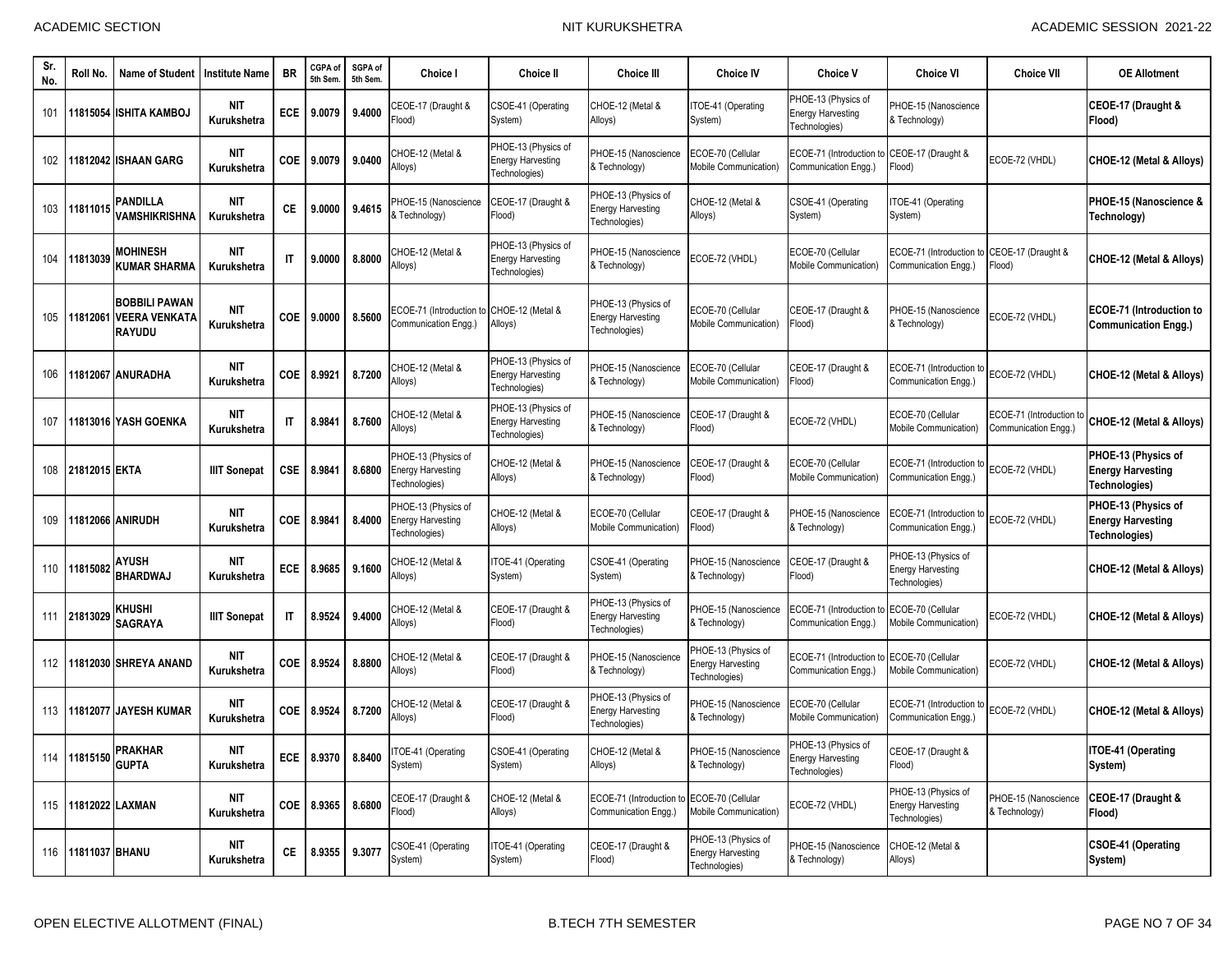| Sr.<br>No. | Roll No.        | Name of Student                         | <b>Institute Name</b>     | <b>BR</b>              | CGPA of<br>5th Sem | SGPA of<br>5th Sem. | <b>Choice I</b>                         | <b>Choice II</b>                                                 | <b>Choice III</b>                                                | <b>Choice IV</b>                                                    | <b>Choice V</b>                                                  | <b>Choice VI</b>                                                 | <b>Choice VII</b>                                | <b>OE Allotment</b>                  |
|------------|-----------------|-----------------------------------------|---------------------------|------------------------|--------------------|---------------------|-----------------------------------------|------------------------------------------------------------------|------------------------------------------------------------------|---------------------------------------------------------------------|------------------------------------------------------------------|------------------------------------------------------------------|--------------------------------------------------|--------------------------------------|
| 117        |                 | 11811148 ANURAG MEENA                   | <b>NIT</b><br>Kurukshetra | CE.                    | 8.9355             | 8.0385              | CEOE-17 (Draught &<br>Flood)            | PHOE-13 (Physics of<br><b>Energy Harvesting</b><br>Technologies) | <b>HOE-15 (Nanoscience</b><br>& Technology)                      | CHOE-12 (Metal &<br>Alloys)                                         | ITOE-41 (Operating<br>System)                                    | CSOE-41 (Operating<br>System)                                    |                                                  | CEOE-17 (Draught &<br>Flood)         |
| 118        |                 | <b>21812003 ROHIT GARG</b>              | <b>IIIT Sonepat</b>       | <b>CSE</b>             | 8.9286             | 8.3600              | CHOE-12 (Metal &<br>Alloys)             | PHOE-13 (Physics of<br><b>Energy Harvesting</b><br>Technologies) | CEOE-17 (Draught &<br>Flood)                                     | ECOE-71 (Introduction<br>Communication Engg.)                       | ECOE-70 (Cellular<br>Mobile Communication)                       | PHOE-15 (Nanoscience<br>& Technology)                            | ECOE-72 (VHDL)                                   | CHOE-12 (Metal & Alloys)             |
| 119        |                 | 21813028 AKSHIT MITTAL                  | <b>IIIT Sonepat</b>       | $\mathsf{I}$           | 8.9206             | 8.1200              | CEOE-17 (Draught &<br>Flood)            | CHOE-12 (Metal &<br>Alloys)                                      | <b>HOE-15 (Nanoscience</b><br>& Technology)                      | PHOE-13 (Physics of<br>Energy Harvesting<br>Technologies)           | ECOE-71 (Introduction t<br>Communication Engg.)                  | ECOE-70 (Cellular<br><b>Mobile Communication)</b>                | ECOE-72 (VHDL)                                   | CEOE-17 (Draught &<br>Flood)         |
| 120        | 11811058        | SHIVNAGENDER<br><b>SHARMA</b>           | <b>NIT</b><br>Kurukshetra | СE                     | 8.9194             | 9.0385              | EOE-17 (Draught &<br>(bool <sup>-</sup> | PHOE-13 (Physics of<br><b>Energy Harvesting</b><br>Technologies) | PHOE-15 (Nanoscience<br>& Technology)                            | CSOE-41 (Operating<br>System)                                       | TOE-41 (Operating<br>System)                                     | CHOE-12 (Metal &<br>Alloys)                                      |                                                  | CEOE-17 (Draught &<br>Flood)         |
| 121        | 11815102 MONIKA |                                         | <b>NIT</b><br>Kurukshetra | <b>ECE</b>             | 8.9134             | 9.0800              | CSOE-41 (Operating<br>System)           | CEOE-17 (Draught &<br>Flood)                                     | TOE-41 (Operating<br>System)                                     | CHOE-12 (Metal &<br>Alloys)                                         | PHOE-13 (Physics of<br><b>Energy Harvesting</b><br>Technologies) | PHOE-15 (Nanoscience<br>& Technology)                            |                                                  | <b>CSOE-41 (Operating</b><br>System) |
| 122        |                 | 11815140 RACHIT KESHARI                 | <b>NIT</b><br>Kurukshetra | <b>ECE</b>             | 8.9134             | 8.3200              | TOE-41 (Operating<br>System)            |                                                                  |                                                                  |                                                                     |                                                                  |                                                                  |                                                  | <b>ITOE-41 (Operating</b><br>System) |
| 123        |                 | 11815114 SHASHANK                       | <b>NIT</b><br>Kurukshetra | <b>ECE</b>             | 8.9134             | 8.1600              | CHOE-12 (Metal &<br>Alloys)             | PHOE-13 (Physics of<br><b>Energy Harvesting</b><br>Technologies) | CHOE-12 (Metal &<br>Alloys)                                      | CSOE-41 (Operating<br>System)                                       | TOE-41 (Operating<br>System)                                     | PHOE-15 (Nanoscience<br>& Technology)                            |                                                  | CHOE-12 (Metal & Alloys)             |
| 124        | 11811105        | ABHIGYAN<br><b>SHARMA</b>               | <b>NIT</b><br>Kurukshetra | СE                     | 8.9113             | 9.3846              | CEOE-17 (Draught &<br>Flood)            | CHOE-12 (Metal &<br>Alloys)                                      |                                                                  |                                                                     |                                                                  |                                                                  |                                                  | CEOE-17 (Draught &<br>Flood)         |
| 125        |                 | 11815062 VAIBHAV SINGH                  | <b>NIT</b><br>Kurukshetra | ECE                    | 8.9055             | 8.5200              | CSOE-41 (Operating<br>System)           | ITOE-41 (Operating<br>System)                                    | CHOE-12 (Metal &<br>Alloys)                                      | CEOE-17 (Draught &<br>Flood)                                        | PHOE-15 (Nanoscience<br>& Technology)                            | HOE-13 (Physics of<br><b>Energy Harvesting</b><br>Technologies)  |                                                  | <b>CSOE-41 (Operating</b><br>System) |
| 126        |                 | 11813055 DEEPTI YADAV                   | <b>NIT</b><br>Kurukshetra | $\mathsf{I}\mathsf{T}$ | 8.9048             | 9.2800              | CHOE-12 (Metal &<br>Alloys)             | PHOE-13 (Physics of<br><b>Energy Harvesting</b><br>Technologies) | PHOE-15 (Nanoscience<br>& Technology)                            | ECOE-71 (Introduction to CEOE-17 (Draught &<br>Communication Engg.) | Flood)                                                           | ECOE-70 (Cellular<br>Mobile Communication)                       | ECOE-72 (VHDL)                                   | CHOE-12 (Metal & Alloys)             |
| 127        |                 | 11813041 SUMIT MIRZA                    | <b>NIT</b><br>Kurukshetra | $\mathsf{I}\mathsf{T}$ | 8.9048             | 8.4400              | CHOE-12 (Metal &<br>Alloys)             | CEOE-17 (Draught &<br>Flood)                                     | PHOE-13 (Physics of<br><b>Energy Harvesting</b><br>Technologies) | PHOE-15 (Nanoscience<br>& Technology)                               | ECOE-71 (Introduction t<br>Communication Engg.)                  | ECOE-70 (Cellular<br>Mobile Communication)                       | ECOE-72 (VHDL)                                   | <b>CHOE-12 (Metal &amp; Alloys)</b>  |
| 128        | 11812028        | <b>SAI DIVESH</b><br><b>CHOWDARY G.</b> | <b>NIT</b><br>Kurukshetra | COE                    | 8.9000             | 8.5600              | CHOE-12 (Metal &<br>Alloys)             | CEOE-17 (Draught &<br>Flood)                                     | ECOE-70 (Cellular<br><b>Mobile Communication)</b>                | PHOE-15 (Nanoscience<br>& Technology)                               | HOE-13 (Physics of<br>nergy Harvesting<br>Fechnologies)          | ECOE-72 (VHDL)                                                   | ECOE-71 (Introduction to<br>Communication Engg.) | CHOE-12 (Metal & Alloys)             |
| 129        | 11815106        | RAJAT ANAND<br><b>GROVER</b>            | NIT<br>Kurukshetra        | <b>ECE</b>             | 8.8976             | 8.9200              | TOE-41 (Operating<br>System)            | CSOE-41 (Operating<br>System)                                    | <b>HOE-15 (Nanoscience</b><br>& Technology)                      | CHOE-12 (Metal &<br>Alloys)                                         | CEOE-17 (Draught &<br>Flood)                                     | PHOE-13 (Physics of<br><b>Energy Harvesting</b><br>Technologies) |                                                  | ITOE-41 (Operating<br>System)        |
| 130        | 11813023        | ARYAN<br>KHANDELWAL                     | <b>NIT</b><br>Kurukshetra | $\mathsf{I}$           | 8.8968             | 8.4000              | CEOE-17 (Draught &<br>Flood)            | CHOE-12 (Metal &<br>Alloys)                                      | PHOE-13 (Physics of<br><b>Energy Harvesting</b><br>Technologies) | PHOE-15 (Nanoscience<br>& Technology)                               | ECOE-71 (Introduction to<br>Communication Engg.)                 | ECOE-70 (Cellular<br>Mobile Communication)                       | ECOE-72 (VHDL)                                   | CEOE-17 (Draught &<br>Flood)         |
| 131        |                 | 11815074 PRATHAM SINGH                  | <b>NIT</b><br>Kurukshetra | <b>ECE</b>             | 8.8898             | 8.8000              | CSOE-41 (Operating<br>System)           | ITOE-41 (Operating<br>System)                                    | CHOE-12 (Metal &<br>Alloys)                                      | CEOE-17 (Draught &<br>Flood)                                        | PHOE-15 (Nanoscience<br>& Technology)                            | HOE-13 (Physics of<br><b>Energy Harvesting</b><br>Technologies)  |                                                  | CSOE-41 (Operating<br>System)        |
| 132        |                 | <b>11813080 PIYUSH SONI</b>             | <b>NIT</b><br>Kurukshetra | $\mathsf{I}$           | 8.8810             | 9.0800              | CEOE-17 (Draught &<br>Flood)            | CHOE-12 (Metal &<br>Alloys)                                      | PHOE-13 (Physics of<br><b>Energy Harvesting</b><br>Technologies) | PHOE-15 (Nanoscience<br>& Technology)                               | ECOE-70 (Cellular<br>Mobile Communication)                       | ECOE-71 (Introduction t<br>Communication Engg.)                  | ECOE-72 (VHDL)                                   | CEOE-17 (Draught &<br>Flood)         |
| 133        |                 | 11813015 RACHIT NEHRA                   | <b>NIT</b><br>Kurukshetra | $\mathsf{I}$           | 8.8730             | 9.3200              | CHOE-12 (Metal &<br>Alloys)             | PHOE-13 (Physics of<br><b>Energy Harvesting</b><br>Technologies) | <b>HOE-15 (Nanoscience</b><br>& Technology)                      | ECOE-71 (Introduction to CEOE-17 (Draught &<br>Communication Engg.) | Flood)                                                           | ECOE-70 (Cellular<br>Mobile Communication)                       | ECOE-72 (VHDL)                                   | CHOE-12 (Metal & Alloys)             |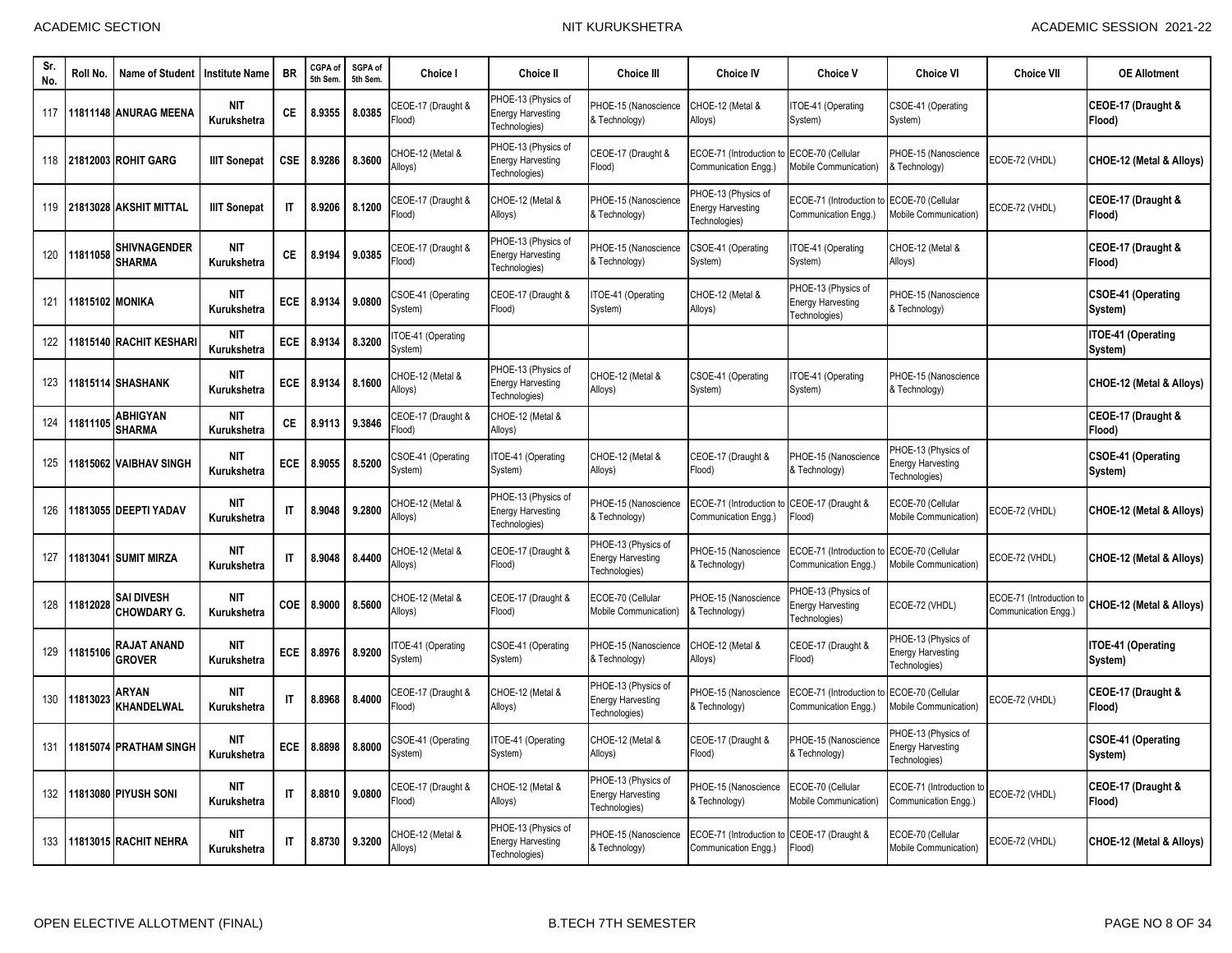| Sr.<br>No. | Roll No.          | Name of Student                        | <b>Institute Name</b>     | <b>BR</b>              | CGPA of<br>5th Sem | SGPA of<br>5th Sem. | <b>Choice I</b>                          | <b>Choice II</b>                                                 | <b>Choice III</b>                                                | <b>Choice IV</b>                                                 | <b>Choice V</b>                                                  | Choice VI                                                        | Choice VII                            | <b>OE Allotment</b>                  |
|------------|-------------------|----------------------------------------|---------------------------|------------------------|--------------------|---------------------|------------------------------------------|------------------------------------------------------------------|------------------------------------------------------------------|------------------------------------------------------------------|------------------------------------------------------------------|------------------------------------------------------------------|---------------------------------------|--------------------------------------|
| 134        | $1181508^{\circ}$ | <b>BHANU</b><br>PRAKASH KALOT          | <b>NIT</b><br>Kurukshetra | ECE                    | 8.8661             | 8.6000              | CEOE-17 (Draught &<br>Flood)             | PHOE-15 (Nanoscience<br>& Technology)                            | CSOE-41 (Operating<br>System)                                    | CHOE-12 (Metal &<br>Alloys)                                      | TOE-41 (Operating<br>System)                                     | PHOE-13 (Physics of<br><b>Energy Harvesting</b><br>Technologies) |                                       | CEOE-17 (Draught &<br>Flood)         |
| 135        | 11813013          | AAKASH<br><b>BARTHWAL</b>              | <b>NIT</b><br>Kurukshetra | $\mathsf{I}$           | 8.8651             | 8.4800              | CHOE-12 (Metal &<br>Alloys)              | PHOE-13 (Physics of<br><b>Energy Harvesting</b><br>Technologies) | PHOE-15 (Nanoscience<br>& Technology)                            | ECOE-71 (Introduction<br>Communication Engg.)                    | CEOE-17 (Draught &<br>Flood)                                     | ECOE-70 (Cellular<br>Mobile Communication)                       | ECOE-72 (VHDL)                        | CHOE-12 (Metal & Alloys)             |
| 136        |                   | 11811033 ANIRUDH                       | <b>NIT</b><br>Kurukshetra | СE                     | 8.8629             | 8.9231              | CSOE-41 (Operating<br>System)            | CEOE-17 (Draught &<br>Flood)                                     | TOE-41 (Operating<br>System)                                     | PHOE-13 (Physics of<br><b>Energy Harvesting</b><br>Technologies) | PHOE-15 (Nanoscience<br>& Technology)                            | CHOE-12 (Metal &<br>Alloys)                                      |                                       | CSOE-41 (Operating<br>System)        |
| 137        | 11811006          | ASHISH<br><b>CHHIMPA</b>               | <b>NIT</b><br>Kurukshetra | СE                     | 8.8468             | 9.3462              | CEOE-17 (Draught &<br>(bool <sup>:</sup> | ITOE-41 (Operating<br>System)                                    | CSOE-41 (Operating<br>System)                                    | CHOE-12 (Metal &<br>Alloys)                                      | PHOE-15 (Nanoscience<br>& Technology)                            | PHOE-13 (Physics of<br><b>Energy Harvesting</b><br>Technologies) |                                       | CEOE-17 (Draught &<br>Flood)         |
| 138        |                   | 11815056 RAJ NANDINI                   | <b>NIT</b><br>Kurukshetra | ECE                    | 8.8425             | 8.7200              | CSOE-41 (Operating<br>System)            | PHOE-15 (Nanoscience<br>& Technology)                            | ITOE-41 (Operating<br>System)                                    | CEOE-17 (Draught &<br>Flood)                                     | CHOE-12 (Metal &<br>Alloys)                                      | PHOE-13 (Physics of<br>Energy Harvesting<br>Fechnologies)        |                                       | <b>CSOE-41 (Operating</b><br>System) |
| 139        |                   | 11815066 AMAN SETHI                    | <b>NIT</b><br>Kurukshetra | ECE                    | 8.8346             | 8.9600              | TOE-41 (Operating<br>System)             | PHOE-15 (Nanoscience<br>& Technology)                            | CSOE-41 (Operating<br>System)                                    | PHOE-13 (Physics of<br><b>Energy Harvesting</b><br>Technologies) | PHOE-15 (Nanoscience<br>& Technology)                            | CHOE-12 (Metal &<br>Alloys)                                      |                                       | ITOE-41 (Operating<br>System)        |
| 140        |                   | 11813050 SHUBHAM RANA                  | <b>NIT</b><br>Kurukshetra | $\mathsf{I}\mathsf{T}$ | 8.8333             | 8.6800              | CHOE-12 (Metal &<br>Alloys)              | PHOE-13 (Physics of<br><b>Energy Harvesting</b><br>Technologies) | PHOE-15 (Nanoscience<br>& Technology)                            | ECOE-72 (VHDL)                                                   | ECOE-70 (Cellular<br>Mobile Communication)                       | ECOE-71 (Introduction to<br>Communication Engg.)                 | CEOE-17 (Draught &<br>Flood)          | CHOE-12 (Metal & Alloys)             |
| 141        |                   | 11813056 RUPAL GOYAL                   | <b>NIT</b><br>Kurukshetra | $\mathsf{I}$           | 8.8254             | 9.0000              | CHOE-12 (Metal &<br>Alloys)              | CEOE-17 (Draught &<br>Flood)                                     | ECOE-71 (Introduction t<br>Communication Engg.)                  | ECOE-70 (Cellular<br>Mobile Communication)                       | PHOE-13 (Physics of<br><b>Energy Harvesting</b><br>Technologies) | ECOE-72 (VHDL)                                                   | PHOE-15 (Nanoscience<br>& Technology) | CHOE-12 (Metal & Alloys)             |
| 142        | 11812094          | KIRAN RANI<br><b>KHARB</b>             | NIT<br>Kurukshetra        | COE                    | 8.8254             | 8.7200              | CHOE-12 (Metal &<br>Alloys)              | PHOE-13 (Physics of<br><b>Energy Harvesting</b><br>Technologies) | PHOE-15 (Nanoscience<br>& Technology)                            | ECOE-70 (Cellular<br>Mobile Communication)                       | ECOE-71 (Introduction t<br>Communication Engg.)                  | CEOE-17 (Draught &<br>Flood)                                     | ECOE-72 (VHDL)                        | CHOE-12 (Metal & Alloys)             |
| 143        |                   | 11815059 SAINI TOYESH                  | <b>NIT</b><br>Kurukshetra | ECE                    | 8.8189             | 8.8400              | CHOE-12 (Metal &<br>Alloys)              | ITOE-41 (Operating<br>System)                                    | CSOE-41 (Operating<br>System)                                    | CEOE-17 (Draught &<br>Flood)                                     | PHOE-13 (Physics of<br><b>Energy Harvesting</b><br>Technologies) | PHOE-15 (Nanoscience<br>& Technology)                            |                                       | CHOE-12 (Metal & Alloys)             |
| 144        | 11815115 ARZAW    |                                        | <b>NIT</b><br>Kurukshetra | ECE                    | 8.8189             | 8.6400              | CEOE-17 (Draught &<br>Flood)             | PHOE-13 (Physics of<br><b>Energy Harvesting</b><br>Technologies) | TOE-41 (Operating<br>System)                                     | CHOE-12 (Metal &<br>Alloys)                                      | CSOE-41 (Operating<br>System)                                    | PHOE-15 (Nanoscience<br>& Technology)                            |                                       | CEOE-17 (Draught &<br>Flood)         |
| 145        |                   | 11811010 NILESH KUMAR                  | <b>NIT</b><br>Kurukshetra | СE                     | 8.8145             | 9.6154              | CEOE-17 (Draught &<br>Flood)             | CHOE-12 (Metal &<br>Alloys)                                      | CSOE-41 (Operating<br>System)                                    | TOE-41 (Operating<br>System)                                     | PHOE-13 (Physics of<br><b>Energy Harvesting</b><br>Technologies) | PHOE-15 (Nanoscience<br>& Technology)                            |                                       | CEOE-17 (Draught &<br>Flood)         |
| 146        | 11815061          | <b>VISHNU KARWA</b>                    | <b>NIT</b><br>Kurukshetra | <b>ECE</b>             | 8.8110             | 8.8800              | TOE-41 (Operating<br>System)             | CSOE-41 (Operating<br>System)                                    | PHOE-13 (Physics of<br><b>Energy Harvesting</b><br>Fechnologies) | CEOE-17 (Draught &<br>Flood)                                     | CHOE-12 (Metal &<br>Alloys)                                      | PHOE-15 (Nanoscience<br>& Technology)                            |                                       | ITOE-41 (Operating<br>System)        |
| 147        | 11812039          | <b>DAMANJYOT</b><br><b>SINGH JEIYA</b> | <b>NIT</b><br>Kurukshetra | COE                    | 8.8095             | 8.8800              | CHOE-12 (Metal &<br>Alloys)              | PHOE-13 (Physics of<br><b>Energy Harvesting</b><br>Technologies) | PHOE-15 (Nanoscience<br>& Technology)                            | ECOE-70 (Cellular<br>Mobile Communication)                       | ECOE-71 (Introduction to<br>Communication Engg.)                 | CEOE-17 (Draught &<br>Flood)                                     | ECOE-72 (VHDL)                        | CHOE-12 (Metal & Alloys)             |
| 148        |                   | 11811024 HIMANSHU                      | <b>NIT</b><br>Kurukshetra | СE                     | 8.7903             | 9.3077              | CEOE-17 (Draught &<br>Flood)             | CHOE-12 (Metal &<br>Alloys)                                      | PHOE-13 (Physics of<br><b>Energy Harvesting</b><br>Technologies) | PHOE-13 (Physics of<br><b>Energy Harvesting</b><br>Technologies) | CSOE-41 (Operating<br>System)                                    | ITOE-41 (Operating<br>System)                                    |                                       | CEOE-17 (Draught &<br>Flood)         |
| 149        |                   | 11815068 HARSHIT                       | NIT<br>Kurukshetra        |                        | ECE 8.7795         | 8.2400              | TOE-41 (Operating<br>System)             | CSOE-41 (Operating<br>System)                                    | PHOE-13 (Physics of<br><b>Energy Harvesting</b><br>Technologies) | PHOE-15 (Nanoscience<br>& Technology)                            | CEOE-17 (Draught &<br>Flood)                                     | CHOE-12 (Metal &<br>Alloys)                                      |                                       | <b>ITOE-41 (Operating</b><br>System) |
| 150        |                   | 11812002 AKHIL KUMAR                   | NIT<br>Kurukshetra        |                        | COE 8.7778         | 8.5600              | CEOE-17 (Draught &<br>Flood)             | CHOE-12 (Metal &<br>Alloys)                                      | ECOE-71 (Introduction to<br>Communication Engg.)                 | ECOE-70 (Cellular<br>Mobile Communication)                       | ECOE-72 (VHDL)                                                   | PHOE-13 (Physics of<br><b>Energy Harvesting</b><br>Fechnologies) | PHOE-15 (Nanoscience<br>& Technology) | CEOE-17 (Draught &<br>Flood)         |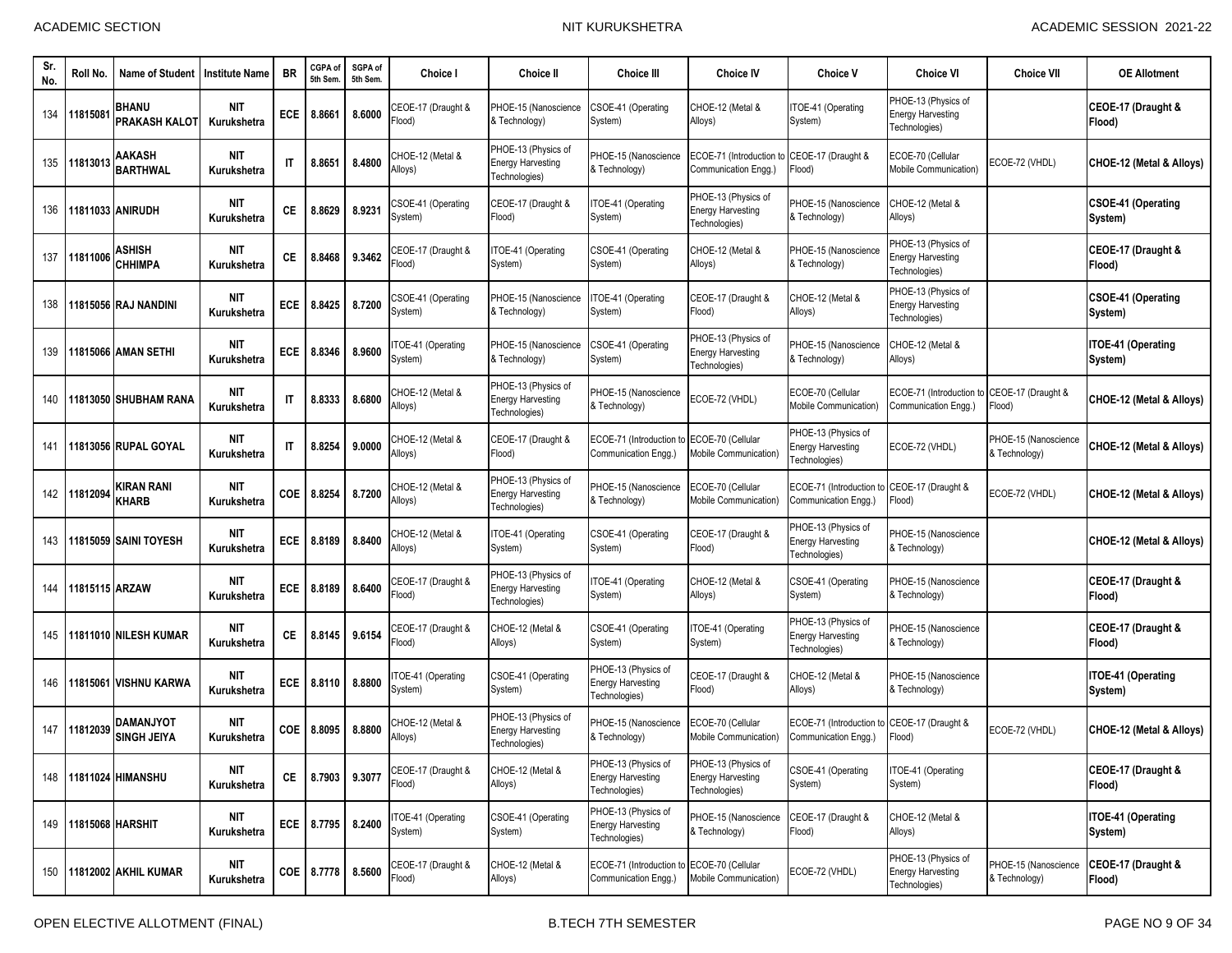| Sr.<br>No. | Roll No.        | <b>Name of Student</b>           | <b>Institute Name</b>     | <b>BR</b>              | CGPA of<br>5th Sem | SGPA of<br>5th Sem. | <b>Choice I</b>               | <b>Choice II</b>                                                 | <b>Choice III</b>                                                | <b>Choice IV</b>                                                 | <b>Choice V</b>                                  | <b>Choice VI</b>                                                 | <b>Choice VII</b>                                | <b>OE Allotment</b>                  |
|------------|-----------------|----------------------------------|---------------------------|------------------------|--------------------|---------------------|-------------------------------|------------------------------------------------------------------|------------------------------------------------------------------|------------------------------------------------------------------|--------------------------------------------------|------------------------------------------------------------------|--------------------------------------------------|--------------------------------------|
| 151        |                 | 11813002 RISHABH SINGH           | <b>NIT</b><br>Kurukshetra | $\mathsf{I}$           | 8.7778             | 8.4800              | CEOE-17 (Draught &<br>Flood)  | CHOE-12 (Metal &<br>Alloys)                                      | PHOE-15 (Nanoscience<br>& Technology)                            | PHOE-13 (Physics of<br><b>Energy Harvesting</b><br>Technologies) | ECOE-71 (Introduction to<br>Communication Engg.) | ECOE-70 (Cellular<br>Mobile Communication)                       | ECOE-72 (VHDL)                                   | CEOE-17 (Draught &<br>Flood)         |
| 152        | 11811049        | <b>SIDDHARTH</b><br><b>MALIK</b> | <b>NIT</b><br>Kurukshetra | СE                     | 8.7742             | 9.3077              | CEOE-17 (Draught &<br>Flood)  | CHOE-12 (Metal &<br>Alloys)                                      | PHOE-13 (Physics of<br><b>Energy Harvesting</b><br>Fechnologies) | PHOE-15 (Nanoscience<br>& Technology)                            | CSOE-41 (Operating<br>System)                    | TOE-41 (Operating<br>System)                                     |                                                  | CEOE-17 (Draught &<br>Flood)         |
| 153        |                 | 21813005 NANDINI GOEL            | <b>IIIT Sonepat</b>       | IT                     | 8.7698             | 9.0800              | CHOE-12 (Metal &<br>Alloys)   | PHOE-13 (Physics of<br><b>Energy Harvesting</b><br>Technologies) | PHOE-15 (Nanoscience<br>& Technology)                            | CEOE-17 (Draught &<br>Flood)                                     | ECOE-72 (VHDL)                                   | ECOE-71 (Introduction t<br>Communication Engg.)                  | ECOE-70 (Cellular<br><b>Mobile Communication</b> | CHOE-12 (Metal & Alloys)             |
| 154        |                 | 1815151 AMAN GARG                | <b>NIT</b><br>Kurukshetra | <b>ECE</b>             | 8.7638             | 8.0400              | CSOE-41 (Operating<br>System) | ITOE-41 (Operating<br>System)                                    | PHOE-15 (Nanoscience<br>& Technology)                            | PHOE-13 (Physics of<br><b>Energy Harvesting</b><br>Technologies) | CHOE-12 (Metal &<br>Alloys)                      | CEOE-17 (Draught &<br>Flood)                                     |                                                  | <b>CSOE-41 (Operating</b><br>System) |
| 155        |                 | 21813038 ATUL SAINI              | <b>IIIT Sonepat</b>       | $\mathsf{I}$           | 8.7619             | 8.6000              | CHOE-12 (Metal &<br>Alloys)   | PHOE-13 (Physics of<br><b>Energy Harvesting</b><br>Technologies) | PHOE-15 (Nanoscience<br>& Technology)                            | ECOE-72 (VHDL)                                                   | ECOE-70 (Cellular<br>Mobile Communication)       | ECOE-71 (Introduction t<br>Communication Engg.)                  | CEOE-17 (Draught &<br>Flood)                     | CHOE-12 (Metal & Alloys)             |
| 156        |                 | 11811067 SHOBHA                  | <b>NIT</b><br>Kurukshetra | СE                     | 8.7581             | 8.5769              | CHOE-12 (Metal &<br>Alloys)   | CEOE-17 (Draught &<br>Flood)                                     | PHOE-15 (Nanoscience<br>& Technology)                            | PHOE-13 (Physics of<br><b>Energy Harvesting</b><br>Technologies) | TOE-41 (Operating<br>System)                     | <b>CSOE-41 (Operating</b><br>System)                             |                                                  | CHOE-12 (Metal & Alloys)             |
| 157        |                 | 11815135 MANJARI GUPTA           | <b>NIT</b><br>Kurukshetra | <b>ECE</b>             | 8.7559             | 8.9600              | CEOE-17 (Draught &<br>ilood)  | PHOE-13 (Physics of<br><b>Energy Harvesting</b><br>Technologies) | TOE-41 (Operating<br>System)                                     | CHOE-12 (Metal &<br>Alloys)                                      | CSOE-41 (Operating<br>System)                    | PHOE-15 (Nanoscience<br>& Technology)                            |                                                  | CEOE-17 (Draught &<br>Flood)         |
| 158        | 21815014        | ARYAMAN<br><b>AGARWAL</b>        | <b>IIIT Sonepat</b>       | ECE                    | 8.7559             | 8.4400              | TOE-41 (Operating<br>System)  | CSOE-41 (Operating<br>System)                                    | PHOE-13 (Physics of<br><b>Energy Harvesting</b><br>Technologies) | CHOE-12 (Metal &<br>Alloys)                                      | CEOE-17 (Draught &<br>Flood)                     | PHOE-15 (Nanoscience<br>& Technology)                            |                                                  | <b>ITOE-41 (Operating</b><br>System) |
| 159        |                 | 11815002 MUSKAN JINDAI           | <b>NIT</b><br>Kurukshetra | ECE                    | 8.7480             | 8.4400              | CSOE-41 (Operating<br>System) | PHOE-15 (Nanoscience<br>& Technology)                            | TOE-41 (Operating<br>System)                                     | CEOE-17 (Draught &<br>Flood)                                     | CHOE-12 (Metal &<br>Alloys)                      | PHOE-13 (Physics of<br><b>Energy Harvesting</b><br>Technologies) |                                                  | <b>CSOE-41 (Operating</b><br>System) |
| 160        |                 | 11815132 AYUSH GOEL              | <b>NIT</b><br>Kurukshetra | ECE                    | 8.7480             | 8.4400              | CSOE-41 (Operating<br>System) | PHOE-15 (Nanoscience<br>& Technology)                            | TOE-41 (Operating<br>System)                                     | PHOE-13 (Physics of<br><b>Energy Harvesting</b><br>Technologies) | CHOE-12 (Metal &<br>Alloys)                      | CEOE-17 (Draught &<br>Flood)                                     |                                                  | <b>CSOE-41 (Operating</b><br>System) |
| 161        | 11813072        | <b>HIMANSHU</b><br>YADAV         | NIT<br>Kurukshetra        | $\mathsf{I}$           | 8.7460             | 8.5600              | CHOE-12 (Metal &<br>Alloys)   | PHOE-13 (Physics of<br><b>Energy Harvesting</b><br>Technologies) | PHOE-15 (Nanoscience<br>& Technology)                            | CEOE-17 (Draught &<br>Flood)                                     | ECOE-72 (VHDL)                                   | ECOE-70 (Cellular<br>Mobile Communication)                       | ECOE-71 (Introduction<br>Communication Engg.)    | CHOE-12 (Metal & Alloys)             |
| 162        | 11811040 PIYUSH |                                  | <b>NIT</b><br>Kurukshetra | СE                     | 8.7419             | 9.1154              | CEOE-17 (Draught &<br>Flood)  | CHOE-12 (Metal &<br>Alloys)                                      | PHOE-13 (Physics of<br><b>Energy Harvesting</b><br>Technologies) | PHOE-15 (Nanoscience<br>& Technology)                            | CSOE-41 (Operating<br>System)                    | TOE-41 (Operating<br>System)                                     |                                                  | CEOE-17 (Draught &<br>Flood)         |
| 163        |                 | 1812092 HARSH RATHI              | <b>NIT</b><br>Kurukshetra | <b>COE</b>             | 8.7302             | 8.0400              | CHOE-12 (Metal &<br>Alloys)   | CEOE-17 (Draught &<br>Flood)                                     | PHOE-13 (Physics of<br><b>Energy Harvesting</b><br>Technologies) | PHOE-15 (Nanoscience<br>& Technology)                            | ECOE-72 (VHDL)                                   | ECOE-71 (Introduction t<br>Communication Engg.)                  | ECOE-70 (Cellular<br>Mobile Communication)       | CHOE-12 (Metal & Alloys)             |
| 164        | 2181201         | <b>SACHIN</b><br><b>RAJPOOT</b>  | <b>IIIT Sonepat</b>       | <b>CSE</b>             | 8.7222             | 9.0000              | CHOE-12 (Metal &<br>Alloys)   | CEOE-17 (Draught &<br>Flood)                                     | PHOE-13 (Physics of<br><b>Energy Harvesting</b><br>Technologies) | PHOE-15 (Nanoscience<br>& Technology)                            | ECOE-71 (Introduction t<br>Communication Engg.)  | ECOE-70 (Cellular<br>Mobile Communication)                       | ECOE-72 (VHDL)                                   | CHOE-12 (Metal & Alloys)             |
| 165        | 11812034        | <b>BHAVISHYA</b><br>YADAV        | NIT<br>Kurukshetra        |                        | COE 8.7222 8.1600  |                     | CHOE-12 (Metal &<br>Alloys)   | CEOE-17 (Draught &<br>Flood)                                     | PHOE-13 (Physics of<br><b>Energy Harvesting</b><br>Technologies) | PHOE-15 (Nanoscience<br>& Technology)                            | ECOE-71 (Introduction to<br>Communication Engg.) | ECOE-70 (Cellular<br>Mobile Communication)                       | ECOE-72 (VHDL)                                   | CHOE-12 (Metal & Alloys)             |
| 166        | 11813036        | kosuri<br><b>TARUNTEJA</b>       | <b>NIT</b><br>Kurukshetra | $\mathsf{I}\mathsf{T}$ | 8.7143             | 8.6800              | CEOE-17 (Draught &<br>Flood)  | ECOE-71 (Introduction to<br>Communication Engg.)                 | CHOE-12 (Metal &<br>Alloys)                                      | PHOE-13 (Physics of<br><b>Energy Harvesting</b><br>Technologies) | PHOE-15 (Nanoscience<br>& Technology)            | ECOE-70 (Cellular<br>Mobile Communication)                       | ECOE-72 (VHDL)                                   | CEOE-17 (Draught &<br>Flood)         |
| 167        |                 | <b>11815009 VARUN KUMAR</b>      | <b>NIT</b><br>Kurukshetra | ECE                    | 8.7087             | 8.7200              | CSOE-41 (Operating<br>System) | PHOE-15 (Nanoscience<br>& Technology)                            | ITOE-41 (Operating<br>System)                                    | CEOE-17 (Draught &<br>Flood)                                     | CHOE-12 (Metal &<br>Alloys)                      | PHOE-13 (Physics of<br><b>Energy Harvesting</b><br>Fechnologies) |                                                  | <b>CSOE-41 (Operating</b><br>System) |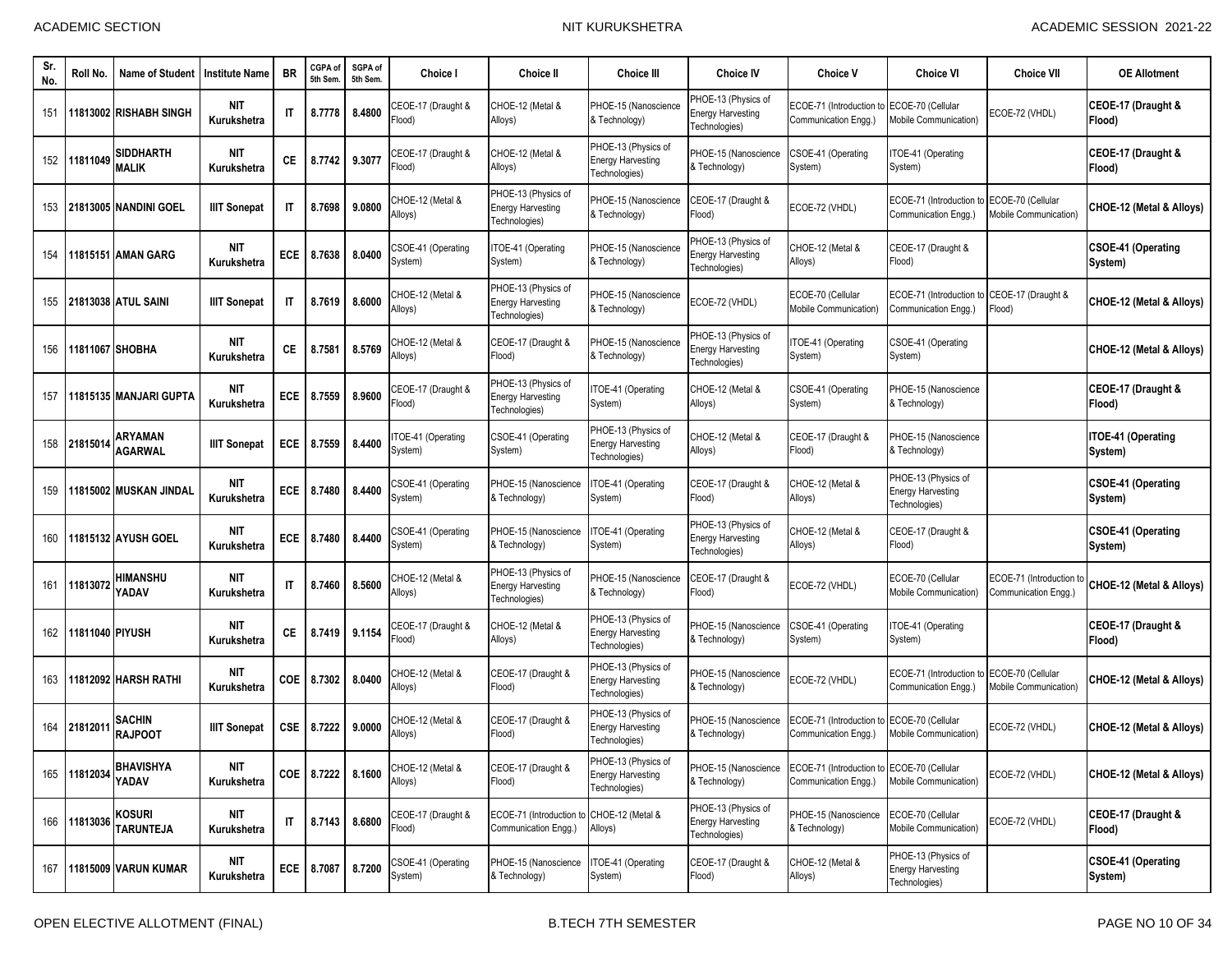| Sr.<br>No. | Roll No.            | <b>Name of Student</b>                 | <b>Institute Name</b>     | <b>BR</b>              | CGPA of<br>5th Sem | SGPA of<br>5th Sem. | <b>Choice I</b>                       | <b>Choice II</b>                                                 | <b>Choice III</b>                                                | <b>Choice IV</b>                                                 | <b>Choice V</b>                                  | <b>Choice VI</b>                                         | <b>Choice VII</b>                     | <b>OE Allotment</b>                   |
|------------|---------------------|----------------------------------------|---------------------------|------------------------|--------------------|---------------------|---------------------------------------|------------------------------------------------------------------|------------------------------------------------------------------|------------------------------------------------------------------|--------------------------------------------------|----------------------------------------------------------|---------------------------------------|---------------------------------------|
| 168        | 21812009            | RAJENDER<br><b>PASSI</b>               | <b>IIIT Sonepat</b>       | <b>CSE</b>             | 8.7063             | 8.3600              | CHOE-12 (Metal &<br>Alloys)           | CEOE-17 (Draught &<br>Flood)                                     | PHOE-13 (Physics of<br><b>Energy Harvesting</b><br>Fechnologies) | PHOE-15 (Nanoscience<br>& Technology)                            | ECOE-71 (Introduction to<br>Communication Engg.) | ECOE-70 (Cellular<br>Mobile Communication)               | ECOE-72 (VHDL)                        | CHOE-12 (Metal & Alloys)              |
| 169        |                     | 21813032 LOKESH                        | <b>IIIT Sonepat</b>       | $\mathsf{I}$           | 8.6984             | 9.2000              | CEOE-17 (Draught &<br>Flood)          | CHOE-12 (Metal &<br>Alloys)                                      | PHOE-13 (Physics of<br><b>Energy Harvesting</b><br>Technologies) | PHOE-15 (Nanoscience<br>& Technology)                            | ECOE-70 (Cellular<br>Mobile Communication)       | ECOE-71 (Introduction to<br>Communication Engg.)         | ECOE-72 (VHDL)                        | CEOE-17 (Draught &<br>Flood)          |
| 170        | 11813044            | SHANTANU<br>AGARWAL                    | <b>NIT</b><br>Kurukshetra | $\mathsf{I}$           | 8.6984             | 8.7200              | CHOE-12 (Metal &<br>Alloys)           | PHOE-13 (Physics of<br><b>Energy Harvesting</b><br>Technologies) | PHOE-15 (Nanoscience<br>& Technology)                            | ECOE-71 (Introduction<br>Communication Engg.)                    | CEOE-17 (Draught &<br>Flood)                     | ECOE-70 (Cellular<br>Mobile Communication)               | ECOE-72 (VHDL)                        | CHOE-12 (Metal & Alloys)              |
| 171        | 11813011            | <b>KULDEEP SINGH</b>                   | <b>NIT</b><br>Kurukshetra | $\mathsf{I}\mathsf{T}$ | 8.6984             | 8.4800              | CEOE-17 (Draught &<br>Flood)          | CHOE-12 (Metal &<br>Alloys)                                      | ECOE-71 (Introduction t<br>Communication Enga.)                  | PHOE-13 (Physics of<br><b>Energy Harvesting</b><br>Technologies) | ECOE-72 (VHDL)                                   | ECOE-70 (Cellular<br>Mobile Communication)               | PHOE-15 (Nanoscience<br>& Technology) | CEOE-17 (Draught &<br>Flood)          |
|            | 172 21815015 JATIN  |                                        | <b>IIIT Sonepat</b>       | <b>ECE</b>             | 8.6929             | 9.0000              | TOE-41 (Operating<br>System)          | CSOE-41 (Operating<br>System)                                    | PHOE-13 (Physics of<br><b>Energy Harvesting</b><br>Technologies) | PHOE-15 (Nanoscience<br>& Technology)                            | CEOE-17 (Draught &<br>Flood)                     | CHOE-12 (Metal &<br>Alloys)                              |                                       | ITOE-41 (Operating<br>System)         |
| 173        |                     | 11811150 MOHD ADNAN                    | NIT<br>Kurukshetra        | СE                     | 8.6855             | 9.0385              | CEOE-17 (Draught &<br>(lood           | CHOE-12 (Metal &<br>Alloys)                                      | PHOE-15 (Nanoscience<br>& Technology)                            | PHOE-13 (Physics of<br><b>Energy Harvesting</b><br>Technologies) | CSOE-41 (Operating<br>System)                    | TOE-41 (Operating<br>System)                             |                                       | CEOE-17 (Draught &<br>Flood)          |
| 174        |                     | <b>11811002 ABHISHEK</b>               | <b>NIT</b><br>Kurukshetra | СE                     | 8.6774             | 8.8462              | CEOE-17 (Draught &<br>Flood)          | CHOE-12 (Metal &<br>Alloys)                                      | PHOE-13 (Physics of<br><b>Energy Harvesting</b><br>Technologies) | PHOE-15 (Nanoscience<br>& Technology)                            | CSOE-41 (Operating<br>System)                    | TOE-41 (Operating<br>System)                             |                                       | CEOE-17 (Draught &<br>Flood)          |
| 175        |                     | 11815050 SUNIL YADAV                   | <b>NIT</b><br>Kurukshetra | ECE                    | 8.6614             | 9.1600              | CSOE-41 (Operating<br>System)         | PHOE-15 (Nanoscience<br>& Technology)                            | TOE-41 (Operating<br>System)                                     | PHOE-13 (Physics of<br><b>Energy Harvesting</b><br>Technologies) | CEOE-17 (Draught &<br>Flood)                     | CHOE-12 (Metal &<br>Alloys)                              |                                       | <b>CSOE-41 (Operating</b><br>System)  |
| 176        |                     | 11815111 SAHIL KADYAN                  | <b>NIT</b><br>Kurukshetra | ECE                    | 8.6614             | 7.6000              | CSOE-41 (Operating<br>System)         | ITOE-41 (Operating<br>System)                                    | PHOE-15 (Nanoscience<br>& Technology)                            | PHOE-13 (Physics of<br><b>Energy Harvesting</b><br>Technologies) | CEOE-17 (Draught &<br>Flood)                     | CHOE-12 (Metal &<br>Alloys)                              |                                       | <b>CSOE-41 (Operating</b><br>System)  |
| 177        |                     | <b>11811142 INARENDER</b>              | NIT<br>Kurukshetra        | СE                     | 8.6532             | 8.9615              | PHOE-15 (Nanoscience<br>& Technology) | CHOE-12 (Metal &<br>Alloys)                                      | CEOE-17 (Draught &<br>Flood)                                     | PHOE-13 (Physics of<br><b>Energy Harvesting</b><br>Technologies) | CSOE-41 (Operating<br>System)                    | TOE-41 (Operating<br>System)                             |                                       | PHOE-15 (Nanoscience &<br>Technology) |
| 178        |                     | 11812080 PRATIK MEWARA                 | <b>NIT</b><br>Kurukshetra | COE                    | 8.6508             | 8.4000              | CHOE-12 (Metal &<br>Alloys)           | CEOE-17 (Draught &<br>Flood)                                     | PHOE-13 (Physics of<br><b>Energy Harvesting</b><br>Technologies) | PHOE-15 (Nanoscience<br>& Technology)                            | ECOE-71 (Introduction to<br>Communication Engg.) | ECOE-70 (Cellular<br>Mobile Communication)               | ECOE-72 (VHDL)                        | CHOE-12 (Metal & Alloys)              |
| 179        | 1181307             | TUSHAR<br><b>SINGHAL</b>               | <b>NIT</b><br>Kurukshetra | $\mathsf{I}$           | 8.6429             | 9.0800              | CHOE-12 (Metal &<br>Alloys)           | CEOE-17 (Draught &<br>Flood)                                     | PHOE-13 (Physics of<br><b>Energy Harvesting</b><br>Technologies) | PHOE-15 (Nanoscience<br>& Technology)                            | ECOE-71 (Introduction to<br>Communication Engg.) | ECOE-70 (Cellular<br><b><i>Aobile Communication)</i></b> | ECOE-72 (VHDL)                        | CHOE-12 (Metal & Alloys)              |
| 180        | 11815108            | <b>SHUBHAM</b><br><b>KUMAR</b>         | <b>NIT</b><br>Kurukshetra | ECE                    | 8.6378             | 8.4800              | TOE-41 (Operating<br>System)          | CSOE-41 (Operating<br>System)                                    | PHOE-15 (Nanoscience<br>& Technology)                            | PHOE-13 (Physics of<br><b>Energy Harvesting</b><br>Technologies) | CHOE-12 (Metal &<br>Alloys)                      | CEOE-17 (Draught &<br>Flood)                             |                                       | <b>ITOE-41 (Operating</b><br>System)  |
| 181        |                     | 11811106 KUNAL KANT                    | <b>NIT</b><br>Kurukshetra | СE                     | 8.637              | 8.5385              | CEOE-17 (Draught &<br>Flood)          | CHOE-12 (Metal &<br>Alloys)                                      | PHOE-13 (Physics of<br><b>Energy Harvesting</b><br>Technologies) | PHOE-15 (Nanoscience<br>& Technology)                            | CSOE-41 (Operating<br>System)                    | TOE-41 (Operating<br>System)                             |                                       | CEOE-17 (Draught &<br><b>Flood</b> )  |
|            | 182 11811079        | <b>KRISHAN KUMAR</b><br><b>BHARGAV</b> | <b>NIT</b><br>Kurukshetra | СE                     | 8.6355             | 8.3077              | PHOE-15 (Nanoscience<br>& Technology) | CEOE-17 (Draught &<br>Flood)                                     | CHOE-12 (Metal &<br>Alloys)                                      | PHOE-13 (Physics of<br><b>Energy Harvesting</b><br>Technologies) | CSOE-41 (Operating<br>System)                    | ITOE-41 (Operating<br>System)                            |                                       | PHOE-15 (Nanoscience &<br>Technology) |
|            |                     | 183 21813024 NITIN PANDEY              | <b>IIIT Sonepat</b>       | IT                     | 8.6349             | 8.4000              | CHOE-12 (Metal &<br>Alloys)           | PHOE-13 (Physics of<br><b>Energy Harvesting</b><br>Technologies) | PHOE-15 (Nanoscience<br>& Technology)                            | ECOE-72 (VHDL)                                                   | ECOE-70 (Cellular<br>Mobile Communication)       | ECOE-71 (Introduction to<br>Communication Engq.)         | CEOE-17 (Draught &<br>Flood)          | CHOE-12 (Metal & Alloys)              |
|            | 184 11815142 SHIVAM |                                        | <b>NIT</b><br>Kurukshetra |                        | ECE 8.6299         | 8.1600              | CSOE-41 (Operating<br>System)         | ITOE-41 (Operating<br>System)                                    | CHOE-12 (Metal &<br>Alloys)                                      | PHOE-13 (Physics of<br><b>Energy Harvesting</b><br>Technologies) | PHOE-15 (Nanoscience<br>& Technology)            | CEOE-17 (Draught &<br>Flood)                             |                                       | <b>CSOE-41 (Operating</b><br>System)  |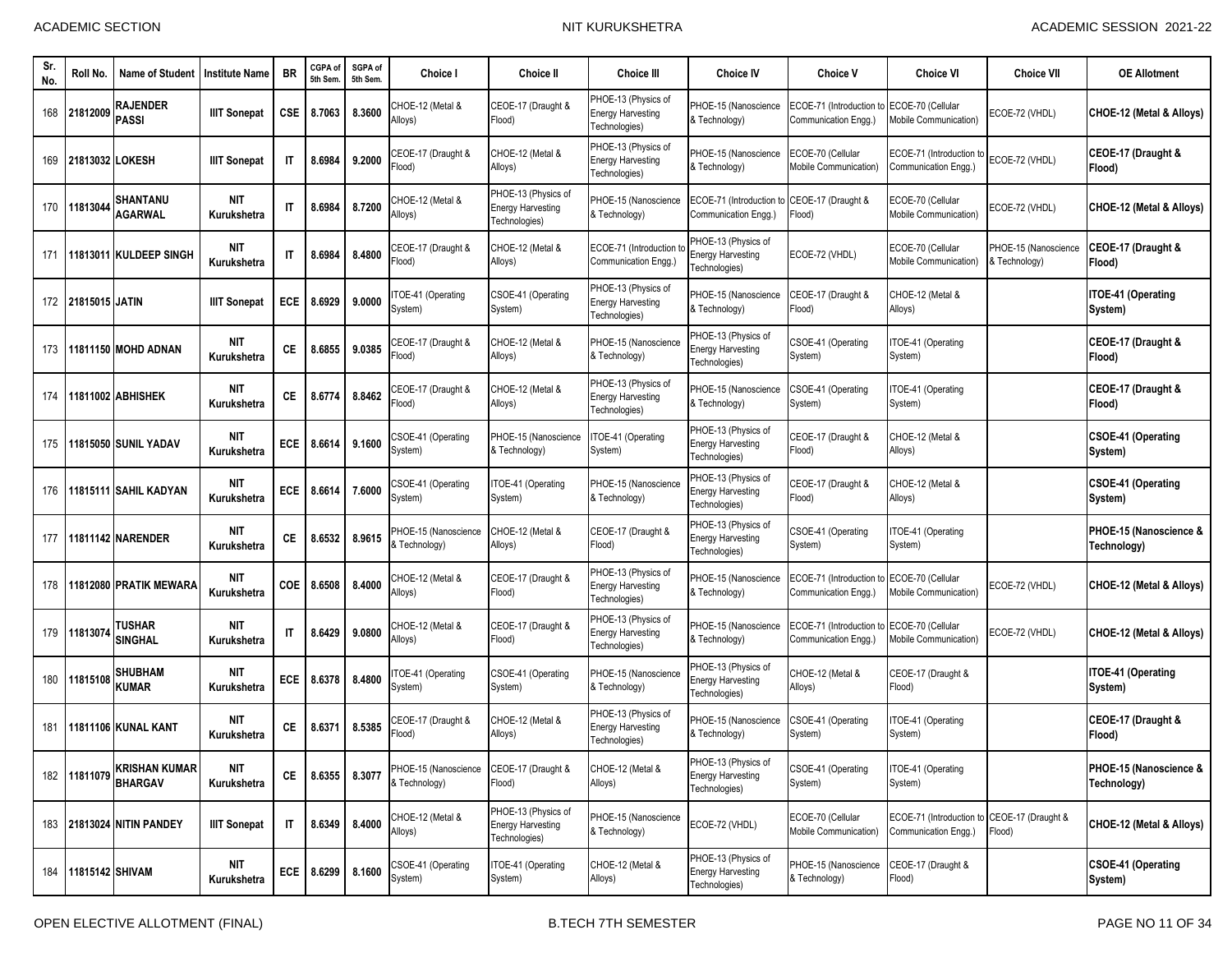| Sr.<br>No. | Roll No.      | Name of Student                                                  | <b>Institute Name</b>     | <b>BR</b>              | CGPA of<br>5th Sem | SGPA of<br>5th Sem | <b>Choice I</b>                                                  | <b>Choice II</b>                                                 | <b>Choice III</b>                                                            | <b>Choice IV</b>                                                 | <b>Choice V</b>                                                  | <b>Choice VI</b>                                 | <b>Choice VII</b>                                      | <b>OE Allotment</b>                                                     |
|------------|---------------|------------------------------------------------------------------|---------------------------|------------------------|--------------------|--------------------|------------------------------------------------------------------|------------------------------------------------------------------|------------------------------------------------------------------------------|------------------------------------------------------------------|------------------------------------------------------------------|--------------------------------------------------|--------------------------------------------------------|-------------------------------------------------------------------------|
| 185        |               | 11813049 SPARSH BATRA                                            | NIT<br>Kurukshetra        | $\mathsf{I}$           | 8.6270             | 9.0000             | CHOE-12 (Metal &<br>Alloys)                                      | PHOE-13 (Physics of<br><b>Energy Harvesting</b><br>Technologies) | PHOE-15 (Nanoscience<br>& Technology)                                        | ECOE-70 (Cellular<br>Mobile Communication <sup>1</sup>           | ECOE-71 (Introduction to<br>Communication Engg.)                 | ECOE-72 (VHDL)                                   | CEOE-17 (Draught &<br>Flood)                           | CHOE-12 (Metal & Alloys)                                                |
| 186        | 11815037      | SATWIK<br><b>KHANDELWAL</b>                                      | <b>NIT</b><br>Kurukshetra | ECE                    | 8.6220             | 8.2800             | CHOE-12 (Metal &<br>Alloys)                                      | TOE-41 (Operating<br>System)                                     | CSOE-41 (Operating<br>System)                                                | CEOE-17 (Draught &<br>Flood)                                     | PHOE-13 (Physics of<br><b>Energy Harvesting</b><br>Technologies) | PHOE-15 (Nanoscience<br>& Technology)            |                                                        | CHOE-12 (Metal & Alloys)                                                |
| 187        |               | 21812016 SAJAL PASSI                                             | <b>IIIT Sonepat</b>       | <b>CSE</b>             | 8.6190             | 8.0400             | PHOE-13 (Physics of<br><b>Energy Harvesting</b><br>Technologies) | CHOE-12 (Metal &<br>Alloys)                                      | PHOE-15 (Nanoscience<br>& Technology)                                        | CEOE-17 (Draught &<br>Flood)                                     | ECOE-70 (Cellular<br>Mobile Communication)                       | ECOE-71 (Introduction<br>Communication Engg.)    | ECOE-72 (VHDL)                                         | PHOE-13 (Physics of<br><b>Energy Harvesting</b><br><b>Technologies)</b> |
| 188        |               | 11812047 ASHISH MITTAL                                           | <b>NIT</b><br>Kurukshetra | COE                    | 8.6190             | 7.7600             | ECOE-71 (Introduction<br>Communication Engg.)                    | PHOE-13 (Physics of<br><b>Energy Harvesting</b><br>Technologies) | CHOE-12 (Metal &<br>Alloys)                                                  | ECOE-70 (Cellular<br>Mobile Communication)                       | PHOE-15 (Nanoscience<br><b>E</b> Technology)                     | CEOE-17 (Draught &<br>Flood)                     | ECOE-72 (VHDL)                                         | <b>ECOE-71 (Introduction to</b><br><b>Communication Engg.)</b>          |
| 189        |               | 11815126  TANUJ SATIJA                                           | <b>NIT</b><br>Kurukshetra | ECE                    | 8.6142             | 8.8400             | TOE-41 (Operating<br>System)                                     | PHOE-13 (Physics of<br><b>Energy Harvesting</b><br>Technologies) | CSOE-41 (Operating<br>System)                                                | CEOE-17 (Draught &<br>Flood)                                     | CHOE-12 (Metal &<br>Alloys)                                      | PHOE-15 (Nanoscience<br>& Technology)            |                                                        | ITOE-41 (Operating<br>System)                                           |
| 190        |               | 11815101 MANDEEP                                                 | <b>NIT</b><br>Kurukshetra | ECE                    | 8.6142             | 8.2000             | CSOE-41 (Operating<br>System)                                    | TOE-41 (Operating<br>System)                                     | TOE-41 (Operating<br>System)                                                 | PHOE-13 (Physics of<br><b>Energy Harvesting</b><br>Technologies) | <sup>2</sup> HOE-15 (Nanoscience<br>& Technology)                | CHOE-12 (Metal &<br>Alloys)                      |                                                        | <b>CSOE-41 (Operating</b><br>System)                                    |
| 191        |               | <b>DIGUVAPALLI</b><br>11811114 SHANMUGA SAI<br><b>TEJA REDDY</b> | <b>NIT</b><br>Kurukshetra | СE                     | 8.6129             | 8.5000             | CEOE-17 (Draught &<br>Flood)                                     | PHOE-13 (Physics of<br><b>Energy Harvesting</b><br>Technologies) | <b>PHOE-15 (Nanoscience</b><br>& Technology)                                 | CHOE-12 (Metal &<br>Alloys)                                      | TOE-41 (Operating<br>System)                                     | CSOE-41 (Operating<br>System)                    |                                                        | CEOE-17 (Draught &<br>Flood)                                            |
| 192        | 11813061 AJAY |                                                                  | <b>NIT</b><br>Kurukshetra | $\mathsf{I}$           | 8.6111             | 8.6800             | CHOE-12 (Metal &<br>Alloys)                                      | CEOE-17 (Draught &<br>Flood)                                     | <sup>2</sup> HOE-13 (Physics of<br><b>Energy Harvesting</b><br>Technologies) | PHOE-15 (Nanoscience<br>& Technology)                            | ECOE-72 (VHDL)                                                   | ECOE-71 (Introduction<br>Communication Engg.)    | ECOE-70 (Cellular<br>Mobile Communication)             | CHOE-12 (Metal & Alloys)                                                |
| 193        |               | 11812093 HIMANSHI                                                | <b>NIT</b><br>Kurukshetra | <b>COE</b>             | 8.6110             | 8.8400             | CHOE-12 (Metal &<br>Alloys)                                      | CEOE-17 (Draught &<br>Flood)                                     | <b>PHOE-15 (Nanoscience</b><br>& Technology)                                 | PHOE-13 (Physics of<br><b>Energy Harvesting</b><br>Technologies) | ECOE-72 (VHDL)                                                   | ECOE-71 (Introduction<br>Communication Engg.)    | ECOE-70 (Cellular<br>Mobile Communication <sup>'</sup> | CHOE-12 (Metal & Alloys)                                                |
| 194        |               | 21815021 ISUMAIRA MEHTA                                          | <b>IIIT Sonepat</b>       | <b>ECE</b>             | 8.6063             | 9.0400             | CEOE-17 (Draught &<br>Flood)                                     | PHOE-13 (Physics of<br><b>Energy Harvesting</b><br>Technologies) | TOE-41 (Operating<br>System)                                                 | CHOE-12 (Metal &<br>Alloys)                                      | CSOE-41 (Operating<br>System)                                    | PHOE-15 (Nanoscience<br>& Technology)            |                                                        | CEOE-17 (Draught &<br>Flood)                                            |
| 195        |               | <b>11811135 YASH BANTA</b>                                       | <b>NIT</b><br>Kurukshetra | CE.                    | 8.6048             | 8.5000             | CHOE-12 (Metal &<br>Alloys)                                      | PHOE-15 (Nanoscience<br>& Technology)                            | HOE-13 (Physics of<br><b>Energy Harvesting</b><br>Technologies)              | CEOE-17 (Draught &<br>Flood)                                     | CSOE-41 (Operating<br>System)                                    | ITOE-41 (Operating<br>System)                    |                                                        | CHOE-12 (Metal & Alloys)                                                |
| 196        |               | 11813079 SAHIL GARG                                              | <b>NIT</b><br>Kurukshetra | $\mathsf{I}$           | 8.6032             | 8.4400             | CHOE-12 (Metal &<br>Alloys)                                      | CEOE-17 (Draught &<br>Flood)                                     | PHOE-13 (Physics of<br><b>Energy Harvesting</b><br>Technologies)             | PHOE-15 (Nanoscience<br>& Technology)                            | ECOE-70 (Cellular<br>Mobile Communication)                       | ECOE-72 (VHDL)                                   | ECOE-71 (Introduction to<br>Communication Engg.)       | CHOE-12 (Metal & Alloys)                                                |
| 197        |               | <b>11811070 AMIT SINGH</b>                                       | <b>NIT</b><br>Kurukshetra | СE                     | 8.5968             | 8.5769             | PHOE-15 (Nanoscience<br>& Technology)                            | PHOE-13 (Physics of<br>nergy Harvesting<br>Fechnologies)         | CEOE-17 (Draught &<br>Flood)                                                 | CHOE-12 (Metal &<br>Alloys)                                      | TOE-41 (Operating<br>System)                                     | CSOE-41 (Operating<br>System)                    |                                                        | PHOE-15 (Nanoscience &<br>Technology)                                   |
| 198        |               | 11811072 VIVEK MAINWAL                                           | <b>NIT</b><br>Kurukshetra | CE.                    | 8.5806             | 8.5000             | CHOE-12 (Metal &<br>Alloys)                                      | CEOE-17 (Draught &<br>Flood)                                     | HOE-13 (Physics of<br><b>Energy Harvesting</b><br>Technologies)              | PHOE-15 (Nanoscience<br>& Technology)                            | CSOE-41 (Operating<br>System)                                    | ITOE-41 (Operating<br>System)                    |                                                        | CEOE-17 (Draught &<br>Flood)                                            |
| 199        |               | 11813046 VISHAL YADAV                                            | <b>NIT</b><br>Kurukshetra | $\mathsf{I}$           | 8.5794             | 8.9600             | CHOE-12 (Metal &<br>Alloys)                                      | PHOE-13 (Physics of<br><b>Energy Harvesting</b><br>Technologies) | <b>PHOE-15 (Nanoscience</b><br>& Technology)                                 | ECOE-72 (VHDL)                                                   | ECOE-70 (Cellular<br>Mobile Communication)                       | ECOE-71 (Introduction<br>Communication Engg.)    | CEOE-17 (Draught &<br>Flood)                           | PHOE-13 (Physics of<br><b>Energy Harvesting</b><br>Technologies)        |
| 200        |               | 21813037 RAHUL JAISWAL                                           | <b>IIIT Sonepat</b>       | $\mathsf{I}\mathsf{T}$ | 8.5714             | 8.4800             | CHOE-12 (Metal &<br>Alloys)                                      | PHOE-13 (Physics of<br><b>Energy Harvesting</b><br>Technologies) | PHOE-15 (Nanoscience<br>& Technology)                                        | ECOE-72 (VHDL)                                                   | ECOE-70 (Cellular<br>Mobile Communication)                       | ECOE-71 (Introduction to<br>Communication Engg.) | CEOE-17 (Draught &<br>Flood)                           | PHOE-13 (Physics of<br><b>Energy Harvesting</b><br>Technologies)        |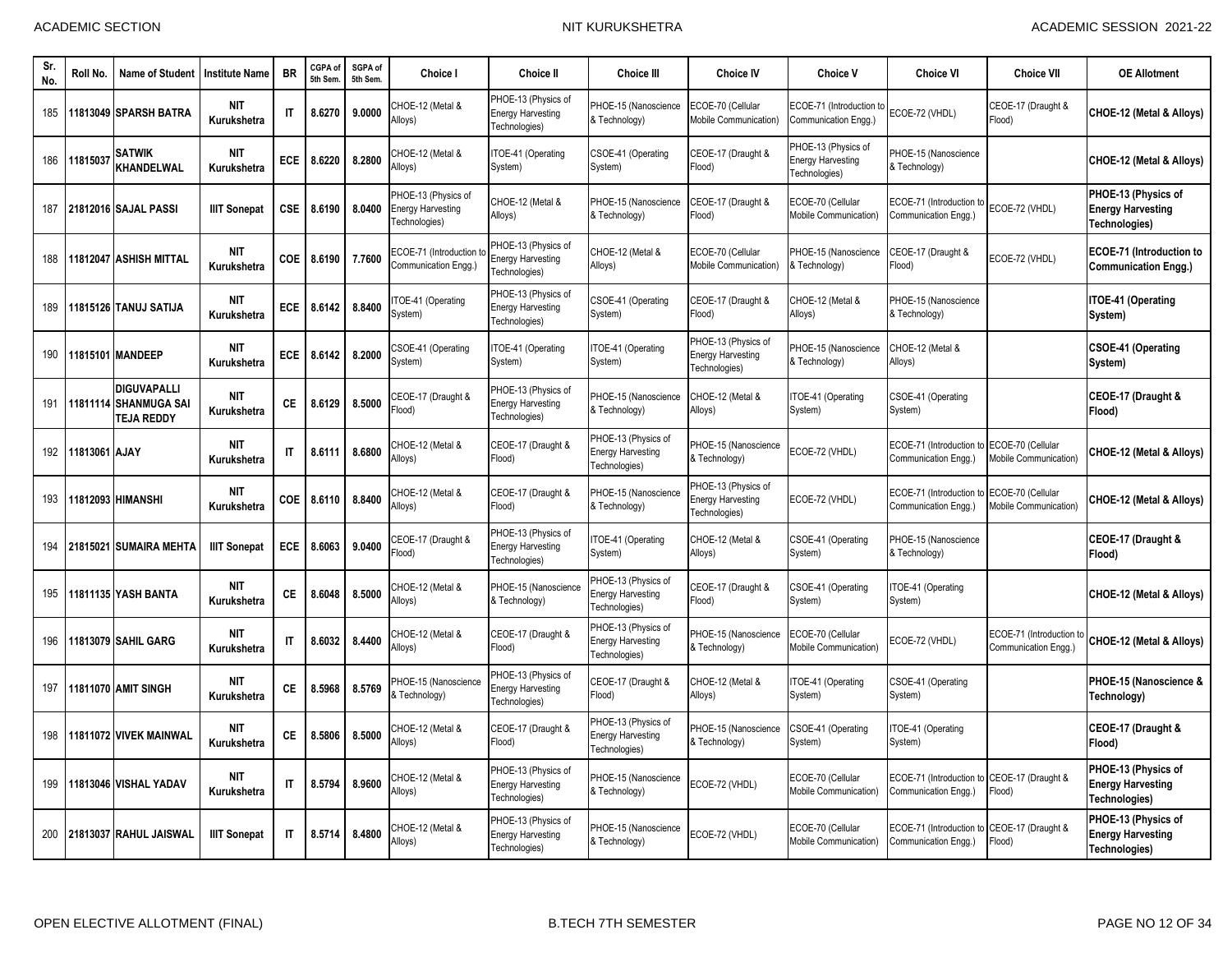| -Sr<br>No. | Roll No.                | <b>Name of Student</b>             | <b>Institute Name</b>     | <b>BR</b>              | CGPA of<br>5th Sem. | SGPA of<br>5th Sem. | Choice I                             | Choice II                                                        | <b>Choice III</b>                                                | <b>Choice IV</b>                                                 | <b>Choice V</b>                                   | Choice VI                                                        | Choice VII                                 | <b>OE Allotment</b>                                                     |
|------------|-------------------------|------------------------------------|---------------------------|------------------------|---------------------|---------------------|--------------------------------------|------------------------------------------------------------------|------------------------------------------------------------------|------------------------------------------------------------------|---------------------------------------------------|------------------------------------------------------------------|--------------------------------------------|-------------------------------------------------------------------------|
| 201        |                         | 11812060 VIPIN KUMAR               | <b>NIT</b><br>Kurukshetra | COE                    | 8.5714              | 8.1600              | CEOE-17 (Draught &<br>Flood)         | CHOE-12 (Metal &<br>Alloys)                                      | PHOE-13 (Physics of<br><b>Energy Harvesting</b><br>Technologies) | ECOE-72 (VHDL)                                                   | ECOE-70 (Cellular<br>Mobile Communication)        | ECOE-71 (Introduction to<br>Communication Engg.)                 | PHOE-15 (Nanoscience<br>& Technology)      | CEOE-17 (Draught &<br>Flood)                                            |
| 202        |                         | 21812022 VAIBHAV SAHU              | <b>IIIT Sonepat</b>       | <b>CSE</b>             | 8.5714              | 8.0000              | CEOE-17 (Draught &<br>Flood)         | PHOE-13 (Physics of<br><b>Energy Harvesting</b><br>Technologies) | CHOE-12 (Metal &<br>Alloys)                                      | PHOE-15 (Nanoscience<br>& Technology)                            | ECOE-71 (Introduction to<br>Communication Engg.)  | ECOE-70 (Cellular<br>Mobile Communication)                       | ECOE-72 (VHDL)                             | CEOE-17 (Draught &<br>Flood)                                            |
| 203        |                         | 11811102 SURESH KUMAR              | <b>NIT</b><br>Kurukshetra | СE                     | 8.5645              | 8.5000              | CEOE-17 (Draught &<br>Flood)         | CHOE-12 (Metal &<br>Alloys)                                      | PHOE-15 (Nanoscience<br>& Technology)                            | PHOE-13 (Physics of<br><b>Energy Harvesting</b><br>Technologies) | <b>TOE-41 (Operating</b><br>System)               | CSOE-41 (Operating<br>System)                                    |                                            | CEOE-17 (Draught &<br>Flood)                                            |
| 204        | 11812041 <b>I</b> MOHIT |                                    | <b>NIT</b><br>Kurukshetra | COE                    | 8.5635              | 8.3200              | CHOE-12 (Metal &<br>Alloys)          | CEOE-17 (Draught &<br>Flood)                                     | PHOE-13 (Physics of<br>Energy Harvesting<br>Technologies)        | PHOE-15 (Nanoscience<br>& Technology)                            | ECOE-71 (Introduction to<br>Communication Engg.)  | ECOE-70 (Cellular<br>Mobile Communication)                       | ECOE-72 (VHDL)                             | CEOE-17 (Draught &<br>Flood)                                            |
| 205        | 1181513                 | PUSHKAL<br>SHUKLA                  | <b>NIT</b><br>Kurukshetra | <b>ECE</b>             | 8.5512              | 9.1600              | <b>CSOE-41 (Operating</b><br>System) | ITOE-41 (Operating<br>System)                                    | PHOE-13 (Physics of<br><b>Energy Harvesting</b><br>Technologies) | CEOE-17 (Draught &<br>Flood)                                     | PHOE-15 (Nanoscience<br>& Technology)             | CHOE-12 (Metal &<br>Alloys)                                      |                                            | <b>CSOE-41 (Operating</b><br>System)                                    |
| 206        | 11812088   ANJALI       |                                    | <b>NIT</b><br>Kurukshetra | COE                    | 8.5476              | 8.7200              | CEOE-17 (Draught &<br>Flood)         | PHOE-15 (Nanoscience<br>& Technology)                            | CHOE-12 (Metal &<br>Alloys)                                      | PHOE-13 (Physics of<br><b>Energy Harvesting</b><br>Technologies) | ECOE-71 (Introduction t<br>Communication Engg.)   | ECOE-70 (Cellular<br>Mobile Communication)                       |                                            | CEOE-17 (Draught &<br>Flood)                                            |
| 207        | 11813022                | HARSHIT<br><b>SHARMA</b>           | <b>NIT</b><br>Kurukshetra | $\mathsf{I}$           | 8.5476              | 8.2000              | CEOE-17 (Draught &<br>Flood)         | CHOE-12 (Metal &<br>Alloys)                                      | PHOE-15 (Nanoscience<br>& Technology)                            | ECOE-71 (Introduction<br>Communication Engg.)                    | ECOE-70 (Cellular<br><b>Mobile Communication)</b> | PHOE-13 (Physics of<br>Energy Harvesting<br>Technologies)        | ECOE-72 (VHDL)                             | CEOE-17 (Draught &<br>Flood)                                            |
| 208        | 1181511                 | SWARNIMA<br>KIRAN                  | <b>NIT</b><br>Kurukshetra | ECE                    | 8.5433              | 9.1600              | CEOE-17 (Draught &<br>Flood)         | PHOE-13 (Physics of<br><b>Energy Harvesting</b><br>Technologies) | <b>CHOE-12 (Metal &amp;</b><br>Alloys)                           | TOE-41 (Operating<br>System)                                     | CSOE-41 (Operating<br>System)                     | PHOE-15 (Nanoscience<br>& Technology)                            |                                            | CEOE-17 (Draught &<br>Flood)                                            |
| 209        | 11815071 KAMAL          |                                    | <b>NIT</b><br>Kurukshetra | ECE                    | 8.5433              | 9.0000              | <b>CSOE-41 (Operating</b><br>System) | ITOE-41 (Operating<br>System)                                    | PHOE-15 (Nanoscience<br>& Technology)                            | PHOE-13 (Physics of<br><b>Energy Harvesting</b><br>Technologies) | CHOE-12 (Metal &<br>Alloys)                       | CEOE-17 (Draught &<br>Flood)                                     |                                            | <b>CSOE-41 (Operating</b><br>System)                                    |
| 210        |                         | 11815069 BRIJ MOHAN                | <b>NIT</b><br>Kurukshetra | <b>ECE</b>             | 8.5433              | 8.5200              | <b>CSOE-41 (Operating</b><br>System) | PHOE-13 (Physics of<br><b>Energy Harvesting</b><br>Technologies) | TOE-41 (Operating<br>System)                                     | PHOE-15 (Nanoscience<br>& Technology)                            | CHOE-12 (Metal &<br>Alloys)                       | CEOE-17 (Draught &<br>Flood)                                     |                                            | <b>CSOE-41 (Operating</b><br>System)                                    |
| 211        | 1181514                 | VIDAPANAKAL<br><b>SAI SHASHANK</b> | <b>NIT</b><br>Kurukshetra | ECE                    | 8.5276              | 9.1600              | CSOE-41 (Operating<br>System)        | ITOE-41 (Operating<br>System)                                    | CHOE-12 (Metal &<br>Alloys)                                      | CEOE-17 (Draught &<br>Flood)                                     | PHOE-15 (Nanoscience<br>& Technology)             | PHOE-13 (Physics of<br><b>Energy Harvesting</b><br>Technologies) |                                            | <b>CSOE-41 (Operating</b><br>System)                                    |
| 212        | 11813095                | <b>VIVEK SINGH</b><br>BISHT        | <b>NIT</b><br>Kurukshetra | $\mathsf{I}\mathsf{T}$ | 8.5238              | 8.8800              | CHOE-12 (Metal &<br>Alloys)          | CEOE-17 (Draught &<br>Flood)                                     | PHOE-13 (Physics of<br><b>Energy Harvesting</b><br>Technologies) | PHOE-15 (Nanoscience<br>& Technology)                            | ECOE-72 (VHDL)                                    | ECOE-71 (Introduction t<br>Communication Engg.)                  | ECOE-70 (Cellular<br>Mobile Communication) | CEOE-17 (Draught &<br>Flood)                                            |
| 213        | 11811159                | PRATEEK<br><b>PRADHAN</b>          | <b>NIT</b><br>Kurukshetra | СE                     | 8.5161              | 9.0000              | CEOE-17 (Draught &<br>Flood)         | CHOE-12 (Metal &<br>Alloys)                                      | PHOE-13 (Physics of<br><b>Energy Harvesting</b><br>Fechnologies) | PHOE-15 (Nanoscience<br>& Technology)                            | CSOE-41 (Operating<br>System)                     | TOE-41 (Operating<br>System)                                     |                                            | CEOE-17 (Draught &<br>Flood)                                            |
| 214        |                         | 11815004 ANKUSH SINGH              | <b>NIT</b><br>Kurukshetra | <b>ECE</b>             | 8.5118              | 8.7200              | <b>CSOE-41 (Operating</b><br>System) | ITOE-41 (Operating<br>System)                                    | PHOE-15 (Nanoscience<br>& Technology)                            | CEOE-17 (Draught &<br>Flood)                                     | CHOE-12 (Metal &<br>Alloys)                       | PHOE-13 (Physics of<br><b>Energy Harvesting</b><br>Technologies) |                                            | <b>CSOE-41 (Operating</b><br>System)                                    |
|            |                         | 215 11811090 AMIT KUMAR            | <b>NIT</b><br>Kurukshetra | CE                     | 8.5081              | 8.7308              | CEOE-17 (Draught &<br>Flood)         | CHOE-12 (Metal &<br>Alloys)                                      | PHOE-13 (Physics of<br><b>Energy Harvesting</b><br>Technologies) | PHOE-15 (Nanoscience<br>& Technology)                            | CSOE-41 (Operating<br>System)                     | ITOE-41 (Operating<br>System)                                    |                                            | CEOE-17 (Draught &<br>Flood)                                            |
|            |                         | 216   11812051 KARAN GUPTA         | NIT<br>Kurukshetra        |                        | COE 8.5079          | 8.7200              | CHOE-12 (Metal &<br>Alloys)          | PHOE-13 (Physics of<br><b>Energy Harvesting</b><br>Technologies) | PHOE-15 (Nanoscience<br>& Technology)                            | CEOE-17 (Draught &<br>Flood)                                     | ECOE-70 (Cellular<br>Mobile Communication)        | ECOE-71 (Introduction to<br>Communication Engg.)                 | ECOE-72 (VHDL)                             | PHOE-13 (Physics of<br><b>Energy Harvesting</b><br><b>Technologies)</b> |
| 217        |                         | <b>11813062 VIVEK SINGH</b>        | NIT<br>Kurukshetra        | IT                     | 8.5000              | 8.3200              | CHOE-12 (Metal &<br>Alloys)          | CEOE-17 (Draught &<br>Flood)                                     | PHOE-13 (Physics of<br><b>Energy Harvesting</b><br>Technologies) | PHOE-15 (Nanoscience<br>& Technology)                            | ECOE-72 (VHDL)                                    | ECOE-71 (Introduction t<br>Communication Engg.)                  | ECOE-70 (Cellular<br>Mobile Communication) | CEOE-17 (Draught &<br>Flood)                                            |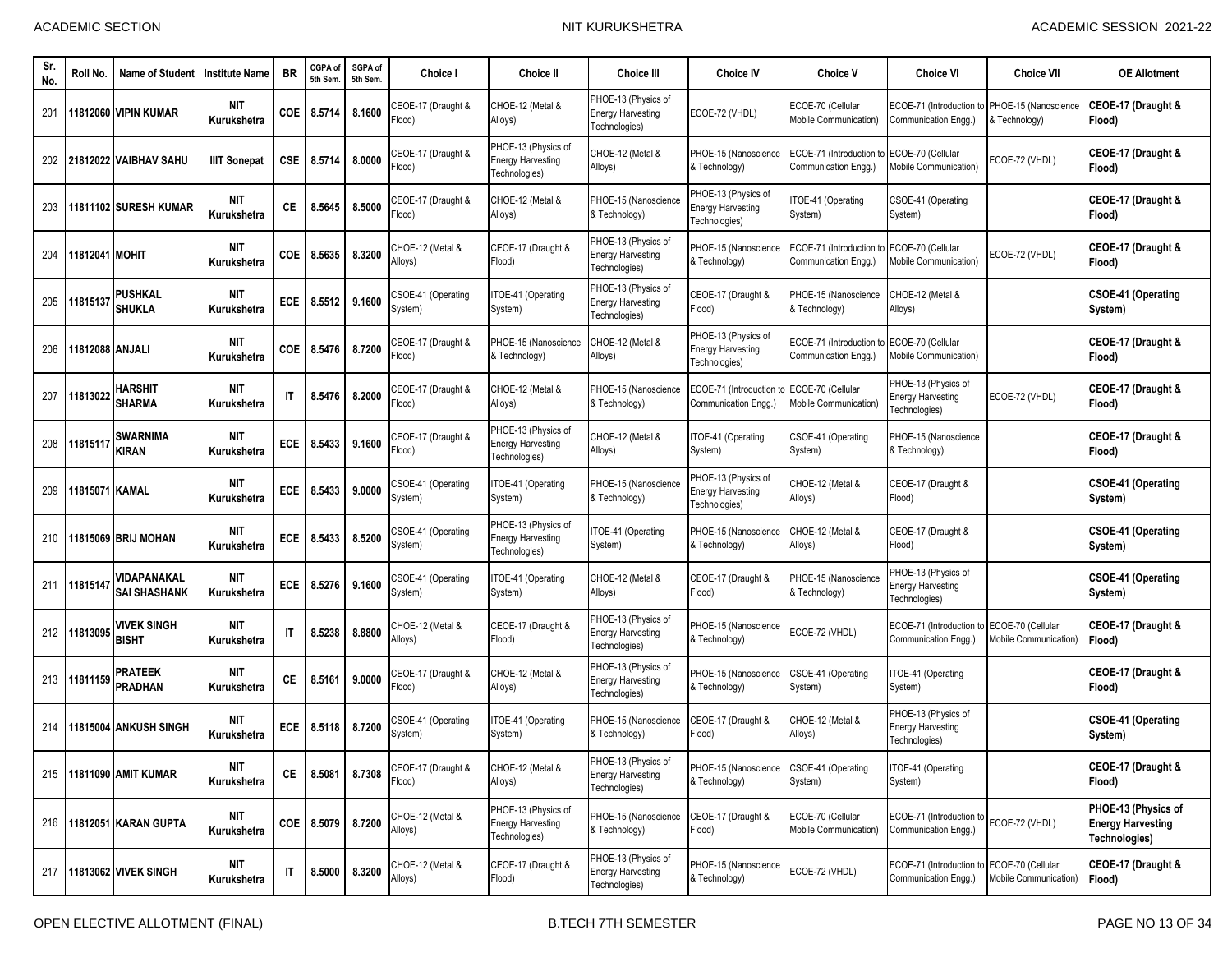| Sr.<br>No. | Roll No.       | <b>Name of Student</b>              | <b>Institute Name</b>     | <b>BR</b>              | CGPA of<br>5th Sem | SGPA of<br>5th Sem | Choice I                                                         | <b>Choice II</b>                                                 | <b>Choice III</b>                                                | <b>Choice IV</b>                                                 | <b>Choice V</b>                                  | <b>Choice VI</b>                                                 | <b>Choice VII</b>            | <b>OE Allotment</b>                                              |
|------------|----------------|-------------------------------------|---------------------------|------------------------|--------------------|--------------------|------------------------------------------------------------------|------------------------------------------------------------------|------------------------------------------------------------------|------------------------------------------------------------------|--------------------------------------------------|------------------------------------------------------------------|------------------------------|------------------------------------------------------------------|
| 218        | 11815064       | / NAVEEN<br><b>KUMAR</b>            | <b>NIT</b><br>Kurukshetra | <b>ECE</b>             | 8.4961             | 9.1200             | CSOE-41 (Operating<br>System)                                    | TOE-41 (Operating<br>System)                                     | CHOE-12 (Metal &<br>Alloys)                                      | CEOE-17 (Draught &<br>Flood)                                     | PHOE-15 (Nanoscience<br>& Technology)            | PHOE-13 (Physics of<br><b>Energy Harvesting</b><br>Technologies) |                              | CSOE-41 (Operating<br>System)                                    |
| 219        | 11815088 SONU  |                                     | <b>NIT</b><br>Kurukshetra | <b>ECE</b>             | 8.4961             | 8.7200             | SOE-41 (Operating<br>System)                                     | TOE-41 (Operating<br>System)                                     | PHOE-15 (Nanoscience<br>& Technology)                            | PHOE-13 (Physics of<br><b>Energy Harvesting</b><br>Technologies) | CHOE-12 (Metal &<br>Alloys)                      | CEOE-17 (Draught &<br>Flood)                                     |                              | CSOE-41 (Operating<br>System)                                    |
| 220        |                | 11815026 ARJUN KUMAR                | <b>NIT</b><br>Kurukshetra | ECE                    | 8.4961             | 8.2000             | CSOE-41 (Operating<br>System)                                    |                                                                  |                                                                  |                                                                  |                                                  |                                                                  |                              | CSOE-41 (Operating<br>System)                                    |
| 221        | 21813023 ARYAN |                                     | <b>IIIT Sonepat</b>       | $\mathsf{I}$           | 8.4921             | 8.3200             | PHOE-13 (Physics of<br><b>Energy Harvesting</b><br>Technologies) | PHOE-15 (Nanoscience<br>& Technology)                            | CHOE-12 (Metal &<br>Alloys)                                      | CEOE-17 (Draught &<br>Flood)                                     | ECOE-71 (Introduction to<br>Communication Engg.) | ECOE-70 (Cellular<br>Mobile Communication)                       | ECOE-72 (VHDL)               | PHOE-13 (Physics of<br><b>Energy Harvesting</b><br>Technologies) |
| 222        | 1813009 MOHIT  |                                     | <b>NIT</b><br>Kurukshetra | $\mathsf{I}$           | 8.4841             | 8.6400             | CHOE-12 (Metal &<br>Alloys)                                      | PHOE-13 (Physics of<br><b>Energy Harvesting</b><br>Technologies) | PHOE-15 (Nanoscience<br>Fechnology)                              | ECOE-71 (Introduction to<br>Communication Engg.)                 | CEOE-17 (Draught &<br>Flood)                     | ECOE-70 (Cellular<br>Mobile Communication)                       | ECOE-72 (VHDL)               | PHOE-13 (Physics of<br><b>Energy Harvesting</b><br>Technologies) |
| 223        | 1181101        | YASH<br>DHANAWAT                    | <b>NIT</b><br>Kurukshetra | СE                     | 8.4839             | 8.5385             | CEOE-17 (Draught &<br>Flood)                                     | PHOE-15 (Nanoscience<br>& Technology)                            | HOE-13 (Physics of<br><b>Energy Harvesting</b><br>Technologies)  | CHOE-12 (Metal &<br>Alloys)                                      | CSOE-41 (Operating<br>System)                    | TOE-41 (Operating<br>System)                                     |                              | CEOE-17 (Draught &<br>Flood)                                     |
| 224        |                | 11811094 ANURAG MEENA               | <b>NIT</b><br>Kurukshetra | CE.                    | 8.4839             | 8.4231             | <b>PHOE-15 (Nanoscience</b><br>& Technology)                     | CEOE-17 (Draught &<br>Flood)                                     | CHOE-12 (Metal &<br>Alloys)                                      | PHOE-13 (Physics of<br><b>Energy Harvesting</b><br>Technologies) | TOE-41 (Operating<br>System)                     | CSOE-41 (Operating<br>System)                                    |                              | PHOE-15 (Nanoscience &<br>Technology)                            |
| 225        | 11823002       | <b>SARAN SURESH</b><br><b>KUMAR</b> | <b>NIT</b><br>Kurukshetra | $\mathsf{I}$           | 8.4683             | 8.4683             | ECOE-70 (Cellular<br>Mobile Communication)                       | ECOE-71 (Introduction to<br>Communication Engg.)                 | ECOE-72 (VHDL)                                                   |                                                                  |                                                  |                                                                  |                              | ECOE-70 (Cellular Mobile<br>Communication)                       |
| 226        |                | 21813031 VANSH SHARMA               | <b>IIIT Sonepat</b>       | $\mathsf{I}\mathsf{T}$ | 8.4683             | 8.2400             | CEOE-17 (Draught &<br>(bool <sup>=</sup>                         | PHOE-13 (Physics of<br><b>Energy Harvesting</b><br>Technologies) | CHOE-12 (Metal &<br>Alloys)                                      | PHOE-15 (Nanoscience<br>& Technology)                            | ECOE-71 (Introduction to<br>Communication Engg.) | ECOE-70 (Cellular<br>Mobile Communication)                       | ECOE-72 (VHDL)               | CEOE-17 (Draught &<br>Flood)                                     |
| 227        | 2181500        | ADARSH<br><b>SHUKLA</b>             | <b>IIIT Sonepat</b>       | <b>ECE</b>             | 8.4488             | 9.2400             | CSOE-41 (Operating<br>System)                                    | ITOE-41 (Operating<br>System)                                    | PHOE-15 (Nanoscience<br>& Technology)                            | CEOE-17 (Draught &<br>Flood)                                     | CHOE-12 (Metal &<br>Alloys)                      | PHOE-13 (Physics of<br><b>Energy Harvesting</b><br>Technologies) |                              | <b>CSOE-41 (Operating</b><br>System)                             |
| 228        |                | 11815094 NAVNEET                    | <b>NIT</b><br>Kurukshetra | <b>ECE</b>             | 8.4488             | 8.5600             | CEOE-17 (Draught &<br>Flood)                                     | CHOE-12 (Metal &<br>Alloys)                                      | PHOE-13 (Physics of<br><b>Energy Harvesting</b><br>Technologies) | CSOE-41 (Operating<br>System)                                    | TOE-41 (Operating<br>System)                     | PHOE-15 (Nanoscience<br>& Technology)                            |                              | CEOE-17 (Draught &<br>Flood)                                     |
| 229        | 11813083       | NAVNEET<br>KUMAR SINGH              | <b>NIT</b><br>Kurukshetra | $\mathsf{I}\mathsf{T}$ | 8.4444             | 8.4000             | CEOE-17 (Draught &<br>Flood)                                     | CHOE-12 (Metal &<br>Alloys)                                      | PHOE-13 (Physics of<br><b>Energy Harvesting</b><br>Technologies) | PHOE-15 (Nanoscience<br>& Technology)                            | ECOE-71 (Introduction t<br>Communication Engg.)  | <b>ECOE-70 (Cellular</b><br>Mobile Communication)                | ECOE-72 (VHDL)               | CEOE-17 (Draught &<br>Flood)                                     |
| 230        | 11811031       | <b>HIMANSHI</b>                     | <b>NIT</b><br>Kurukshetra | CE.                    | 8.4435             | 8.8462             | CEOE-17 (Draught &<br>Flood)                                     | CHOE-12 (Metal &<br>Alloys)                                      |                                                                  |                                                                  |                                                  |                                                                  |                              | CEOE-17 (Draught &<br>Flood)                                     |
| 231        | 11811080       | HARESH<br><b>KUSHWAH</b>            | <b>NIT</b><br>Kurukshetra | СE                     | 8.4435             | 8.8077             | CSOE-41 (Operating<br>System)                                    | ITOE-41 (Operating<br>System)                                    | PHOE-13 (Physics of<br><b>Energy Harvesting</b><br>Technologies) | PHOE-15 (Nanoscience<br>& Technology)                            | CHOE-12 (Metal &<br>Alloys)                      | CEOE-17 (Draught &<br>Flood)                                     |                              | CSOE-41 (Operating<br>System)                                    |
| 232        |                | 11811163 PRASHRAY VYAS              | <b>NIT</b><br>Kurukshetra | CE.                    | 8.4435             | 8.6154             | <b>PHOE-15 (Nanoscience</b><br>& Technology)                     | PHOE-13 (Physics of<br><b>Energy Harvesting</b><br>Technologies) | CEOE-17 (Draught &<br>(bool <sup>:</sup>                         | CHOE-12 (Metal &<br>Alloys)                                      | CSOE-41 (Operating<br>System)                    | TOE-41 (Operating<br>System)                                     |                              | PHOE-15 (Nanoscience &<br>Technology)                            |
| 233        |                | 11812078 N ANKITHA                  | <b>NIT</b><br>Kurukshetra | COE                    | 8.4365             | 8.2000             | CHOE-12 (Metal &<br>Alloys)                                      | PHOE-13 (Physics of<br><b>Energy Harvesting</b><br>Technologies) | PHOE-15 (Nanoscience<br>& Technology)                            | ECOE-71 (Introduction<br>Communication Engg.)                    | ECOE-72 (VHDL)                                   | ECOE-70 (Cellular<br>Mobile Communication)                       | CEOE-17 (Draught &<br>Flood) | PHOE-13 (Physics of<br><b>Energy Harvesting</b><br>Technologies) |
| 234        |                | 11811110 SHRUTI KAIN                | <b>NIT</b><br>Kurukshetra | CE.                    | 8.4355             | 9.3077             | CEOE-17 (Draught &<br>Flood)                                     | CHOE-12 (Metal &<br>Alloys)                                      | PHOE-15 (Nanoscience<br>& Technology)                            |                                                                  |                                                  |                                                                  |                              | CEOE-17 (Draught &<br>Flood)                                     |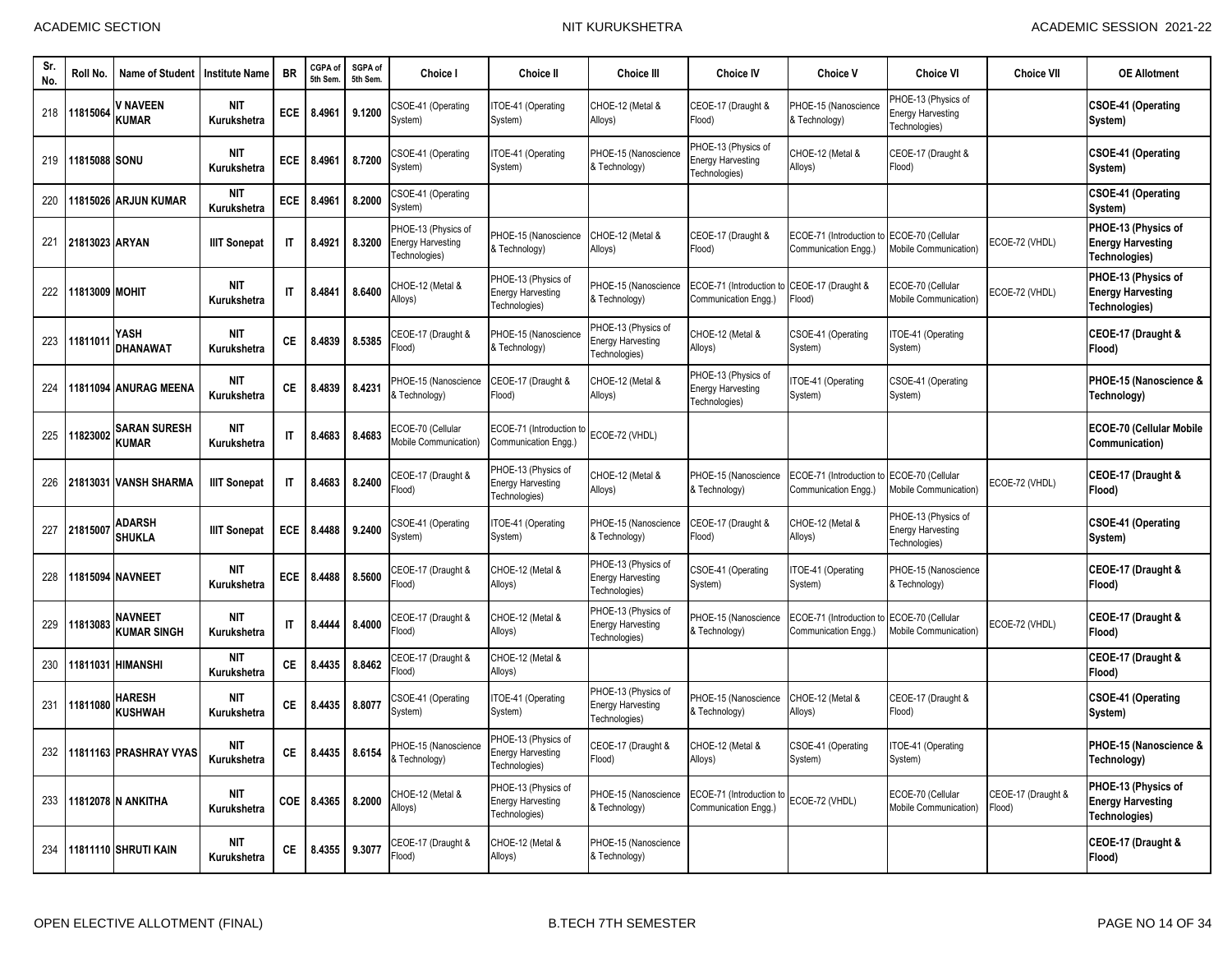| Sr.<br>No. | Roll No.        | <b>Name of Student</b>              | <b>Institute Name</b>     | <b>BR</b>    | CGPA of<br>5th Sem | SGPA of<br>5th Sem | <b>Choice I</b>                                     | <b>Choice II</b>                                                        | <b>Choice III</b>                                                | <b>Choice IV</b>                                                   | <b>Choice V</b>                                                  | <b>Choice VI</b>                                                 | <b>Choice VII</b> | <b>OE Allotment</b>                                              |
|------------|-----------------|-------------------------------------|---------------------------|--------------|--------------------|--------------------|-----------------------------------------------------|-------------------------------------------------------------------------|------------------------------------------------------------------|--------------------------------------------------------------------|------------------------------------------------------------------|------------------------------------------------------------------|-------------------|------------------------------------------------------------------|
| 235        | 11815049        | <b>DEV PRATAP</b><br><b>SINGH</b>   | NIT<br>Kurukshetra        | <b>ECE</b>   | 8.4331             | 8.4400             | CHOE-12 (Metal &<br>Alloys)                         | TOE-41 (Operating<br>System)                                            | CSOE-41 (Operating<br>System)                                    | CEOE-17 (Draught &<br>Flood)                                       | PHOE-13 (Physics of<br><b>Energy Harvesting</b><br>Fechnologies) | PHOE-15 (Nanoscience<br>& Technology)                            |                   | ITOE-41 (Operating<br>System)                                    |
| 236        |                 | 21812006 AJAY CHAWLA                | <b>IIIT Sonepat</b>       | CSE          | 8.4127             | 8.1600             | CHOE-12 (Metal &<br>Alloys)                         | PHOE-13 (Physics of<br><b>Energy Harvesting</b><br>Technologies)        | HOE-15 (Nanoscience<br>& Technology)                             | CEOE-17 (Draught &<br>Flood)                                       | ECOE-70 (Cellular<br>Mobile Communication)                       | ECOE-71 (Introduction t<br>Communication Engg.)                  | ECOE-72 (VHDL)    | PHOE-13 (Physics of<br><b>Energy Harvesting</b><br>Technologies) |
| 237        | 11811014        | <b>LOVE KUMAR</b><br><b>MEENA</b>   | <b>NIT</b><br>Kurukshetra | <b>CE</b>    | 8.4113             | 9.3462             | <b>CEOE-17 (Draught &amp;</b><br>(bool <sup>:</sup> | PHOE-13 (Physics of<br><b>Energy Harvesting</b><br>Technologies)        | <b>PHOE-15 (Nanoscience</b><br>& Technology)                     | CHOE-12 (Metal &<br>Alloys)                                        | TOE-41 (Operating<br>System)                                     | CSOE-41 (Operating<br>System)                                    |                   | CEOE-17 (Draught &<br>Flood)                                     |
| 238        |                 | 11815141 SURBHI JAIN                | <b>NIT</b><br>Kurukshetra | ECE          | 8.4094             | 9.1600             | TOE-41 (Operating<br>System)                        | CHOE-12 (Metal &<br>Alloys)                                             | CEOE-17 (Draught &<br>(bool <sup>=</sup>                         | PHOE-15 (Nanoscience<br>& Technology)                              | PHOE-13 (Physics of<br>nergy Harvesting<br>Fechnologies)         | <b>CSOE-41 (Operating</b><br>System)                             |                   | ITOE-41 (Operating<br>System)                                    |
| 239        |                 | 11815024 RAHUL SHARMA               | <b>NIT</b><br>Kurukshetra | ECE          | 8.4094             | 8.6000             | CSOE-41 (Operating<br>System)                       | TOE-41 (Operating<br>System)                                            | PHOE-15 (Nanoscience<br>& Technology)                            | CEOE-17 (Draught &<br>Flood)                                       | PHOE-13 (Physics of<br><b>Energy Harvesting</b><br>Fechnologies) | CHOE-12 (Metal &<br>Alloys)                                      |                   | CSOE-41 (Operating<br>System)                                    |
| 240        |                 | 11815085 BITTU KUMAR                | <b>NIT</b><br>Kurukshetra | ECE          | 8.4094             | 8.6000             | CSOE-41 (Operating<br>System)                       | ITOE-41 (Operating<br>System)                                           | CHOE-12 (Metal &<br>Alloys)                                      | CEOE-17 (Draught &<br>Flood)                                       | PHOE-15 (Nanoscience<br>& Technology)                            | PHOE-13 (Physics of<br><b>Energy Harvesting</b><br>Technologies) |                   | CSOE-41 (Operating<br>System)                                    |
| 241        | 11815136        | <b>DIKSHA</b><br><b>AGNIHOTRI</b>   | <b>NIT</b><br>Kurukshetra | ECE          | 8.4000             | 9.1000             | TOE-41 (Operating<br>System)                        | CHOE-12 (Metal &<br>Alloys)                                             | CEOE-17 (Draught &<br>(bool <sup>=</sup>                         | PHOE-15 (Nanoscience<br>& Technology)                              | HOE-13 (Physics of<br><b>Energy Harvesting</b><br>Fechnologies)  | <b>CSOE-41 (Operating</b><br>System)                             |                   | ITOE-41 (Operating<br>System)                                    |
| 242        |                 | 21812012 ROHIT BISHT                | <b>IIIT Sonepat</b>       | <b>CSE</b>   | 8.3889             | 8.0000             | CHOE-12 (Metal &<br>Alloys)                         | CEOE-17 (Draught &<br>Flood)                                            | PHOE-13 (Physics of<br><b>Energy Harvesting</b><br>Technologies) | ECOE-71 (Introduction to ECOE-70 (Cellular<br>Communication Engg.) | <b>Mobile Communication)</b>                                     | PHOE-15 (Nanoscience<br>& Technology)                            | ECOE-72 (VHDL)    | CEOE-17 (Draught &<br>Flood)                                     |
| 243        | 11811039        | <b>SHIVENDRA</b><br><b>SINGH</b>    | <b>NIT</b><br>Kurukshetra | <b>CE</b>    | 8.3871             | 8.9615             | CHOE-12 (Metal &<br>Alloys)                         | PHOE-13 (Physics of<br><b>Energy Harvesting</b><br><b>Fechnologies)</b> | HOE-15 (Nanoscience<br>Fechnology)                               | CEOE-17 (Draught &<br>Flood)                                       | CSOE-41 (Operating<br>System)                                    | TOE-41 (Operating<br>System)                                     |                   | PHOE-13 (Physics of<br><b>Energy Harvesting</b><br>Technologies) |
| 244        |                 | 11811069 OMPRAKASH                  | NIT<br>Kurukshetra        | <b>CE</b>    | 8.3871             | 7.9615             | CSOE-41 (Operating<br>System)                       | PHOE-15 (Nanoscience<br>& Technology)                                   | TOE-41 (Operating<br>System)                                     | PHOE-13 (Physics of<br><b>Energy Harvesting</b><br>Technologies)   | CEOE-17 (Draught &<br>Flood)                                     | CHOE-12 (Metal &<br>Alloys)                                      |                   | CSOE-41 (Operating<br>System)                                    |
| 245        | 11815122        | <b>PADIRIKUPPAM</b><br>POORNA SIVA  | <b>NIT</b><br>Kurukshetra | ECE          | 8.3858             | 8.6800             | CEOE-17 (Draught &<br>(bool <sup>=</sup>            | CHOE-12 (Metal &<br>Alloys)                                             | PHOE-13 (Physics of<br><b>Energy Harvesting</b><br>Technologies) | CSOE-41 (Operating<br>System)                                      | TOE-41 (Operating<br>System)                                     | PHOE-15 (Nanoscience<br>& Technology)                            |                   | CEOE-17 (Draught &<br>Flood)                                     |
| 246        | 21813034 YOGESH |                                     | <b>IIIT Sonepat</b>       | IT           | 8.3810             | 8.2000             | CEOE-17 (Draught &<br>Flood)                        | PHOE-15 (Nanoscience<br>& Technology)                                   | PHOE-13 (Physics of<br><b>Energy Harvesting</b><br>Technologies) | CHOE-12 (Metal &<br>Alloys)                                        | ECOE-70 (Cellular<br>Mobile Communication)                       | ECOE-71 (Introduction t<br>Communication Engg.)                  | ECOE-72 (VHDL)    | CEOE-17 (Draught &<br>Flood)                                     |
| 247        | 11815036 KUNAL  |                                     | <b>NIT</b><br>Kurukshetra | ECE          | 8.3780             | 8.6400             | CHOE-12 (Metal &<br>Alloys)                         | CSOE-41 (Operating<br>System)                                           | CEOE-17 (Draught &<br>(bool <sup>=</sup>                         | TOE-41 (Operating<br>System)                                       | PHOE-15 (Nanoscience<br>& Technology)                            | PHOE-13 (Physics of<br><b>Energy Harvesting</b><br>Technologies) |                   | <b>CSOE-41 (Operating</b><br>System)                             |
| 248        | 11811093        | <b>BHANU PRATAP</b><br><b>SINGH</b> | <b>NIT</b><br>Kurukshetra | CE           | 8.3710             | 8.9615             | PHOE-15 (Nanoscience<br>& Technology)               | CEOE-17 (Draught &<br>Flood)                                            | CHOE-12 (Metal &<br>Alloys)                                      | PHOE-13 (Physics of<br><b>Energy Harvesting</b><br>Technologies)   | TOE-41 (Operating<br>System)                                     | CSOE-41 (Operating<br>System)                                    |                   | PHOE-15 (Nanoscience &<br>Technology)                            |
| 249        |                 | 11813052 RAJAT GARG                 | <b>NIT</b><br>Kurukshetra | $\mathsf{I}$ | 8.3651             | 8.9200             | CHOE-12 (Metal &<br>Alloys)                         | PHOE-13 (Physics of<br><b>Energy Harvesting</b><br>Technologies)        | <b>PHOE-15 (Nanoscience</b><br>& Technology)                     | ECOE-71 (Introduction<br>Communication Engg.)                      | CEOE-17 (Draught &<br>Flood)                                     | ECOE-70 (Cellular<br>Mobile Communication)                       | ECOE-72 (VHDL)    | PHOE-13 (Physics of<br><b>Energy Harvesting</b><br>Technologies) |
| 250        |                 | 21815019 ANURAG YADAV               | <b>IIIT Sonepat</b>       | ECE          | 8.3622             | 8.5600             | TOE-41 (Operating<br>System)                        | PHOE-13 (Physics of<br><b>Energy Harvesting</b><br>Technologies)        | SOE-41 (Operating<br>System)                                     | CHOE-12 (Metal &<br>Alloys)                                        | CEOE-17 (Draught &<br>Flood)                                     | <b>PHOE-15 (Nanoscience</b><br>& Technology)                     |                   | ITOE-41 (Operating<br>System)                                    |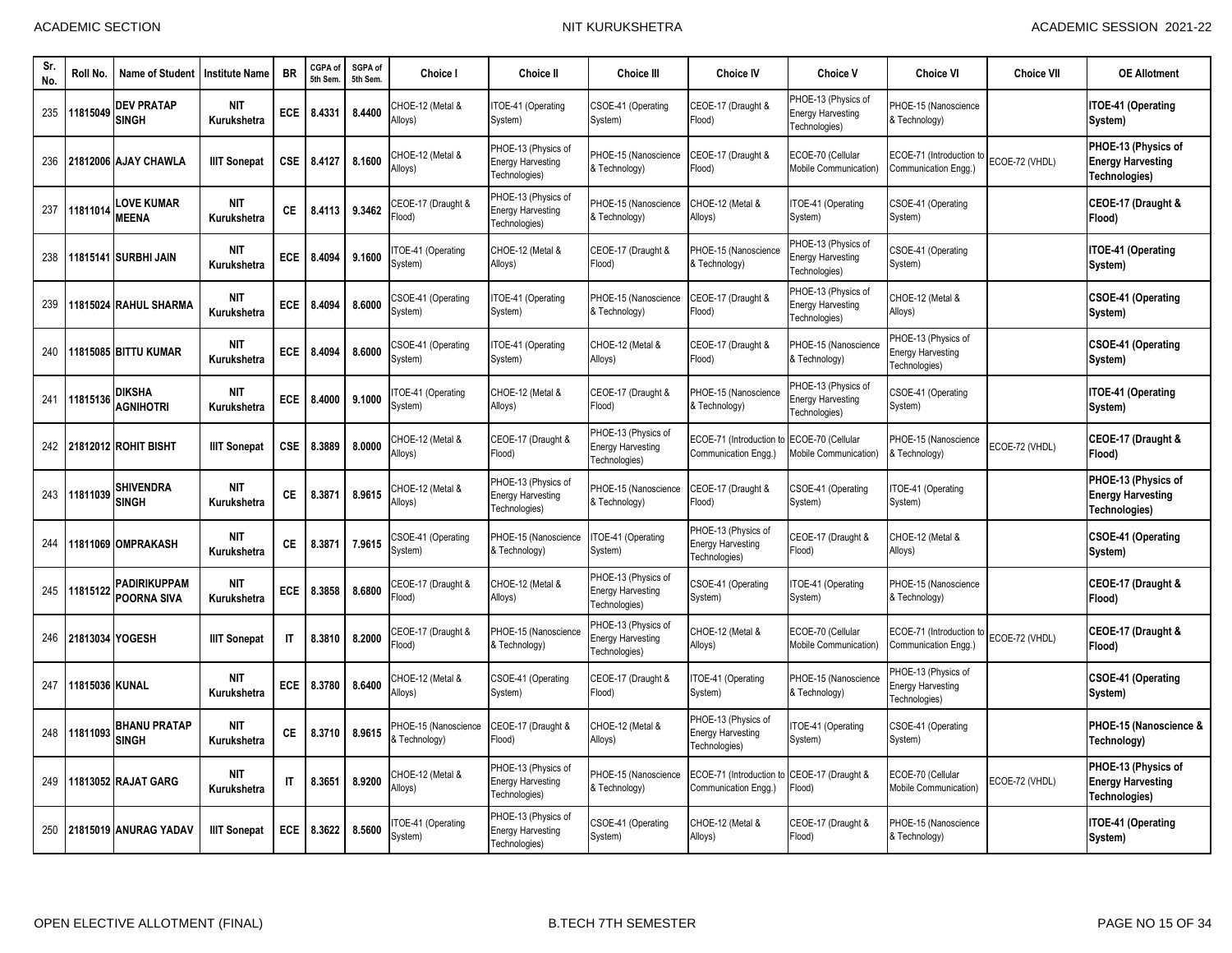| Sr<br>No. | Roll No.        | Name of Student                       | <b>Institute Name</b>     | <b>BR</b>              | CGPA of<br>5th Sem | SGPA of<br>5th Sem | Choice I                                                         | <b>Choice II</b>                                                 | <b>Choice III</b>                                                | <b>Choice IV</b>                                                 | <b>Choice V</b>                                 | <b>Choice VI</b>                                                | <b>Choice VII</b>                                                | <b>OE Allotment</b>                                                     |
|-----------|-----------------|---------------------------------------|---------------------------|------------------------|--------------------|--------------------|------------------------------------------------------------------|------------------------------------------------------------------|------------------------------------------------------------------|------------------------------------------------------------------|-------------------------------------------------|-----------------------------------------------------------------|------------------------------------------------------------------|-------------------------------------------------------------------------|
| 251       |                 | 11815033 MUKESH                       | <b>NIT</b><br>Kurukshetra | <b>ECE</b>             | 8.3622             | 8.4000             | CSOE-41 (Operating<br>System)                                    | TOE-41 (Operating<br>System)                                     | PHOE-15 (Nanoscience<br>& Technology)                            | PHOE-13 (Physics of<br><b>Energy Harvesting</b><br>Technologies) | CEOE-17 (Draught &<br>Flood)                    | CHOE-12 (Metal &<br>Alloys)                                     |                                                                  | CSOE-41 (Operating<br>System)                                           |
| 252       | 11811097        | <b>MOHSIN KHAN</b><br><b>SISODIYA</b> | <b>NIT</b><br>Kurukshetra | CE.                    | 8.3548             | 8.7308             | PHOE-15 (Nanoscience<br>& Technology)                            | CSOE-41 (Operating<br>System)                                    | TOE-41 (Operating<br>System)                                     | PHOE-13 (Physics of<br><b>Energy Harvesting</b><br>Technologies) | CEOE-17 (Draught &<br>Flood)                    | CHOE-12 (Metal &<br>Alloys)                                     |                                                                  | PHOE-15 (Nanoscience &<br>Technology)                                   |
| 253       |                 | 11815128 RAHUL SOLANKI                | <b>NIT</b><br>Kurukshetra | <b>ECE</b>             | 8.3543             | 8.8000             | TOE-41 (Operating<br>System)                                     | CSOE-41 (Operating<br>System)                                    | PHOE-15 (Nanoscience<br>& Technology)                            | PHOE-13 (Physics of<br>Energy Harvesting<br>Technologies)        | CHOE-12 (Metal &<br>Alloys)                     | CEOE-17 (Draught &<br>Flood)                                    |                                                                  | ITOE-41 (Operating<br>System)                                           |
| 254       |                 | 11811071 UMESH SHARMA                 | <b>NIT</b><br>Kurukshetra | СE                     | 8.3468             | 8.9615             | PHOE-13 (Physics of<br><b>Energy Harvesting</b><br>Technologies) | PHOE-15 (Nanoscience<br>& Technology)                            | CEOE-17 (Draught &<br>(bool <sup>=</sup>                         | CHOE-12 (Metal &<br>Alloys)                                      | ITOE-41 (Operating<br>System)                   | CSOE-41 (Operating<br>System)                                   |                                                                  | PHOE-13 (Physics of<br><b>Energy Harvesting</b><br>Technologies)        |
| 255       |                 | 11812064 NITIKA GUPTA                 | <b>NIT</b><br>Kurukshetra | COE                    | 8.3413             | 8.8800             | CHOE-12 (Metal &<br>Alloys)                                      | PHOE-13 (Physics of<br><b>Energy Harvesting</b><br>Technologies) | <b>HOE-15 (Nanoscience</b><br>& Technology)                      | CEOE-17 (Draught &<br>Flood)                                     | ECOE-70 (Cellular<br>Mobile Communication)      | ECOE-71 (Introduction t<br>Communication Engg.)                 | ECOE-72 (VHDL)                                                   | PHOE-13 (Physics of<br><b>Energy Harvesting</b><br><b>Technologies)</b> |
| 256       | 11811027        | <b>MAYANK</b><br><b>LOHCHAB</b>       | <b>NIT</b><br>Kurukshetra | СE                     | 8.3387             | 8.5385             | CHOE-12 (Metal &<br>Alloys)                                      | PHOE-13 (Physics of<br><b>Energy Harvesting</b><br>Technologies) | CEOE-17 (Draught &<br>Flood)                                     | PHOE-15 (Nanoscience<br>& Technology)                            | CSOE-41 (Operating<br>System)                   | TOE-41 (Operating<br>System)                                    |                                                                  | PHOE-13 (Physics of<br><b>Energy Harvesting</b><br>Technologies)        |
| 257       |                 | 11815098 TANU REHAL                   | <b>NIT</b><br>Kurukshetra | ECE                    | 8.3386             | 8.2000             | EOE-17 (Draught &<br>(bool <sup>:</sup>                          | CHOE-12 (Metal &<br>Alloys)                                      | PHOE-13 (Physics of<br><b>Energy Harvesting</b><br>Technologies) | CSOE-41 (Operating<br>System)                                    | TOE-41 (Operating<br>System)                    | PHOE-15 (Nanoscience<br>& Technology)                           |                                                                  | CEOE-17 (Draught &<br>Flood)                                            |
| 258       | 11811020        | DEEPANSHU<br><b>NARANG</b>            | <b>NIT</b><br>Kurukshetra | СE                     | 8.3306             | 9.0385             | CHOE-12 (Metal &<br>Alloys)                                      | PHOE-13 (Physics of<br><b>Energy Harvesting</b><br>Technologies) | HOE-15 (Nanoscience<br>& Technology)                             | CEOE-17 (Draught &<br>Flood)                                     | CSOE-41 (Operating<br>System)                   | TOE-41 (Operating<br>System)                                    |                                                                  | PHOE-13 (Physics of<br><b>Energy Harvesting</b><br>Technologies)        |
| 259       |                 | 11813012 IUDDESHYA                    | <b>NIT</b><br>Kurukshetra | $\mathsf{I}\mathsf{T}$ | 8.3254             | 8.9200             | ECOE-70 (Cellular<br><b>Mobile Communication)</b>                | PHOE-15 (Nanoscience<br>& Technology)                            | CHOE-12 (Metal &<br>Alloys)                                      | CEOE-17 (Draught &<br>Flood)                                     | ECOE-71 (Introduction t<br>Communication Engg.) | ECOE-72 (VHDL)                                                  | PHOE-13 (Physics of<br><b>Energy Harvesting</b><br>Technologies) | ECOE-70 (Cellular Mobile<br>Communication)                              |
| 260       |                 | 11813078 SUVRAT JAIN                  | <b>NIT</b><br>Kurukshetra | $\mathsf{I}\mathsf{T}$ | 8.3254             | 7.8400             | CHOE-12 (Metal &<br>Alloys)                                      | PHOE-15 (Nanoscience<br>& Technology)                            | PHOE-13 (Physics of<br><b>Energy Harvesting</b><br>Technologies) | ECOE-71 (Introduction<br>Communication Engg.)                    | ECOE-72 (VHDL)                                  | CEOE-17 (Draught &<br>Flood)                                    | ECOE-70 (Cellular<br><b>Mobile Communication)</b>                | PHOE-15 (Nanoscience &<br>Technology)                                   |
| 261       | 11812057        | <b>HARSHIT SINGLA</b>                 | <b>NIT</b><br>Kurukshetra | <b>COE</b>             | 8.3175             | 7.4400             | ECOE-71 (Introduction<br>Communication Engg.)                    | CHOE-12 (Metal &<br>Alloys)                                      | PHOE-13 (Physics of<br><b>Energy Harvesting</b><br>Technologies) | ECOE-70 (Cellular<br>Mobile Communication)                       | CEOE-17 (Draught &<br>Flood)                    | PHOE-15 (Nanoscience<br>& Technology)                           | ECOE-72 (VHDL)                                                   | <b>ECOE-71 (Introduction to</b><br><b>Communication Engg.)</b>          |
| 262       | 11812037        | <b>GAURAV YADAV</b>                   | <b>NIT</b><br>Kurukshetra | <b>COE</b>             | 8.3016             | 8.7200             | CHOE-12 (Metal &<br>Alloys)                                      | PHOE-13 (Physics of<br><b>Energy Harvesting</b><br>Technologies) | PHOE-15 (Nanoscience<br>& Technology)                            | CEOE-17 (Draught &<br>Flood)                                     | ECOE-70 (Cellular<br>Mobile Communication)      | ECOE-71 (Introduction t<br>Communication Engg.)                 | ECOE-72 (VHDL)                                                   | PHOE-13 (Physics of<br><b>Energy Harvesting</b><br>Technologies)        |
| 263       |                 | 11815053 ISUJAY JAMI                  | <b>NIT</b><br>Kurukshetra | ECE                    | 8.2992             | 9.1200             | SOE-41 (Operating<br>System)                                     | ITOE-41 (Operating<br>System)                                    | CHOE-12 (Metal &<br>Alloys)                                      | CEOE-17 (Draught &<br>Flood)                                     | PHOE-15 (Nanoscience<br>& Technology)           | HOE-13 (Physics of<br><b>Energy Harvesting</b><br>Technologies) |                                                                  | <b>CSOE-41 (Operating</b><br>System)                                    |
| 264       | 21815022        | ALOK KUMAR<br><b>TIWARI</b>           | <b>IIIT Sonepat</b>       | ECE                    | 8.2992             | 8.7200             | CSOE-41 (Operating<br>System)                                    | ITOE-41 (Operating<br>System)                                    | PHOE-13 (Physics of<br><b>Energy Harvesting</b><br>Technologies) | PHOE-15 (Nanoscience<br>& Technology)                            | CEOE-17 (Draught &<br>Flood)                    | CHOE-12 (Metal &<br>Alloys)                                     |                                                                  | CSOE-41 (Operating<br>System)                                           |
| 265       | 11813075 LOKESH |                                       | <b>NIT</b><br>Kurukshetra | $\mathsf{I}\mathsf{T}$ | 8.2857             | 9.0000             | CHOE-12 (Metal &<br>Alloys)                                      | CEOE-17 (Draught &<br>Flood)                                     | PHOE-13 (Physics of<br><b>Energy Harvesting</b><br>Technologies) | PHOE-15 (Nanoscience<br>& Technology)                            | ECOE-72 (VHDL)                                  | ECOE-71 (Introduction<br>Communication Engg.)                   | ECOE-70 (Cellular<br><b>Mobile Communication)</b>                | CEOE-17 (Draught &<br>Flood)                                            |
| 266       | 11813087        | <b>TARSEM SINGH</b>                   | <b>NIT</b><br>Kurukshetra | $\mathsf{I}\mathsf{T}$ | 8.2857             | 7.9600             | CHOE-12 (Metal &<br>Alloys)                                      | CEOE-17 (Draught &<br>Flood)                                     | PHOE-13 (Physics of<br><b>Energy Harvesting</b><br>Technologies) | PHOE-15 (Nanoscience<br>& Technology)                            | ECOE-71 (Introduction f<br>Communication Engg.) | ECOE-70 (Cellular<br>Mobile Communication)                      | ECOE-72 (VHDL)                                                   | CEOE-17 (Draught &<br>Flood)                                            |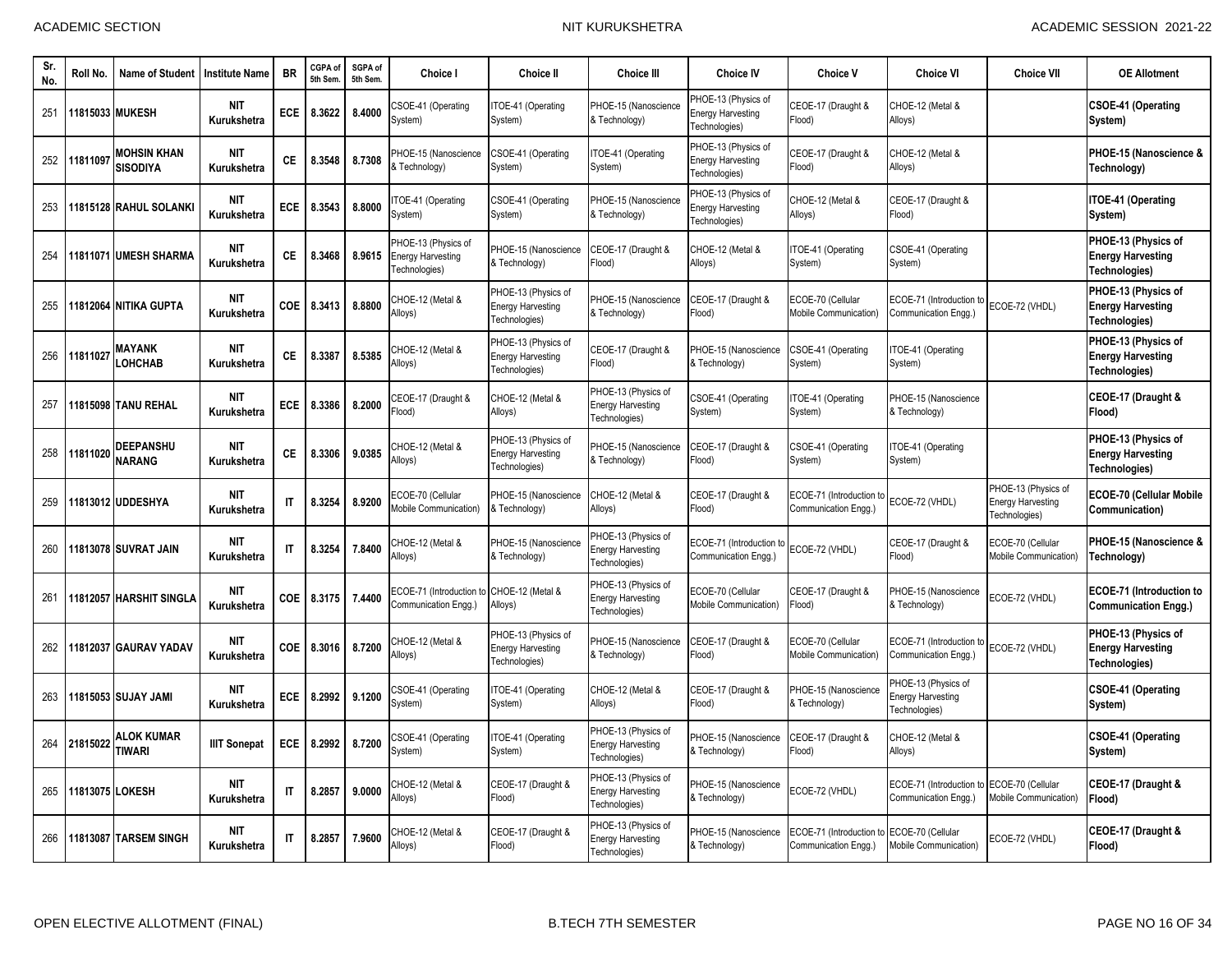| Sr<br>No. | Roll No.        | Name of Student                                         | <b>Institute Name</b>     | <b>BR</b>              | CGPA of<br>5th Sem | SGPA of<br>5th Sem. | <b>Choice I</b>                                                  | Choice II                                                        | <b>Choice III</b>                                                | <b>Choice IV</b>                                                 | <b>Choice V</b>                                                  | <b>Choice VI</b>                                                 | <b>Choice VII</b>                                                | <b>OE Allotment</b>                                              |
|-----------|-----------------|---------------------------------------------------------|---------------------------|------------------------|--------------------|---------------------|------------------------------------------------------------------|------------------------------------------------------------------|------------------------------------------------------------------|------------------------------------------------------------------|------------------------------------------------------------------|------------------------------------------------------------------|------------------------------------------------------------------|------------------------------------------------------------------|
| 267       | 11812027        | <b>MANIKONDA</b><br><b>VENKATA SAI</b><br><b>NETHRA</b> | <b>NIT</b><br>Kurukshetra | COE                    | 8.2778             | 8.4000              | <b>ECOE-71 (Introduction</b><br>Communication Engg.)             | ECOE-70 (Cellular<br><b>Mobile Communication)</b>                | COE-72 (VHDL)                                                    | PHOE-15 (Nanoscience<br>& Technology)                            | CHOE-12 (Metal &<br>Alloys)                                      | CEOE-17 (Draught &<br>Flood)                                     | PHOE-13 (Physics of<br><b>Energy Harvesting</b><br>Technologies) | <b>ECOE-71 (Introduction to</b><br><b>Communication Engg.)</b>   |
| 268       | 11815110        | <b>APRAJITA</b><br>KUMARI                               | <b>NIT</b><br>Kurukshetra | ECE                    | 8.2756             | 8.8000              | CEOE-17 (Draught &<br>Flood)                                     | CSOE-41 (Operating<br>System)                                    | CHOE-12 (Metal &<br>Alloys)                                      | TOE-41 (Operating<br>System)                                     | PHOE-13 (Physics of<br><b>Energy Harvesting</b><br>Technologies) | PHOE-15 (Nanoscience<br>Technology)                              |                                                                  | CEOE-17 (Draught &<br>Flood)                                     |
| 269       | 21812005        | SAURABH<br><b>PANDEY</b>                                | <b>IIIT Sonepat</b>       | <b>CSE</b>             | 8.2619             | 8.0000              | CHOE-12 (Metal &<br>Alloys)                                      | CEOE-17 (Draught &<br>Flood)                                     | PHOE-13 (Physics of<br><b>Energy Harvesting</b><br>Fechnologies) | PHOE-15 (Nanoscience<br>& Technology)                            | ECOE-71 (Introduction f<br>Communication Engg.)                  | ECOE-70 (Cellular<br>Mobile Communication)                       | ECOE-72 (VHDL)                                                   | CEOE-17 (Draught &<br>Flood)                                     |
| 270       | 1815005         | <b>ABHAY KUMAR</b>                                      | <b>NIT</b><br>Kurukshetra | <b>ECE</b>             | 8.2598             | 8.1600              | CSOE-41 (Operating<br>System)                                    | PHOE-15 (Nanoscience<br>& Technology)                            | TOE-41 (Operating<br>System)                                     | CHOE-12 (Metal &<br>Alloys)                                      | CEOE-17 (Draught &<br>Flood)                                     | PHOE-13 (Physics of<br>Energy Harvesting<br>Fechnologies)        |                                                                  | <b>CSOE-41 (Operating</b><br>System)                             |
| 271       | 11811092        | <b>SUSHANT</b><br><b>KAUSHAL</b>                        | <b>NIT</b><br>Kurukshetra | СE                     | 8.2581             | 8.6154              | CEOE-17 (Draught &<br>(bool <sup>:</sup>                         | CHOE-12 (Metal &<br>Alloys)                                      | PHOE-13 (Physics of<br><b>Energy Harvesting</b><br>Fechnologies) | PHOE-15 (Nanoscience<br>& Technology)                            | CSOE-41 (Operating<br>System)                                    | TOE-41 (Operating<br>System)                                     |                                                                  | CEOE-17 (Draught &<br>Flood)                                     |
| 272       | 11813028        | YASHWANT<br><b>SINGH</b>                                | <b>NIT</b><br>Kurukshetra | $\mathsf{I}$           | 8.2460             | 8.6400              | CHOE-12 (Metal &<br>Alloys)                                      | PHOE-13 (Physics of<br><b>Energy Harvesting</b><br>Technologies) | PHOE-15 (Nanoscience<br>& Technology)                            | ECOE-72 (VHDL)                                                   | ECOE-70 (Cellular<br>Mobile Communication)                       | ECOE-71 (Introduction to<br>Communication Engg.)                 | CEOE-17 (Draught &<br>Flood)                                     | PHOE-13 (Physics of<br><b>Energy Harvesting</b><br>Technologies) |
| 273       | 11822004 RATIN  |                                                         | <b>NIT</b><br>Kurukshetra | <b>COE</b>             | 8.2460             | 8.4000              | CEOE-17 (Draught &<br>(bool <sup>=</sup>                         | PHOE-13 (Physics of<br><b>Energy Harvesting</b><br>Technologies) | CHOE-12 (Metal &<br>Alloys)                                      | PHOE-15 (Nanoscience<br>& Technology)                            | ECOE-71 (Introduction to<br>Communication Engg.                  | ECOE-70 (Cellular<br>Mobile Communication)                       | ECOE-72 (VHDL)                                                   | CEOE-17 (Draught &<br>Flood)                                     |
| 274       |                 | 11813081 RAJ KUMAR                                      | <b>NIT</b><br>Kurukshetra | $\mathsf{I}\mathsf{T}$ | 8.2381             | 8.6400              | CHOE-12 (Metal &<br>Alloys)                                      | CEOE-17 (Draught &<br>Flood)                                     | PHOE-13 (Physics of<br>Energy Harvesting<br>Fechnologies)        | PHOE-15 (Nanoscience<br>& Technology)                            | ECOE-71 (Introduction t<br>Communication Engg.)                  | ECOE-70 (Cellular<br><b>Mobile Communication)</b>                | ECOE-72 (VHDL)                                                   | CEOE-17 (Draught &<br>Flood)                                     |
| 275       | 11811109        | govind<br><b>JEENGAR</b>                                | NIT<br>Kurukshetra        | СE                     | 8.2339             | 8.1923              | PHOE-13 (Physics of<br><b>Energy Harvesting</b><br>Fechnologies) | PHOE-15 (Nanoscience<br>& Technology)                            | CEOE-17 (Draught &<br>Flood)                                     | CSOE-41 (Operating<br>System)                                    | TOE-41 (Operating<br>System)                                     | CHOE-12 (Metal &<br>Alloys)                                      |                                                                  | PHOE-13 (Physics of<br><b>Energy Harvesting</b><br>Technologies) |
| 276       | 11813006 MANISH |                                                         | <b>NIT</b><br>Kurukshetra | $\mathsf{I}\mathsf{T}$ | 8.2302             | 8.0800              | EOE-17 (Draught &<br>(bool                                       | CHOE-12 (Metal &<br>Alloys)                                      | PHOE-15 (Nanoscience<br>& Technology)                            | PHOE-13 (Physics of<br><b>Energy Harvesting</b><br>Technologies) | ECOE-71 (Introduction t<br>Communication Engg.)                  | ECOE-70 (Cellular<br>Mobile Communication)                       | ECOE-72 (VHDL)                                                   | CEOE-17 (Draught &<br>Flood)                                     |
| 277       | 11812079        | <b>REKHANSH</b><br><b>PRIYADARSHI</b>                   | <b>NIT</b><br>Kurukshetra | <b>COE</b>             | 8.2302             | 7.4400              | PHOE-13 (Physics of<br><b>Energy Harvesting</b><br>Fechnologies) | CHOE-12 (Metal &<br>Alloys)                                      | PHOE-15 (Nanoscience<br>& Technology)                            | ECOE-70 (Cellular<br>Mobile Communication)                       | CEOE-17 (Draught &<br>Flood)                                     | ECOE-71 (Introduction to<br>Communication Engg.)                 | ECOE-72 (VHDL)                                                   | PHOE-13 (Physics of<br><b>Energy Harvesting</b><br>Technologies) |
| 278       | 11815045        | <b>BEERAVALLI</b><br><b>RAJA KISHOR</b><br><b>REDDY</b> | <b>NIT</b><br>Kurukshetra | <b>ECE</b>             | 8.2283             | 9.0800              | CSOE-41 (Operating<br>System)                                    | ITOE-41 (Operating<br>System)                                    | CHOE-12 (Metal &<br>Alloys)                                      | CEOE-17 (Draught &<br>Flood)                                     | PHOE-15 (Nanoscience<br>& Technology)                            | PHOE-13 (Physics of<br><b>Energy Harvesting</b><br>Fechnologies) |                                                                  | <b>CSOE-41 (Operating</b><br>System)                             |
| 279       | 11812032        | <b>MAHENDRA</b><br><b>SUTHAR</b>                        | <b>NIT</b><br>Kurukshetra | COE                    | 8.2222             | 7.6800              | CEOE-17 (Draught &<br>Flood)                                     | PHOE-13 (Physics of<br><b>Energy Harvesting</b><br>Technologies) | CHOE-12 (Metal &<br>Alloys)                                      | PHOE-15 (Nanoscience<br>& Technology)                            | ECOE-72 (VHDL)                                                   | ECOE-71 (Introduction f<br>Communication Engg.)                  | ECOE-70 (Cellular<br>Mobile Communication)                       | CEOE-17 (Draught &<br>Flood)                                     |
| 280       |                 | 11813073 KANISHK GOEL                                   | <b>NIT</b><br>Kurukshetra | $\mathsf{I}\mathsf{T}$ | 8.2143             | 9.0000              | CHOE-12 (Metal &<br>Alloys)                                      | CEOE-17 (Draught &<br>Flood)                                     | PHOE-13 (Physics of<br><b>Energy Harvesting</b><br>Fechnologies) | PHOE-15 (Nanoscience<br>& Technology)                            | ECOE-71 (Introduction to<br>Communication Engg.)                 | ECOE-70 (Cellular<br>Mobile Communication)                       | ECOE-72 (VHDL)                                                   | CEOE-17 (Draught &<br>Flood)                                     |
| 281       | 11811098 MOHIT  |                                                         | <b>NIT</b><br>Kurukshetra | СE                     | 8.2016             | 8.6538              | PHOE-15 (Nanoscience<br>& Technology)                            | CHOE-12 (Metal &<br>Alloys)                                      | CEOE-17 (Draught &<br>Flood)                                     | PHOE-13 (Physics of<br><b>Energy Harvesting</b><br>Technologies) | TOE-41 (Operating<br>System)                                     | CSOE-41 (Operating<br>System)                                    |                                                                  | PHOE-15 (Nanoscience &<br>Technology)                            |
| 282       |                 | 11811147 ARVIND SAINI                                   | <b>NIT</b><br>Kurukshetra | CE.                    | 8.2016             | 8.0000              | PHOE-13 (Physics of<br><b>Energy Harvesting</b><br>Technologies) | CEOE-17 (Draught &<br>Flood)                                     | PHOE-15 (Nanoscience<br>& Technology)                            | CSOE-41 (Operating<br>System)                                    | TOE-41 (Operating<br>System)                                     | CHOE-12 (Metal &<br>Alloys)                                      |                                                                  | PHOE-13 (Physics of<br><b>Energy Harvesting</b><br>Technologies) |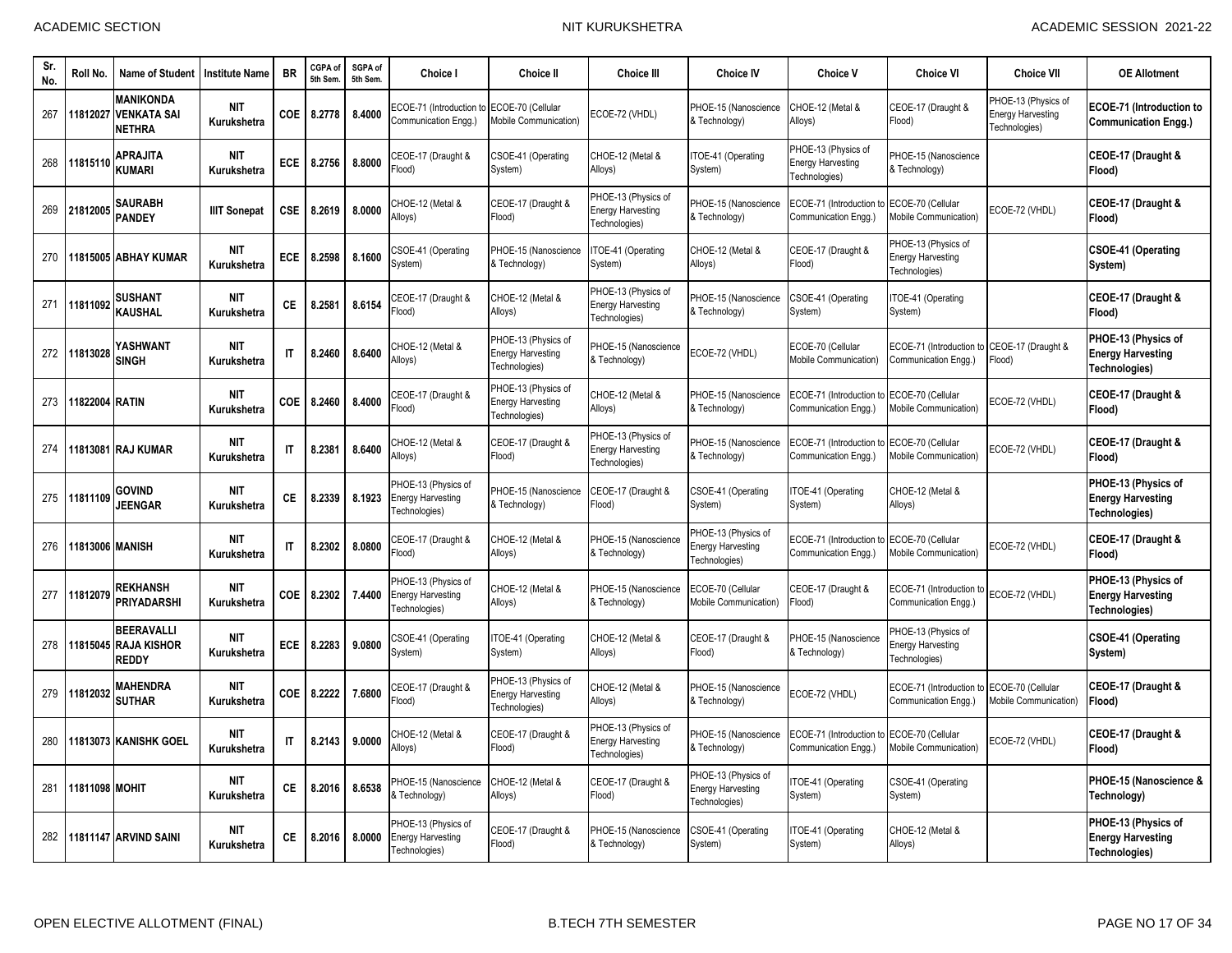| Sr.<br>No. | Roll No.       | <b>Name of Student</b>                                 | <b>Institute Name</b>     | <b>BR</b>              | CGPA of<br>5th Sem | SGPA of<br>5th Sem. | <b>Choice I</b>                       | <b>Choice II</b>                                                 | <b>Choice III</b>                                                | <b>Choice IV</b>                                                   | <b>Choice V</b>                                                  | <b>Choice VI</b>                                                 | <b>Choice VII</b>            | <b>OE Allotment</b>                                                     |
|------------|----------------|--------------------------------------------------------|---------------------------|------------------------|--------------------|---------------------|---------------------------------------|------------------------------------------------------------------|------------------------------------------------------------------|--------------------------------------------------------------------|------------------------------------------------------------------|------------------------------------------------------------------|------------------------------|-------------------------------------------------------------------------|
| 283        |                | 21812002 AAKASH KALRA                                  | <b>IIIT Sonepat</b>       | <b>CSE</b>             | 8.1984             | 7.3600              | CHOE-12 (Metal &<br>Alloys)           | PHOE-15 (Nanoscience<br>& Technology)                            | PHOE-13 (Physics of<br><b>Energy Harvesting</b><br>Technologies) | CEOE-17 (Draught &<br>Flood)                                       | ECOE-70 (Cellular<br>Mobile Communication)                       | ECOE-71 (Introduction to<br>Communication Enga.)                 | ECOE-72 (VHDL)               | PHOE-15 (Nanoscience &<br>Technology)                                   |
| 284        |                | 11815146 RISHABH GOYAL                                 | NIT<br>Kurukshetra        | ECE                    | 8.1969             | 8.4000              | CSOE-41 (Operating<br>System)         | TOE-41 (Operating<br>System)                                     | PHOE-13 (Physics of<br><b>Energy Harvesting</b><br>Technologies) | PHOE-15 (Nanoscience<br>& Technology)                              | CHOE-12 (Metal &<br>Alloys)                                      | CEOE-17 (Draught &<br>Flood)                                     |                              | CSOE-41 (Operating<br>System)                                           |
| 285        | 11811129       | <b>ANISHA</b><br><b>KUMAWAT</b>                        | NIT<br>Kurukshetra        | <b>CE</b>              | 8.1774             | 8.6923              | CEOE-17 (Draught &<br>Flood)          | CHOE-12 (Metal &<br>Alloys)                                      |                                                                  |                                                                    |                                                                  |                                                                  |                              | CEOE-17 (Draught &<br>Flood)                                            |
| 286        | 11823004       | <b>RAJESH KUMAR</b><br><b>SAH</b>                      | <b>NIT</b><br>Kurukshetra | $\mathsf{I}$           | 8.1746             | 8.7600              | CEOE-17 (Draught &<br>Flood)          | ECOE-71 (Introduction to<br>Communication Engg.)                 | COE-70 (Cellular<br>Mobile Communication)                        | CHOE-12 (Metal &<br>Alloys)                                        | PHOE-13 (Physics of<br><b>Energy Harvesting</b><br>Technologies) | PHOE-15 (Nanoscience<br>& Technology)                            | ECOE-72 (VHDL)               | CEOE-17 (Draught &<br>Flood)                                            |
| 287        | 11811016       | <b>ABHISHEK</b><br><b>JALUNDRIYA</b>                   | <b>NIT</b><br>Kurukshetra | СE                     | 8.1694             | 8.4231              | CEOE-17 (Draught &<br>Flood)          | PHOE-15 (Nanoscience<br>& Technology)                            | PHOE-13 (Physics of<br><b>Energy Harvesting</b><br>Technologies) | CHOE-12 (Metal &<br>Alloys)                                        | CSOE-41 (Operating<br>System)                                    | ITOE-41 (Operating<br>System)                                    |                              | CEOE-17 (Draught &<br>Flood)                                            |
| 288        |                | 11811125 HANSRAJ SAINI                                 | NIT<br>Kurukshetra        | СE                     | 8.1694             | 8.3846              | CHOE-12 (Metal &<br>Alloys)           | PHOE-15 (Nanoscience<br>& Technology)                            | PHOE-13 (Physics of<br><b>Energy Harvesting</b><br>Technologies) | CEOE-17 (Draught &<br>Flood)                                       | CSOE-41 (Operating<br>System)                                    | TOE-41 (Operating<br>System)                                     |                              | PHOE-15 (Nanoscience &<br>Technology)                                   |
| 289        | 21812007       | <b>PUSHPENDRA</b><br><b>KUMAR</b>                      | <b>IIIT Sonepat</b>       | CSE                    | 8.1667             | 8.0400              | CEOE-17 (Draught &<br>Flood)          | CHOE-12 (Metal &<br>Alloys)                                      | PHOE-13 (Physics of<br><b>Energy Harvesting</b><br>Technologies) | PHOE-15 (Nanoscience<br>& Technology)                              | ECOE-70 (Cellular<br><b>Mobile Communication)</b>                | ECOE-71 (Introduction t<br>Communication Engg.)                  | ECOE-72 (VHDL)               | CEOE-17 (Draught &<br>Flood)                                            |
| 290        | 11813065       | <b>RAJNIKANT</b><br><b>KUMAR GUPTA</b>                 | <b>NIT</b><br>Kurukshetra | $\mathsf{I}$           | 8.1587             | 8.8000              | CHOE-12 (Metal &<br>Alloys)           | CEOE-17 (Draught &<br>Flood)                                     | PHOE-13 (Physics of<br><b>Energy Harvesting</b><br>Technologies) | PHOE-15 (Nanoscience<br>& Technology)                              | ECOE-70 (Cellular<br>Mobile Communication)                       | ECOE-71 (Introduction to<br>Communication Engg.)                 | ECOE-72 (VHDL)               | CEOE-17 (Draught &<br>Flood)                                            |
| 291        |                | 11811047 RENU YADAV                                    | <b>NIT</b><br>Kurukshetra | СE                     | 8.1532             | 8.5385              | PHOE-15 (Nanoscience<br>& Technology) | CHOE-12 (Metal &<br>Alloys)                                      | CEOE-17 (Draught &<br>Flood)                                     | PHOE-13 (Physics of<br><b>Energy Harvesting</b><br>Technologies)   | TOE-41 (Operating<br>System)                                     | CSOE-41 (Operating<br>System)                                    |                              | PHOE-15 (Nanoscience &<br>Technology)                                   |
| 292        | 11812050 ROBIN |                                                        | <b>NIT</b><br>Kurukshetra | <b>COE</b>             | 8.1508             | 7.8800              | CHOE-12 (Metal &<br>Alloys)           | CEOE-17 (Draught &<br>Flood)                                     | PHOE-13 (Physics of<br><b>Energy Harvesting</b><br>Technologies) | PHOE-15 (Nanoscience<br>& Technology)                              | ECOE-71 (Introduction to<br>Communication Engg.)                 | ECOE-70 (Cellular<br><b>Mobile Communication)</b>                | ECOE-72 (VHDL)               | CEOE-17 (Draught &<br>Flood)                                            |
| 293        | 11812072 VIPIN |                                                        | NIT<br>Kurukshetra        | COE.                   | 8.1508             | 7.8800              | CHOE-12 (Metal &<br>Alloys)           | CEOE-17 (Draught &<br>Flood)                                     | PHOE-13 (Physics of<br><b>Energy Harvesting</b><br>Technologies) | PHOE-15 (Nanoscience<br>& Technology)                              | ECOE-71 (Introduction f<br>Communication Engg.)                  | ECOE-70 (Cellular<br>Mobile Communication)                       | ECOE-72 (VHDL)               | PHOE-13 (Physics of<br><b>Energy Harvesting</b><br>Technologies)        |
| 294        | 11815129 TARUN |                                                        | <b>NIT</b><br>Kurukshetra | ECE                    | 8.1417             | 8.7600              | CSOE-41 (Operating<br>System)         | TOE-41 (Operating<br>System)                                     | CHOE-12 (Metal &<br>Alloys)                                      | CEOE-17 (Draught &<br>Flood)                                       | PHOE-15 (Nanoscience<br>& Technology)                            | PHOE-13 (Physics of<br><b>Energy Harvesting</b><br>Technologies) |                              | CSOE-41 (Operating<br>System)                                           |
| 295        |                | 11812071 LAKSHYA                                       | <b>NIT</b><br>Kurukshetra | COE                    | 8.1270             | 7.7200              | CHOE-12 (Metal &<br>Alloys)           | CEOE-17 (Draught &<br>Flood)                                     | PHOE-13 (Physics of<br><b>Energy Harvesting</b><br>Technologies) | PHOE-15 (Nanoscience<br>& Technology)                              | ECOE-71 (Introduction to<br>Communication Engg.)                 | ECOE-70 (Cellular<br>Mobile Communication)                       | ECOE-72 (VHDL)               | PHOE-13 (Physics of<br><b>Energy Harvesting</b><br>Technologies)        |
| 296        |                | 11811119 SACHIN KUMAR                                  | <b>NIT</b><br>Kurukshetra | СE                     | 8.1048             | 8.1154              | PHOE-15 (Nanoscience<br>& Technology) | CHOE-12 (Metal &<br>Alloys)                                      | PHOE-13 (Physics of<br><b>Energy Harvesting</b><br>Technologies) | CEOE-17 (Draught &<br>Flood)                                       | TOE-41 (Operating<br>System)                                     | CSOE-41 (Operating<br>System)                                    |                              | PHOE-15 (Nanoscience &<br>Technology)                                   |
|            |                | 297 11813053 ASHOK PATEL                               | <b>NIT</b><br>Kurukshetra | $\mathsf{I}\mathsf{T}$ | 8.1032 8.5600      |                     | CHOE-12 (Metal &<br>Alloys)           | PHOE-13 (Physics of<br><b>Energy Harvesting</b><br>Technologies) | PHOE-15 (Nanoscience<br>& Technology)                            | ECOE-71 (Introduction to ECOE-70 (Cellular<br>Communication Engg.) | Mobile Communication)                                            | ECOE-72 (VHDL)                                                   | CEOE-17 (Draught &<br>Flood) | PHOE-13 (Physics of<br><b>Energy Harvesting</b><br>Technologies)        |
|            |                | <b>GENTELA</b><br>298 11815046 VASANTH<br><b>KUMAR</b> | NIT<br>Kurukshetra        |                        | ECE 8.1024 8.7200  |                     | CSOE-41 (Operating<br>System)         | ITOE-41 (Operating<br>System)                                    | CHOE-12 (Metal &<br>Alloys)                                      | CEOE-17 (Draught &<br>Flood)                                       | PHOE-15 (Nanoscience<br>& Technology)                            | PHOE-13 (Physics of<br><b>Energy Harvesting</b><br>Technologies) |                              | <b>CSOE-41 (Operating</b><br>System)                                    |
|            |                | 299 11811160 SANJAY KUMAR<br><b>MEENA</b>              | NIT<br>Kurukshetra        | $\mathsf{CE}$          | 8.0968             | 8.5769              | CEOE-17 (Draught &<br>Flood)          | PHOE-13 (Physics of<br><b>Energy Harvesting</b><br>Technologies) | PHOE-15 (Nanoscience<br>& Technology)                            | CHOE-12 (Metal &<br>Alloys)                                        | CSOE-41 (Operating<br>System)                                    | ITOE-41 (Operating<br>System)                                    |                              | PHOE-13 (Physics of<br><b>Energy Harvesting</b><br><b>Technologies)</b> |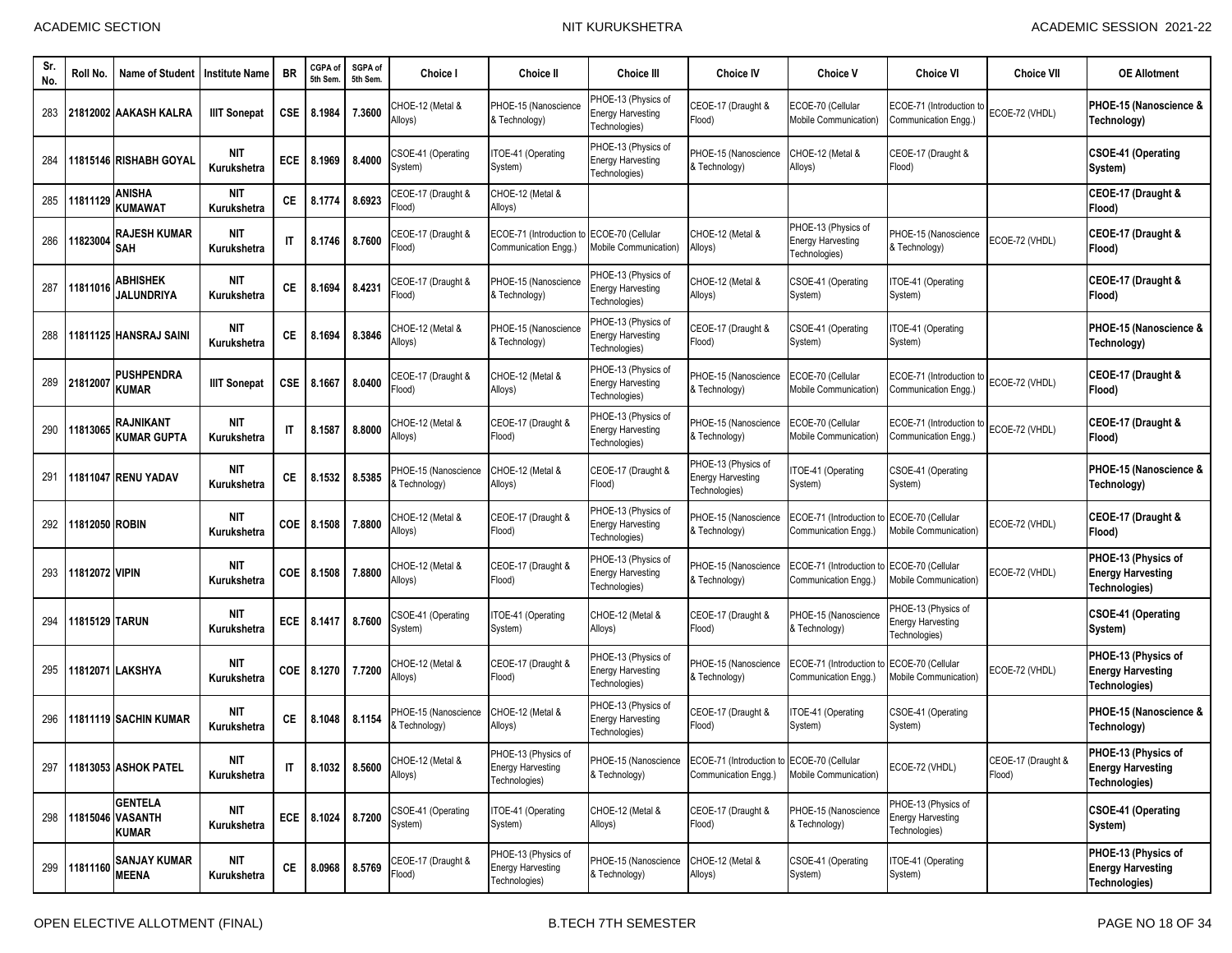| Sr.<br>No. | Roll No.        | Name of Student                       | <b>Institute Name</b>     | <b>BR</b>              | CGPA of<br>5th Sem | SGPA of<br>5th Sem. | Choice I                                                            | Choice II                                                        | <b>Choice III</b>                                                | <b>Choice IV</b>                                                   | <b>Choice V</b>                                                                         | <b>Choice VI</b>                                  | <b>Choice VII</b>            | <b>OE Allotment</b>                                              |
|------------|-----------------|---------------------------------------|---------------------------|------------------------|--------------------|---------------------|---------------------------------------------------------------------|------------------------------------------------------------------|------------------------------------------------------------------|--------------------------------------------------------------------|-----------------------------------------------------------------------------------------|---------------------------------------------------|------------------------------|------------------------------------------------------------------|
| 300        |                 | 11812082 HIMANSHU                     | NIT<br>Kurukshetra        | <b>COE</b>             | 8.0952             | 7.8800              | CHOE-12 (Metal &<br>Alloys)                                         | CEOE-17 (Draught &<br>Flood)                                     | PHOE-13 (Physics of<br><b>Energy Harvesting</b><br>Technologies) | PHOE-15 (Nanoscience<br>& Technology)                              | ECOE-71 (Introduction to<br>Communication Engg.)                                        | ECOE-70 (Cellular<br>Mobile Communication)        | ECOE-72 (VHDL)               | PHOE-13 (Physics of<br><b>Energy Harvesting</b><br>Technologies) |
| 301        | 11811099        | ATUL KUMAR<br><b>MEEMRAUT</b>         | <b>NIT</b><br>Kurukshetra | СE                     | 8.0887             | 8.3077              | CEOE-17 (Draught &<br>Flood)                                        | PHOE-13 (Physics of<br><b>Energy Harvesting</b><br>Technologies) | PHOE-15 (Nanoscience<br>& Technology)                            | CHOE-12 (Metal &<br>Alloys)                                        | CSOE-41 (Operating<br>System)                                                           | TOE-41 (Operating<br>System)                      |                              | PHOE-13 (Physics of<br><b>Energy Harvesting</b><br>Technologies) |
| 302        |                 | 11815099 DEO PAL INDRA                | NIT<br>Kurukshetra        | ECE                    | 8.0866             | 8.1200              | CEOE-17 (Draught &<br>Flood)                                        | CSOE-41 (Operating<br>System)                                    | CHOE-12 (Metal &<br>Alloys)                                      | TOE-41 (Operating<br>System)                                       | PHOE-13 (Physics of<br><b>Energy Harvesting</b><br>Technologies)                        | PHOE-15 (Nanoscience<br>& Technology)             |                              | CSOE-41 (Operating<br>System)                                    |
| 303        |                 | 11813051 BHUPESH SINGH                | <b>NIT</b><br>Kurukshetra | $\mathsf{I}\mathsf{T}$ | 8.0794             | 8.3600              | CHOE-12 (Metal &<br>Alloys)                                         | PHOE-13 (Physics of<br><b>Energy Harvesting</b><br>Technologies) | PHOE-15 (Nanoscience<br>& Technology)                            | ECOE-72 (VHDL)                                                     | ECOE-70 (Cellular<br>Mobile Communication)                                              | ECOE-71 (Introduction to<br>Communication Engg.)  | CEOE-17 (Draught &<br>Flood) | PHOE-13 (Physics of<br><b>Energy Harvesting</b><br>Technologies) |
| 304        |                 | 21812013 KESHAV                       | <b>IIIT Sonepat</b>       | <b>CSE</b>             | 8.0714             | 8.0000              | CHOE-12 (Metal &<br>Alloys)                                         | CEOE-17 (Draught &<br>Flood)                                     | PHOE-13 (Physics of<br><b>Energy Harvesting</b><br>Technologies) | ECOE-71 (Introduction<br>Communication Engg.)                      | ECOE-70 (Cellular<br><b>Mobile Communication)</b>                                       | PHOE-15 (Nanoscience<br>& Technology)             | ECOE-72 (VHDL)               | PHOE-13 (Physics of<br><b>Energy Harvesting</b><br>Technologies) |
| 305        | 1181201         | MAHIPAL SINGH<br><b>CHOUHAN</b>       | <b>NIT</b><br>Kurukshetra | COE                    | 8.0714             | 7.2400              | CHOE-12 (Metal &<br>Alloys)                                         | PHOE-13 (Physics of<br><b>Energy Harvesting</b><br>Technologies) | PHOE-15 (Nanoscience<br>& Technology)                            | ECOE-71 (Introduction to ECOE-70 (Cellular<br>Communication Engg.) | Mobile Communication)                                                                   | ECOE-72 (VHDL)                                    | CEOE-17 (Draught &<br>Flood) | PHOE-13 (Physics of<br><b>Energy Harvesting</b><br>Technologies) |
| 306        |                 | 11811096 HRITIK SINGH                 | NIT<br>Kurukshetra        | СE                     | 8.0645             | 8.0000              | PHOE-15 (Nanoscience<br>& Technology)                               | CEOE-17 (Draught &<br>Flood)                                     | CHOE-12 (Metal &<br>Alloys)                                      | PHOE-13 (Physics of<br><b>Energy Harvesting</b><br>Technologies)   | CSOE-41 (Operating<br>System)                                                           | ITOE-41 (Operating<br>System)                     |                              | PHOE-15 (Nanoscience &<br>Technology)                            |
| 307        | 11812012        | <b>P TARUN</b><br><b>SATHWIK</b>      | <b>NIT</b><br>Kurukshetra | COE                    | 8.0635             | 7.8800              | ECOE-71 (Introduction to CEOE-17 (Draught &<br>Communication Engg.) | [lood]                                                           | CHOE-12 (Metal &<br>Alloys)                                      | PHOE-13 (Physics of<br><b>Energy Harvesting</b><br>Technologies)   | ECOE-70 (Cellular<br>Mobile Communication)                                              | PHOE-15 (Nanoscience<br>& Technology)             | ECOE-72 (VHDL)               | <b>ECOE-71 (Introduction to</b><br><b>Communication Engg.)</b>   |
| 308        | 11815133        | <b>_OVEKUSH</b><br><b>MEENA</b>       | NIT<br>Kurukshetra        | ECE                    | 8.0630             | 8.7600              | CSOE-41 (Operating<br>System)                                       | PHOE-15 (Nanoscience<br>& Technology)                            | TOE-41 (Operating<br>System)                                     | PHOE-13 (Physics of<br><b>Energy Harvesting</b><br>Technologies)   | CEOE-17 (Draught &<br>Flood)                                                            | CHOE-12 (Metal &<br>Alloys)                       |                              | <b>CSOE-41 (Operating</b><br>System)                             |
| 309        |                 | 21812008 AKSHATT TAYAL                | <b>IIIT Sonepat</b>       | CSE                    | 8.0600             | 7.6000              | CHOE-12 (Metal &<br>Alloys)                                         | CEOE-17 (Draught &<br>Flood)                                     | PHOE-13 (Physics of<br><b>Energy Harvesting</b><br>Technologies) | PHOE-15 (Nanoscience<br>& Technology)                              | ECOE-71 (Introduction t<br>Communication Engg.)                                         | ECOE-70 (Cellular<br><b>Mobile Communication)</b> | ECOE-72 (VHDL)               | PHOE-13 (Physics of<br><b>Energy Harvesting</b><br>Technologies) |
| 310        | 11811022 NITIKA |                                       | NIT<br>Kurukshetra        | СE                     | 8.0403             | 8.5000              | CEOE-17 (Draught &<br>Flood)                                        | CHOE-12 (Metal &<br>Alloys)                                      | PHOE-13 (Physics of<br><b>Energy Harvesting</b><br>Fechnologies) | PHOE-15 (Nanoscience<br>& Technology)                              | CSOE-41 (Operating<br>System)                                                           | ITOE-41 (Operating<br>System)                     |                              | PHOE-13 (Physics of<br><b>Energy Harvesting</b><br>Technologies) |
| 311        |                 | <b>21813008 PRINCE HANS</b>           | <b>IIIT Sonepat</b>       | $\mathsf{I}$           | 8.0397             | 8.3600              | CHOE-12 (Metal &<br>Alloys)                                         | CEOE-17 (Draught &<br>Flood)                                     | PHOE-13 (Physics of<br><b>Energy Harvesting</b><br>Technologies) | PHOE-15 (Nanoscience<br>& Technology)                              | ECOE-71 (Introduction to<br>Communication Engg.)                                        | ECOE-70 (Cellular<br><b>Mobile Communication)</b> | ECOE-72 (VHDL)               | PHOE-13 (Physics of<br><b>Energy Harvesting</b><br>Technologies) |
| 312        |                 | 11812008 RAHUL ANAND                  | NIT<br>Kurukshetra        | COE                    | 8.0397             | 7.6000              | CHOE-12 (Metal &<br>Alloys)                                         | PHOE-13 (Physics of<br><b>Energy Harvesting</b><br>Technologies) | PHOE-15 (Nanoscience<br>& Technology)                            | ECOE-71 (Introduction<br>Communication Engg.)                      | to ECOE-70 (Cellular<br>Mobile Communication)                                           | CEOE-17 (Draught &<br>Flood)                      | ECOE-72 (VHDL)               | PHOE-13 (Physics of<br><b>Energy Harvesting</b><br>Technologies) |
|            |                 | 313 11813086 SHUBHAM<br><b>SHARMA</b> | <b>NIT</b><br>Kurukshetra | IT.                    |                    |                     | 8.0317 8.6000 CHOE-12 (Metal &<br>Alloys)                           | CEOE-17 (Draught &<br>Flood)                                     | PHOE-13 (Physics of<br>Energy Harvesting<br>Technologies)        | & Technology)                                                      | PHOE-15 (Nanoscience ECOE-71 (Introduction to ECOE-70 (Cellular<br>Communication Engg.) | Mobile Communication)                             | ECOE-72 (VHDL)               | PHOE-13 (Physics of<br><b>Energy Harvesting</b><br>Technologies) |
|            | 314 11812031    | <b>DEVENDRA</b><br><b>CHOUDHARY</b>   | <b>NIT</b><br>Kurukshetra |                        | COE 8.0317         | 8.3600              | PHOE-13 (Physics of<br><b>Energy Harvesting</b><br>Technologies)    | CHOE-12 (Metal &<br>Alloys)                                      | CEOE-17 (Draught &<br>Flood)                                     | PHOE-15 (Nanoscience<br>& Technology)                              | ECOE-70 (Cellular<br>Mobile Communication)                                              | ECOE-71 (Introduction to<br>Communication Engg.)  | ECOE-72 (VHDL)               | PHOE-13 (Physics of<br><b>Energy Harvesting</b><br>Technologies) |
|            | 315 11811074    | <b>MAYANK</b><br><b>CHAUHAN</b>       | <b>NIT</b><br>Kurukshetra | CE                     | 8.0242             | 8.7692              | CSOE-41 (Operating<br>System)                                       | PHOE-15 (Nanoscience<br>& Technology)                            | TOE-41 (Operating<br>System)                                     | PHOE-13 (Physics of<br><b>Energy Harvesting</b><br>Technologies)   | CEOE-17 (Draught &<br>Flood)                                                            | CHOE-12 (Metal &<br>Alloys)                       |                              | <b>CSOE-41 (Operating</b><br>System)                             |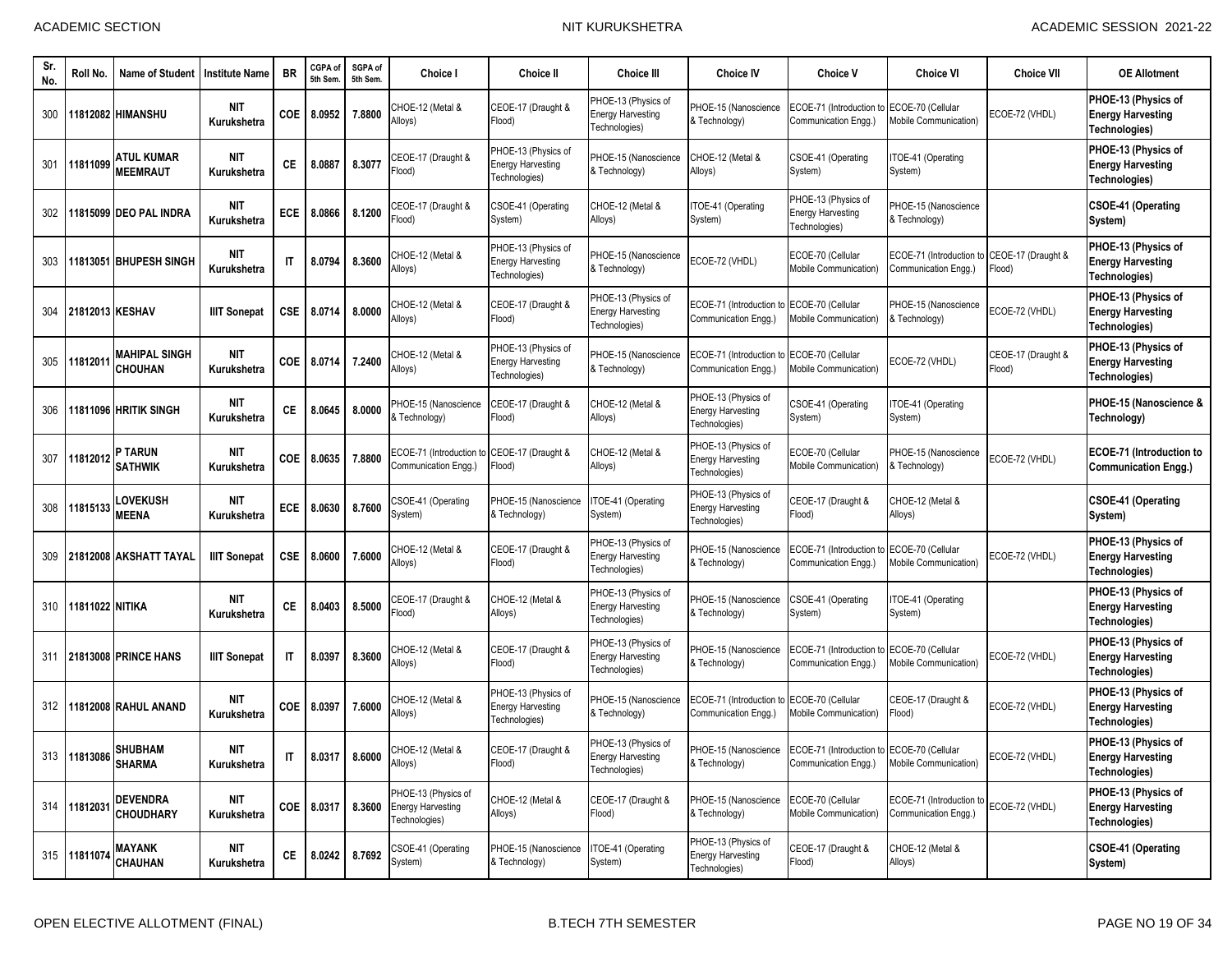| Sr<br>No. | Roll No.       | <b>Name of Student</b>                 | <b>Institute Name</b>     | <b>BR</b>    | CGPA of<br>5th Sem. | SGPA of<br>5th Sem. | Choice I                                            | <b>Choice II</b>                                                 | <b>Choice III</b>                                                | <b>Choice IV</b>                                                 | <b>Choice V</b>                                                  | <b>Choice VI</b>                                                 | <b>Choice VII</b>                         | <b>OE Allotment</b>                                              |
|-----------|----------------|----------------------------------------|---------------------------|--------------|---------------------|---------------------|-----------------------------------------------------|------------------------------------------------------------------|------------------------------------------------------------------|------------------------------------------------------------------|------------------------------------------------------------------|------------------------------------------------------------------|-------------------------------------------|------------------------------------------------------------------|
| 316       |                | 11811154 SAKSHI SHARMA                 | <b>NIT</b><br>Kurukshetra | <b>CE</b>    | 8.0242              | 8.4615              | CEOE-17 (Draught &<br>(bool <sup>=</sup>            | CHOE-12 (Metal &<br>Alloys)                                      | PHOE-13 (Physics of<br><b>Energy Harvesting</b><br>Fechnologies) | PHOE-15 (Nanoscience<br>& Technology)                            | CSOE-41 (Operating<br>System)                                    | TOE-41 (Operating<br>System)                                     |                                           | PHOE-13 (Physics of<br><b>Energy Harvesting</b><br>Technologies) |
| 317       | 1181303        | <b>SACHI HANSRAJ</b><br><b>NAGRALE</b> | <b>NIT</b><br>Kurukshetra | $\mathsf{I}$ | 8.0238              | 8.6400              | CHOE-12 (Metal &<br>Alloys)                         | PHOE-13 (Physics of<br><b>Energy Harvesting</b><br>Technologies) | PHOE-15 (Nanoscience<br>& Technology)                            | ECOE-70 (Cellular<br>Mobile Communication)                       | ECOE-71 (Introduction t<br>Communication Engg.)                  | ECOE-72 (VHDL)                                                   | CEOE-17 (Draught &<br>Flood)              | PHOE-13 (Physics of<br><b>Energy Harvesting</b><br>Technologies) |
| 318       |                | 11811021 SAHIL KUMAR                   | <b>NIT</b><br>Kurukshetra | СE           | 8.0161              | 8.9615              | CSOE-41 (Operating<br>System)                       | ITOE-41 (Operating<br>System)                                    | CEOE-17 (Draught &<br>Flood)                                     | PHOE-13 (Physics of<br><b>Energy Harvesting</b><br>Technologies) | <b>PHOE-15 (Nanoscience</b><br>& Technology)                     | CHOE-12 (Metal &<br>Alloys)                                      |                                           | CSOE-41 (Operating<br>System)                                    |
| 319       |                | 11813058 YASH LOHIYA                   | <b>NIT</b><br>Kurukshetra | $\mathsf{I}$ | 8.0159              | 8.6800              | CHOE-12 (Metal &<br>Alloys)                         | PHOE-13 (Physics of<br><b>Energy Harvesting</b><br>Technologies) | PHOE-15 (Nanoscience<br>& Technology)                            | ECOE-72 (VHDL)                                                   | ECOE-70 (Cellular<br>Mobile Communication)                       | ECOE-71 (Introduction to<br>Communication Engg.)                 | CEOE-17 (Draught &<br>Flood)              | PHOE-13 (Physics of<br><b>Energy Harvesting</b><br>Technologies) |
| 320       | 11812059       | TUMMALA<br><b>MOHAN SAI</b>            | <b>NIT</b><br>Kurukshetra | COE          | 8.0159              | 7.5600              | <b>COE-71 (Introduction</b><br>Communication Engg.) | ECOE-70 (Cellular<br>Mobile Communication)                       | PHOE-15 (Nanoscience<br>& Technology)                            | PHOE-13 (Physics of<br><b>Energy Harvesting</b><br>Technologies) | ECOE-72 (VHDL)                                                   | CEOE-17 (Draught &<br>(bool <sup>=</sup>                         | CHOE-12 (Metal &<br>Alloys)               | <b>ECOE-71 (Introduction to</b><br><b>Communication Engg.)</b>   |
| 321       |                | 21813035 NITESH KADIAN                 | <b>IIIT Sonepat</b>       | $\mathsf{I}$ | 8.0079              | 8.8400              | CHOE-12 (Metal &<br>Alloys)                         | CEOE-17 (Draught &<br>Flood)                                     | PHOE-13 (Physics of<br><b>Energy Harvesting</b><br>Fechnologies) | PHOE-15 (Nanoscience<br>& Technology)                            | ECOE-72 (VHDL)                                                   | ECOE-71 (Introduction t<br>Communication Engg.)                  | ECOE-70 (Cellular<br>Mobile Communication | PHOE-13 (Physics of<br><b>Energy Harvesting</b><br>Technologies) |
| 322       | 1815025        | <b>BILLA NEERAJ</b><br>KUMAR           | <b>NIT</b><br>Kurukshetra | <b>ECE</b>   | 7.9921              | 8.9200              | CSOE-41 (Operating<br>System)                       | ITOE-41 (Operating<br>System)                                    | CHOE-12 (Metal &<br>Alloys)                                      | CEOE-17 (Draught &<br>Flood)                                     | PHOE-15 (Nanoscience<br>& Technology)                            | PHOE-13 (Physics of<br><b>Energy Harvesting</b><br>Technologies) |                                           | <b>CSOE-41 (Operating</b><br>System)                             |
| 323       | 21815012       | PRAKASH<br>RANJAN                      | <b>IIIT Sonepat</b>       | <b>ECE</b>   | 7.9921              | 8.5600              | CSOE-41 (Operating<br>System)                       | ITOE-41 (Operating<br>System)                                    | CHOE-12 (Metal &<br>Alloys)                                      | CEOE-17 (Draught &<br>Flood)                                     | PHOE-15 (Nanoscience<br>& Technology)                            | PHOE-13 (Physics of<br><b>Energy Harvesting</b><br>Technologies) |                                           | CSOE-41 (Operating<br>System)                                    |
| 324       |                | 11811116 RAMESH KUMAR                  | <b>NIT</b><br>Kurukshetra | CE.          | 7.9919              | 8.5000              | CEOE-17 (Draught &<br>Flood)                        | CHOE-12 (Metal &<br>Alloys)                                      | PHOE-15 (Nanoscience<br>& Technology)                            | PHOE-13 (Physics of<br><b>Energy Harvesting</b><br>Technologies) | CSOE-41 (Operating<br>System)                                    | TOE-41 (Operating<br>System)                                     |                                           | PHOE-15 (Nanoscience &<br>Technology)                            |
| 325       | 11815125       | <b>DAKSH</b><br><b>KHURANA</b>         | <b>NIT</b><br>Kurukshetra | <b>ECE</b>   | 7.9843              | 8.6800              | CSOE-41 (Operating<br>System)                       | ITOE-41 (Operating<br>System)                                    | CHOE-12 (Metal &<br>Alloys)                                      | CEOE-17 (Draught &<br>Flood)                                     | PHOE-13 (Physics of<br><b>Energy Harvesting</b><br>Technologies) | PHOE-15 (Nanoscience<br>Technology)                              |                                           | <b>CSOE-41 (Operating</b><br>System)                             |
| 326       |                | 11812073 PARMANAND                     | <b>NIT</b><br>Kurukshetra | <b>COE</b>   | 7.9683              | 7.5600              | CHOE-12 (Metal &<br>Alloys)                         | CEOE-17 (Draught &<br>Flood)                                     | PHOE-13 (Physics of<br><b>Energy Harvesting</b><br>Fechnologies) | PHOE-15 (Nanoscience<br>& Technology)                            | ECOE-70 (Cellular<br>Mobile Communication)                       | ECOE-71 (Introduction to<br>Communication Engg.)                 | ECOE-72 (VHDL)                            | PHOE-13 (Physics of<br><b>Energy Harvesting</b><br>Technologies) |
| 327       | 1815048        | <b>G PAVAN</b><br>KALYANREDDY          | <b>NIT</b><br>Kurukshetra | <b>ECE</b>   | 7.9528              | 9.0400              | CSOE-41 (Operating<br>System)                       | CEOE-17 (Draught &<br>Flood)                                     | ITOE-41 (Operating<br>System)                                    | PHOE-13 (Physics of<br><b>Energy Harvesting</b><br>Technologies) | PHOE-15 (Nanoscience<br>& Technology)                            | CHOE-12 (Metal &<br>Alloys)                                      |                                           | <b>CSOE-41 (Operating</b><br>System)                             |
| 328       |                | 11811042 SUNITA MEENA                  | <b>NIT</b><br>Kurukshetra | CE.          | 7.9516              | 8.9231              | PHOE-15 (Nanoscience<br>& Technology)               | CHOE-12 (Metal &<br>Alloys)                                      | CEOE-17 (Draught &<br>Flood)                                     | PHOE-13 (Physics of<br><b>Energy Harvesting</b><br>Technologies) | TOE-41 (Operating<br>System)                                     | CSOE-41 (Operating<br>System)                                    |                                           | PHOE-15 (Nanoscience &<br>Technology)                            |
| 329       |                | 11811064 YASH KAUSHIK                  | <b>NIT</b><br>Kurukshetra | CE.          | 7.9516              | 8.7692              | CHOE-12 (Metal &<br>Alloys)                         | PHOE-13 (Physics of<br><b>Energy Harvesting</b><br>Technologies) | PHOE-15 (Nanoscience<br>& Technology)                            | TOE-41 (Operating<br>System)                                     | CSOE-41 (Operating<br>System)                                    | CEOE-17 (Draught &<br>Flood)                                     |                                           | PHOE-13 (Physics of<br><b>Energy Harvesting</b><br>Technologies) |
| 330       |                | 11811083 RAVI SHARMA                   | <b>NIT</b><br>Kurukshetra | СE           | 7.9355              | 8.1923              | PHOE-15 (Nanoscience<br>& Technology)               | CEOE-17 (Draught &<br>Flood)                                     | PHOE-13 (Physics of<br><b>Energy Harvesting</b><br>Technologies) | TOE-41 (Operating<br>System)                                     | CSOE-41 (Operating<br>System)                                    | CHOE-12 (Metal &<br>Alloys)                                      |                                           | PHOE-15 (Nanoscience &<br>Technology)                            |
| 331       | 21812023 ASHOK |                                        | <b>IIIT Sonepat</b>       | <b>CSE</b>   | 7.9286              | 8.0400              | CEOE-17 (Draught &<br>Flood)                        | PHOE-13 (Physics of<br><b>Energy Harvesting</b><br>Technologies) | CHOE-12 (Metal &<br>Alloys)                                      | PHOE-15 (Nanoscience<br>& Technology)                            | ECOE-71 (Introduction to<br>Communication Engg.)                 | ECOE-70 (Cellular<br>Mobile Communication)                       | ECOE-72 (VHDL)                            | PHOE-13 (Physics of<br><b>Energy Harvesting</b><br>Technologies) |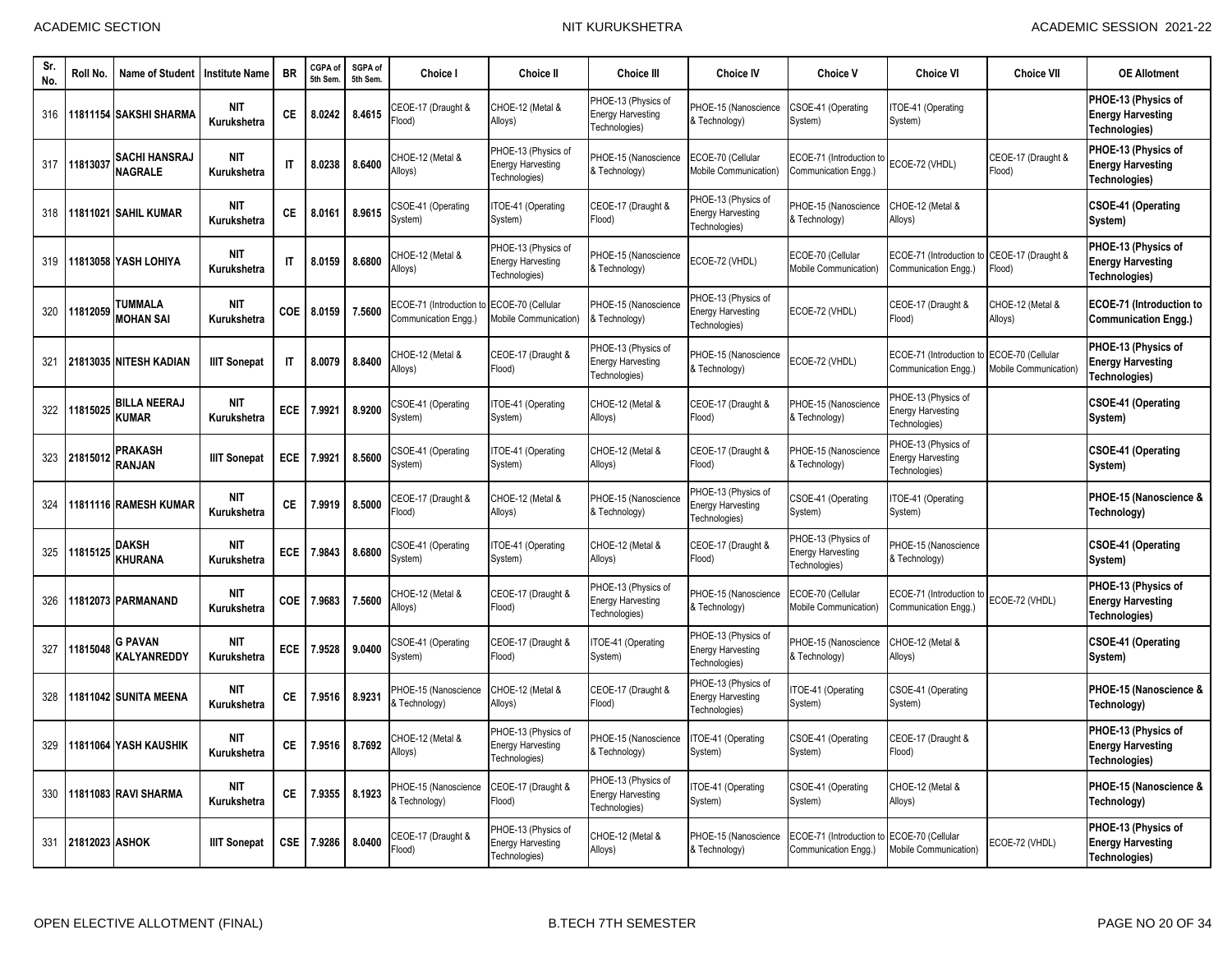| Sr.<br>No. | Roll No.               | Name of Student                        | <b>Institute Name</b>     | <b>BR</b>              | CGPA of<br>5th Sem | SGPA of<br>5th Sem. | <b>Choice I</b>                                      | <b>Choice II</b>                                                 | <b>Choice III</b>                                                | <b>Choice IV</b>                                                 | <b>Choice V</b>                                 | <b>Choice VI</b>                                                      | <b>Choice VII</b>                                                | <b>OE Allotment</b>                                              |
|------------|------------------------|----------------------------------------|---------------------------|------------------------|--------------------|---------------------|------------------------------------------------------|------------------------------------------------------------------|------------------------------------------------------------------|------------------------------------------------------------------|-------------------------------------------------|-----------------------------------------------------------------------|------------------------------------------------------------------|------------------------------------------------------------------|
| 332        |                        | 21812004 VISHESH GOYAL                 | <b>IIIT Sonepat</b>       | <b>CSE</b>             | 7.9127             | 7.5200              | CHOE-12 (Metal &<br>Alloys)                          | CEOE-17 (Draught &<br>Flood)                                     | PHOE-13 (Physics of<br><b>Energy Harvesting</b><br>Technologies) | PHOE-15 (Nanoscience<br>& Technology)                            | ECOE-71 (Introduction f<br>Communication Engg.) | ECOE-70 (Cellular<br>Mobile Communication)                            | ECOE-72 (VHDL)                                                   | PHOE-13 (Physics of<br><b>Energy Harvesting</b><br>Technologies) |
| 333        | <b>11811078 AATISH</b> |                                        | <b>NIT</b><br>Kurukshetra | <b>CE</b>              | 7.9032             | 9.0769              | PHOE-15 (Nanoscience<br>& Technology)                | CHOE-12 (Metal &<br>Alloys)                                      | CEOE-17 (Draught &<br>Flood)                                     | PHOE-13 (Physics of<br>Energy Harvesting<br>Technologies)        | CSOE-41 (Operating<br>System)                   | ITOE-41 (Operating<br>System)                                         |                                                                  | PHOE-15 (Nanoscience &<br>Technology)                            |
| 334        |                        | 11811073 SAHIL KADYAN                  | <b>NIT</b><br>Kurukshetra | <b>CE</b>              | 7.9032             | 8.2308              | CEOE-17 (Draught &<br>(bool <sup>=</sup>             | PHOE-13 (Physics of<br><b>Energy Harvesting</b><br>Technologies) | PHOE-15 (Nanoscience<br>& Technology)                            | CSOE-41 (Operating<br>System)                                    | TOE-41 (Operating<br>System)                    | CHOE-12 (Metal &<br>Alloys)                                           |                                                                  | PHOE-13 (Physics of<br><b>Energy Harvesting</b><br>Technologies) |
| 335        |                        | 11813047 ASIF ALI AKMAL                | <b>NIT</b><br>Kurukshetra | $\mathsf{I}$           | 7.8968             | 7.8000              | ECOE-71 (Introduction<br>Communication Engg.         | ECOE-70 (Cellular<br>Mobile Communication)                       | CEOE-17 (Draught &<br>Flood)                                     | PHOE-13 (Physics of<br><b>Energy Harvesting</b><br>Technologies) | CHOE-12 (Metal &<br>Alloys)                     | PHOE-15 (Nanoscience<br>& Technology)                                 | ECOE-72 (VHDL)                                                   | ECOE-71 (Introduction to<br><b>Communication Engg.)</b>          |
| 336        |                        | 21815013 SACHIN KUMAR                  | <b>IIIT Sonepat</b>       | ECE                    | 7.8819             | 8.0000              | CSOE-41 (Operating<br>System)                        | TOE-41 (Operating<br>System)                                     | CHOE-12 (Metal &<br>Alloys)                                      | CEOE-17 (Draught &<br>Flood)                                     | PHOE-15 (Nanoscience<br>& Technology)           | <b>HOE-13 (Physics of</b><br><b>Energy Harvesting</b><br>echnologies) |                                                                  | CSOE-41 (Operating<br>System)                                    |
| 337        | 11813003 ISHIKA        |                                        | <b>NIT</b><br>Kurukshetra | $\mathsf{I}\mathsf{T}$ | 7.8730             | 8.2800              | CEOE-17 (Draught &<br>Flood)                         | CHOE-12 (Metal &<br>Alloys)                                      | PHOE-13 (Physics of<br><b>Energy Harvesting</b><br>Technologies) | PHOE-15 (Nanoscience<br>& Technology)                            | ECOE-71 (Introduction t<br>Communication Engg.) | ECOE-70 (Cellular<br><b>Aobile Communication</b> )                    | ECOE-72 (VHDL)                                                   | PHOE-13 (Physics of<br><b>Energy Harvesting</b><br>Technologies) |
| 338        |                        | 11811117 ASHISH VERMA                  | <b>NIT</b><br>Kurukshetra | <b>CE</b>              | 7.8548             | 8.0385              | CEOE-17 (Draught &<br>(bool <sup>=</sup>             | CHOE-12 (Metal &<br>Alloys)                                      | PHOE-15 (Nanoscience<br>& Technology)                            | PHOE-13 (Physics of<br><b>Energy Harvesting</b><br>Technologies) | TOE-41 (Operating<br>System)                    | CSOE-41 (Operating<br>System)                                         |                                                                  | PHOE-15 (Nanoscience &<br>Technology)                            |
| 339        | 1181511                | <b>MEDARAMETLA</b><br><b>RAVI TEJA</b> | <b>NIT</b><br>Kurukshetra | ECE                    | 7.8504             | 8.5600              | CSOE-41 (Operating<br>System)                        | ITOE-41 (Operating<br>System)                                    |                                                                  |                                                                  |                                                 |                                                                       |                                                                  | <b>CSOE-41 (Operating</b><br>System)                             |
| 340        | <b>11812001 RITIK</b>  |                                        | <b>NIT</b><br>Kurukshetra | COE                    | 7.8413             | 7.9200              | CEOE-17 (Draught &<br>(bool <sup>=</sup>             | CHOE-12 (Metal &<br>Alloys)                                      | ECOE-71 (Introduction t<br>Communication Engg.)                  | ECOE-70 (Cellular<br><b>Mobile Communication)</b>                | ECOE-72 (VHDL)                                  | PHOE-13 (Physics of<br><b>Energy Harvesting</b><br>Technologies)      | PHOE-15 (Nanoscience<br>& Technology)                            | <b>ECOE-71 (Introduction to</b><br><b>Communication Engg.)</b>   |
| 341        |                        | 11822006 IIHAB ADEEL                   | NIT<br>Kurukshetra        | COE                    | 7.8413             | 7.9200              | CEOE-17 (Draught &<br>Flood)                         | PHOE-13 (Physics of<br><b>Energy Harvesting</b><br>Technologies) | PHOE-15 (Nanoscience<br>& Technology)                            | CHOE-12 (Metal &<br>Alloys)                                      | ECOE-71 (Introduction<br>Communication Engg.)   | ECOE-70 (Cellular<br>Mobile Communication)                            | ECOE-72 (VHDL)                                                   | PHOE-13 (Physics of<br><b>Energy Harvesting</b><br>Technologies) |
| 342        | 11815100               | <b>ABHISHEK</b><br>YADAV               | <b>NIT</b><br>Kurukshetra | ECE                    | 7.8346             | 8.2800              | CEOE-17 (Draught &<br>Flood)                         | CHOE-12 (Metal &<br>Alloys)                                      | PHOE-13 (Physics of<br><b>Energy Harvesting</b><br>Technologies) | CSOE-41 (Operating<br>System)                                    | TOE-41 (Operating<br>System)                    | PHOE-15 (Nanoscience<br>& Technology)                                 |                                                                  | PHOE-13 (Physics of<br><b>Energy Harvesting</b><br>Technologies) |
| 343        |                        | 11812091 DHRUV CHAWLA                  | <b>NIT</b><br>Kurukshetra | COE                    | 7.8333             | 7.5600              | CHOE-12 (Metal &<br>Alloys)                          | CEOE-17 (Draught &<br>Flood)                                     | PHOE-13 (Physics of<br><b>Energy Harvesting</b><br>Technologies) | PHOE-15 (Nanoscience<br>& Technology)                            | ECOE-71 (Introduction t<br>Communication Engg.) | ECOE-72 (VHDL)                                                        | ECOE-70 (Cellular<br>Mobile Communication                        | PHOE-13 (Physics of<br><b>Energy Harvesting</b><br>Technologies) |
| 344        |                        | 11815003 SAHIL GUPTA                   | <b>NIT</b><br>Kurukshetra | ECE                    | 7.8268             | 9.0800              | TOE-41 (Operating<br>System)                         | CEOE-17 (Draught &<br>Flood)                                     | CSOE-41 (Operating<br>System)                                    | CHOE-12 (Metal &<br>Alloys)                                      | PHOE-15 (Nanoscience<br>& Technology)           | PHOE-13 (Physics of<br><b>Energy Harvesting</b><br>echnologies)       |                                                                  | ITOE-41 (Operating<br>System)                                    |
| 345        | 11812023 REDDY         | <b>VENUGOPAL</b><br><b>SOLIPURAM</b>   | <b>NIT</b><br>Kurukshetra | COE                    | 7.8175             | 8.0400              | <b>ECOE-71 (Introduction</b><br>Communication Engg.) | ECOE-70 (Cellular<br><b>Mobile Communication)</b>                | ECOE-72 (VHDL)                                                   | PHOE-15 (Nanoscience<br>& Technology)                            | CHOE-12 (Metal &<br>Alloys)                     | CEOE-17 (Draught &<br>Flood)                                          | PHOE-13 (Physics of<br><b>Energy Harvesting</b><br>Technologies) | <b>ECOE-71 (Introduction to</b><br><b>Communication Engg.)</b>   |
| 346        |                        | 21812014 MERAJ ANSARI                  | <b>IIIT Sonepat</b>       | <b>CSE</b>             | 7.8175             | 6.5600              | CHOE-12 (Metal &<br>Alloys)                          | CEOE-17 (Draught &<br>Flood)                                     | PHOE-13 (Physics of<br><b>Energy Harvesting</b><br>Technologies) | PHOE-15 (Nanoscience<br>& Technology)                            | ECOE-71 (Introduction<br>Communication Engg.)   | ECOE-70 (Cellular<br>Mobile Communication)                            | ECOE-72 (VHDL)                                                   | PHOE-13 (Physics of<br><b>Energy Harvesting</b><br>Technologies) |
| 347        |                        | 11812007 HEMDEEP SAINI                 | <b>NIT</b><br>Kurukshetra | COE                    | 7.8016             | 8.0800              | CHOE-12 (Metal &<br>Alloys)                          | CEOE-17 (Draught &<br>Flood)                                     | PHOE-13 (Physics of<br><b>Energy Harvesting</b><br>Technologies) | PHOE-15 (Nanoscience<br>& Technology)                            | ECOE-71 (Introduction t<br>Communication Engg.) | ECOE-70 (Cellular<br>Mobile Communication)                            | ECOE-72 (VHDL)                                                   | PHOE-13 (Physics of<br><b>Energy Harvesting</b><br>Technologies) |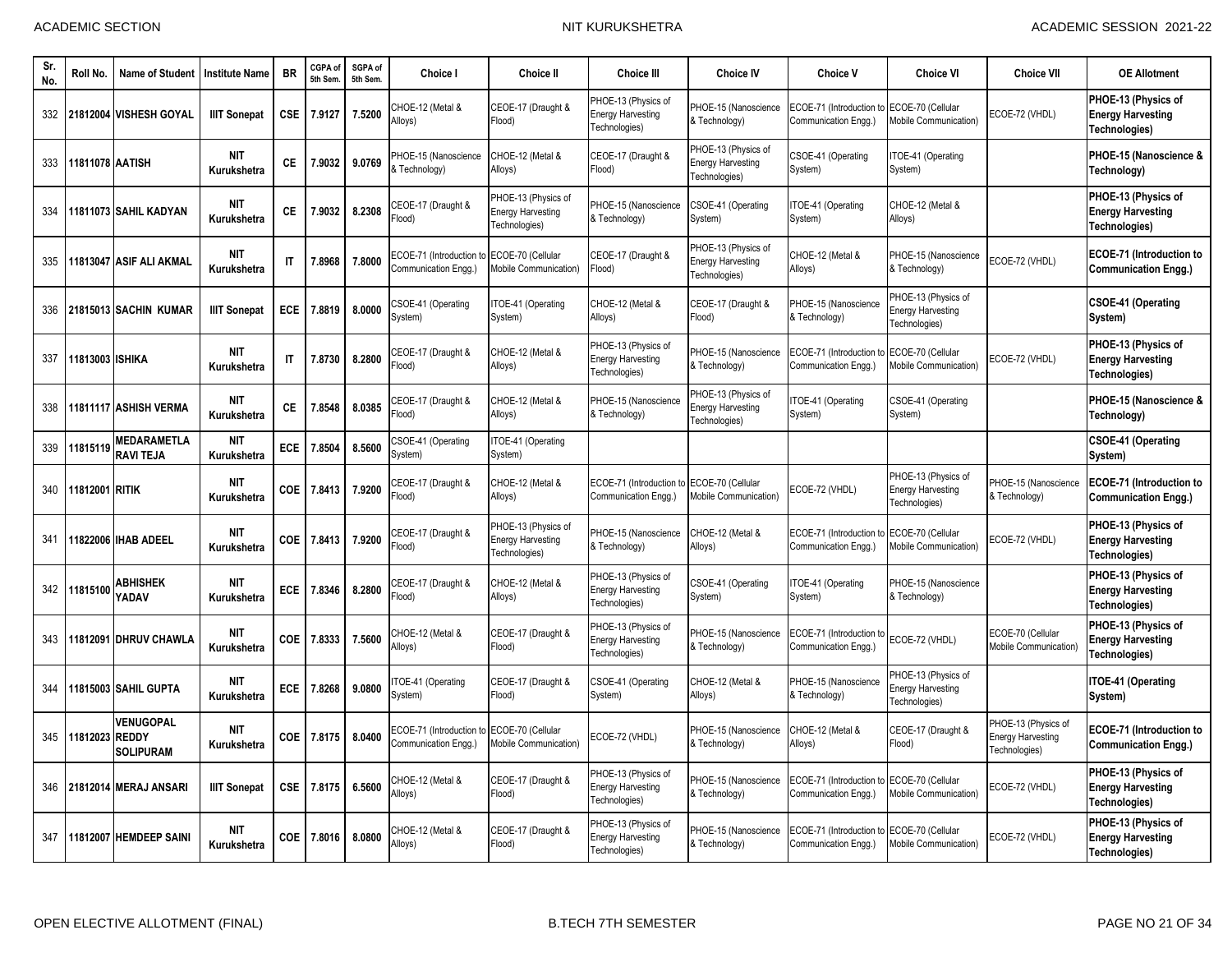| Sr.<br>No. | Roll No.         | <b>Name of Student</b>                         | <b>Institute Name</b>     | BR                     | CGPA of<br>5th Sem | SGPA of<br>5th Sem. | Choice I                                                                        | Choice II                                                        | <b>Choice III</b>                                                | <b>Choice IV</b>                                        | <b>Choice V</b>                                  | Choice VI                                                        | <b>Choice VII</b>                         | <b>OE Allotment</b>                                              |
|------------|------------------|------------------------------------------------|---------------------------|------------------------|--------------------|---------------------|---------------------------------------------------------------------------------|------------------------------------------------------------------|------------------------------------------------------------------|---------------------------------------------------------|--------------------------------------------------|------------------------------------------------------------------|-------------------------------------------|------------------------------------------------------------------|
| 348        | 11812043         | <b>SUBHAM KUMAR</b><br>MANJHI                  | <b>NIT</b><br>Kurukshetra | <b>COE</b>             | 7.7937             | 7.8800              | PHOE-13 (Physics of<br><b>Energy Harvesting</b><br>Technologies)                | CHOE-12 (Metal &<br>Alloys)                                      | CEOE-17 (Draught &<br>Flood)                                     | PHOE-15 (Nanoscience<br>& Technology)                   | ECOE-70 (Cellular<br>Mobile Communication)       | ECOE-71 (Introduction to<br>Communication Engg.)                 | ECOE-72 (VHDL)                            | PHOE-13 (Physics of<br><b>Energy Harvesting</b><br>Technologies) |
| 349        |                  | 21813026 RAJAT KUMAR                           | <b>IIIT Sonepat</b>       | IT                     | 7.7937             | 7.4400              | PHOE-13 (Physics of<br><b>Energy Harvesting</b><br>Fechnologies)                | PHOE-15 (Nanoscience<br>& Technology)                            | CHOE-12 (Metal &<br>Alloys)                                      | CEOE-17 (Draught &<br>Flood)                            | ECOE-71 (Introduction to<br>Communication Engg.) | ECOE-70 (Cellular<br>Mobile Communication)                       | ECOE-72 (VHDL)                            | PHOE-13 (Physics of<br><b>Energy Harvesting</b><br>Technologies) |
| 350        | 11813068         | <b>ADARSH</b><br><b>VAIBHAV</b>                | <b>NIT</b><br>Kurukshetra | $\mathsf{I}\mathsf{T}$ | 7.7857             | 8.5200              | CHOE-12 (Metal &<br>Alloys)                                                     | CEOE-17 (Draught &<br>Flood)                                     | PHOE-13 (Physics of<br><b>Energy Harvesting</b><br>Fechnologies) | PHOE-15 (Nanoscience<br>& Technology)                   | ECOE-71 (Introduction to<br>Communication Engg.) | ECOE-70 (Cellular<br>Mobile Communication)                       | ECOE-72 (VHDL)                            | PHOE-13 (Physics of<br><b>Energy Harvesting</b><br>Technologies) |
| 351        | 11815060         | <b>GORLE</b><br><b>LOKESWARA</b><br><b>RAO</b> | NIT<br>Kurukshetra        | <b>ECE</b>             | 7.7638             | 8.5200              | SOE-41 (Operating<br>System)                                                    | CHOE-12 (Metal &<br>Alloys)                                      | ITOE-41 (Operating<br>System)                                    | CEOE-17 (Draught &<br>Flood)                            | PHOE-15 (Nanoscience<br>& Technology)            | PHOE-13 (Physics of<br><b>Energy Harvesting</b><br>Fechnologies) |                                           | CSOE-41 (Operating<br>System)                                    |
| 352        | 11811134 DRISTI  |                                                | NIT<br>Kurukshetra        | СE                     | 7.7419             | 8.7692              | CEOE-17 (Draught &<br>Flood)                                                    | PHOE-15 (Nanoscience<br>& Technology)                            | PHOE-13 (Physics of<br>nergy Harvesting<br>Fechnologies)         | CSOE-41 (Operating<br>System)                           | TOE-41 (Operating<br>System)                     | CHOE-12 (Metal &<br>Alloys)                                      |                                           | PHOE-15 (Nanoscience &<br>Technology)                            |
| 353        |                  | 11811023 SIDDHANT                              | NIT<br>Kurukshetra        | СE                     | 7.7258             | 8.1538              | CHOE-12 (Metal &<br>Alloys)                                                     | PHOE-13 (Physics of<br><b>Energy Harvesting</b><br>Technologies) | CEOE-17 (Draught &<br>Flood)                                     | PHOE-15 (Nanoscience<br>& Technology)                   | CSOE-41 (Operating<br>System)                    | TOE-41 (Operating<br>System)                                     |                                           | PHOE-13 (Physics of<br><b>Energy Harvesting</b><br>Technologies) |
| 354        |                  | 11811152 ROHIT YADAV                           | <b>NIT</b><br>Kurukshetra | СE                     | 7.7258             | 8.0385              | CEOE-17 (Draught &<br>Flood)                                                    | CHOE-12 (Metal &<br>Alloys)                                      | ITOE-41 (Operating<br>System)                                    | CSOE-41 (Operating<br>System)                           | PHOE-15 (Nanoscience<br>& Technology)            | PHOE-13 (Physics of<br><b>Energy Harvesting</b><br>Fechnologies) |                                           | <b>ITOE-41 (Operating</b><br>System)                             |
| 355        | 11811113 ROBIN   |                                                | <b>NIT</b><br>Kurukshetra | СE                     | 7.7258             | 7.5385              | PHOE-13 (Physics of<br><b>Energy Harvesting</b><br>Technologies)                | CEOE-17 (Draught &<br>Flood)                                     | CHOE-12 (Metal &<br>Alloys)                                      | PHOE-15 (Nanoscience<br>& Technology)                   | TOE-41 (Operating<br>System)                     | CSOE-41 (Operating<br>System)                                    |                                           | PHOE-13 (Physics of<br><b>Energy Harvesting</b><br>Technologies) |
| 356        | 11815021         | SHARAD<br><b>AHLAWAT</b>                       | <b>NIT</b><br>Kurukshetra | ECE                    | 7.7165             | 7.7600              | TOE-41 (Operating<br>System)                                                    | CSOE-41 (Operating<br>System)                                    | CEOE-17 (Draught &<br>Flood)                                     | CHOE-12 (Metal &<br>Alloys)                             | PHOE-15 (Nanoscience<br>& Technology)            | PHOE-13 (Physics of<br><b>Energy Harvesting</b><br>Technologies) |                                           | ITOE-41 (Operating<br>System)                                    |
| 357        | 11813091 ISHIVAM |                                                | NIT<br>Kurukshetra        | $\mathsf{I}\mathsf{T}$ | 7.7063             | 8.3200              | CEOE-17 (Draught &<br>Flood)                                                    | PHOE-13 (Physics of<br><b>Energy Harvesting</b><br>Technologies) | PHOE-15 (Nanoscience<br>& Technology)                            | CHOE-12 (Metal &<br>Alloys)                             | ECOE-70 (Cellular<br>Mobile Communication)       | ECOE-71 (Introduction to<br>Communication Engg.)                 | ECOE-72 (VHDL)                            | PHOE-13 (Physics of<br><b>Energy Harvesting</b><br>Technologies) |
| 358        | 11815134         | RATHOD VAMSHI<br><b>NAYAK</b>                  | NIT<br>Kurukshetra        | ECE                    | 7.7008             | 8.6800              | CSOE-41 (Operating<br>System)                                                   | ITOE-41 (Operating<br>System)                                    | CHOE-12 (Metal &<br>Alloys)                                      | CEOE-17 (Draught &<br>Flood)                            | PHOE-15 (Nanoscience<br>& Technology)            | PHOE-13 (Physics of<br><b>Energy Harvesting</b><br>Fechnologies) |                                           | <b>CSOE-41 (Operating</b><br>System)                             |
| 359        | 11812095         | AMIT KUMAR<br><b>MAURYA</b>                    | <b>NIT</b><br>Kurukshetra | <b>COE</b>             | 7.6905             | 7.3600              | CHOE-12 (Metal &<br>Alloys)                                                     | CEOE-17 (Draught &<br>Flood)                                     | PHOE-13 (Physics of<br><b>Energy Harvesting</b><br>Technologies) | PHOE-15 (Nanoscience<br>& Technology)                   | ECOE-71 (Introduction to<br>Communication Engg.) | ECOE-70 (Cellular<br><b>Mobile Communication)</b>                | ECOE-72 (VHDL)                            | PHOE-13 (Physics of<br><b>Energy Harvesting</b><br>Technologies) |
| 360        | 11813077         | ABHISHEK<br><b>KAUSHIK</b>                     | <b>NIT</b><br>Kurukshetra | $\mathsf{I}\mathsf{T}$ | 7.6825             | 7.8000              | CHOE-12 (Metal &<br>Alloys)                                                     | PHOE-13 (Physics of<br><b>Energy Harvesting</b><br>Technologies) | PHOE-15 (Nanoscience<br>& Technology)                            | ECOE-71 (Introduction<br>Communication Engg.)           | CEOE-17 (Draught &<br>Flood)                     | ECOE-70 (Cellular<br><b>Mobile Communication)</b>                | ECOE-72 (VHDL)                            | PHOE-13 (Physics of<br><b>Energy Harvesting</b><br>Technologies) |
|            |                  | 361 11812054 VIKRAM SARKAR                     | <b>NIT</b><br>Kurukshetra |                        |                    |                     | PHOE-13 (Physics of<br>COE   7.6667   8.2400 Energy Harvesting<br>Technologies) | CHOE-12 (Metal &<br>Alloys)                                      | CEOE-17 (Draught &<br>Flood)                                     | PHOE-15 (Nanoscience ECOE-70 (Cellular<br>& Technology) | Mobile Communication)                            | ECOE-71 (Introduction to ECOE-72 (VHDL)<br>Communication Engg.)  |                                           | PHOE-13 (Physics of<br><b>Energy Harvesting</b><br>Technologies) |
|            |                  | 362 21813027 SAURABH SINGH                     | <b>IIIT Sonepat</b>       | IT                     | 7.6587             | 8.4800              | CHOE-12 (Metal &<br>Alloys)                                                     | CEOE-17 (Draught &<br>Flood)                                     | PHOE-13 (Physics of<br><b>Energy Harvesting</b><br>Technologies) | PHOE-15 (Nanoscience<br>& Technology)                   | ECOE-72 (VHDL)                                   | ECOE-71 (Introduction to<br>Communication Engq.)                 | ECOE-70 (Cellular<br>Mobile Communication | PHOE-13 (Physics of<br><b>Energy Harvesting</b><br>Technologies) |
| 363        |                  | 21813030 LALIT KUMAR                           | <b>IIIT Sonepat</b>       | $\mathsf{I}\mathsf{T}$ | 7.6587             | 7.7200              | CEOE-17 (Draught &<br>Flood)                                                    | PHOE-15 (Nanoscience<br>& Technology)                            | PHOE-13 (Physics of<br><b>Energy Harvesting</b><br>Technologies) | CHOE-12 (Metal &<br>Alloys)                             | ECOE-70 (Cellular<br>Mobile Communication)       | ECOE-71 (Introduction to<br>Communication Engg.)                 | ECOE-72 (VHDL)                            | PHOE-15 (Nanoscience &<br>Technology)                            |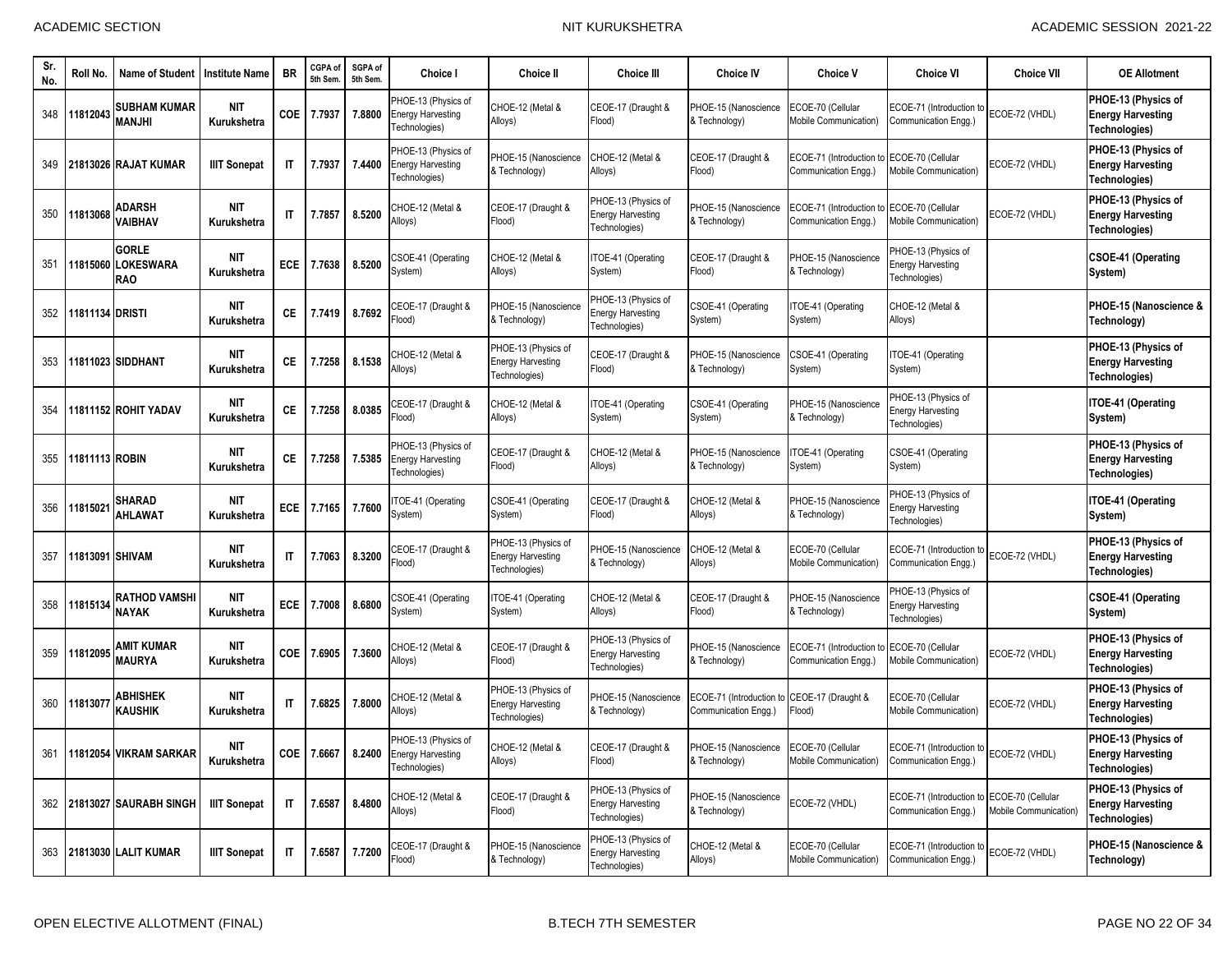| Sr.<br>No. | Roll No.       | Name of Student                    | <b>Institute Name</b>     | <b>BR</b>    | CGPA of<br>5th Sem | SGPA of<br>5th Sem. | Choice I                                                         | <b>Choice II</b>                                  | <b>Choice III</b>                                                | <b>Choice IV</b>                                                 | <b>Choice V</b>                                                  | <b>Choice VI</b>                                                 | <b>Choice VII</b>                                                       | <b>OE Allotment</b>                                              |
|------------|----------------|------------------------------------|---------------------------|--------------|--------------------|---------------------|------------------------------------------------------------------|---------------------------------------------------|------------------------------------------------------------------|------------------------------------------------------------------|------------------------------------------------------------------|------------------------------------------------------------------|-------------------------------------------------------------------------|------------------------------------------------------------------|
| 364        |                | 11815012 ANKIT MITTAL              | <b>NIT</b><br>Kurukshetra | <b>ECE</b>   | 7.6535             | 7.9200              | SOE-41 (Operating<br>System)                                     | TOE-41 (Operating<br>System)                      | PHOE-15 (Nanoscience<br>& Technology)                            | CEOE-17 (Draught &<br>Flood)                                     | CHOE-12 (Metal &<br>Alloys)                                      | PHOE-13 (Physics of<br><b>Energy Harvesting</b><br>Technologies) |                                                                         | CSOE-41 (Operating<br>System)                                    |
| 365        |                | 21813011 SACHIN YADAV              | <b>IIIT Sonepat</b>       | $\mathsf{I}$ | 7.6429             | 8.1200              | <b>PHOE-15 (Nanoscience</b><br>& Technology)                     | ECOE-70 (Cellular<br><b>Mobile Communication)</b> | ECOE-71 (Introduction f<br>Communication Engg.)                  | CEOE-17 (Draught &<br>Flood)                                     | CHOE-12 (Metal &<br>Alloys)                                      | ECOE-72 (VHDL)                                                   | PHOE-13 (Physics of<br><b>Energy Harvesting</b><br><b>Technologies)</b> | PHOE-15 (Nanoscience &<br>Technology)                            |
| 366        | 11825002       | PRATHAMESH<br><b>ARVIND APTE</b>   | <b>NIT</b><br>Kurukshetra | ECE          | 7.6220             | 8.5600              | CHOE-12 (Metal &<br>Alloys)                                      | PHOE-15 (Nanoscience<br>& Technology)             | CEOE-17 (Draught &<br>Flood)                                     | PHOE-13 (Physics of<br><b>Energy Harvesting</b><br>Technologies) | TOE-41 (Operating<br>System)                                     | CSOE-41 (Operating<br>System)                                    |                                                                         | PHOE-15 (Nanoscience &<br>Technology)                            |
| 367        | 21815020       | <b>SHASHANK</b><br><b>KAMBOJ</b>   | <b>IIIT Sonepat</b>       | <b>ECE</b>   | 7.6220             | 8.0000              | CSOE-41 (Operating<br>System)                                    | ITOE-41 (Operating<br>System)                     | PHOE-15 (Nanoscience<br>& Technology)                            | PHOE-13 (Physics of<br><b>Energy Harvesting</b><br>Technologies) | CHOE-12 (Metal &<br>Alloys)                                      | CEOE-17 (Draught &<br>Flood)                                     |                                                                         | CSOE-41 (Operating<br>System)                                    |
| 368        | 11812029       | DHANANJAY<br><b>DIXIT</b>          | NIT<br>Kurukshetra        | <b>COE</b>   | 7.6190             | 8.1600              | PHOE-13 (Physics of<br><b>Energy Harvesting</b><br>Technologies) | CHOE-12 (Metal &<br>Alloys)                       | CEOE-17 (Draught &<br>Flood)                                     | PHOE-15 (Nanoscience<br>& Technology)                            | ECOE-70 (Cellular<br>Mobile Communication)                       | ECOE-71 (Introduction<br>Communication Engg.)                    | ECOE-72 (VHDL)                                                          | PHOE-13 (Physics of<br><b>Energy Harvesting</b><br>Technologies) |
| 369        |                | 11811035 KESHAV                    | <b>NIT</b><br>Kurukshetra | <b>CE</b>    | 7.5726             | 8.3846              | <b>CSOE-41 (Operating</b><br>System)                             | ITOE-41 (Operating<br>System)                     | CEOE-17 (Draught &<br>Flood)                                     | CHOE-12 (Metal &<br>Alloys)                                      | PHOE-13 (Physics of<br><b>Energy Harvesting</b><br>Technologies) | PHOE-15 (Nanoscience<br>& Technology)                            |                                                                         | <b>CSOE-41 (Operating</b><br>System)                             |
| 370        |                | 21815023 VISHWAS YOGI              | <b>IIIT Sonepat</b>       | <b>ECE</b>   | 7.5669             | 8.6400              | <b>CSOE-41 (Operating</b><br>System)                             | TOE-41 (Operating<br>System)                      | PHOE-15 (Nanoscience<br>& Technology)                            | PHOE-13 (Physics of<br><b>Energy Harvesting</b><br>Technologies) | CHOE-12 (Metal &<br>Alloys)                                      | CEOE-17 (Draught &<br>Flood)                                     |                                                                         | <b>CSOE-41 (Operating</b><br>System)                             |
| 371        | 11811103       | <b>ANKIT KUMAR</b><br><b>MEENA</b> | NIT<br>Kurukshetra        | <b>CE</b>    | 7.5645             | 8.1538              | CEOE-17 (Draught &<br>Flood)                                     | CHOE-12 (Metal &<br>Alloys)                       | PHOE-15 (Nanoscience<br>& Technology)                            | PHOE-13 (Physics of<br><b>Energy Harvesting</b><br>Technologies) | TOE-41 (Operating<br>System)                                     | CSOE-41 (Operating<br>System)                                    |                                                                         | PHOE-15 (Nanoscience &<br>Technology)                            |
| 372        |                | 11815006 JATIN KUMAR               | <b>NIT</b><br>Kurukshetra | ECE          | 7.5591             | 8.4400              | TOE-41 (Operating<br>System)                                     | CSOE-41 (Operating<br>System)                     | CEOE-17 (Draught &<br>Flood)                                     | CHOE-12 (Metal &<br>Alloys)                                      | PHOE-15 (Nanoscience<br>& Technology)                            | PHOE-13 (Physics of<br><b>Energy Harvesting</b><br>Technologies) |                                                                         | ITOE-41 (Operating<br>System)                                    |
| 373        | 11813076       | <b>SETLEM SAI</b><br>TEJA          | <b>NIT</b><br>Kurukshetra | IT           | 7.5556             | 8.6000              | ECOE-71 (Introduction to<br>Communication Engg.)                 | CEOE-17 (Draught &<br>Flood)                      | CHOE-12 (Metal &<br>Alloys)                                      | PHOE-13 (Physics of<br><b>Energy Harvesting</b><br>Technologies) | ECOE-70 (Cellular<br>Mobile Communication)                       | PHOE-15 (Nanoscience<br>& Technology)                            | ECOE-72 (VHDL)                                                          | <b>ECOE-71 (Introduction to</b><br><b>Communication Engg.)</b>   |
| 374        | 11811124       | RITU<br><b>CHOUDHARY</b>           | <b>NIT</b><br>Kurukshetra | CE           | 7.5484             | 7.5000              | SOE-41 (Operating<br>System)                                     | ITOE-41 (Operating<br>System)                     | PHOE-13 (Physics of<br><b>Energy Harvesting</b><br>Technologies) | PHOE-15 (Nanoscience<br>& Technology)                            | CHOE-12 (Metal &<br>Alloys)                                      | CEOE-17 (Draught &<br>Flood)                                     |                                                                         | CSOE-41 (Operating<br>System)                                    |
| 375        | 11813066 VIKAS |                                    | <b>NIT</b><br>Kurukshetra | $\mathsf{I}$ | 7.5476             | 8.5200              | CHOE-12 (Metal &<br>Alloys)                                      | CEOE-17 (Draught &<br>Flood)                      | PHOE-13 (Physics of<br><b>Energy Harvesting</b><br>Technologies) | PHOE-15 (Nanoscience<br>& Technology)                            | ECOE-72 (VHDL)                                                   | ECOE-71 (Introduction<br>Communication Engg.)                    | ECOE-70 (Cellular<br>Mobile Communication <sup>®</sup>                  | PHOE-13 (Physics of<br><b>Energy Harvesting</b><br>Technologies) |
| 376        | 11815052       | <b>SHUBHAM</b><br><b>SAMYAL</b>    | <b>NIT</b><br>Kurukshetra | ECE          | 7.5354             | 8.9200              | <b>PHOE-15 (Nanoscience</b><br>& Technology)                     | EOE-17 (Draught &<br>Flood)                       | CHOE-12 (Metal &<br>Alloys)                                      | PHOE-13 (Physics of<br><b>Energy Harvesting</b><br>Technologies) | <b>FOE-41 (Operating</b><br>System)                              | CSOE-41 (Operating<br>System)                                    |                                                                         | PHOE-15 (Nanoscience &<br>Technology)                            |
| 377        |                | 11811012 YACHNA DEVI               | <b>NIT</b><br>Kurukshetra | <b>CE</b>    | 7.5323             | 9.3462              | CEOE-17 (Draught &<br>Flood)                                     | PHOE-15 (Nanoscience<br>& Technology)             | CHOE-12 (Metal &<br>Alloys)                                      | PHOE-13 (Physics of<br><b>Energy Harvesting</b><br>Technologies) | TOE-41 (Operating<br>System)                                     | CSOE-41 (Operating<br>System)                                    |                                                                         | PHOE-15 (Nanoscience &<br>Technology)                            |
| 378        |                | 11811112 AMPAL KOTWAL              | <b>NIT</b><br>Kurukshetra | <b>CE</b>    | 7.5323             | 8.7692              | CEOE-17 (Draught &<br>Flood)                                     | PHOE-15 (Nanoscience<br>& Technology)             | CHOE-12 (Metal &<br>Alloys)                                      | PHOE-13 (Physics of<br><b>Energy Harvesting</b><br>Technologies) | <b>TOE-41 (Operating</b><br>System)                              | CSOE-41 (Operating<br>System)                                    |                                                                         | PHOE-15 (Nanoscience &<br>Technology)                            |
| 379        |                | 11813088 RUPESH KUMAR              | <b>NIT</b><br>Kurukshetra | IT           | 7.5317             | 8.0400              | PHOE-13 (Physics of<br><b>Energy Harvesting</b><br>Technologies) | PHOE-15 (Nanoscience<br>& Technology)             | CHOE-12 (Metal &<br>Alloys)                                      | CEOE-17 (Draught &<br>Flood)                                     | ECOE-70 (Cellular<br>Mobile Communication)                       | ECOE-71 (Introduction<br>Communication Engg.)                    | ECOE-72 (VHDL)                                                          | PHOE-13 (Physics of<br><b>Energy Harvesting</b><br>Technologies) |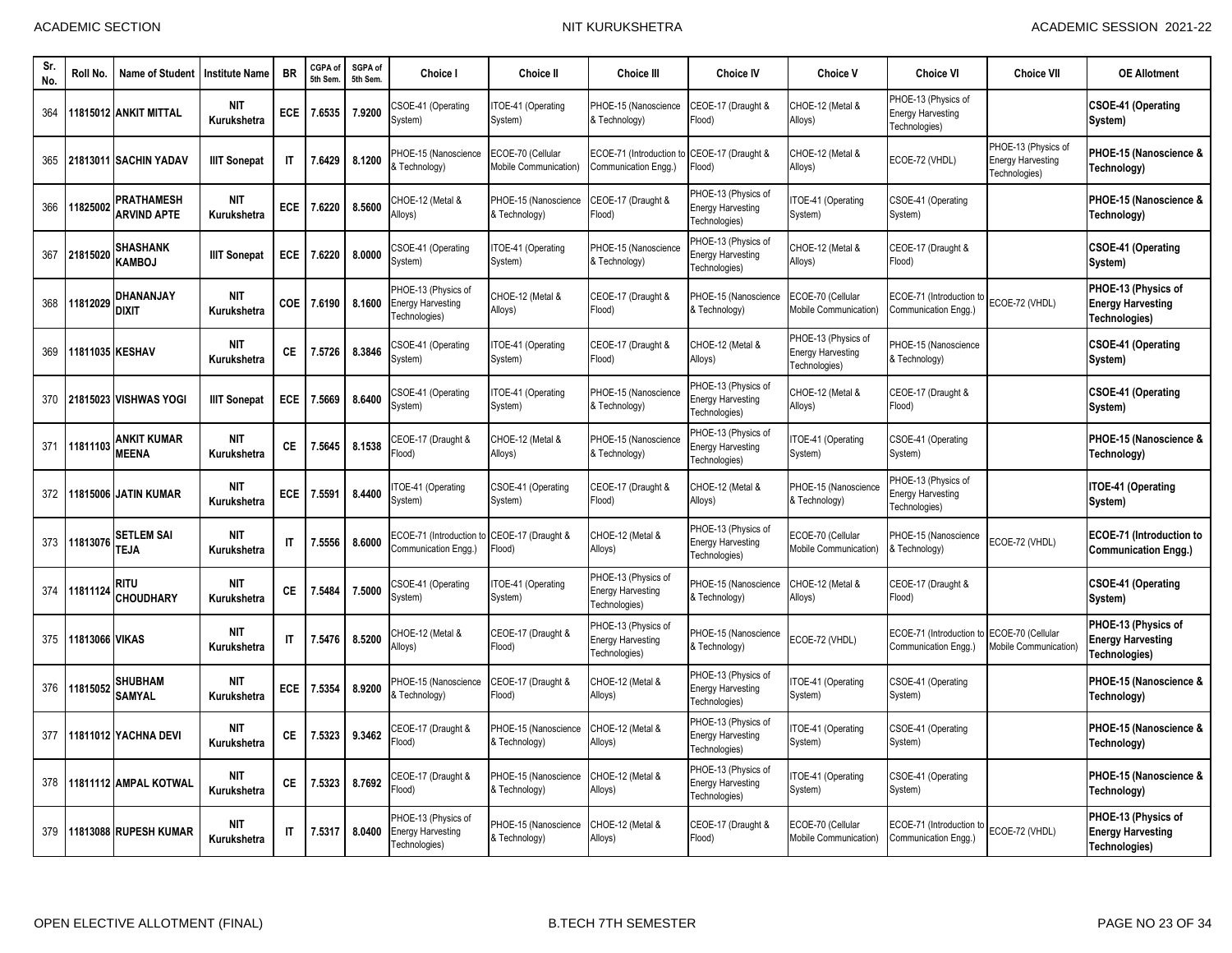| Sr.<br>No. | Roll No. | Name of Student                                          | <b>Institute Name</b>     | <b>BR</b>              | CGPA of<br>5th Sem | SGPA of<br>5th Sem. | Choice I                                                            | <b>Choice II</b>                                                 | <b>Choice III</b>                                                | <b>Choice IV</b>                                                 | <b>Choice V</b>                                           | <b>Choice VI</b>                                                 | <b>Choice VII</b> | <b>OE Allotment</b>                                              |
|------------|----------|----------------------------------------------------------|---------------------------|------------------------|--------------------|---------------------|---------------------------------------------------------------------|------------------------------------------------------------------|------------------------------------------------------------------|------------------------------------------------------------------|-----------------------------------------------------------|------------------------------------------------------------------|-------------------|------------------------------------------------------------------|
| 380        |          | 11815008 AARUSH VERMA                                    | <b>NIT</b><br>Kurukshetra | ECE                    | 7.5276             | 8.0800              | TOE-41 (Operating<br>System)                                        | CSOE-41 (Operating<br>System)                                    | CEOE-17 (Draught &<br>Flood)                                     | CHOE-12 (Metal &<br>Alloys)                                      | PHOE-15 (Nanoscience<br>& Technology)                     | PHOE-13 (Physics of<br><b>Energy Harvesting</b><br>Technologies) |                   | ITOE-41 (Operating<br>System)                                    |
| 381        | 11811100 | PRASHANT<br>YADAV                                        | <b>NIT</b><br>Kurukshetra | CE.                    | 7.5242             | 8.1538              | CEOE-17 (Draught &<br>(bool <sup>:</sup>                            | PHOE-15 (Nanoscience<br>& Technology)                            | PHOE-13 (Physics of<br><b>Energy Harvesting</b><br>Technologies) | CHOE-12 (Metal &<br>Alloys)                                      |                                                           |                                                                  |                   | PHOE-15 (Nanoscience &<br>Technology)                            |
| 382        |          | 11811157 MUKUL KUMAR                                     | <b>NIT</b><br>Kurukshetra | СE                     | 7.5242             | 8.1538              | PHOE-15 (Nanoscience<br>& Technology)                               | PHOE-13 (Physics of<br><b>Energy Harvesting</b><br>Technologies) | CEOE-17 (Draught &<br>(bool <sup>=</sup>                         | TOE-41 (Operating<br>System)                                     | CSOE-41 (Operating<br>System)                             | CHOE-12 (Metal &<br>Alloys)                                      |                   | PHOE-15 (Nanoscience &<br>Technology)                            |
| 383        | 11812017 | <b>KAMLESH</b><br><b>KUMAR SHARMA</b>                    | <b>NIT</b><br>Kurukshetra | <b>COE</b>             | 7.4841             | 6.4000              | CHOE-12 (Metal &<br>Alloys)                                         | PHOE-13 (Physics of<br><b>Energy Harvesting</b><br>Technologies) | HOE-15 (Nanoscience<br>& Technology)                             | ECOE-71 (Introduction<br>Communication Engg.)                    | ECOE-70 (Cellular<br><b>Mobile Communication)</b>         | CEOE-17 (Draught &<br>Flood)                                     | ECOE-72 (VHDL)    | PHOE-13 (Physics of<br><b>Energy Harvesting</b><br>Technologies) |
| 384        | 11811060 | <b>DHEERAJ</b><br><b>KUMAR</b>                           | <b>NIT</b><br>Kurukshetra | <b>CE</b>              | 7.4758             | 8.6154              | PHOE-13 (Physics of<br><b>Energy Harvesting</b><br>Technologies)    | PHOE-15 (Nanoscience<br>& Technology)                            | CEOE-17 (Draught &<br>Flood)                                     | CHOE-12 (Metal &<br>Alloys)                                      | TOE-41 (Operating<br>System)                              | <b>CSOE-41 (Operating</b><br>System)                             |                   | PHOE-13 (Physics of<br><b>Energy Harvesting</b><br>Technologies) |
| 385        | 11812084 | <b>PRAJWAL SINGH</b><br><b>TOMAR</b>                     | <b>NIT</b><br>Kurukshetra | COE                    | 7.4603             | 8.2000              | ECOE-71 (Introduction to ECOE-70 (Cellular<br>Communication Engg.)  | Mobile Communication)                                            | CEOE-17 (Draught &<br>(bool <sup>:</sup>                         | PHOE-13 (Physics of<br><b>Energy Harvesting</b><br>Technologies) | PHOE-15 (Nanoscience<br>& Technology)                     | CHOE-12 (Metal &<br>Alloys)                                      |                   | <b>ECOE-71 (Introduction to</b><br><b>Communication Engg.)</b>   |
| 386        |          | 11710585 PAWAN KUMAR                                     | <b>NIT</b><br>Kurukshetra | $\mathsf{I}\mathsf{T}$ | 7.4603             | 7.6000              | PHOE-15 (Nanoscience<br>& Technology)                               | CEOE-17 (Draught &<br>Flood)                                     | PHOE-13 (Physics of<br><b>Energy Harvesting</b><br>Technologies) | ECOE-71 (Introduction<br>Communication Engg.)                    | ECOE-70 (Cellular<br>Mobile Communication)                | CHOE-12 (Metal &<br>Alloys)                                      | ECOE-72 (VHDL)    | PHOE-15 (Nanoscience &<br>Technology)                            |
| 387        |          | 21815030 RITIK BAJPAYEE                                  | <b>IIIT Sonepat</b>       | <b>ECE</b>             | 7.4567             | 8.7200              | TOE-41 (Operating<br>System)                                        | CSOE-41 (Operating<br>System)                                    | CEOE-17 (Draught &<br>(bool <sup>=</sup>                         | CHOE-12 (Metal &<br>Alloys)                                      | PHOE-15 (Nanoscience<br>& Technology)                     | PHOE-13 (Physics of<br><b>Energy Harvesting</b><br>Technologies) |                   | <b>ITOE-41 (Operating</b><br>System)                             |
| 388        | 11815107 | <b>CHANDAKA.SAI</b><br><b>KUMAR</b>                      | <b>NIT</b><br>Kurukshetra | ECE                    | 7.4545             | 8.4400              | CSOE-41 (Operating<br>System)                                       | ITOE-41 (Operating<br>System)                                    | CEOE-17 (Draught &<br>Flood)                                     | PHOE-15 (Nanoscience<br>& Technology)                            | CHOE-12 (Metal &<br>Alloys)                               | PHOE-13 (Physics of<br><b>Energy Harvesting</b><br>Technologies) |                   | <b>CSOE-41 (Operating</b><br>System)                             |
| 389        | 11811120 | <b>ALIT KUMAR</b><br><b>MEENA</b>                        | <b>NIT</b><br>Kurukshetra | CE.                    | 7.4516             | 8.7692              | CEOE-17 (Draught &<br>(bool <sup>-</sup>                            | PHOE-13 (Physics of<br><b>Energy Harvesting</b><br>Technologies) | HOE-12 (Metal &<br>Alloys)                                       | PHOE-15 (Nanoscience<br>& Technology)                            | SOE-41 (Operating<br>System)                              | TOE-41 (Operating<br>System)                                     |                   | PHOE-13 (Physics of<br><b>Energy Harvesting</b><br>Technologies) |
| 390        | 11815124 | <b>PEPAKAYALA</b><br><b>VEERA GANESH</b><br><b>KUMAR</b> | <b>NIT</b><br>Kurukshetra | <b>ECE</b>             | 7.4252             | 8.4400              | CSOE-41 (Operating<br>System)                                       | ITOE-41 (Operating<br>System)                                    | CHOE-12 (Metal &<br>Alloys)                                      |                                                                  |                                                           |                                                                  |                   | <b>CSOE-41 (Operating</b><br>System)                             |
| 391        | 11811095 | <b>ABHISHEK</b><br><b>KUMAR</b>                          | <b>NIT</b><br>Kurukshetra | CE.                    | 7.4113             | 8.4231              | CHOE-12 (Metal &<br>Alloys)                                         | CEOE-17 (Draught &<br>Flood)                                     | PHOE-15 (Nanoscience<br>& Technology)                            | ITOE-41 (Operating<br>System)                                    | CSOE-41 (Operating<br>System)                             | PHOE-13 (Physics of<br><b>Energy Harvesting</b><br>Technologies) |                   | PHOE-15 (Nanoscience &<br>Technology)                            |
| 392        | 11811118 | LANDA SHASI<br><b>KUMAR</b>                              | <b>NIT</b><br>Kurukshetra | <b>CE</b>              | 7.4035             | 9.0385              | CEOE-17 (Draught &<br>Flood)                                        | PHOE-13 (Physics of<br><b>Energy Harvesting</b><br>Technologies) | CHOE-12 (Metal &<br>Alloys)                                      | PHOE-15 (Nanoscience<br>& Technology)                            | TOE-41 (Operating<br>System)                              | <b>CSOE-41 (Operating</b><br>System)                             |                   | PHOE-13 (Physics of<br><b>Energy Harvesting</b><br>Technologies) |
| 393        | 11813064 | <b>NAGGHHA</b><br><b>TATAA</b>                           | <b>NIT</b><br>Kurukshetra | $\mathsf{I}\mathsf{T}$ | 7.3810             | 8.0000              | ECOE-71 (Introduction to CEOE-17 (Draught &<br>Communication Engg.) | Flood)                                                           | PHOE-13 (Physics of<br><b>Energy Harvesting</b><br>Technologies) | ECOE-70 (Cellular<br>Mobile Communication)                       | PHOE-15 (Nanoscience<br><b>Exechnology</b> )              | CHOE-12 (Metal &<br>Alloys)                                      |                   | <b>ECOE-71 (Introduction to</b><br><b>Communication Engg.)</b>   |
| 394        | 11812065 | KARRA<br><b>SHARMILA</b>                                 | <b>NIT</b><br>Kurukshetra | COE                    | 7.3651             | 7.7200              | ECOE-70 (Cellular<br><b>Mobile Communication)</b>                   | ECOE-71 (Introduction to<br>Communication Engg.)                 | PHOE-15 (Nanoscience<br>& Technology)                            |                                                                  |                                                           |                                                                  |                   | <b>ECOE-70 (Cellular Mobile</b><br>Communication)                |
| 395        |          | 11823003 GOPAL MISHRA                                    | <b>NIT</b><br>Kurukshetra | $\mathsf{I}\mathsf{T}$ | 7.3571             | 8.5200              | EOE-17 (Draught &<br>Flood)                                         | ECOE-71 (Introduction to<br>Communication Engg.)                 | ECOE-70 (Cellular<br>Mobile Communication)                       | CHOE-12 (Metal &<br>Alloys)                                      | PHOE-13 (Physics of<br>Energy Harvesting<br>Technologies) | <b>PHOE-15 (Nanoscience</b><br>& Technology)                     | ECOE-72 (VHDL)    | <b>ECOE-71 (Introduction to</b><br><b>Communication Engg.)</b>   |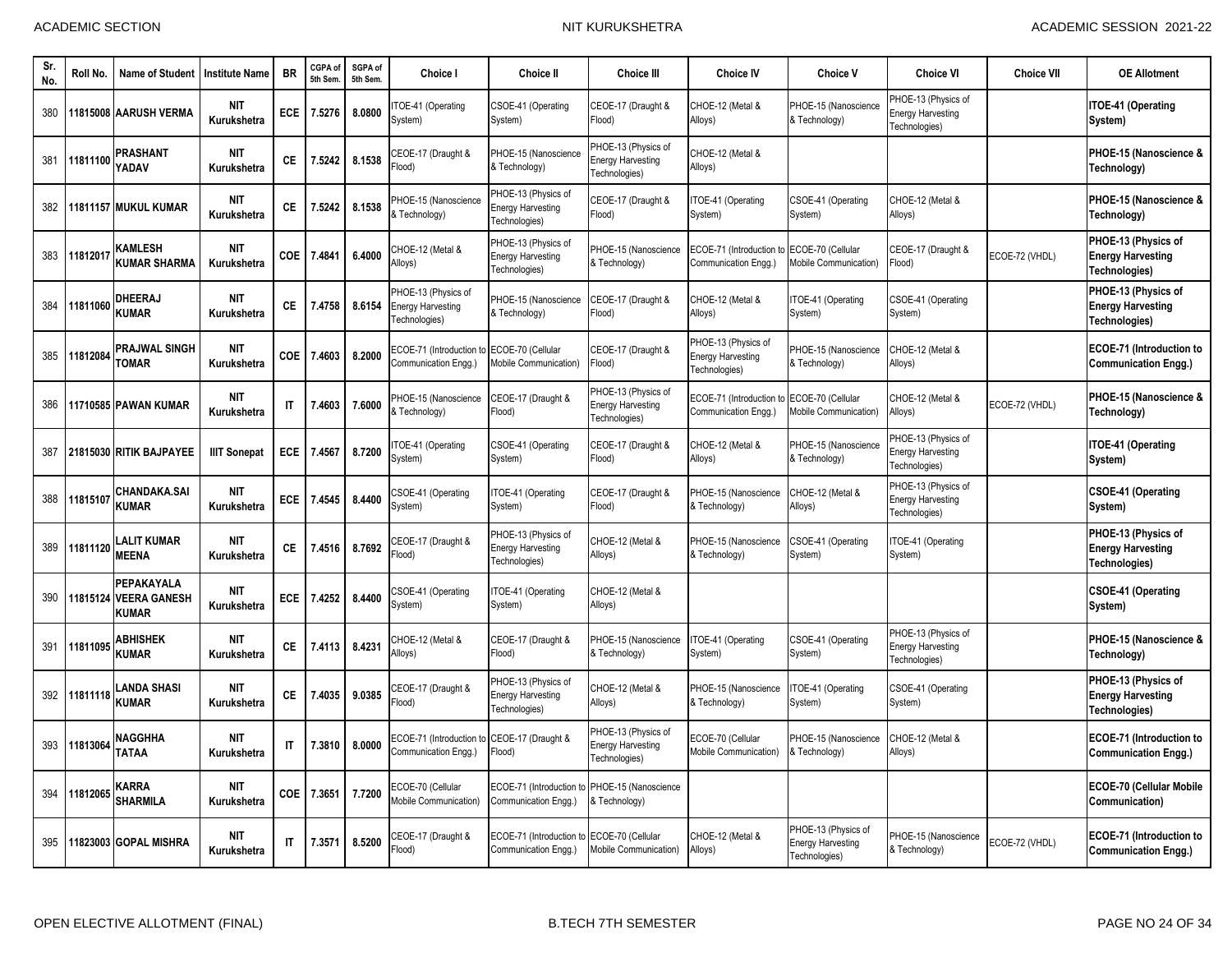| Sr<br>No. | Roll No.              | <b>Name of Student</b>                | <b>Institute Name</b>     | <b>BR</b>              | CGPA of<br>5th Sem | SGPA of<br>5th Sem | <b>Choice I</b>                                                  | <b>Choice II</b>                                                 | <b>Choice III</b>                                                | <b>Choice IV</b>                                                 | <b>Choice V</b>                                                  | <b>Choice VI</b>                                                 | <b>Choice VII</b>            | <b>OE Allotment</b>                                              |
|-----------|-----------------------|---------------------------------------|---------------------------|------------------------|--------------------|--------------------|------------------------------------------------------------------|------------------------------------------------------------------|------------------------------------------------------------------|------------------------------------------------------------------|------------------------------------------------------------------|------------------------------------------------------------------|------------------------------|------------------------------------------------------------------|
| 396       |                       | 21815018 AMAR SINGH                   | <b>IIIT Sonepat</b>       | <b>ECE</b>             | 7.3465             | 8.0000             | TOE-41 (Operating<br>System)                                     | CHOE-12 (Metal &<br>Alloys)                                      | CSOE-41 (Operating<br>System)                                    | CEOE-17 (Draught &<br>Flood)                                     | PHOE-15 (Nanoscience<br>& Technology)                            | PHOE-13 (Physics of<br><b>Energy Harvesting</b><br>Technologies) |                              | ITOE-41 (Operating<br>System)                                    |
| 397       | 21812019              | <b>ABHISHEK</b><br><b>SHARMA</b>      | <b>IIIT Sonepat</b>       | <b>CSE</b>             | 7.3413             | 8.0400             | PHOE-13 (Physics of<br><b>Energy Harvesting</b><br>Technologies) | CHOE-12 (Metal &<br>Alloys)                                      | PHOE-15 (Nanoscience<br>& Technology)                            | CEOE-17 (Draught &<br>Flood)                                     | ECOE-70 (Cellular<br>Mobile Communication)                       | ECOE-71 (Introduction t<br>Communication Engg.)                  | ECOE-72 (VHDL)               | PHOE-13 (Physics of<br><b>Energy Harvesting</b><br>Technologies) |
| 398       | 11720080              | <b>ASHUTOSH</b><br><b>KUMAR ANSHU</b> | <b>IIIT Sonepat</b>       | $\mathsf{I}$           | 7.3095             | 8.6000             | PHOE-13 (Physics of<br><b>Energy Harvesting</b><br>Technologies) | ECOE-70 (Cellular<br>Mobile Communication)                       | CHOE-12 (Metal &<br>Alloys)                                      | PHOE-15 (Nanoscience<br>& Technology)                            | CEOE-17 (Draught &<br>Flood)                                     | ECOE-71 (Introduction to<br>Communication Engg.)                 | ECOE-72 (VHDL)               | PHOE-13 (Physics of<br><b>Energy Harvesting</b><br>Technologies) |
| 399       |                       | 11815041 IYOGESH KUMAR                | <b>NIT</b><br>Kurukshetra | <b>ECE</b>             | 7.3071             | 8.9200             | CSOE-41 (Operating<br>System)                                    | ITOE-41 (Operating<br>System)                                    | PHOE-15 (Nanoscience<br>& Technology)                            | CEOE-17 (Draught &<br>Flood)                                     | CHOE-12 (Metal &<br>Alloys)                                      | PHOE-13 (Physics of<br><b>Energy Harvesting</b><br>Technologies) |                              | <b>CSOE-41 (Operating</b><br>System)                             |
| 400       |                       | 11811127 SHUBHANSHI                   | <b>NIT</b><br>Kurukshetra | <b>CE</b>              | 7.3065             | 8.3846             | CHOE-12 (Metal &<br>Alloys)                                      | CSOE-41 (Operating<br>System)                                    | CEOE-17 (Draught &<br>Flood)                                     | TOE-41 (Operating<br>System)                                     | PHOE-13 (Physics of<br><b>Energy Harvesting</b><br>Technologies) | PHOE-15 (Nanoscience<br>& Technology)                            |                              | <b>CSOE-41 (Operating</b><br>System)                             |
| 401       | 11815055              | <b>GAGANDEEP</b><br>RATHI             | <b>NIT</b><br>Kurukshetra | <b>ECE</b>             | 7.2992             | 9.2000             | PHOE-13 (Physics of<br><b>Energy Harvesting</b><br>Fechnologies) | PHOE-15 (Nanoscience<br>& Technology)                            | CSOE-41 (Operating<br>System)                                    | TOE-41 (Operating<br>System)                                     | CHOE-12 (Metal &<br>Alloys)                                      | CEOE-17 (Draught &<br>Flood)                                     |                              | PHOE-13 (Physics of<br><b>Energy Harvesting</b><br>Technologies) |
| 402       |                       | 21815025 YASH MITTAL                  | <b>IIIT Sonepat</b>       | <b>ECE</b>             | 7.2835             | 9.0400             | CEOE-17 (Draught &<br>(bool <sup>=</sup>                         | CHOE-12 (Metal &<br>Alloys)                                      | PHOE-13 (Physics of<br><b>Energy Harvesting</b><br>Fechnologies) | TOE-41 (Operating<br>System)                                     | CSOE-41 (Operating<br>System)                                    | PHOE-15 (Nanoscience<br>& Technology)                            |                              | PHOE-13 (Physics of<br><b>Energy Harvesting</b><br>Technologies) |
| 403       |                       | 21815033 LAKSHAY RANA                 | <b>IIIT Sonepat</b>       | ECE                    | 7.2835             | 8.8800             | CSOE-41 (Operating<br>System)                                    | TOE-41 (Operating<br>System)                                     | CEOE-17 (Draught &<br>Flood)                                     | PHOE-13 (Physics of<br><b>Energy Harvesting</b><br>Technologies) | CHOE-12 (Metal &<br>Alloys)                                      | PHOE-15 (Nanoscience<br>& Technology)                            |                              | CSOE-41 (Operating<br>System)                                    |
| 404       | <b>11815029 NITIN</b> |                                       | <b>NIT</b><br>Kurukshetra | <b>ECE</b>             | 7.2835             | 8.8000             | CHOE-12 (Metal &<br>Alloys)                                      | CEOE-17 (Draught &<br>Flood)                                     | CSOE-41 (Operating<br>System)                                    | TOE-41 (Operating<br>System)                                     | PHOE-13 (Physics of<br><b>Energy Harvesting</b><br>Technologies) | <b>PHOE-15 (Nanoscience</b><br>Technology)                       |                              | <b>CSOE-41 (Operating</b><br>System)                             |
| 405       |                       | 11811043 JAI BANSAL                   | <b>NIT</b><br>Kurukshetra | СE                     | 7.2581             | 8.6154             | CEOE-17 (Draught &<br>lood)                                      | ITOE-41 (Operating<br>System)                                    | CSOE-41 (Operating<br>System)                                    | PHOE-15 (Nanoscience<br>& Technology)                            | PHOE-13 (Physics of<br>Energy Harvesting<br>Technologies)        | CHOE-12 (Metal &<br>Alloys)                                      |                              | ITOE-41 (Operating<br>System)                                    |
| 406       |                       | 11815058 KALPANA SINGH                | <b>NIT</b><br>Kurukshetra | ECE                    | 7.2358             | 8.1600             | CSOE-41 (Operating<br>System)                                    | ITOE-41 (Operating<br>System)                                    | PHOE-15 (Nanoscience<br>& Technology)                            | CHOE-12 (Metal &<br>Alloys)                                      | PHOE-13 (Physics of<br><b>Energy Harvesting</b><br>Technologies) | CEOE-17 (Draught &<br>[lood]                                     |                              | <b>CSOE-41 (Operating</b><br>System)                             |
| 407       |                       | 11813090 ARPIT NIGAM                  | <b>NIT</b><br>Kurukshetra | $\mathsf{I}$           | 7.2222             | 8.5200             | CEOE-17 (Draught &<br>Flood)                                     | PHOE-13 (Physics of<br><b>Energy Harvesting</b><br>Technologies) | PHOE-15 (Nanoscience<br>& Technology)                            | CHOE-12 (Metal &<br>Alloys)                                      | ECOE-70 (Cellular<br>Mobile Communication)                       | ECOE-71 (Introduction to<br>Communication Engg.)                 | ECOE-72 (VHDL)               | PHOE-13 (Physics of<br><b>Energy Harvesting</b><br>Technologies) |
| 408       | 11811153              | <b>ABHISHEK</b><br><b>KUMAR SINGH</b> | <b>NIT</b><br>Kurukshetra | <b>CE</b>              | 7.2177             | 8.0769             | <b>CEOE-17 (Draught &amp;</b><br>Flood)                          | CHOE-12 (Metal &<br>Alloys)                                      |                                                                  |                                                                  |                                                                  |                                                                  |                              | PHOE-15 (Nanoscience &<br>Technology)                            |
| 409       | 11813096              | RAMAVATH<br><b>SACHIN NAIK</b>        | <b>NIT</b><br>Kurukshetra | $\mathsf{I}\mathsf{T}$ | 7.1905             | 7.8800             | CHOE-12 (Metal &<br>Alloys)                                      | PHOE-13 (Physics of<br><b>Energy Harvesting</b><br>Technologies) | PHOE-15 (Nanoscience<br>& Technology)                            | ECOE-72 (VHDL)                                                   | ECOE-70 (Cellular<br>Mobile Communication)                       | ECOE-71 (Introduction to<br>Communication Engg.)                 | CEOE-17 (Draught &<br>Flood) | PHOE-13 (Physics of<br><b>Energy Harvesting</b><br>Technologies) |
| 410       | 11813082              | AVINASH KUMAR<br><b>GOND</b>          | <b>NIT</b><br>Kurukshetra | $\mathsf{I}\mathsf{T}$ | 7.1746             | 7.1600             | <b>CEOE-17 (Draught &amp;</b><br>(bool <sup>=</sup>              | PHOE-13 (Physics of<br><b>Energy Harvesting</b><br>Technologies) | CHOE-12 (Metal &<br>Alloys)                                      | PHOE-15 (Nanoscience<br>& Technology)                            | ECOE-71 (Introduction f<br>Communication Engq.                   | ECOE-70 (Cellular<br>Mobile Communication)                       | ECOE-72 (VHDL)               | PHOE-13 (Physics of<br><b>Energy Harvesting</b><br>Technologies) |
| 411       | 11811062 BITTU        |                                       | <b>NIT</b><br>Kurukshetra | СE                     | 7.1694             | 8.5000             | CHOE-12 (Metal &<br>Alloys)                                      | PHOE-13 (Physics of<br><b>Energy Harvesting</b><br>Technologies) | EOE-17 (Draught &<br>Flood)                                      | PHOE-15 (Nanoscience<br>& Technology)                            | SOE-41 (Operating<br>System)                                     | TOE-41 (Operating<br>System)                                     |                              | PHOE-13 (Physics of<br><b>Energy Harvesting</b><br>Technologies) |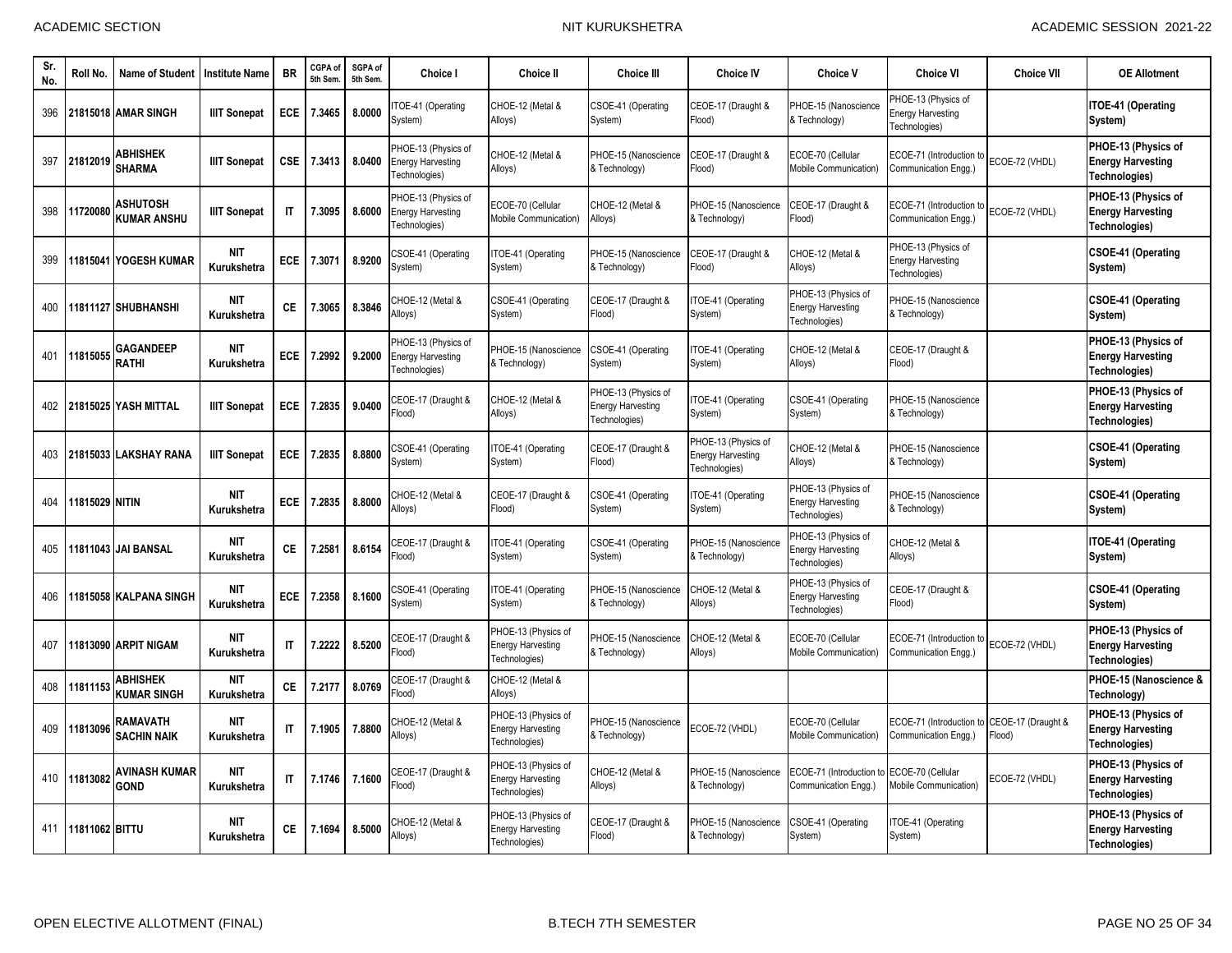| Sr.<br>No. | Roll No.        | <b>Name of Student</b>                                  | Institute Name            | <b>BR</b>              | CGPA of<br>5th Sem | SGPA of<br>5th Sem. | Choice I                      | <b>Choice II</b>                                                 | <b>Choice III</b>                                                | <b>Choice IV</b>                                                    | <b>Choice V</b>                                  | <b>Choice VI</b>                                                 | <b>Choice VII</b>                         | <b>OE Allotment</b>                                              |
|------------|-----------------|---------------------------------------------------------|---------------------------|------------------------|--------------------|---------------------|-------------------------------|------------------------------------------------------------------|------------------------------------------------------------------|---------------------------------------------------------------------|--------------------------------------------------|------------------------------------------------------------------|-------------------------------------------|------------------------------------------------------------------|
|            | 412 2181300     | <b>NISCHAY</b><br><b>ROHILLA</b>                        | <b>IIIT Sonepat</b>       | <b>IT</b>              | 7.1667             | 8.3600              | CEOE-17 (Draught &<br>Flood)  | CHOE-12 (Metal &<br>Alloys)                                      | PHOE-13 (Physics of<br><b>Energy Harvesting</b><br>Technologies) | PHOE-15 (Nanoscience<br>& Technology)                               | ECOE-71 (Introduction to<br>Communication Engg.) | ECOE-70 (Cellular<br><b>Mobile Communication)</b>                | ECOE-72 (VHDL)                            | PHOE-13 (Physics of<br><b>Energy Harvesting</b><br>Technologies) |
|            |                 | 413 21813002 AKSHAT GARG                                | <b>IIIT Sonepat</b>       | IT                     | 7.1429             | 8.2800              | CHOE-12 (Metal &<br>Alloys)   | CEOE-17 (Draught &<br>Flood)                                     | ECOE-71 (Introduction<br>Communication Engg.)                    | PHOE-13 (Physics of<br><b>Energy Harvesting</b><br>Technologies)    | PHOE-15 (Nanoscience<br>& Technology)            | ECOE-70 (Cellular<br>Mobile Communication)                       | ECOE-72 (VHDL)                            | <b>ECOE-71 (Introduction to</b><br><b>Communication Engg.)</b>   |
| 414        | 21815027        | <b>HITENDRA SINGH</b><br>(III)                          | <b>IIIT Sonepat</b>       | ECE                    | 7.1417             | 8.2800              | TOE-41 (Operating<br>System)  | CSOE-41 (Operating<br>System)                                    | PHOE-15 (Nanoscience<br>& Technology)                            | PHOE-13 (Physics of<br><b>Energy Harvesting</b><br>Technologies)    | CEOE-17 (Draught &<br>Flood)                     | CHOE-12 (Metal &<br>Alloys)                                      |                                           | <b>ITOE-41 (Operating</b><br>System)                             |
| 415        | 11815127 HITESH |                                                         | NIT<br>Kurukshetra        | <b>ECE</b>             | 7.1260             | 8.7600              | CSOE-41 (Operating<br>System) | PHOE-15 (Nanoscience<br>& Technology)                            | TOE-41 (Operating<br>System)                                     | CEOE-17 (Draught &<br>Flood)                                        | CHOE-12 (Metal &<br>Alloys)                      | PHOE-13 (Physics of<br><b>Energy Harvesting</b><br>Technologies) |                                           | <b>CSOE-41 (Operating</b><br>System)                             |
|            | 416 11811138    | <b>DEEPAK KUMAR</b><br><b>MEENA</b>                     | <b>NIT</b><br>Kurukshetra | СE                     | 7.1048             | 8.0760              | CEOE-17 (Draught &<br>Flood)  | PHOE-13 (Physics of<br><b>Energy Harvesting</b><br>Technologies) | CHOE-12 (Metal &<br>Alloys)                                      | PHOE-15 (Nanoscience<br>& Technology)                               | CSOE-41 (Operating<br>System)                    | TOE-41 (Operating<br>System)                                     |                                           | PHOE-13 (Physics of<br><b>Energy Harvesting</b><br>Technologies) |
| 417        | 11815038 BHANU  | <b>AKEPOGU</b><br><b>PRAKASH</b>                        | NIT<br>Kurukshetra        | <b>ECE</b>             | 7.1024             | 8.8000              | CSOE-41 (Operating<br>System) | ITOE-41 (Operating<br>System)                                    | CHOE-12 (Metal &<br>Alloys)                                      | CEOE-17 (Draught &<br>Flood)                                        | PHOE-15 (Nanoscience<br>& Technology)            | PHOE-13 (Physics of<br><b>Energy Harvesting</b><br>Technologies) |                                           | CSOE-41 (Operating<br>System)                                    |
| 418        | 1182500         | <b>SOURAV KUMAR</b><br><b>PARIDA</b>                    | <b>NIT</b><br>Kurukshetra | ECE                    | 7.1024             | 8.1600              | CSOE-41 (Operating<br>System) | ITOE-41 (Operating<br>System)                                    | PHOE-15 (Nanoscience<br>& Technology)                            | PHOE-13 (Physics of<br><b>Energy Harvesting</b><br>Technologies)    |                                                  |                                                                  |                                           | <b>CSOE-41 (Operating</b><br>System)                             |
| 419        |                 | 11815051 ROBIN SINGH                                    | NIT<br>Kurukshetra        | ECE                    | 7.0945             | 9.0000              | CSOE-41 (Operating<br>System) | PHOE-13 (Physics of<br><b>Energy Harvesting</b><br>Technologies) | TOE-41 (Operating<br>System)                                     | CHOE-12 (Metal &<br>Alloys)                                         | CEOE-17 (Draught &<br>Flood)                     | PHOE-15 (Nanoscience<br>& Technology)                            |                                           | CSOE-41 (Operating<br>System)                                    |
| 420        |                 | 11813043 VISHAL KUMAR                                   | <b>NIT</b><br>Kurukshetra | IT                     | 7.0873             | 8.6800              | CHOE-12 (Metal &<br>Alloys)   | PHOE-13 (Physics of<br><b>Energy Harvesting</b><br>Technologies) | PHOE-15 (Nanoscience<br>& Technology)                            | ECOE-71 (Introduction to CEOE-17 (Draught &<br>Communication Engg.) | Flood)                                           | ECOE-70 (Cellular<br><b>Mobile Communication)</b>                | ECOE-72 (VHDL)                            | PHOE-13 (Physics of<br><b>Energy Harvesting</b><br>Technologies) |
| 421        |                 | <b>11813057 DIVINESH</b>                                | NIT<br>Kurukshetra        | $\mathsf{I}$           | 7.0873             | 8.4800              | CHOE-12 (Metal &<br>Alloys)   | CEOE-17 (Draught &<br>Flood)                                     | PHOE-13 (Physics of<br><b>Energy Harvesting</b><br>Technologies) | PHOE-15 (Nanoscience<br>& Technology)                               | ECOE-71 (Introduction f<br>Communication Engg.)  | ECOE-70 (Cellular<br>Mobile Communication)                       | ECOE-72 (VHDL)                            | PHOE-13 (Physics of<br><b>Energy Harvesting</b><br>Technologies) |
| 422        |                 | 11812035 NAINA KASHYAP                                  | <b>NIT</b><br>Kurukshetra | COE                    | 7.0873             | 6.6000              | CEOE-17 (Draught &<br>Flood)  | PHOE-13 (Physics of<br><b>Energy Harvesting</b><br>Technologies) | CHOE-12 (Metal &<br>Alloys)                                      | PHOE-15 (Nanoscience<br>& Technology)                               | ECOE-72 (VHDL)                                   | ECOE-71 (Introduction t<br>Communication Engg.)                  | ECOE-70 (Cellular<br>Mobile Communication | PHOE-13 (Physics of<br><b>Energy Harvesting</b><br>Technologies) |
| 423        |                 | 11815047 SATMEET SINGH                                  | NIT<br>Kurukshetra        | ECE                    | 7.0787             | 7.5600              | TOE-41 (Operating<br>System)  | PHOE-15 (Nanoscience<br>& Technology)                            | CSOE-41 (Operating<br>System)                                    | PHOE-13 (Physics of<br><b>Energy Harvesting</b><br>Technologies)    | CHOE-12 (Metal &<br>Alloys)                      | CEOE-17 (Draught &<br>Flood)                                     |                                           | <b>ITOE-41 (Operating</b><br>System)                             |
| 424        | 11815027        | <b>POTHI REDDY</b><br>GARI<br>LEELADHAR<br><b>REDDY</b> | <b>NIT</b><br>Kurukshetra | ECE                    | 7.0551             | 9.3600              | CSOE-41 (Operating<br>System) | ITOE-41 (Operating<br>System)                                    | CHOE-12 (Metal &<br>Alloys)                                      | CEOE-17 (Draught &<br>Flood)                                        | PHOE-15 (Nanoscience<br>& Technology)            | PHOE-13 (Physics of<br><b>Energy Harvesting</b><br>Technologies) |                                           | <b>ITOE-41 (Operating</b><br>System)                             |
|            |                 | 425 11815044 ANKIT KUMAR                                | <b>NIT</b><br>Kurukshetra |                        | ECE 7.0000 8.3600  |                     | CSOE-41 (Operating<br>System) | PHOE-15 (Nanoscience<br>& Technology)                            | ITOE-41 (Operating<br>System)                                    | CEOE-17 (Draught &<br>Flood)                                        | CHOE-12 (Metal &<br>Alloys)                      | PHOE-13 (Physics of<br><b>Energy Harvesting</b><br>Technologies) |                                           | PHOE-15 (Nanoscience &<br>Technology)                            |
|            | 426 11823005    | <b>VARUN M.</b><br><b>MENON</b>                         | <b>NIT</b><br>Kurukshetra | $\mathsf{I}\mathsf{T}$ | 6.9841             | 8.5200              | CHOE-12 (Metal &<br>Alloys)   | CEOE-17 (Draught &<br>Flood)                                     | PHOE-13 (Physics of<br><b>Energy Harvesting</b><br>Technologies) | PHOE-15 (Nanoscience<br>& Technology)                               | ECOE-70 (Cellular<br>Mobile Communication)       | ECOE-71 (Introduction to<br>Communication Engg.)                 | ECOE-72 (VHDL)                            | PHOE-15 (Nanoscience &<br>Technology)                            |
| 427        |                 | <b>11815123 NITIN TANWAR</b>                            | NIT<br>Kurukshetra        |                        | ECE 6.9606         | 8.3600              | TOE-41 (Operating<br>System)  | PHOE-15 (Nanoscience<br>& Technology)                            | CHOE-12 (Metal &<br>Alloys)                                      | PHOE-13 (Physics of<br><b>Energy Harvesting</b><br>Technologies)    | CEOE-17 (Draught &<br>Flood)                     | CSOE-41 (Operating<br>System)                                    |                                           | ITOE-41 (Operating<br>System)                                    |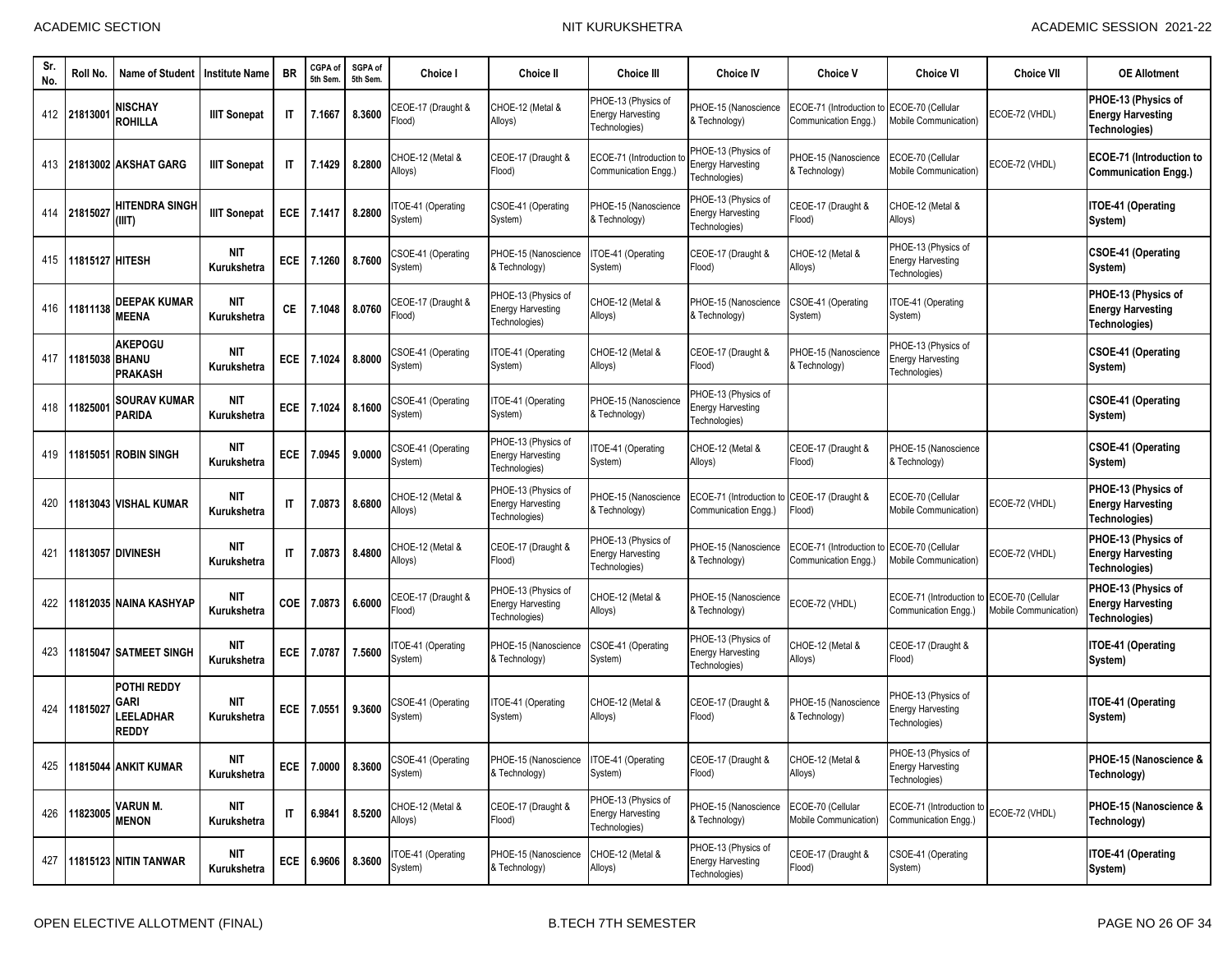| Sr.<br>No. | Roll No.      | <b>Name of Student</b>              | <b>Institute Name</b>     | <b>BR</b>              | CGPA of<br>5th Sem | SGPA of<br>5th Sem. | <b>Choice I</b>                       | <b>Choice II</b>                                                 | <b>Choice III</b>                                                | <b>Choice IV</b>                                                   | <b>Choice V</b>                                                  | <b>Choice VI</b>                                                 | <b>Choice VII</b>                             | <b>OE Allotment</b>                                            |
|------------|---------------|-------------------------------------|---------------------------|------------------------|--------------------|---------------------|---------------------------------------|------------------------------------------------------------------|------------------------------------------------------------------|--------------------------------------------------------------------|------------------------------------------------------------------|------------------------------------------------------------------|-----------------------------------------------|----------------------------------------------------------------|
| 428        |               | 11813004 VINAY SHEORAN              | <b>NIT</b><br>Kurukshetra | $\mathsf{I}\mathsf{T}$ | 6.9524             | 8.2800              | CHOE-12 (Metal &<br>Alloys)           | CEOE-17 (Draught &<br>Flood)                                     | PHOE-13 (Physics of<br><b>Energy Harvesting</b><br>Technologies) | PHOE-15 (Nanoscience<br>& Technology)                              | ECOE-71 (Introduction to<br>Communication Engg.)                 | ECOE-70 (Cellular<br>Mobile Communication)                       | ECOE-72 (VHDL)                                | PHOE-15 (Nanoscience &<br>Technology)                          |
| 429        | 11813027 ROMI |                                     | <b>NIT</b><br>Kurukshetra | IT                     | 6.9444             | 7.6800              | CHOE-12 (Metal &<br>Alloys)           | CEOE-17 (Draught &<br>Flood)                                     | ECOE-71 (Introduction t<br>Communication Enga.)                  | PHOE-13 (Physics of<br><b>Energy Harvesting</b><br>Technologies)   | PHOE-15 (Nanoscience<br>& Technology)                            | ECOE-72 (VHDL)                                                   | ECOE-70 (Cellular<br>Mobile Communication     | <b>ECOE-71 (Introduction to</b><br><b>Communication Engg.)</b> |
| 430        | 11815116      | <b>GODHUMU</b><br><b>ABHILASH</b>   | NIT<br>Kurukshetra        | ECE                    | 6.9213             | 8.2400              | CSOE-41 (Operating<br>System)         | ITOE-41 (Operating<br>System)                                    | CEOE-17 (Draught &<br>Flood)                                     | PHOE-15 (Nanoscience<br>& Technology)                              | CHOE-12 (Metal &<br>Alloys)                                      | PHOE-13 (Physics of<br><b>Energy Harvesting</b><br>Technologies) |                                               | <b>ITOE-41 (Operating</b><br>System)                           |
| 431        |               | 11815010 ASHUTOSH                   | <b>NIT</b><br>Kurukshetra | ECE                    | 6.8976             | 8.5200              | TOE-41 (Operating<br>System)          | CSOE-41 (Operating<br>System)                                    | CEOE-17 (Draught &<br>Flood)                                     | CHOE-12 (Metal &<br>Alloys)                                        | PHOE-15 (Nanoscience<br>& Technology)                            | PHOE-13 (Physics of<br><b>Energy Harvesting</b><br>Technologies) |                                               | <b>ITOE-41 (Operating</b><br>System)                           |
|            |               | 432 21812001 AYUSH KUMAR            | <b>IIIT Sonepat</b>       | CSE                    | 6.8889             | 7.0400              | CHOE-12 (Metal &<br>Alloys)           | CEOE-17 (Draught &<br>Flood)                                     | PHOE-13 (Physics of<br><b>Energy Harvesting</b><br>Technologies) | PHOE-15 (Nanoscience<br>& Technology)                              | ECOE-71 (Introduction f<br>Communication Engg.)                  | ECOE-70 (Cellular<br>Mobile Communication)                       | ECOE-72 (VHDL)                                | PHOE-15 (Nanoscience &<br>Technology)                          |
| 433        |               | 11811013 ANAND KUMAR                | <b>NIT</b><br>Kurukshetra | СE                     | 6.8710             | 8.7308              | CEOE-17 (Draught &<br>Flood)          | CHOE-12 (Metal &<br>Alloys)                                      | PHOE-13 (Physics of<br><b>Energy Harvesting</b><br>Technologies) | PHOE-15 (Nanoscience<br>& Technology)                              | TOE-41 (Operating<br>System)                                     | CSOE-41 (Operating<br>System)                                    |                                               | PHOE-15 (Nanoscience &<br>Technology)                          |
| 434        |               | 11821002 AHMAD MILLAD               | <b>NIT</b><br>Kurukshetra | <b>CE</b>              | 6.8226             | 8.4615              | CEOE-17 (Draught &<br>Flood)          | CHOE-12 (Metal &<br>Alloys)                                      | <b>PHOE-15 (Nanoscience</b><br>& Technology)                     | PHOE-13 (Physics of<br><b>Energy Harvesting</b><br>Technologies)   | CSOE-41 (Operating<br>System)                                    | TOE-41 (Operating<br>System)                                     |                                               | PHOE-15 (Nanoscience &<br>Technology)                          |
| 435        |               | 11813070 SIDHARATH                  | <b>NIT</b><br>Kurukshetra | IT                     | 6.8175             | 8.3200              | CHOE-12 (Metal &<br>Alloys)           | PHOE-13 (Physics of<br><b>Energy Harvesting</b><br>Technologies) | PHOE-15 (Nanoscience<br>& Technology)                            | ECOE-72 (VHDL)                                                     | ECOE-70 (Cellular<br>Mobile Communication)                       | ECOE-71 (Introduction to<br>Communication Engg.)                 | CEOE-17 (Draught &<br>Flood)                  | PHOE-15 (Nanoscience &<br>Technology)                          |
| 436        | 11815149      | <b>NIMMA</b><br><b>CHAITANYA</b>    | <b>NIT</b><br>Kurukshetra | ECE                    | 6.8031             | 8.4800              | CSOE-41 (Operating<br>System)         | TOE-41 (Operating<br>System)                                     | CEOE-17 (Draught &<br>Flood)                                     | PHOE-13 (Physics of<br><b>Energy Harvesting</b><br>Technologies)   | PHOE-15 (Nanoscience<br>& Technology)                            | CHOE-12 (Metal &<br>Alloys)                                      |                                               | <b>ITOE-41 (Operating</b><br>System)                           |
| 437        | 11812005      | JAYANT KUMAR<br><b>NAIK</b>         | <b>NIT</b><br>Kurukshetra | COE                    | 6.7857             | 7.7200              | CHOE-12 (Metal &<br>Alloys)           | PHOE-13 (Physics of<br><b>Energy Harvesting</b><br>Technologies) | <b>PHOE-15 (Nanoscience</b><br>& Technology)                     | ECOE-71 (Introduction to ECOE-70 (Cellular<br>Communication Engg.) | Mobile Communication)                                            | CEOE-17 (Draught &<br>Flood)                                     | ECOE-72 (VHDL)                                | PHOE-15 (Nanoscience &<br>Technology)                          |
| 438        | 21815026      | <b>SHASHWAT</b><br><b>BHARTI</b>    | <b>IIIT Sonepat</b>       | ECE                    | 6.7559             | 8.1200              | PHOE-15 (Nanoscience<br>& Technology) | CSOE-41 (Operating<br>System)                                    | CHOE-12 (Metal &<br>Alloys)                                      | TOE-41 (Operating<br>System)                                       | PHOE-13 (Physics of<br><b>Energy Harvesting</b><br>Fechnologies) | CEOE-17 (Draught &<br>Flood)                                     |                                               | PHOE-15 (Nanoscience &<br>Technology)                          |
|            | 439 11812009  | <b>PIYUSH KUMAR</b><br><b>MEENA</b> | <b>NIT</b><br>Kurukshetra | <b>COE</b>             | 6.7143             | 7.5600              | CEOE-17 (Draught &<br>Flood)          | CHOE-12 (Metal &<br>Alloys)                                      | ECOE-71 (Introduction to<br>Communication Engg.)                 | ECOE-70 (Cellular<br>Mobile Communication)                         | ECOE-72 (VHDL)                                                   | PHOE-13 (Physics of<br><b>Energy Harvesting</b><br>Technologies) | PHOE-15 (Nanoscience<br>& Technology)         | <b>ECOE-71 (Introduction to</b><br><b>Communication Engg.)</b> |
| 440        |               | <b>21815004 ALOK KUMAR</b>          | <b>IIIT Sonepat</b>       | ECE                    | 6.6850             | 6.4000              | CSOE-41 (Operating<br>System)         | PHOE-15 (Nanoscience<br>& Technology)                            | TOE-41 (Operating<br>System)                                     | CHOE-12 (Metal &<br>Alloys)                                        | PHOE-13 (Physics of<br><b>Energy Harvesting</b><br>Technologies) | CEOE-17 (Draught &<br>Flood)                                     |                                               | PHOE-15 (Nanoscience &<br>Technology)                          |
| 441        |               | 11813001 DIVYANSH SAINI             | NIT<br>Kurukshetra        | IT                     | 6.6825             | 7.5600              | CHOE-12 (Metal &<br>Alloys)           | CEOE-17 (Draught &<br>Flood)                                     | PHOE-13 (Physics of<br><b>Energy Harvesting</b><br>Technologies) | PHOE-15 (Nanoscience<br>& Technology)                              | ECOE-70 (Cellular<br>Mobile Communication)                       | ECOE-72 (VHDL)                                                   | ECOE-71 (Introduction<br>Communication Engg.) | PHOE-15 (Nanoscience &<br>Technology)                          |
| 442        |               | 11815043 ANKIT KHANNA               | nit<br>Kurukshetra        |                        | ECE 6.6535         | 8.5200              | CSOE-41 (Operating<br>System)         |                                                                  |                                                                  |                                                                    |                                                                  |                                                                  |                                               | ITOE-41 (Operating<br>System)                                  |
|            |               | 443 21813017 RAJESH KUMAR           | <b>IIIT Sonepat</b>       | IT                     | 6.6349             | 6.8400              | CEOE-17 (Draught &<br>Flood)          | PHOE-13 (Physics of<br><b>Energy Harvesting</b><br>Technologies) | CHOE-12 (Metal &<br>Alloys)                                      | PHOE-15 (Nanoscience<br>& Technology)                              | ECOE-71 (Introduction to<br>Communication Engg.)                 | ECOE-72 (VHDL)                                                   |                                               | PHOE-15 (Nanoscience &<br>Technology)                          |
|            | 444 21812029  | <b>MESHRAM</b><br><b>PRAJYOT</b>    | <b>IIIT Sonepat</b>       |                        | CSE 6.5952         | 8.0000              | CHOE-12 (Metal &<br>Alloys)           | CEOE-17 (Draught &<br>Flood)                                     | PHOE-13 (Physics of<br><b>Energy Harvesting</b><br>Technologies) | ECOE-71 (Introduction to ECOE-70 (Cellular<br>Communication Engg.) | Mobile Communication)                                            | PHOE-15 (Nanoscience<br>& Technology)                            | ECOE-72 (VHDL)                                | ECOE-71 (Introduction to<br><b>Communication Engg.)</b>        |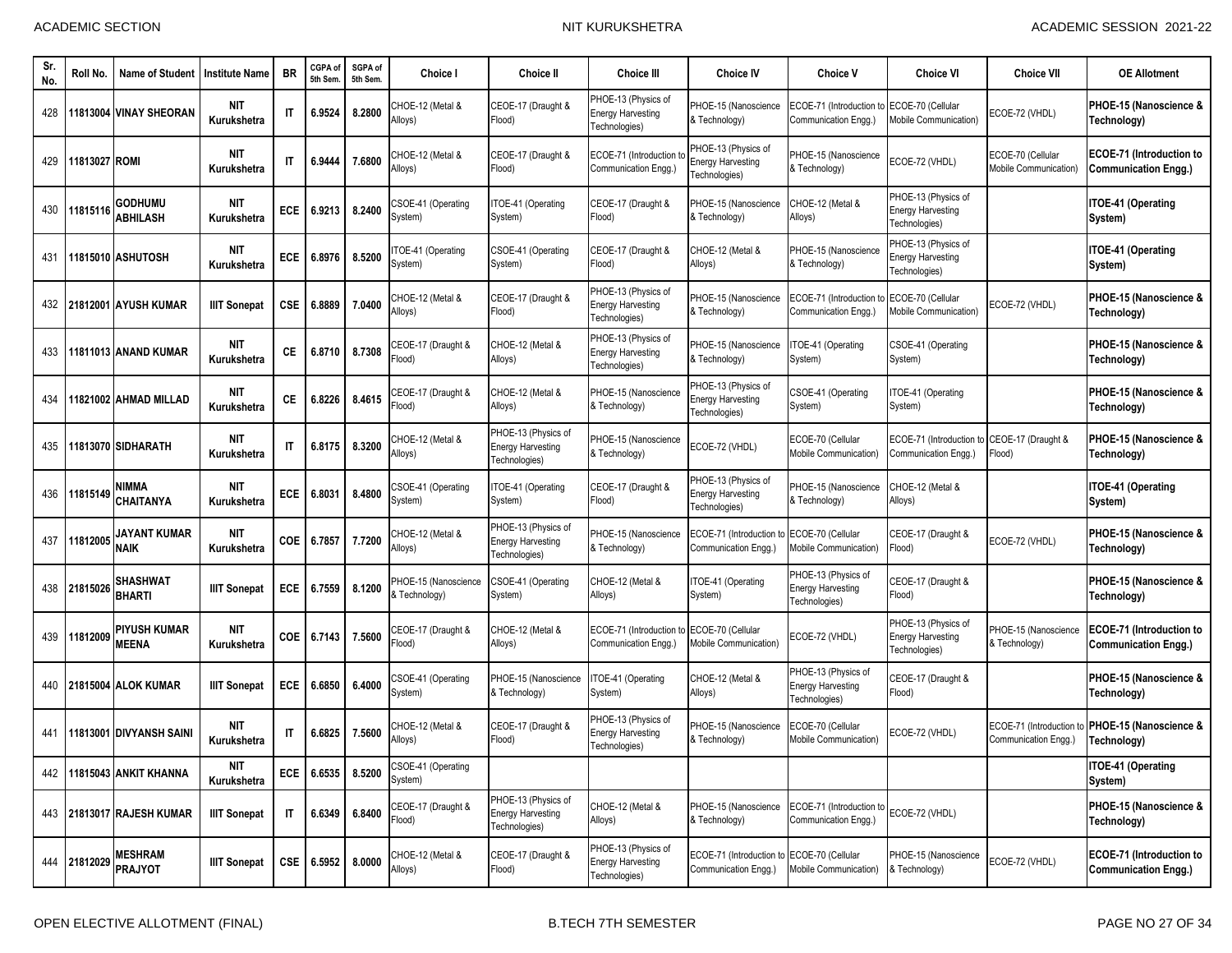| Sr.<br>No. | Roll No.           | <b>Name of Student</b>                           | <b>Institute Name</b>     | <b>BR</b>  | CGPA of<br>5th Sem | SGPA of<br>5th Sem. | <b>Choice I</b>                                                         | <b>Choice II</b>                                                 | <b>Choice III</b>                                                | <b>Choice IV</b>                                                 | <b>Choice V</b>                                          | <b>Choice VI</b>                                                 | <b>Choice VII</b>                                                | <b>OE Allotment</b>                                            |
|------------|--------------------|--------------------------------------------------|---------------------------|------------|--------------------|---------------------|-------------------------------------------------------------------------|------------------------------------------------------------------|------------------------------------------------------------------|------------------------------------------------------------------|----------------------------------------------------------|------------------------------------------------------------------|------------------------------------------------------------------|----------------------------------------------------------------|
|            | 445 11811126       | KISHOR KUMAR<br><b>KHINCHAR</b>                  | <b>NIT</b><br>Kurukshetra | СE         | 6.5887             | 6.6538              | CHOE-12 (Metal &<br>Alloys)                                             | PHOE-13 (Physics of<br><b>Energy Harvesting</b><br>Technologies) | PHOE-15 (Nanoscience<br>& Technology)                            | CEOE-17 (Draught &<br>Flood)                                     | CSOE-41 (Operating<br>System)                            | TOE-41 (Operating<br>System)                                     |                                                                  | PHOE-15 (Nanoscience &<br>Technology)                          |
| 446        | 11811055 TARUN     |                                                  | <b>NIT</b><br>Kurukshetra | СE         | 6.5726             | 8.4615              | CEOE-17 (Draught &<br>Flood)                                            | CHOE-12 (Metal &<br>Alloys)                                      |                                                                  |                                                                  |                                                          |                                                                  |                                                                  | PHOE-15 (Nanoscience &<br>Technology)                          |
| 447        |                    | 11821004 SAFIULLAH                               | <b>NIT</b><br>Kurukshetra | СE         | 6.5484             | 8.3462              | CEOE-17 (Draught &<br>Flood)                                            | CHOE-12 (Metal &<br>Alloys)                                      | PHOE-15 (Nanoscience<br>& Technology)                            | PHOE-13 (Physics of<br><b>Energy Harvesting</b><br>Technologies) | TOE-41 (Operating<br>System)                             | CSOE-41 (Operating<br>System)                                    |                                                                  | PHOE-15 (Nanoscience &<br>Technology)                          |
| 448        |                    | <b>11811053 NISHANT</b>                          | <b>NIT</b><br>Kurukshetra | СE         | 6.5403             | 8.1154              | CHOE-12 (Metal &<br>Alloys)                                             | CEOE-17 (Draught &<br>Flood)                                     | PHOE-13 (Physics of<br><b>Energy Harvesting</b><br>Technologies) | PHOE-15 (Nanoscience<br>& Technology)                            | SOE-41 (Operating<br>System)                             | TOE-41 (Operating<br>System)                                     |                                                                  | PHOE-15 (Nanoscience &<br>Technology)                          |
| 449        |                    | 11812086 YOGESH                                  | <b>NIT</b><br>Kurukshetra | COE        | 6.5317             | 7.6000              | CHOE-12 (Metal &<br>Alloys)                                             | CEOE-17 (Draught &<br>Flood)                                     | PHOE-13 (Physics of<br><b>Energy Harvesting</b><br>Technologies) | PHOE-15 (Nanoscience<br>& Technology)                            | ECOE-71 (Introduction t<br>Communication Engg.)          | ECOE-70 (Cellular<br>Mobile Communication)                       | ECOE-72 (VHDL)                                                   | PHOE-15 (Nanoscience &<br>Technology)                          |
| 450        | 11815083           | SARILLA AKHIL<br><b>VENKAT</b>                   | <b>NIT</b><br>Kurukshetra | <b>ECE</b> | 6.4567             | 8.0400              | CSOE-41 (Operating<br>System)                                           | ITOE-41 (Operating<br>System)                                    | TOE-41 (Operating<br>System)                                     | PHOE-15 (Nanoscience<br>& Technology)                            | CHOE-12 (Metal &<br>Alloys)                              | PHOE-13 (Physics of<br><b>Energy Harvesting</b><br>Technologies) |                                                                  | <b>ITOE-41 (Operating</b><br>System)                           |
| 451        | 11811059           | DIVYANSHU<br>KANNAUJIYA                          | <b>NIT</b><br>Kurukshetra | СE         | 6.4274             | 8.0000              | CSOE-41 (Operating<br>System)                                           | ITOE-41 (Operating<br>System)                                    | PHOE-15 (Nanoscience<br>& Technology)                            | CEOE-17 (Draught &<br>Flood)                                     |                                                          |                                                                  |                                                                  | ITOE-41 (Operating<br>System)                                  |
| 452        |                    | 11821001 OMIDULLAH                               | <b>NIT</b><br>Kurukshetra | СE         | 6.3710             | 7.4231              | CEOE-17 (Draught &<br>Flood)                                            | PHOE-13 (Physics of<br><b>Energy Harvesting</b><br>Technologies) | CHOE-12 (Metal &<br>Alloys)                                      | ITOE-41 (Operating<br>System)                                    | CSOE-41 (Operating<br>System)                            | PHOE-15 (Nanoscience<br>& Technology)                            |                                                                  | ITOE-41 (Operating<br>System)                                  |
| 453        |                    | 11812085 BHAWESH                                 | <b>NIT</b><br>Kurukshetra | COE        | 6.3571             | 6.4400              | ECOE-72 (VHDL)                                                          | ECOE-70 (Cellular<br>Mobile Communication)                       | CEOE-17 (Draught &<br>Flood)                                     | PHOE-15 (Nanoscience<br>& Technology)                            | PHOE-13 (Physics of<br>nergy Harvesting<br>Fechnologies) | ECOE-71 (Introduction to<br>Communication Engg.)                 |                                                                  | <b>ECOE-70 (Cellular Mobile</b><br>Communication)              |
|            |                    | 454 21812031 LOKENDRA                            | <b>IIIT Sonepat</b>       | <b>CSE</b> | 6.3016             | 6.6000              | CEOE-17 (Draught &<br>Flood)                                            | CHOE-12 (Metal &<br>Alloys)                                      | PHOE-13 (Physics of<br><b>Energy Harvesting</b><br>Technologies) | PHOE-15 (Nanoscience<br>& Technology)                            | ECOE-71 (Introduction t<br>Communication Engg.           | ECOE-70 (Cellular<br>Mobile Communication)                       | ECOE-72 (VHDL)                                                   | PHOE-15 (Nanoscience &<br>Technology)                          |
| 455        |                    | 11720037 VIKASH SAINI                            | <b>IIIT Sonepat</b>       | ECE        | 6.2520             | 8.1200              | CSOE-41 (Operating<br>System)                                           | CHOE-12 (Metal &<br>Alloys)                                      | TOE-41 (Operating<br>System)                                     | CEOE-17 (Draught &<br>Flood)                                     | PHOE-15 (Nanoscience<br>& Technology)                    | PHOE-13 (Physics of<br><b>Energy Harvesting</b><br>Technologies) |                                                                  | ITOE-41 (Operating<br>System)                                  |
| 456        | 11812006 NITIN     |                                                  | <b>NIT</b><br>Kurukshetra | COE        | 6.0952             | 7.3600              | CEOE-17 (Draught &<br>Flood)                                            | CHOE-12 (Metal &<br>Alloys)                                      | ECOE-71 (Introduction t<br>Communication Engg.)                  | ECOE-70 (Cellular<br>Mobile Communication)                       | COE-72 (VHDL)                                            | PHOE-13 (Physics of<br><b>Energy Harvesting</b><br>Technologies) | PHOE-15 (Nanoscience<br>& Technology)                            | <b>ECOE-71 (Introduction to</b><br><b>Communication Engg.)</b> |
| 457        | 11812025           | <b>MEKALA</b><br><b>SUSHANTH</b><br><b>KUMAR</b> | <b>NIT</b><br>Kurukshetra | COE        | 5.9921             | 6.8000              | ECOE-71 (Introduction to<br>Communication Engg.)                        | ECOE-70 (Cellular<br><b>Mobile Communication)</b>                | ECOE-72 (VHDL)                                                   | PHOE-15 (Nanoscience<br>& Technology)                            | CHOE-12 (Metal &<br>Alloys)                              | CEOE-17 (Draught &<br>Flood)                                     | PHOE-13 (Physics of<br><b>Energy Harvesting</b><br>Technologies) | ECOE-71 (Introduction to<br><b>Communication Engg.)</b>        |
|            |                    | 458 11710373 MOULIK SHARMA                       | NIT<br>Kurukshetra        | ECE        | 5.9528             | 8.5200              | TOE-41 (Operating<br>System)                                            | PHOE-15 (Nanoscience<br>& Technology)                            | CSOE-41 (Operating<br>System)                                    | CHOE-12 (Metal &<br>Alloys)                                      | CEOE-17 (Draught &<br>Flood)                             | PHOE-13 (Physics of<br><b>Energy Harvesting</b><br>Technologies) |                                                                  | <b>ITOE-41 (Operating</b><br>System)                           |
|            | 459 11821003 YALDA |                                                  | <b>NIT</b><br>Kurukshetra | CE         |                    |                     | PHOE-13 (Physics of<br>5.9516 7.4615 Energy Harvesting<br>Technologies) | CSOE-41 (Operating<br>System)                                    | CEOE-17 (Draught &<br>Flood)                                     | ITOE-41 (Operating<br>System)                                    | PHOE-15 (Nanoscience<br>& Technology)                    | CHOE-12 (Metal &<br>Alloys)                                      |                                                                  | ITOE-41 (Operating<br>System)                                  |
|            |                    | 460 11811007 GORDHAN RAM                         | <b>NIT</b><br>Kurukshetra | CE         | <b>NA</b>          | 8.6538              | CSOE-41 (Operating<br>System)                                           | PHOE-13 (Physics of<br><b>Energy Harvesting</b><br>Technologies) | TOE-41 (Operating<br>System)                                     | PHOE-15 (Nanoscience<br>& Technology)                            | CEOE-17 (Draught &<br>Flood)                             | CHOE-12 (Metal &<br>Alloys)                                      |                                                                  | <b>ITOE-41 (Operating</b><br>System)                           |
|            | 461 21815037       | SHANTANU<br><b>SINGH</b>                         | <b>IIIT Sonepat</b>       | ECE        | <b>NA</b>          | 8.4400              | CSOE-41 (Operating<br>System)                                           | CEOE-17 (Draught &<br>Flood)                                     | TOE-41 (Operating<br>System)                                     | PHOE-13 (Physics of<br><b>Energy Harvesting</b><br>Technologies) | PHOE-15 (Nanoscience<br>& Technology)                    | CHOE-12 (Metal &<br>Alloys)                                      |                                                                  | <b>ITOE-41 (Operating</b><br>System)                           |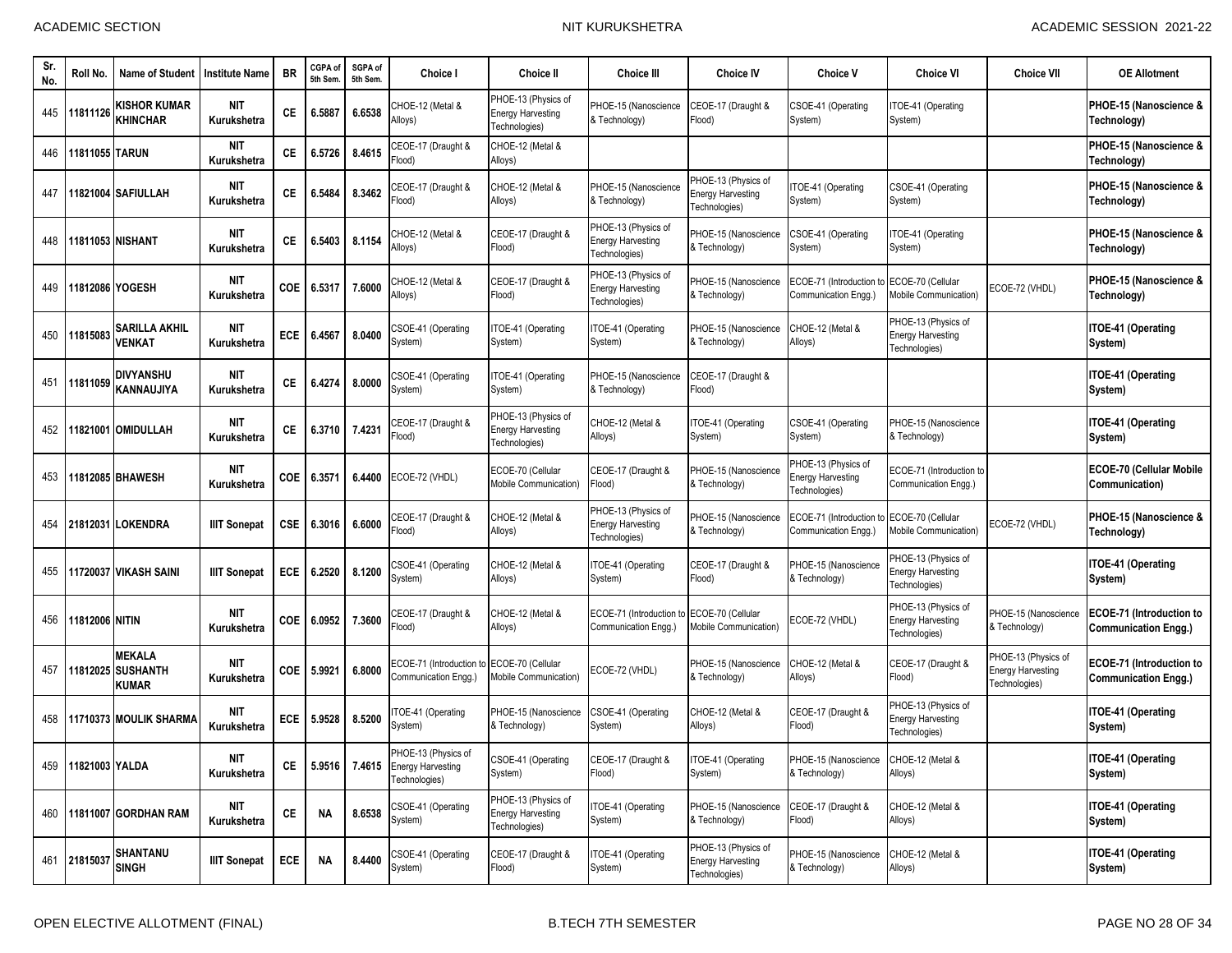| Sr.<br>No. | Roll No.       | <b>Name of Student</b>                                  | <b>Institute Name</b>     | <b>BR</b>    | CGPA of<br>5th Sem | SGPA of<br>5th Sem | <b>Choice I</b>                       | <b>Choice II</b>                                                 | <b>Choice III</b>                                                | <b>Choice IV</b>                                                 | <b>Choice V</b>                                                  | <b>Choice VI</b>                                                 | <b>Choice VII</b>                     | <b>OE Allotment</b>                                            |
|------------|----------------|---------------------------------------------------------|---------------------------|--------------|--------------------|--------------------|---------------------------------------|------------------------------------------------------------------|------------------------------------------------------------------|------------------------------------------------------------------|------------------------------------------------------------------|------------------------------------------------------------------|---------------------------------------|----------------------------------------------------------------|
| 462        | 11811085       | SHUBHAM<br><b>KUMAR JHA</b>                             | <b>NIT</b><br>Kurukshetra | <b>CE</b>    | <b>NA</b>          | 8.4231             | CHOE-12 (Metal &<br>Alloys)           | PHOE-15 (Nanoscience<br>& Technology)                            | HOE-13 (Physics of<br><b>Energy Harvesting</b><br>Technologies)  | CEOE-17 (Draught &<br>Flood)                                     | CSOE-41 (Operating<br>System)                                    | ITOE-41 (Operating<br>System)                                    |                                       | PHOE-15 (Nanoscience &<br>Technology)                          |
| 463        | 11815011 ANSHU |                                                         | <b>NIT</b><br>Kurukshetra | <b>ECE</b>   | <b>NA</b>          | 8.2000             | CEOE-17 (Draught &<br>Flood)          | CHOE-12 (Metal &<br>Alloys)                                      | PHOE-15 (Nanoscience<br>& Technology)                            | PHOE-13 (Physics of<br><b>Energy Harvesting</b><br>Technologies) | <b>CSOE-41 (Operating</b><br>System)                             | TOE-41 (Operating<br>System)                                     |                                       | PHOE-15 (Nanoscience &<br>Technology)                          |
| 464        |                | 21815035 LOKESH ANAND                                   | <b>IIIT Sonepat</b>       | <b>ECE</b>   | <b>NA</b>          | 8.1600             | CEOE-17 (Draught &<br>Flood)          | PHOE-13 (Physics of<br><b>Energy Harvesting</b><br>Technologies) | CHOE-12 (Metal &<br>Alloys)                                      | TOE-41 (Operating<br>System)                                     | CSOE-41 (Operating<br>System)                                    | PHOE-15 (Nanoscience<br>& Technology)                            |                                       | ITOE-41 (Operating<br>System)                                  |
| 465        |                | 11811132 GORJA DIWAKAR                                  | <b>NIT</b><br>Kurukshetra | СE           | <b>NA</b>          | 8.0000             | PHOE-15 (Nanoscience<br>& Technology) | CEOE-17 (Draught &<br>Flood)                                     | PHOE-13 (Physics of<br><b>Energy Harvesting</b><br>Technologies) | CHOE-12 (Metal &<br>Alloys)                                      | CSOE-41 (Operating<br>System)                                    | ITOE-41 (Operating<br>System)                                    |                                       | PHOE-15 (Nanoscience &<br>Technology)                          |
| 466        | 11815112       | YALLAPU NAVYA<br><b>TEJASWINI</b>                       | <b>NIT</b><br>Kurukshetra | <b>ECE</b>   | <b>NA</b>          | 7.9200             | CSOE-41 (Operating<br>System)         | CHOE-12 (Metal &<br>Alloys)                                      | TOE-41 (Operating<br>System)                                     | CEOE-17 (Draught &<br>Flood)                                     | PHOE-15 (Nanoscience<br>& Technology)                            | PHOE-13 (Physics of<br><b>Energy Harvesting</b><br>Technologies) |                                       | ITOE-41 (Operating<br>System)                                  |
| 467        | 11815148       | <b>OMPRAKASH</b><br><b>MEENA</b>                        | <b>NIT</b><br>Kurukshetra | <b>ECE</b>   | <b>NA</b>          | 7.6400             | CSOE-41 (Operating<br>System)         | TOE-41 (Operating<br>System)                                     | PHOE-15 (Nanoscience<br>& Technology)                            | PHOE-13 (Physics of<br><b>Energy Harvesting</b><br>Technologies) | CEOE-17 (Draught &<br>Flood)                                     | CHOE-12 (Metal &<br>Alloys)                                      |                                       | ITOE-41 (Operating<br>System)                                  |
| 468        | 21813013       | <b>MAYANK</b><br><b>KANWARE</b>                         | <b>IIIT Sonepat</b>       | $\mathsf{I}$ | <b>NA</b>          | 7.5600             | CEOE-17 (Draught &<br>Flood)          | PHOE-13 (Physics of<br><b>Energy Harvesting</b><br>Technologies) | <b>PHOE-15 (Nanoscience</b><br>& Technology)                     | CHOE-12 (Metal &<br>Alloys)                                      | ECOE-70 (Cellular<br>Mobile Communication)                       | ECOE-71 (Introduction to<br>Communication Engg.)                 | ECOE-72 (VHDL)                        | PHOE-15 (Nanoscience &<br>Technology)                          |
| 469        | 21812020       | <b>PRATYUSH</b><br><b>BHARDWAJ</b>                      | <b>IIIT Sonepat</b>       | <b>CSE</b>   | <b>NA</b>          | 7.4000             | CHOE-12 (Metal &<br>Alloys)           | CEOE-17 (Draught &<br>Flood)                                     | PHOE-13 (Physics of<br><b>Energy Harvesting</b><br>Technologies) | PHOE-15 (Nanoscience<br>& Technology)                            | ECOE-70 (Cellular<br>Mobile Communication)                       | ECOE-71 (Introduction to<br>Communication Engg.)                 | ECOE-72 (VHDL)                        | PHOE-15 (Nanoscience &<br>Technology)                          |
| 470        |                | 11812004 VARUN KUMAR                                    | <b>NIT</b><br>Kurukshetra | <b>COE</b>   | <b>NA</b>          | 7.2400             | CEOE-17 (Draught &<br>Flood)          | CHOE-12 (Metal &<br>Alloys)                                      | ECOE-71 (Introduction<br>Communication Engg.)                    | ECOE-70 (Cellular<br><b>Mobile Communication)</b>                | ECOE-72 (VHDL)                                                   | PHOE-13 (Physics of<br><b>Energy Harvesting</b><br>Technologies) | PHOE-15 (Nanoscience<br>& Technology) | ECOE-71 (Introduction to<br><b>Communication Engg.)</b>        |
| 471        | 11813098       | <b>DHARAVATH</b><br><b>PRASHANTH</b>                    | <b>NIT</b><br>Kurukshetra | $\mathsf{I}$ | <b>NA</b>          | 7.1600             | CHOE-12 (Metal &<br>Alloys)           | PHOE-13 (Physics of<br><b>Energy Harvesting</b><br>Technologies) | PHOE-15 (Nanoscience<br>& Technology)                            | ECOE-72 (VHDL)                                                   | ECOE-70 (Cellular<br>Mobile Communication)                       | ECOE-71 (Introduction<br>Communication Engg.)                    | CEOE-17 (Draught &<br>Flood)          | PHOE-15 (Nanoscience &<br>Technology)                          |
| 472        |                | 11822001 SACHIN BAJPAI                                  | NIT<br>Kurukshetra        | <b>COE</b>   | <b>NA</b>          | 6.9600             | CEOE-17 (Draught &<br>Flood)          | PHOE-13 (Physics of<br><b>Energy Harvesting</b><br>Technologies) | ECOE-70 (Cellular<br>Mobile Communication)                       | CHOE-12 (Metal &<br>Alloys)                                      | PHOE-15 (Nanoscience<br>& Technology)                            | ECOE-71 (Introduction t<br>Communication Engg.)                  | ECOE-72 (VHDL)                        | <b>ECOE-70 (Cellular Mobile</b><br>Communication)              |
| 473        | 11822003       | KRISHNA KUMAR<br>YADAV                                  | <b>NIT</b><br>Kurukshetra | COE          | <b>NA</b>          | 6.9600             | CHOE-12 (Metal &<br>Alloys)           | PHOE-13 (Physics of<br><b>Energy Harvesting</b><br>Technologies) | CEOE-17 (Draught &<br>Flood)                                     | PHOE-15 (Nanoscience<br>& Technology)                            | ECOE-70 (Cellular<br>Mobile Communication)                       | ECOE-71 (Introduction to<br>Communication Engg.)                 | ECOE-72 (VHDL)                        | PHOE-15 (Nanoscience &<br>Technology)                          |
| 474        |                | 11811086 YASHAM SIHRA                                   | <b>NIT</b><br>Kurukshetra | СE           | ΝA                 | <b>NA</b>          | CHOE-12 (Metal &<br>Alloys)           | CEOE-17 (Draught &<br>Flood)                                     | PHOE-13 (Physics of<br><b>Energy Harvesting</b><br>Technologies) | PHOE-15 (Nanoscience<br>& Technology)                            | TOE-41 (Operating<br>System)                                     | CEOE-17 (Draught &<br>Flood)                                     |                                       | PHOE-15 (Nanoscience &<br>Technology)                          |
| 475        |                | <b>THADUKA</b><br>11811130 LAKSHMI<br><b>VARAPRASAD</b> | <b>NIT</b><br>Kurukshetra | CE.          | <b>NA</b>          | <b>NA</b>          | PHOE-15 (Nanoscience<br>& Technology) | CEOE-17 (Draught &<br>Flood)                                     | CHOE-12 (Metal &<br>Alloys)                                      | PHOE-13 (Physics of<br><b>Energy Harvesting</b><br>Technologies) | CSOE-41 (Operating<br>System)                                    | ITOE-41 (Operating<br>System)                                    |                                       | PHOE-15 (Nanoscience &<br>Technology)                          |
| 476        | 11812003       | ASHISH KUMAR<br><b>SINGH</b>                            | <b>NIT</b><br>Kurukshetra | <b>COE</b>   | <b>NA</b>          | <b>NA</b>          | CEOE-17 (Draught &<br>Flood)          | CHOE-12 (Metal &<br>Alloys)                                      | ECOE-71 (Introduction<br>Communication Engg.)                    | ECOE-70 (Cellular<br>Mobile Communication                        | PHOE-13 (Physics of<br><b>Energy Harvesting</b><br>Technologies) | PHOE-15 (Nanoscience<br>& Technology)                            | ECOE-72 (VHDL)                        | <b>ECOE-71 (Introduction to</b><br><b>Communication Engg.)</b> |
| 477        | 11812018       | NARENDRA<br><b>KUMAR PAL</b>                            | <b>NIT</b><br>Kurukshetra | COE          | <b>NA</b>          | <b>NA</b>          | CEOE-17 (Draught &<br>Flood)          | ECOE-70 (Cellular<br>Mobile Communication)                       | ECOE-71 (Introduction t<br>Communication Engg.)                  | ECOE-72 (VHDL)                                                   | PHOE-13 (Physics of<br>Energy Harvesting<br>Technologies)        | PHOE-15 (Nanoscience<br>& Technology)                            | CHOE-12 (Metal &<br>Alloys)           | <b>ECOE-70 (Cellular Mobile</b><br>Communication)              |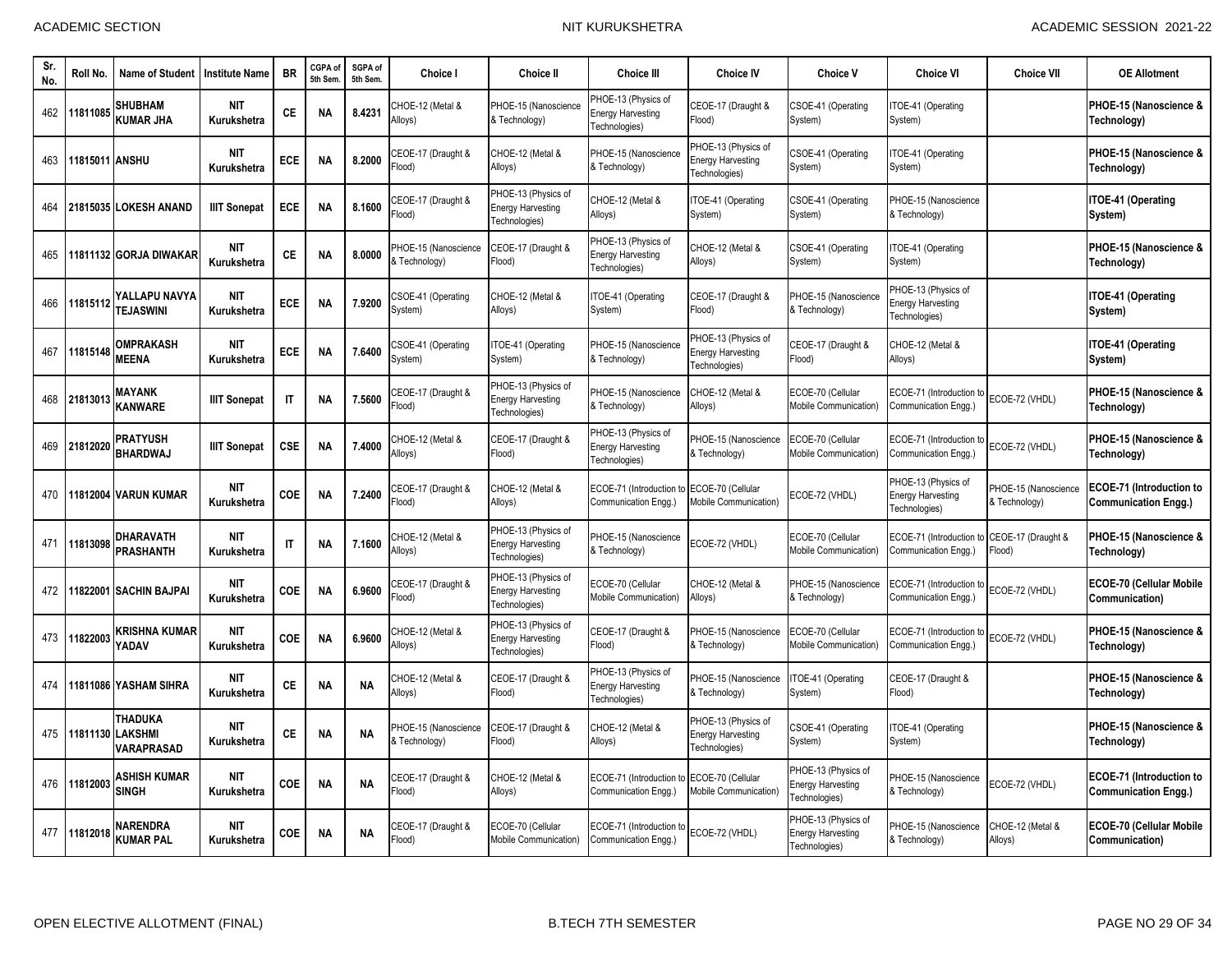| Sr.<br>No. | Roll No.        | <b>Name of Student</b>              | <b>Institute Name</b>     | <b>BR</b>              | CGPA of<br>5th Sem | SGPA of<br>5th Sem. | Choice I                                                              | <b>Choice II</b>                           | <b>Choice III</b>                                                | <b>Choice IV</b>                                                      | <b>Choice V</b>                                                  | <b>Choice VI</b>                                                 | <b>Choice VII</b>                             | <b>OE Allotment</b>                                            |  |
|------------|-----------------|-------------------------------------|---------------------------|------------------------|--------------------|---------------------|-----------------------------------------------------------------------|--------------------------------------------|------------------------------------------------------------------|-----------------------------------------------------------------------|------------------------------------------------------------------|------------------------------------------------------------------|-----------------------------------------------|----------------------------------------------------------------|--|
|            |                 | 478 11812052 VIPIN KUMAR            | <b>NIT</b><br>Kurukshetra | COE                    | <b>NA</b>          | <b>NA</b>           | CHOE-12 (Metal &<br>Alloys)                                           | CEOE-17 (Draught &<br>Flood)               | ECOE-72 (VHDL)                                                   | ECOE-70 (Cellular<br>Mobile Communication)                            | ECOE-71 (Introduction t<br>Communication Engg.)                  | PHOE-13 (Physics of<br><b>Energy Harvesting</b><br>Technologies) | PHOE-15 (Nanoscience<br>& Technology)         | ECOE-70 (Cellular Mobile<br>Communication)                     |  |
|            | 479 11812070    | <b>HIMANSHI</b><br><b>JANGRA</b>    | <b>NIT</b><br>Kurukshetra | COE                    | <b>NA</b>          | <b>NA</b>           | ECOE-71 (Introduction to ECOE-70 (Cellular<br>Communication Engg.)    | Mobile Communication)                      | PHOE-13 (Physics of<br><b>Energy Harvesting</b><br>Technologies) | PHOE-15 (Nanoscience<br>& Technology)                                 | CHOE-12 (Metal &<br>Alloys)                                      | CEOE-17 (Draught &<br>(bool <sup>=</sup>                         | ECOE-72 (VHDL)                                | <b>ECOE-71 (Introduction to</b><br><b>Communication Engg.)</b> |  |
| 480        | 11813089        | <b>RAVIKANT</b><br><b>MEENA</b>     | NIT<br>Kurukshetra        | $\mathsf{I}\mathsf{T}$ | <b>NA</b>          | <b>NA</b>           | CHOE-12 (Metal &<br>Alloys)                                           | CEOE-17 (Draught &<br>Flood)               | PHOE-15 (Nanoscience<br>& Technology)                            | ECOE-70 (Cellular<br>Mobile Communication                             | PHOE-13 (Physics of<br><b>Energy Harvesting</b><br>Technologies) | ECOE-72 (VHDL)                                                   | ECOE-71 (Introduction<br>Communication Engg.) | PHOE-15 (Nanoscience &<br>Technology)                          |  |
| 481        | 11822002        | <b>ABHISHEK</b><br><b>KUMAR SAH</b> | <b>NIT</b><br>Kurukshetra | COE                    | <b>NA</b>          | <b>NA</b>           | CHOE-12 (Metal &<br>Alloys)                                           | CEOE-17 (Draught &<br>Flood)               | PHOE-13 (Physics of<br><b>Energy Harvesting</b><br>Technologies) | PHOE-15 (Nanoscience<br>& Technology)                                 | ECOE-70 (Cellular<br>Mobile Communication)                       | ECOE-71 (Introduction to<br>Communication Engg.)                 | ECOE-72 (VHDL)                                | PHOE-15 (Nanoscience &<br>Technology)                          |  |
| 482        | 11822005        | <b>ABHISHEK</b><br><b>CHAUDHARY</b> | <b>NIT</b><br>Kurukshetra | COE                    | <b>NA</b>          | <b>NA</b>           | ECOE-71 (Introduction to PHOE-15 (Nanoscience<br>Communication Engg.) | & Technology)                              | ECOE-70 (Cellular<br>Mobile Communication)                       | CEOE-17 (Draught &<br>Flood)                                          |                                                                  |                                                                  |                                               | ECOE-71 (Introduction to<br><b>Communication Engg.)</b>        |  |
| 483        |                 | 21812021 SOURABH SINGH              | <b>IIIT Sonepat</b>       | <b>CSE</b>             | <b>NA</b>          | <b>NA</b>           | CHOE-12 (Metal &<br>Alloys)                                           | CEOE-17 (Draught &<br>Flood)               | HOE-13 (Physics of<br><b>Energy Harvesting</b><br>Technologies)  | PHOE-15 (Nanoscience<br>& Technology)                                 | ECOE-70 (Cellular<br>Mobile Communication)                       | ECOE-71 (Introduction to<br>Communication Engg.)                 | ECOE-72 (VHDL)                                | PHOE-15 (Nanoscience &<br>Technology)                          |  |
| 484        | 21812025        | <b>SIDDHARTH</b><br><b>SHEKHAR</b>  | <b>IIIT Sonepat</b>       | <b>CSE</b>             | <b>NA</b>          | <b>NA</b>           | CEOE-17 (Draught &<br>Flood)                                          | CHOE-12 (Metal &<br>Alloys)                | PHOE-13 (Physics of<br><b>Energy Harvesting</b><br>Technologies) | ECOE-71 (Introduction to PHOE-15 (Nanoscience<br>Communication Engg.) | & Technology)                                                    | ECOE-70 (Cellular<br>Mobile Communication)                       | ECOE-72 (VHDL)                                | ECOE-71 (Introduction to<br><b>Communication Engg.)</b>        |  |
|            | 485 21812027    | <b>GAJENDRA</b><br><b>KHANNA</b>    | <b>IIIT Sonepat</b>       | <b>CSE</b>             | ΝA                 | <b>NA</b>           | ECOE-72 (VHDL)                                                        | ECOE-70 (Cellular<br>Mobile Communication) | PHOE-15 (Nanoscience<br>& Technology)                            | PHOE-13 (Physics of<br><b>Energy Harvesting</b><br>Technologies)      | ECOE-71 (Introduction t<br>Communication Engg.)                  | CHOE-12 (Metal &<br>Alloys)                                      |                                               | <b>ECOE-70 (Cellular Mobile</b><br>Communication)              |  |
|            | 486 21812028    | <b>PARIXIT</b><br><b>CHAUDHARY</b>  | <b>IIIT Sonepat</b>       | <b>CSE</b>             | <b>NA</b>          | <b>NA</b>           | CHOE-12 (Metal &<br>Alloys)                                           | CEOE-17 (Draught &<br>Flood)               | PHOE-13 (Physics of<br><b>Energy Harvesting</b><br>Technologies) | PHOE-15 (Nanoscience<br>& Technology)                                 | ECOE-70 (Cellular<br>Mobile Communication)                       | ECOE-71 (Introduction to<br>Communication Engg.)                 | ECOE-72 (VHDL)                                | PHOE-15 (Nanoscience &<br>Technology)                          |  |
| 487        | 11710020        | <b>DHRUVAL R</b><br><b>GHUSIA</b>   | <b>NIT</b><br>Kurukshetra | CE                     | <b>NR</b>          | NR.                 |                                                                       |                                            |                                                                  | <b>Not Applied</b>                                                    |                                                                  |                                                                  |                                               | PHOE-15 (Nanoscience &<br>Technology)                          |  |
| 488        | 11710037 VISHAL |                                     | <b>NIT</b><br>Kurukshetra | CE                     | <b>NR</b>          | <b>NR</b>           |                                                                       |                                            |                                                                  | Not Applied                                                           |                                                                  |                                                                  |                                               | PHOE-15 (Nanoscience &<br>Technology)                          |  |
| 489        |                 | 11710067 NITISH KUMAR               | <b>NIT</b><br>Kurukshetra | CE                     | <b>NR</b>          | <b>NR</b>           |                                                                       |                                            |                                                                  | <b>Not Applied</b>                                                    |                                                                  |                                                                  |                                               | PHOE-15 (Nanoscience &<br>Technology)                          |  |
| 490        |                 | <b>11710181 SAHIL KUMAR</b>         | <b>NIT</b><br>Kurukshetra | <b>COE</b>             | <b>NR</b>          | <b>NR</b>           |                                                                       |                                            |                                                                  | <b>Not Applied</b>                                                    |                                                                  |                                                                  |                                               | PHOE-15 (Nanoscience &<br>Technology)                          |  |
| 491        | 11710206 NISHU  |                                     | <b>NIT</b><br>Kurukshetra | COE                    | <b>NR</b>          | <b>NR</b>           |                                                                       |                                            |                                                                  | <b>Not Applied</b>                                                    |                                                                  |                                                                  |                                               | PHOE-15 (Nanoscience &<br>Technology)                          |  |
| 492        |                 | 11710402 POLANA YUKESH              | <b>NIT</b><br>Kurukshetra | ECE                    | <b>NR</b>          | <b>NR</b>           |                                                                       |                                            |                                                                  | <b>Not Applied</b>                                                    |                                                                  |                                                                  |                                               | PHOE-15 (Nanoscience &<br>Technology)                          |  |
| 493        |                 | 11710494 MANVI JAIN                 | <b>NIT</b><br>Kurukshetra | <b>ECE</b>             | <b>NR</b>          | NR.                 | <b>Not Applied</b>                                                    |                                            |                                                                  |                                                                       |                                                                  |                                                                  |                                               | PHOE-15 (Nanoscience &<br>Technology)                          |  |
| 494        | 11710546        | <b>ANUSHIKA</b><br><b>GUPTA</b>     | NIT<br>Kurukshetra        | $\mathsf{I}\mathsf{T}$ | <b>NR</b>          | <b>NR</b>           | <b>Not Applied</b>                                                    |                                            |                                                                  |                                                                       |                                                                  |                                                                  |                                               | PHOE-15 (Nanoscience &<br>Technology)                          |  |
|            | 495 11710578    | <b>SANJAY SINGH</b><br><b>MEENA</b> | <b>NIT</b><br>Kurukshetra | $\sf IT$               | <b>NR</b>          | <b>NR</b>           |                                                                       |                                            |                                                                  | <b>Not Applied</b>                                                    |                                                                  |                                                                  |                                               | PHOE-15 (Nanoscience &<br>Technology)                          |  |
|            | 496 11710894    | <b>MATYARASA</b><br><b>SUSHMA</b>   | <b>NIT</b><br>Kurukshetra | $\sf IT$               | <b>NR</b>          | NR                  |                                                                       |                                            |                                                                  | <b>Not Applied</b>                                                    |                                                                  |                                                                  |                                               | PHOE-15 (Nanoscience &<br>Technology)                          |  |
|            | 497 11710895    | <b>VIVEK KUMAR</b><br><b>MEENA</b>  | <b>NIT</b><br>Kurukshetra | $\sf IT$               | <b>NR</b>          | <b>NR</b>           |                                                                       | <b>Not Applied</b>                         |                                                                  |                                                                       |                                                                  |                                                                  |                                               |                                                                |  |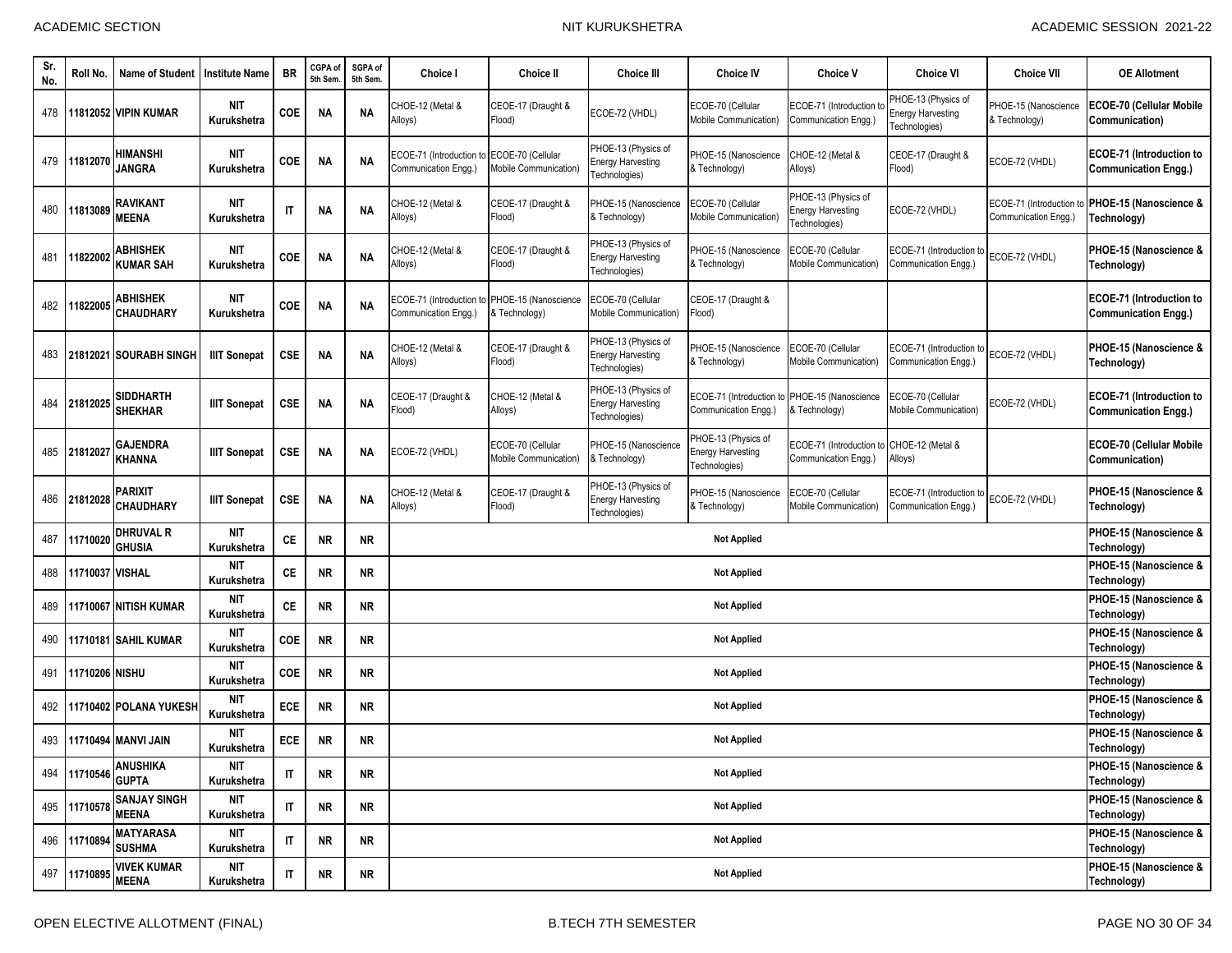| Sr.<br>No. | Roll No.            | Name of Student Institute Name        |                                          | <b>BR</b>              | CGPA of<br>5th Sem | SGPA of<br>5th Sem. | Choice I | Choice II | <b>Choice III</b> | <b>Choice IV</b>   | <b>Choice V</b> | <b>Choice VI</b> | <b>Choice VII</b> | <b>OE Allotment</b>                   |
|------------|---------------------|---------------------------------------|------------------------------------------|------------------------|--------------------|---------------------|----------|-----------|-------------------|--------------------|-----------------|------------------|-------------------|---------------------------------------|
| 498        | 11720032            | <b>SHUBHANM</b><br><b>SHAKKERWAL</b>  | <b>IIIT Sonepat</b>                      | ECE                    | NR                 | <b>NR</b>           |          |           |                   | <b>Not Applied</b> |                 |                  |                   | PHOE-15 (Nanoscience &<br>Technology) |
| 499        | 11720069            | <b>BHOLA SANKAR</b><br><b>MEENA</b>   | <b>IIIT Sonepat</b>                      | $\mathsf{I}\mathsf{T}$ | <b>NR</b>          | <b>NR</b>           |          |           |                   | <b>Not Applied</b> |                 |                  |                   | PHOE-15 (Nanoscience &<br>Technology) |
| 500        | 11720087            | <b>SANJAY KUMAR</b><br><b>GAUTAM</b>  | <b>IIIT Sonepat</b>                      | $\mathsf{I}\mathsf{T}$ | NR                 | <b>NR</b>           |          |           |                   | <b>Not Applied</b> |                 |                  |                   | PHOE-15 (Nanoscience &<br>Technology) |
| 501        |                     | 11720088 SUJIT GAURAV                 | <b>IIIT Sonepat</b>                      | $\sf IT$               | NR                 | NR                  |          |           |                   | <b>Not Applied</b> |                 |                  |                   | PHOE-15 (Nanoscience &<br>Technology) |
| 502        |                     | 11730017 NEHA CHAKMA                  | nit<br>Kurukshetra                       | COE                    | NR                 | <b>NR</b>           |          |           |                   | <b>Not Applied</b> |                 |                  |                   | PHOE-15 (Nanoscience &<br>Technology) |
|            |                     | 503 11730021 HAYATULLAH               | <b>NIT</b><br>Kurukshetra                | $\mathsf{I}\mathsf{T}$ | NR                 | <b>NR</b>           |          |           |                   | <b>Not Applied</b> |                 |                  |                   | PHOE-15 (Nanoscience &<br>Technology) |
| 504        | 11811019            | <b>BHUVNESH</b><br><b>SWAMI</b>       | <b>NIT</b><br>Kurukshetra                | CE                     | <b>NR</b>          | <b>NR</b>           |          |           |                   | <b>Not Applied</b> |                 |                  |                   | ITOE-41 (Operating<br>System)         |
| 505        |                     | 11811038 SACHIN YADAV                 | <b>NIT</b><br>Kurukshetra                | СE                     | <b>NR</b>          | <b>NR</b>           |          |           |                   | <b>Not Applied</b> |                 |                  |                   | ITOE-41 (Operating                    |
| 506        |                     | 11811048 PEEYUSH                      | nit<br>Kurukshetra                       | CE                     | <b>NR</b>          | <b>NR</b>           |          |           |                   | <b>Not Applied</b> |                 |                  |                   | System)<br>ITOE-41 (Operating         |
| 507        |                     | 11811052 SONU MAHAWAR                 | <b>NIT</b><br>Kurukshetra                | CE                     | NR                 | <b>NR</b>           |          |           |                   | <b>Not Applied</b> |                 |                  |                   | System)<br>ITOE-41 (Operating         |
| 508        |                     | 11811056 AASHISH                      | <b>NIT</b>                               | CE                     | NR                 | <b>NR</b>           |          |           |                   | <b>Not Applied</b> |                 |                  |                   | System)<br><b>ITOE-41 (Operating</b>  |
| 509        |                     | 11811057 SHUBHAM                      | Kurukshetra<br><b>NIT</b><br>Kurukshetra | CE                     | <b>NR</b>          | <b>NR</b>           |          |           |                   | <b>Not Applied</b> |                 |                  |                   | System)<br>ITOE-41 (Operating         |
|            | 510 11811082        | <b>ABHISHEK</b><br><b>SHARMA</b>      | <b>NIT</b><br>Kurukshetra                | CE                     | <b>NR</b>          | <b>NR</b>           |          |           |                   | <b>Not Applied</b> |                 |                  |                   | System)<br>ITOE-41 (Operating         |
| 511        | 11811084            | <b>AJAY KUMAR</b><br><b>SIROHIWAL</b> | <b>NIT</b><br>Kurukshetra                | CE                     | <b>NR</b>          | NR                  |          |           |                   | <b>Not Applied</b> |                 |                  |                   | System)<br><b>ITOE-41 (Operating</b>  |
|            |                     | 512 11811087 VARUNAKSHI               | <b>NIT</b>                               | CE                     | <b>NR</b>          | <b>NR</b>           |          |           |                   | <b>Not Applied</b> |                 |                  |                   | System)<br>ITOE-41 (Operating         |
| 513        | 11811091 RAJIV      |                                       | Kurukshetra<br>NIT                       | $\mathsf{CE}$          | NR                 | NR                  |          |           |                   | <b>Not Applied</b> |                 |                  |                   | System)<br>ITOE-41 (Operating         |
| 514        |                     | 11811107 SACHIN BANSAL                | Kurukshetra<br><b>NIT</b>                | <b>CE</b>              | <b>NR</b>          | <b>NR</b>           |          |           |                   | <b>Not Applied</b> |                 |                  |                   | System)<br>ITOE-41 (Operating         |
|            | 515 11811108        | <b>RAHUL KUMAR</b>                    | Kurukshetra<br><b>NIT</b>                | CE                     | <b>NR</b>          | <b>NR</b>           |          |           |                   | <b>Not Applied</b> |                 |                  |                   | System)<br>ITOE-41 (Operating         |
|            | 516 11811111        | <b>JHA</b><br><b>PRADEEP</b>          | Kurukshetra<br><b>NIT</b>                | CE                     | <b>NR</b>          | <b>NR</b>           |          |           |                   | <b>Not Applied</b> |                 |                  |                   | System)<br>ITOE-41 (Operating         |
|            |                     | <b>KUMAR</b><br>517 11811122 HIMANSHU | Kurukshetra<br><b>NIT</b>                | <b>CE</b>              | NR                 | <b>NR</b>           |          |           |                   | <b>Not Applied</b> |                 |                  |                   | System)<br>ITOE-41 (Operating         |
|            |                     |                                       | Kurukshetra                              |                        |                    |                     |          |           |                   |                    |                 |                  |                   | System)                               |
|            |                     | 518 11811139 SANDEEP                  | nit<br>Kurukshetra                       | $\mathsf{CE}$          | <b>NR</b>          | <b>NR</b>           |          |           |                   | <b>Not Applied</b> |                 |                  |                   | ITOE-41 (Operating<br>System)         |
|            | 519 11811141 DEEPAK |                                       | <b>NIT</b><br>Kurukshetra                | $\mathsf{CE}$          | <b>NR</b>          | <b>NR</b>           |          |           |                   | <b>Not Applied</b> |                 |                  |                   | ITOE-41 (Operating<br>System)         |
| 520        | 11811143 AMAN       |                                       | <b>NIT</b><br>Kurukshetra                | $\mathsf{CE}$          | <b>NR</b>          | NR                  |          |           |                   | <b>Not Applied</b> |                 |                  |                   | ITOE-41 (Operating<br>System)         |
|            | 521 11811144        | <b>PRAMOD</b><br><b>SHEOKAND</b>      | <b>NIT</b><br>Kurukshetra                | $\mathsf{CE}$          | <b>NR</b>          | <b>NR</b>           |          |           |                   | <b>Not Applied</b> |                 |                  |                   | ITOE-41 (Operating<br>System)         |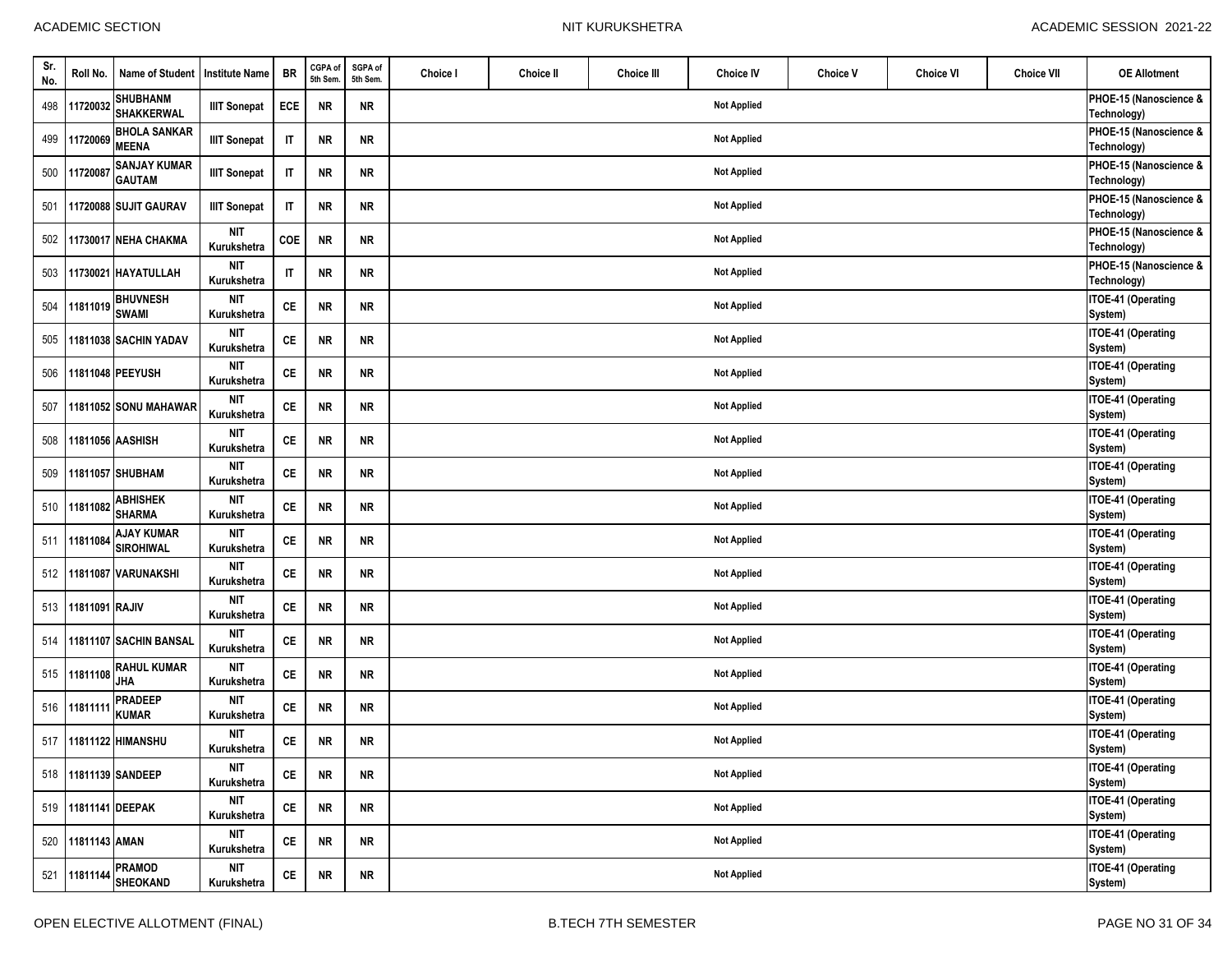$\mathbf{\tau}$ 

| Sr.<br>No. | Roll No.            | Name of Student   Institute Name      |                           | <b>BR</b>              | CGPA of<br>5th Sem | SGPA of<br>5th Sem. | Choice I | Choice II | <b>Choice III</b> | <b>Choice IV</b>   | <b>Choice V</b> | <b>Choice VI</b> | <b>Choice VII</b> | <b>OE Allotment</b>                        |
|------------|---------------------|---------------------------------------|---------------------------|------------------------|--------------------|---------------------|----------|-----------|-------------------|--------------------|-----------------|------------------|-------------------|--------------------------------------------|
|            |                     | 522 11811145 JAI PAREEK               | <b>NIT</b><br>Kurukshetra | CE                     | NR                 | <b>NR</b>           |          |           |                   | <b>Not Applied</b> |                 |                  |                   | ITOE-41 (Operating<br>System)              |
| 523        | 11811158            | <b>SHUBHAM</b><br><b>KUMAR</b>        | <b>NIT</b><br>Kurukshetra | CE                     | <b>NR</b>          | <b>NR</b>           |          |           |                   | <b>Not Applied</b> |                 |                  |                   | ITOE-41 (Operating<br>System)              |
| 524        | 11811161            | <b>LALIT KARTIK</b><br><b>SHEORAN</b> | <b>NIT</b><br>Kurukshetra | <b>CE</b>              | <b>NR</b>          | <b>NR</b>           |          |           |                   | <b>Not Applied</b> |                 |                  |                   | ITOE-41 (Operating<br>System)              |
| 525        |                     | 11812045 HRITIK BATRA                 | nit<br>Kurukshetra        | COE                    | <b>NR</b>          | <b>NR</b>           |          |           |                   | <b>Not Applied</b> |                 |                  |                   | ECOE-70 (Cellular Mobile<br>Communication) |
|            | 526 11812062        | <b>AMAN KUMAR</b><br><b>RANA</b>      | <b>NIT</b><br>Kurukshetra | COE                    | NR                 | <b>NR</b>           |          |           |                   | <b>Not Applied</b> |                 |                  |                   | ECOE-70 (Cellular Mobile<br>Communication) |
| 527        |                     | 11812069 JAGDISH MEENA                | <b>NIT</b><br>Kurukshetra | COE                    | <b>NR</b>          | <b>NR</b>           |          |           |                   | <b>Not Applied</b> |                 |                  |                   | ECOE-70 (Cellular Mobile<br>Communication) |
|            | 528 11812083        | <b>SHUBHAM</b><br><b>DUHAN</b>        | <b>NIT</b><br>Kurukshetra | COE                    | <b>NR</b>          | <b>NR</b>           |          |           |                   | <b>Not Applied</b> |                 |                  |                   | ECOE-70 (Cellular Mobile<br>Communication) |
| 529        | 11812089 KOMAL      |                                       | <b>NIT</b><br>Kurukshetra | COE                    | <b>NR</b>          | <b>NR</b>           |          |           |                   | <b>Not Applied</b> |                 |                  |                   | ECOE-70 (Cellular Mobile<br>Communication) |
| 530        |                     | 11813005 SURESH KUMAR                 | NIT<br>Kurukshetra        | $\mathsf{I}\mathsf{T}$ | <b>NR</b>          | NR                  |          |           |                   | <b>Not Applied</b> |                 |                  |                   | ECOE-70 (Cellular Mobile<br>Communication) |
| 531        | 11813007 GAURAV     |                                       | nit<br>Kurukshetra        | $\mathsf{I}\mathsf{T}$ | NR                 | <b>NR</b>           |          |           |                   | <b>Not Applied</b> |                 |                  |                   | ECOE-70 (Cellular Mobile<br>Communication) |
| 532        |                     | 11813008 BRIJESH BHARTI               | NIT<br>Kurukshetra        | $\mathsf{I}\mathsf{T}$ | NR                 | <b>NR</b>           |          |           |                   | <b>Not Applied</b> |                 |                  |                   | ECOE-70 (Cellular Mobile<br>Communication) |
|            | 533 11813014        | <b>HEMANT</b><br><b>PANDEY</b>        | <b>NIT</b><br>Kurukshetra | $\mathsf{I}\mathsf{T}$ | <b>NR</b>          | <b>NR</b>           |          |           |                   | <b>Not Applied</b> |                 |                  |                   | ECOE-70 (Cellular Mobile<br>Communication) |
| 534        |                     | 11813019 ANUBHAV                      | <b>NIT</b><br>Kurukshetra | $\mathsf{I}\mathsf{T}$ | <b>NR</b>          | <b>NR</b>           |          |           |                   | <b>Not Applied</b> |                 |                  |                   | ECOE-70 (Cellular Mobile<br>Communication) |
| 535        | 11813024            | <b>SIDDHANT</b><br><b>KUMAR</b>       | <b>NIT</b><br>Kurukshetra | $\mathsf{I}\mathsf{T}$ | <b>NR</b>          | <b>NR</b>           |          |           |                   | <b>Not Applied</b> |                 |                  |                   | ECOE-70 (Cellular Mobile<br>Communication) |
| 536        | 11813025 KHUSHI     |                                       | <b>NIT</b><br>Kurukshetra | $\mathsf{I}\mathsf{T}$ | <b>NR</b>          | <b>NR</b>           |          |           |                   | <b>Not Applied</b> |                 |                  |                   | ECOE-70 (Cellular Mobile<br>Communication) |
| 537        | 11813026            | <b>BHARAT</b><br><b>BHUSAN</b>        | NIT<br>Kurukshetra        | $\mathsf{I}\mathsf{T}$ | NR                 | NR                  |          |           |                   | <b>Not Applied</b> |                 |                  |                   | ECOE-70 (Cellular Mobile<br>Communication) |
| 538        |                     | 11813029 PINTU KUMAR                  | <b>NIT</b><br>Kurukshetra | $\mathsf{I}\mathsf{T}$ | <b>NR</b>          | <b>NR</b>           |          |           |                   | <b>Not Applied</b> |                 |                  |                   | ECOE-70 (Cellular Mobile<br>Communication) |
|            | 539 11813033        | <b>GAURAV</b><br><b>CHAUROTIYA</b>    | <b>NIT</b><br>Kurukshetra | $\mathsf{I}\mathsf{T}$ | <b>NR</b>          | <b>NR</b>           |          |           |                   | <b>Not Applied</b> |                 |                  |                   | ECOE-70 (Cellular Mobile<br>Communication) |
|            |                     | 540 11813040 ASHA MEENA               | <b>NIT</b><br>Kurukshetra | $\mathsf{I}\mathsf{T}$ | <b>NR</b>          | <b>NR</b>           |          |           |                   | <b>Not Applied</b> |                 |                  |                   | ECOE-70 (Cellular Mobile<br>Communication) |
|            |                     | 541 11813042 SANYAM KUMAR             | <b>NIT</b><br>Kurukshetra | IT                     | NR                 | <b>NR</b>           |          |           |                   | <b>Not Applied</b> |                 |                  |                   | ECOE-70 (Cellular Mobile<br>Communication) |
|            | 542 11813048 LOVISH |                                       | NIT<br>Kurukshetra        | $\sf IT$               | <b>NR</b>          | <b>NR</b>           |          |           |                   | <b>Not Applied</b> |                 |                  |                   | ECOE-70 (Cellular Mobile<br>Communication) |
|            |                     | 543 11813059 AMIT RAWAT               | <b>NIT</b><br>Kurukshetra | $\sf IT$               | <b>NR</b>          | <b>NR</b>           |          |           |                   | <b>Not Applied</b> |                 |                  |                   | ECOE-70 (Cellular Mobile<br>Communication) |
| 544        | 11813084            | <b>MANGA SAI</b><br><b>KUMAR</b>      | <b>NIT</b><br>Kurukshetra | $\sf IT$               | <b>NR</b>          | NR                  |          |           |                   | <b>Not Applied</b> |                 |                  |                   | ECOE-70 (Cellular Mobile<br>Communication) |
|            |                     | 545 11813099 PREM KUMAR               | <b>NIT</b><br>Kurukshetra | $\sf IT$               | <b>NR</b>          | <b>NR</b>           |          |           |                   | <b>Not Applied</b> |                 |                  |                   | ECOE-70 (Cellular Mobile<br>Communication) |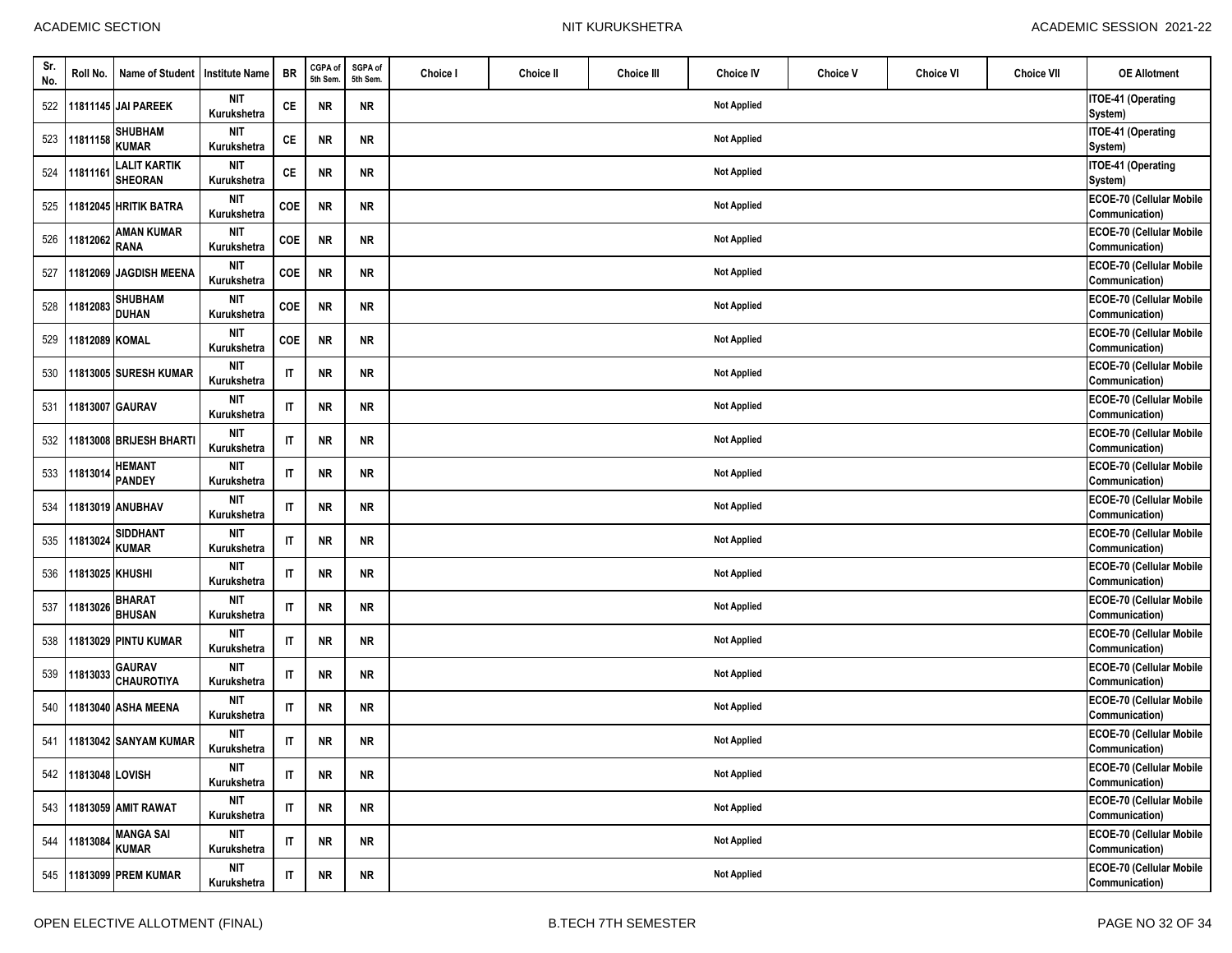| Sr.<br>No. | Roll No.     | Name of Student                                                           | <b>Institute Name</b>     | <b>BR</b>              | CGPA of<br>5th Sem. | SGPA of<br>5th Sem. | Choice I | <b>Choice II</b> | <b>Choice III</b> | <b>Choice IV</b>   | <b>Choice V</b> | <b>Choice VI</b> | <b>Choice VII</b> | <b>OE Allotment</b>                        |
|------------|--------------|---------------------------------------------------------------------------|---------------------------|------------------------|---------------------|---------------------|----------|------------------|-------------------|--------------------|-----------------|------------------|-------------------|--------------------------------------------|
| 546        |              | 11815007 ABHINAV SINGH                                                    | <b>NIT</b><br>Kurukshetra | ECE                    | <b>NR</b>           | <b>NR</b>           |          |                  |                   | <b>Not Applied</b> |                 |                  |                   | <b>ITOE-41 (Operating</b><br>System)       |
|            | 547 11815015 | <b>AWDHESH</b><br><b>KUMAR SHUKLA</b>                                     | NIT<br>Kurukshetra        | ECE                    | <b>NR</b>           | ${\sf NR}$          |          |                  |                   | <b>Not Applied</b> |                 |                  |                   | ITOE-41 (Operating<br>System)              |
|            |              | 548 11815016 TEELLA RAKESH                                                | NIT<br>Kurukshetra        | ECE                    | <b>NR</b>           | <b>NR</b>           |          |                  |                   | <b>Not Applied</b> |                 |                  |                   | ITOE-41 (Operating<br>System)              |
| 549        | 1181501      | <b>SHANMUKHA</b><br><b>RAO GANTA</b>                                      | <b>NIT</b><br>Kurukshetra | ECE                    | <b>NR</b>           | <b>NR</b>           |          |                  |                   | <b>Not Applied</b> |                 |                  |                   | ITOE-41 (Operating<br>System)              |
| 550        | 1181502      | <b>TIRUVEEDHULA</b><br><b>RAKESH</b><br><b>SHARATH</b><br><b>PREETHAM</b> | NIT<br>Kurukshetra        | ECE                    | <b>NR</b>           | ${\sf NR}$          |          |                  |                   | <b>Not Applied</b> |                 |                  |                   | ITOE-41 (Operating<br>System)              |
| 551        | 11815023     | <b>SARANSH</b><br><b>SHARMA</b>                                           | NIT<br>Kurukshetra        | ECE                    | <b>NR</b>           | <b>NR</b>           |          |                  |                   | <b>Not Applied</b> |                 |                  |                   | ITOE-41 (Operating<br>System)              |
| 552        |              | 11815035 UTKARSH DAYAL                                                    | NIT<br>Kurukshetra        | ECE                    | <b>NR</b>           | <b>NR</b>           |          |                  |                   | <b>Not Applied</b> |                 |                  |                   | ITOE-41 (Operating<br>System)              |
|            |              | 553 11815039 ROSHAN MEENA                                                 | <b>NIT</b><br>Kurukshetra | ECE                    | <b>NR</b>           | ${\sf NR}$          |          |                  |                   | <b>Not Applied</b> |                 |                  |                   | ITOE-41 (Operating<br>System)              |
| 554        |              | 11815078 SIDHOO HO                                                        | <b>NIT</b><br>Kurukshetra | ECE                    | <b>NR</b>           | <b>NR</b>           |          |                  |                   | <b>Not Applied</b> |                 |                  |                   | ITOE-41 (Operating<br>System)              |
| 555        |              | <b>BADAKALA</b><br>11815084 VENKATESWARL                                  | NIT<br>Kurukshetra        | ECE                    | <b>NR</b>           | <b>NR</b>           |          |                  |                   | <b>Not Applied</b> |                 |                  |                   | ITOE-41 (Operating<br>System)              |
|            | 556 11815109 | <b>CHINMAY</b><br><b>SHARMA</b>                                           | <b>NIT</b><br>Kurukshetra | ECE                    | <b>NR</b>           | <b>NR</b>           |          |                  |                   | <b>Not Applied</b> |                 |                  |                   | ITOE-41 (Operating<br>System)              |
| 557        | 1181513      | <b>THATI JAYA</b><br><b>PRAKASH</b>                                       | <b>NIT</b><br>Kurukshetra | ECE                    | <b>NR</b>           | <b>NR</b>           |          |                  |                   | <b>Not Applied</b> |                 |                  |                   | ITOE-41 (Operating<br>System)              |
| 558        | 11815138     | <b>DEVARKONDA</b><br><b>BHARGAVI</b>                                      | <b>NIT</b><br>Kurukshetra | ECE                    | <b>NR</b>           | <b>NR</b>           |          |                  |                   | <b>Not Applied</b> |                 |                  |                   | ITOE-41 (Operating<br>System)              |
| 559        |              | 11815139 NAMAN SINGH                                                      | NIT<br>Kurukshetra        | ECE                    | <b>NR</b>           | <b>NR</b>           |          |                  |                   | <b>Not Applied</b> |                 |                  |                   | ITOE-41 (Operating<br>System)              |
| 560        | 11815152     | <b>SANJEETA</b><br><b>KUJUR</b>                                           | NIT<br>Kurukshetra        | ECE                    | <b>NR</b>           | <b>NR</b>           |          |                  |                   | <b>Not Applied</b> |                 |                  |                   | ITOE-41 (Operating<br>System)              |
| 561        |              | 11825003 NIKHIL RAWAT                                                     | NIT<br>Kurukshetra        | ECE                    | <b>NR</b>           | <b>NR</b>           |          |                  |                   | <b>Not Applied</b> |                 |                  |                   | ITOE-41 (Operating<br>System)              |
|            | 562 2181201  | <b>RAKESH</b><br><b>SAHARAN</b>                                           | <b>IIIT Sonepat</b>       | <b>CSE</b>             | NR                  | <b>NR</b>           |          |                  |                   | <b>Not Applied</b> |                 |                  |                   | ECOE-70 (Cellular Mobile<br>Communication) |
|            | 563 21812030 | <b>NITESH KUMAR</b><br><b>GUPTA</b>                                       | <b>IIIT Sonepat</b>       | <b>CSE</b>             | <b>NR</b>           | <b>NR</b>           |          |                  |                   | <b>Not Applied</b> |                 |                  |                   | ECOE-70 (Cellular Mobile<br>Communication) |
|            | 564 21813022 | <b>YEDULA</b><br><b>VENKATESH</b>                                         | <b>IIIT Sonepat</b>       | $\mathsf{I}\mathsf{T}$ | <b>NR</b>           | ${\sf NR}$          |          |                  |                   | <b>Not Applied</b> |                 |                  |                   | ECOE-70 (Cellular Mobile<br>Communication) |
|            | 565 2181502  | <b>SOURABH</b><br><b>KUSHWAHA</b>                                         | <b>IIIT Sonepat</b>       | ECE                    | <b>NR</b>           | <b>NR</b>           |          |                  |                   | <b>Not Applied</b> |                 |                  |                   | ITOE-41 (Operating<br>System)              |
|            | 566 2181503  | <b>AVINASH</b><br><b>SHARMA</b>                                           | <b>IIIT Sonepat</b>       | ECE                    | <b>NR</b>           | <b>NR</b>           |          |                  |                   | <b>Not Applied</b> |                 |                  |                   | ITOE-41 (Operating<br>System)              |
|            | 567 21815034 | <b>DEEPANSHU</b><br><b>SAINI</b>                                          | <b>IIIT Sonepat</b>       | ECE                    | <b>NR</b>           | <b>NR</b>           |          |                  |                   | <b>Not Applied</b> |                 |                  |                   | ITOE-41 (Operating<br>System)              |